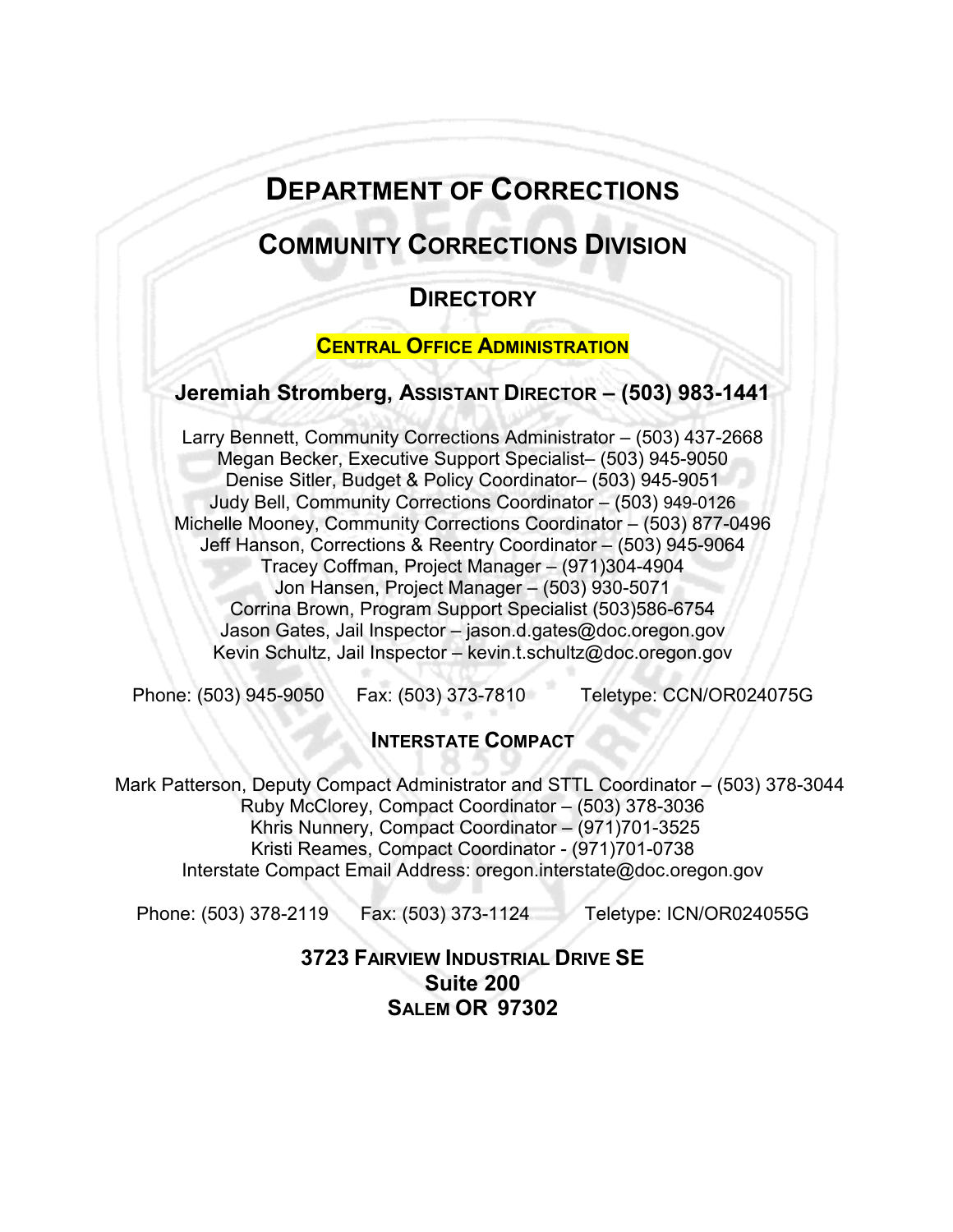| <b>JEFFERSON COUNTY </b> | .24 |
|--------------------------|-----|
|                          |     |
|                          |     |
|                          |     |
|                          |     |
|                          |     |
|                          |     |
|                          |     |
|                          |     |
|                          |     |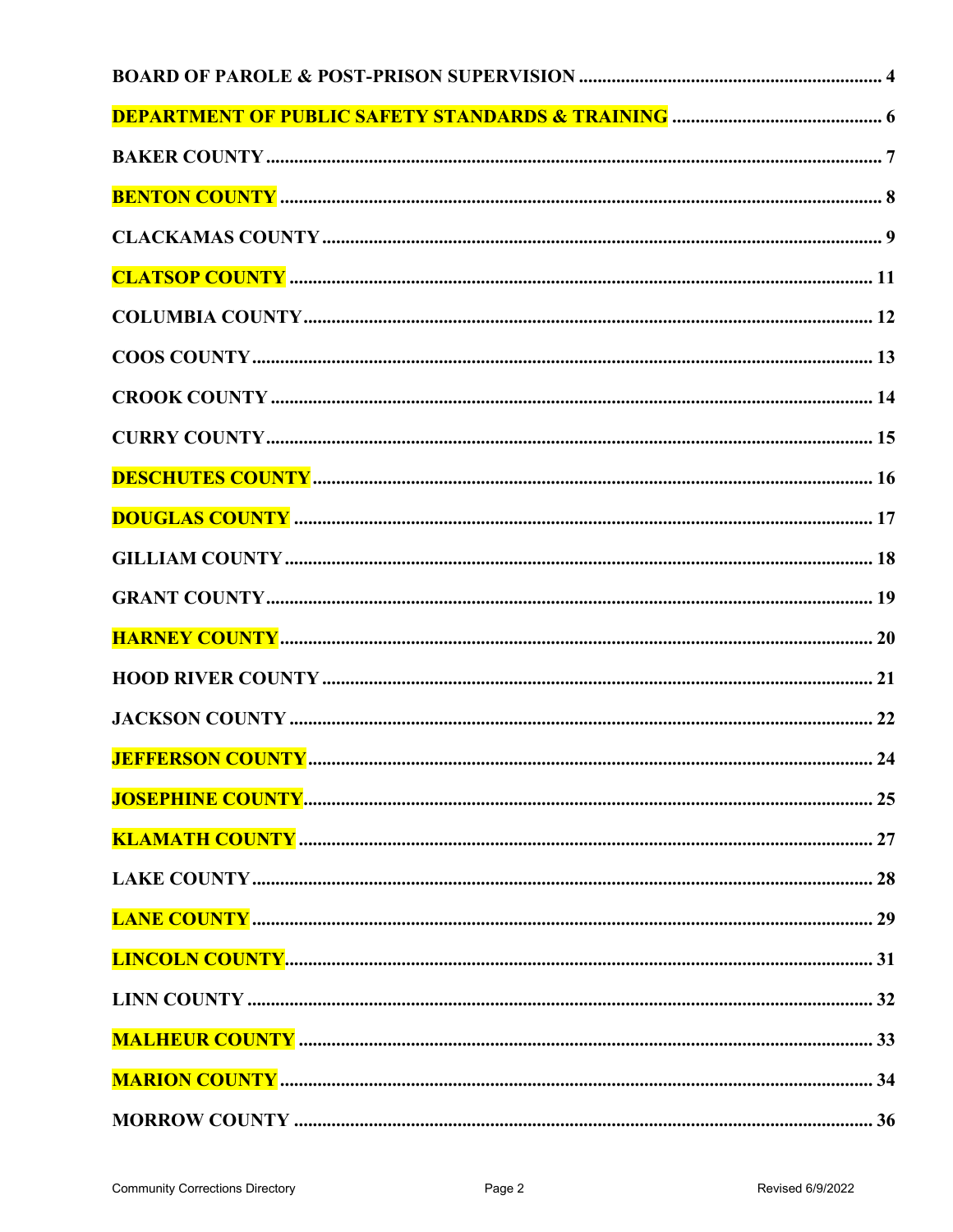| MTDC - ASSESSMENT & REFERRAL CENTER /COMPACT (INTAKES/IRTS)  43 |  |
|-----------------------------------------------------------------|--|
|                                                                 |  |
|                                                                 |  |
|                                                                 |  |
|                                                                 |  |
|                                                                 |  |
|                                                                 |  |
|                                                                 |  |
|                                                                 |  |
|                                                                 |  |
|                                                                 |  |
|                                                                 |  |
|                                                                 |  |
|                                                                 |  |
|                                                                 |  |

FOR ANY CHANGES OR UPDATES, PLEASE CONTACT **PAM MATHES KLAMATH COUNTY COMMUNITY CORRECTIONS** PMATHES@CO.KLAMATH.OR.US PHONE: (541) 851-3783 FAX: (541) 880-5513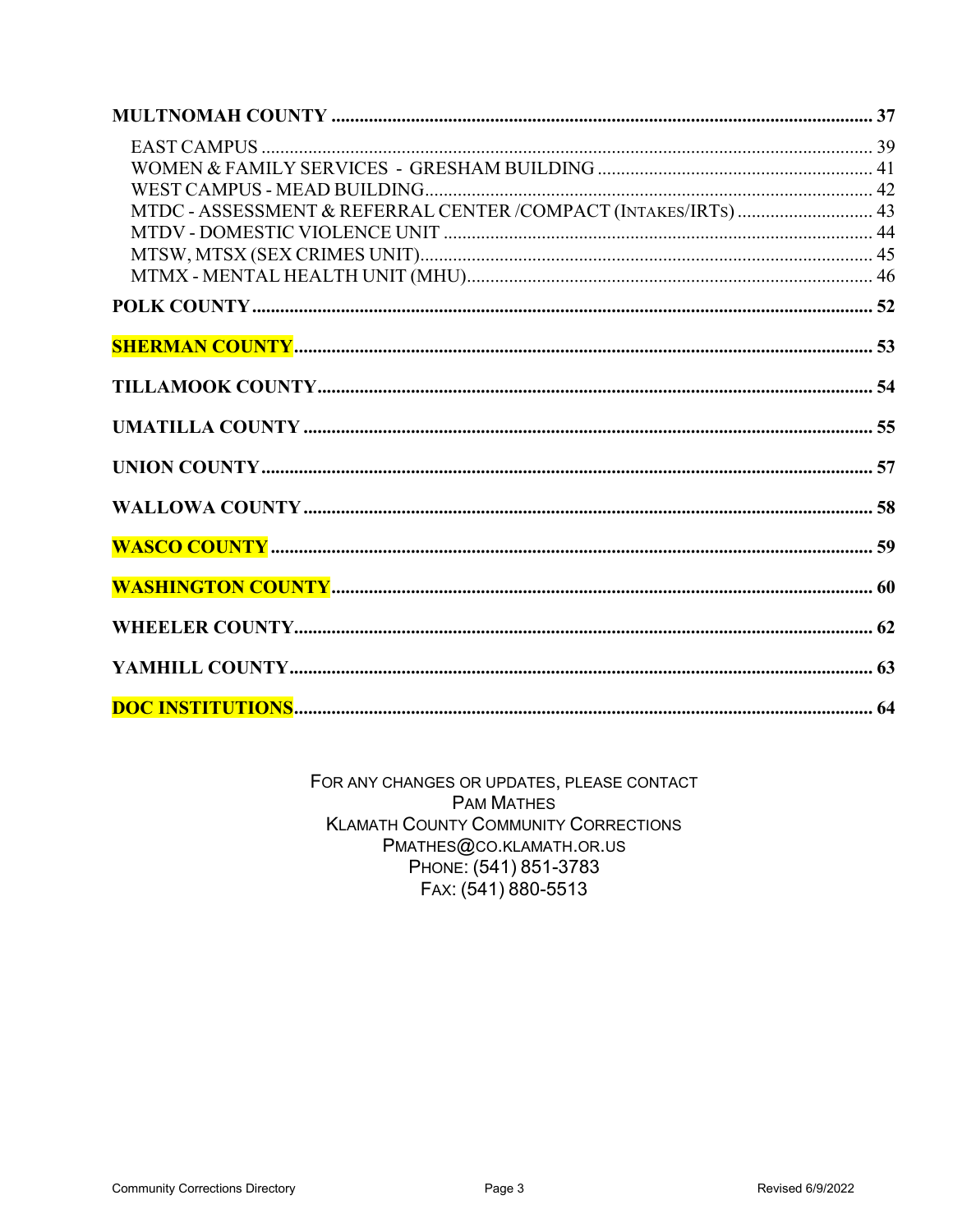# <span id="page-3-0"></span>**BOARD OF PAROLE & POST-PRISON SUPERVISION**

### Address: 1321 Tandem Ave NE, Salem, OR 97301 Main Phone: (503) 945-9009 Fax: (503) 373-7558 SONL Fax (503) 945-7778 Morrissey Hearings Fax: (503) 945-9020 Webpage: http://www.oregon.gov/BOPPPS

### Executive Officers

| Title/Duties               | Name           | Phone<br>Email                                             |              |
|----------------------------|----------------|------------------------------------------------------------|--------------|
| <b>Board Chair</b>         | Michael Hsu    | BPPPS. Webmaster@paroleboard.orgeon.gov                    | 503-945-9009 |
| <b>Board Vice-Chair</b>    | Greta Lowry    | BPPPS. Webmaster@paroleboard.orgeon.gov                    | 503-945-9009 |
| <b>Board Member</b>        | James Taylor   | BPPPS. Webmaster@paroleboard.orgeon.gov                    | 503-945-9009 |
| <b>Board Member</b>        | John Bailey    | BPPPS. Webmaster@paroleboard.orgeon.gov                    | 503-945-9009 |
| <b>Executive Director</b>  | Dylan Arthur   | Dylan.D.Arthur@paroleboard.orgeon.gov                      | 503-569-4853 |
| <b>Operations Manager</b>  | Susi Hodgin    | Susi.A.Hodgin@paroleboard.orgeon.gov                       | 503-509-9640 |
| <b>Operations</b>          |                |                                                            |              |
| <b>Title/Duties</b>        | Name           | Email<br>Phone                                             |              |
| <b>Executive Support</b>   | Ryan Williams  | Ryan.E.Williams@paroleboard.oregon.gov                     | 971-273-3427 |
| <b>Hearings Specialist</b> | Kim Coons      | kim.coons@paroleboard.oregon.gov                           | 971-718-6163 |
| <b>Hearings Officer</b>    | Ed Hall        | ParoleBoardHearingsO@paroleboard.oregon.gov                | 971-720-9241 |
| Op & Policy Analyst        | Perry Waddell  | Perry.R.Waddell@paroleboard.oregon.gov                     | 503-871-5362 |
| Orders Of Supv Spec        | Rachael Hunter | Orders.BOPPPS@paroleboard.oregon.gov                       | 503-991-8435 |
| Reception                  | Debra Zwicker  | Debra.L.Zwicker@paroleboard.oregon.gov                     | 503-945-9009 |
| <b>Records Specialist</b>  | Debra Zwicker  | ParoleBoardRecords@paroleboard.oregon.gov                  | 503-945-6017 |
| Revo/Sanc Specialist       |                | Savannah Kyriss Savannah. I. Kyriss@paroleboard.oregon.gov | 971-720-9215 |
| Systems Analyst (IT)       | Jared Hopfer   | Jared.D.Hopfer@paroleboard.oregon.gov                      | 971-900-7630 |
| <b>Victims Specialist</b>  | Robyn Masella  | Robyn.L.Masella@paroleboard.oregon.gov                     | 971-718-6165 |
| <b>Warrant Specialist</b>  | Christina Hull | ParoleBoardWarrants@paroleboard.oregon.gov                 | 503-507-7073 |

# Sex Offender Notification Level Division (SONL)

| <b>Title/Duties</b>          | Name            | Email                                                                            | Phone        |
|------------------------------|-----------------|----------------------------------------------------------------------------------|--------------|
| <b>Assessment Specialist</b> | Diana Ledbetter | ParoleBoardSONotification@paroleboard.oregon.gov 971-720-9194                    |              |
| <b>Assessment Specialist</b> | Kim Scott       | ParoleBoardSONotification@paroleboard.oregon.gov 503-508-0442                    |              |
| <b>Assessment Specialist</b> | Erin Dav        | ParoleBoardSONotification@paroleboard.oregon.gov 971-720-9202                    |              |
| <b>Assessment Specialist</b> |                 | Colin Rauenzahn ParoleBoardSONotification@paroleboard.oregon.gov 971-720-9214    |              |
| <b>Assessment Specialist</b> | Tara Goettsch   | ParoleBoardSONotification@paroleboard.oregon.gov 971-720-9216                    |              |
| <b>Assessment Specialist</b> | John Siebenaler | ParoleBoardSONotification@paroleboard.oregon.gov 503-551-9098                    |              |
| <b>SONL Hearings Spec.</b>   | Malinda Boyer   | Malinda.M.Boyer@paroleboard.oregon.gov                                           | 971-720-9215 |
| <b>SONL Hearings Officer</b> | Kerry Fiscus    | Kerrin.L.Fiscus@paroleboard.oregon.gov                                           | 971-345-1503 |
|                              |                 | SONL Hearings Officer Shamika Copeland Shamika.T.Copeland@paroleboard.oregon.gov | 971-345-1505 |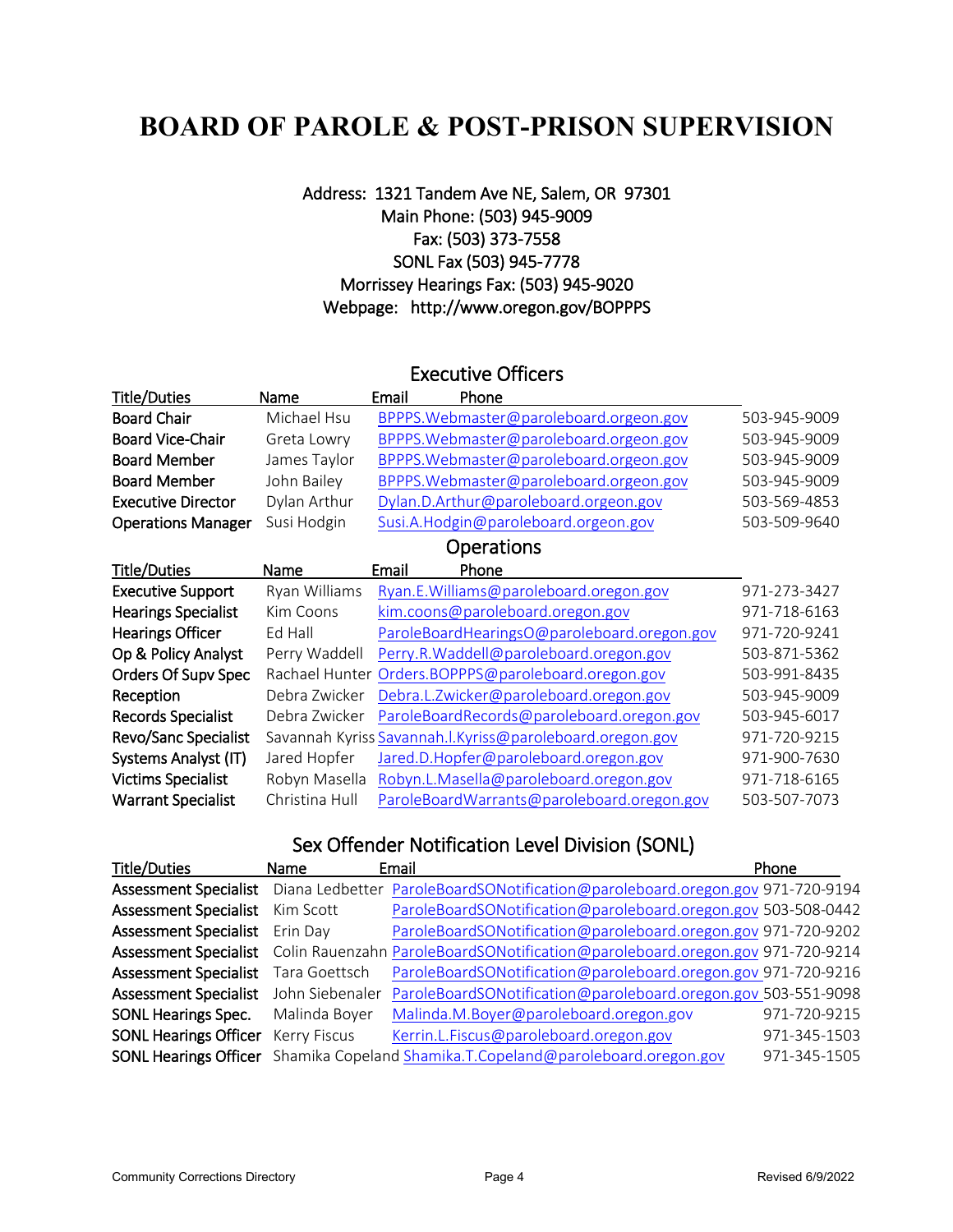### **OFFENDERINFORMATIONAND SENTENCENGCOMPUTATION(OISC)/CENTRAL RECORDS**

24499 SW Grahams Ferry Road (Bldg Z) Wilsonville, OR 97070 Front Desk: PH 503-570-6919 InformationStaff: FAX 503-570-6902 or 503-570-6903

#### **Manager**

| Fahrion, Kat - OISC Administrator      | 503-570-6909 | Kat.M.FAHRION@doc.oregon.gov     |
|----------------------------------------|--------------|----------------------------------|
| Petersen, Tasha-Inst. Records Manager  | 503-570-6944 | Tasha.D.Petersen@doc.oregon.gov  |
| Erickson, Dianne-TPS/Policy Manager    | 503-570-6934 | Dianne.Erickson@doc.oregon.gov   |
| Strauch, Mike - PTA Manager            | 503-570-6931 | Michael.L.Strauch@doc.oregon.gov |
| McClellan, Trish - Information Manager | 503-570-6920 | Trish.L.McClellan@doc.oregon.gov |

#### **Information Staff**

| Melissa Strom, Sealing Coordinator      | 503-570-6966 | Melissa.S.Strom@doc.oregon.gov   |
|-----------------------------------------|--------------|----------------------------------|
| Erin Soto, Info Request Coordinator     | 503-570-6929 | Erin.K.Soto@doc.oregon.gov       |
| John Bennett, Sealing Coordinator       | 503-570-6911 | John.F.Bennett@doc.oregon.gov    |
| Malena Garcia, Info Request Coordinator | 503-570-6937 | Malena.J.Garcia@doc.oregon.gov   |
| Information Staff FAX                   |              | 503-570-6902 or 503-570-6903 FAX |

#### **Miscellaneous**

| OISC Email for Sending Scanned Documents:                       | OISC@doc.oregon.gov         |
|-----------------------------------------------------------------|-----------------------------|
| OISC Email for Sending Sealed Documents:                        | OISCSealings@doc.oregon.gov |
| OISC Email for Public Records Requests (non-medical documents): | OISCINFO@doc.oregon.gov     |

#### **TechnicalProgram Specialist(TPS)**

| PTA Lead Worker: Stacy Hofmann                                                                                                         | 503-570-6957                                                                                                                 | Stacy.A.Hofman@doc.oregon.gov                                                                                                                                                                                                                                        |
|----------------------------------------------------------------------------------------------------------------------------------------|------------------------------------------------------------------------------------------------------------------------------|----------------------------------------------------------------------------------------------------------------------------------------------------------------------------------------------------------------------------------------------------------------------|
| PTA Lead Worker: Ani Baghoomian                                                                                                        | 503-570-6960                                                                                                                 | Ani.Baghoomian@doc.oregon.gov                                                                                                                                                                                                                                        |
| TPS and PTA Lead Worker group                                                                                                          |                                                                                                                              | DLOISCTPSWORKERSOISCTPSWORKERS@doc.oregon.gov                                                                                                                                                                                                                        |
| Jenn Shaw<br>Tami Sharp<br><b>Brian Norris</b><br>Michael Barnes<br>Shawn Spooner<br>Kohberger, Kevin<br>Gomez, Theresa<br>Koval, Yara | 503-570-6955<br>503-570-6912<br>503-570-6963<br>503-570-6956<br>503-570-6929<br>503-570-6935<br>503-570-6969<br>503-570-6922 | Jenn.M.Shaw@doc.oregon.gov<br>Tami.A.Sharp@doc.oregon.gov<br>Brian.J.Norris@doc.oregon.gov<br>Michael.D.Barnes@doc.oregon.gov<br>Shawn.C.Spooner@doc.oregon.gov<br>Kevin.M.Kohberger@doc.oregon.gov<br>Theresa.D.Gomez@doc.oregon.gov<br>Yara.Y.Koval@doc.oregon.gov |

For general PTA group email: DLOISCPTA@doc.oregon.gov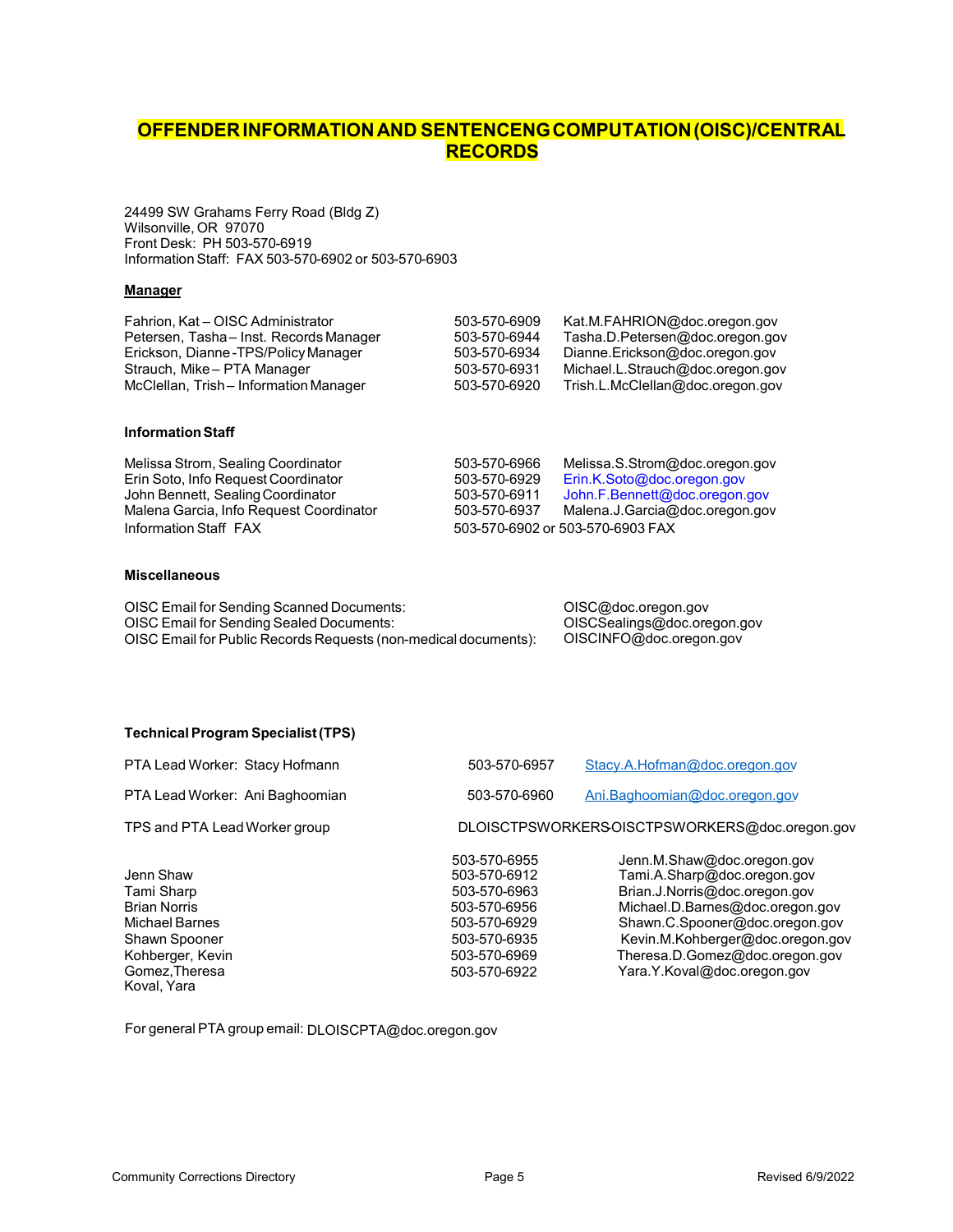### **DEPARTMENT OF PUBLIC SAFETY STANDARDS & TRAINING**

<span id="page-5-0"></span>4190 Aumsville Highway Salem, OR 97317 Main Phone: (503) 378-2100 Fax: (503) 378-4600 Webpage: www.oregon.gov/DPSST

#### **Administration**

| Jerry Granderson<br><b>Brian Henson</b><br>Vacant<br>Hassan Hassan<br>Suzy Herring<br>Academy Training                                                                                                      | <b>Director</b><br>Interim Deputy Director<br><b>Executive Assistant</b><br><b>Training Division Administrator</b><br>Professional Standards Admin                                                                                                                                                                                                            | 503-378-2332<br>503-378-4888<br>503-373-1553<br>503-378-2427<br>503-378-2427                                                                                                 | Jerry.GRANDERSON@dpsst.oregon.gov<br>Brian.Henson@dpsst.oregon.gov<br>Hassan.HASSAN@dpsst.oregon.gov<br>Suzzane.HERRING@dpsst.oregon.gov                                                                                                                                                                                             |
|-------------------------------------------------------------------------------------------------------------------------------------------------------------------------------------------------------------|---------------------------------------------------------------------------------------------------------------------------------------------------------------------------------------------------------------------------------------------------------------------------------------------------------------------------------------------------------------|------------------------------------------------------------------------------------------------------------------------------------------------------------------------------|--------------------------------------------------------------------------------------------------------------------------------------------------------------------------------------------------------------------------------------------------------------------------------------------------------------------------------------|
| Mike Herb<br>Chris Enquist<br>James Webb<br>Lisa Encabo<br>Kayla Smith<br>Vacant<br><b>Rich Daniel</b><br>Gerod Rayburn<br>Scott Willadsen<br>Noel Aher<br>JD Edwards<br><b>Student Dormitory Reception</b> | Academy Training Manager<br>P&P Program Coordinator<br><b>Corrections Program Coordinator</b><br><b>Remediation Specialist</b><br><b>Event Coordinator</b><br>Skills Training Manager<br>Defensive Tactics Coordinator<br>Defensive Tactics Coordinator<br>Use of Force Coordinator<br><b>Firearms Coordinator</b><br><b>Health &amp; Fitness Coordinator</b> | 503-943-0866<br>503-378-2309<br>503-378-4901<br>503-378-2326<br>503-378-4619<br>503-373-0394<br>971-718-6988<br>503-378-6763<br>971-718-6503<br>503-978-4398<br>503-378-2124 | Michael.HERB@dpsst.oregon.gov<br>Chris.ENQUIST@dpsst.oregon.gov<br>James.WEBB@dpsst.oregon.gov<br>Lisa.ENCABO@dpsst.oregon.gov<br>Kayla.SMITH@dpsst.oregon.gov<br>Richard.DANIEL@dpsst.oregon.gov<br>Gerod.RAYBURN@dpsst.oregon.gov<br>Scott.WILLADSEN@dpsst.oregon.gov<br>Noel.AHER@dpsst.oregon.gov<br>JD.EDWARDS@dpsst.oregon.gov |
| <u>Regional Training</u><br>Jim deSully<br>Ben Klecker<br>Scott Salisbury<br>Tim Ragan<br>Steve Westerberg                                                                                                  | Regional Training Manager<br>East Region Coordinator<br><b>Central Region Coordinator</b><br>Northwest Region Coordinator<br>Southwest Region Coordinator                                                                                                                                                                                                     | 503-934-0866<br>541-519-2245<br>541-510-8959<br>503-754-2260<br>503-559-8065                                                                                                 | Jim.DESULLY@dpsst.oregon.gov<br>Benjamin.KLECKER@dpsst.oregon.gov<br>Scott.SALISBURY@dpsst.oregon.gov<br>Timothy.RAGAN@dpsst.oregon.gov<br>Steve.WESTERBERG@dpsst.oregon.gov                                                                                                                                                         |
| Staic Yutzie<br><b>Terry Moss</b><br>Linda Maddy<br>Kevin Rau<br>Staci Yutzie<br>Annie Rexford                                                                                                              | Center for Policing Excellence (Advanced & Leadership Training)<br>CPE Manager (Acting)<br>Leadership Devel. Coordinator<br><b>Crisis Intervention Coordinator</b><br><b>Crisis Intervention Coordinator</b><br>Program Development Coor.<br><b>Criminal Justice Researcher</b><br>CJ Standards & Certifications Program (503-378-4411)                       | 503-378-2173<br>503-378-8469<br>503-947-8661<br>503-602-9284<br>503-932-0865<br>503-378-2584                                                                                 | Staci.HEINTZMAN-YUTZIE@dpsst.oregon.gov<br>Terry.MOSS@dpsst.oregon.gov<br>Belinda.MADDY@dpsst.oregon.gov<br>Kevin.RAU@dpsst.oregon.gov<br>Staci.HEINTZMAN-YUTZIE@dpsst.oregon.gov<br>Annie.REXFORD-BOREN@dpsst.oregon.gov                                                                                                            |
| Marsha Morin<br>Melissa Lang<br>Jordan James-Largent<br>Kristine Boatman<br>Debbie Anderson<br>Jessica Klossen<br>Brandy Pitt<br>Marie Gueths<br>Erica Riddell                                              | Program Manager<br>Prof. Standards Case Manager<br>Prof. Standards Case Manager<br>Backgrounds/Maintenance<br>Auditor<br><b>Certification Specialist</b><br><b>Scheduling Specialist</b><br><b>Records Specialist</b><br><b>CJ Support Specialist</b>                                                                                                         | 503-378-2155<br>971-720-3530<br>971-720-3535<br>971-720-3534<br>971-720-3533<br>503-378-2083<br>503-378-2353<br>503-378-2318<br>503-378-2374                                 | Marsha.MORIN@dpsst.oregon.gov<br>Melissa.LANG@dpsst.oregon.gov<br>Jordan.James-Largent@dpsst.oregon.gov<br>Kristine.BOATMAN@dpsst.oregon.gov<br>Debbie.A.ANDERSON@dpsst.oregon.gov<br>Jessica.KLOSSEN@dpsst.oregon.gov<br>Brandy.PITT@dpsst.oregon.gov<br>marie.guethes@dpsst.oregon.gov<br>erica.riddell@dpsst.oregon.gov           |

[Criminal Justice Certification Forms](https://www.oregon.gov/dpsst/CJ/Pages/CJForms.aspx) [Criminal Justice IRIS Training Records](https://www.bpl-orsnapshot.net/PublicInquiry_CJ/EmployeeSearch.aspx) [Criminal Justice Professional Standards Database](https://www.oregon.gov/dpsst/CJ/pages/cases.aspx)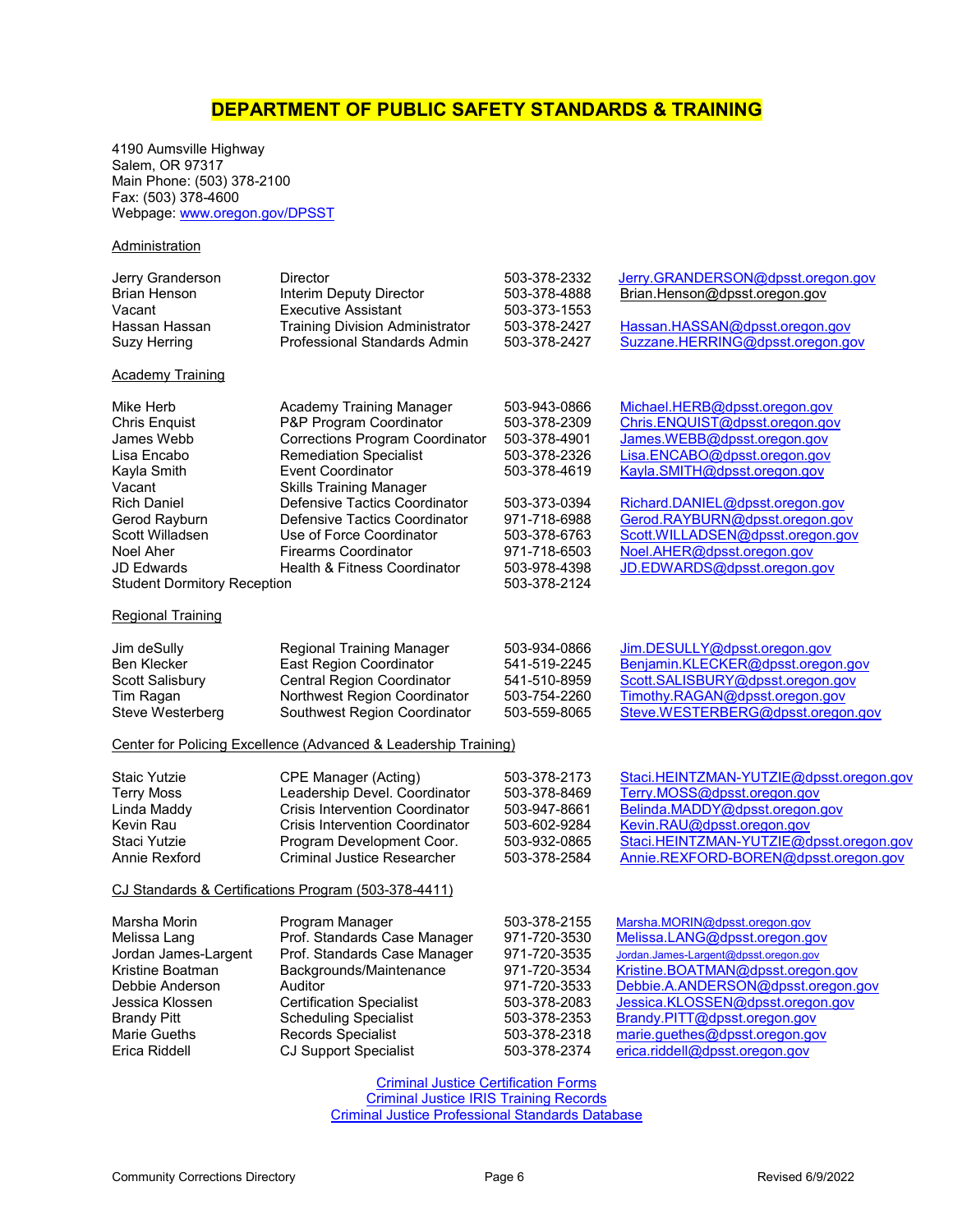### **BAKER COUNTY**

#### (ORI#: OR001015G BKN - BAKR)

<span id="page-6-0"></span>Baker County Department of Parole and Probation Mailing Address: 3320 K Street, Baker City, OR 97814-3313 Physical Address: 3425 13th Street, Baker City OR 97814-3313 PH: (541) 523-8217 FAX: (541) 524-2146

#### **Director:** Lt. Ryan Downing

Baker County Courthouse

PH: (541) 523-8200 FAX: (541) 523-8201

1995 3rd Street Baker City OR 97814

#### **Parole and Probation Deputies**: Kirby, Rich

Monahan, Becky Wray, Debbi

| <b>Support Staff:</b> |
|-----------------------|
| Peterson, Emily       |

| <b>Circuit Court</b>           |                     | Sheriff's Office                    |                     |
|--------------------------------|---------------------|-------------------------------------|---------------------|
| <b>Baker County Courthouse</b> |                     | <b>Sheriff Travis Ash</b>           |                     |
| 1995 3rd Street                |                     | 3410 K Street                       |                     |
| Baker City OR 97814            |                     | Baker City OR 97814                 |                     |
| PH: (541) 523-6303             | FAX: (541) 523-9738 | PH: (541) 523-6415                  | FAX: (541) 523-9219 |
| <b>Baker County Judges</b>     |                     | County Jail                         |                     |
| <b>Matt Shirtcliff</b>         |                     | Jail Manager: Ben Wray              |                     |
| PH: (541) 523-6305             | FAX: (541) 523-9738 | <b>Baker County Jail</b>            |                     |
| <b>Brent Kerns</b>             |                     | 3410 K Street                       |                     |
| PH: (541) 523-8213             | FAX: (541) 523-8360 | Baker City OR 97814                 |                     |
|                                |                     | PH: (541) 523-6415                  | FAX: (541) 523-9219 |
| District Attorney              |                     |                                     |                     |
| Greg Baxter Jr.                |                     | <b>Baker City Police Department</b> |                     |
| <b>Baker County Courthouse</b> |                     | Chief Ray Duman                     |                     |
| 1995 3rd Street                |                     | Mailing: PO Box 650                 |                     |
| Baker City OR 97814            |                     | Baker City OR 97814                 |                     |
| PH: (541) 523-8205             | FAX: (541) 523-3913 | PH: (541) 524-2014                  | FAX: (541) 524-2023 |
| <b>County Commissioners</b>    |                     |                                     |                     |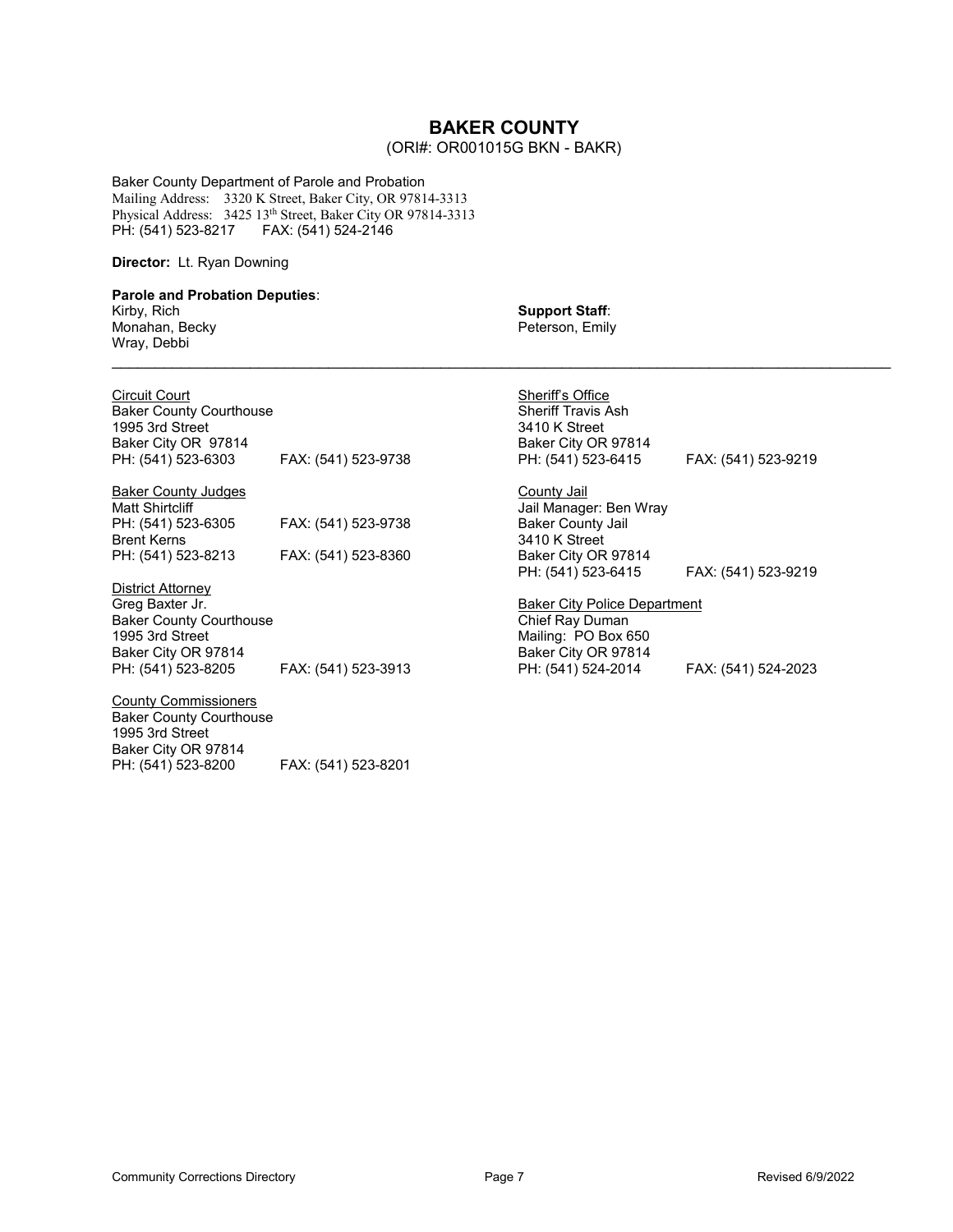#### **BENTON COUNTY** (ORI#: OR002013G CVN - BENT)

<span id="page-7-0"></span>Benton County Community Corrections 180 NW Fifth Street Corvallis OR 97330-4791 PH: (541) 766-6887/6888 FAX: (541) 766-6758 After Hours: 541-766-6911

| <b>Director: Justin Carley</b>      | (541) 766-6224 |
|-------------------------------------|----------------|
| <b>Supervisor: Abraham Griswold</b> | (541) 766-6233 |
| <b>Supervisor: Joel Pickerd</b>     | (541) 766-6226 |

| <b>Parole and Probation Officers:</b>   |                | <b>Support Staff:</b>    |                     |
|-----------------------------------------|----------------|--------------------------|---------------------|
| Hall, Josh                              | (541) 766-3544 | Reception                | (541) 766-6887/6888 |
| Johnson, Shawna (Sex Offender Caseload) | (541) 766-6228 | Bateman, Katie           | (541) 766-6222      |
| Pritt, Josh                             | (541) 766-6227 | Smallwood, Summer        | (541) 766-6221      |
| Roth, Ryan                              | (541) 766-6230 |                          |                     |
| Smith, Cody                             | (541) 766-6231 | <b>Work Crew:</b>        |                     |
| Sowers, Susan                           | (541) 766-6225 | Roth Ryan                | (541) 766-6229      |
|                                         |                | <b>Transition Center</b> | (541) 766-6233      |

 $\mathcal{L}_\mathcal{L} = \{ \mathcal{L}_\mathcal{L} = \{ \mathcal{L}_\mathcal{L} = \{ \mathcal{L}_\mathcal{L} = \{ \mathcal{L}_\mathcal{L} = \{ \mathcal{L}_\mathcal{L} = \{ \mathcal{L}_\mathcal{L} = \{ \mathcal{L}_\mathcal{L} = \{ \mathcal{L}_\mathcal{L} = \{ \mathcal{L}_\mathcal{L} = \{ \mathcal{L}_\mathcal{L} = \{ \mathcal{L}_\mathcal{L} = \{ \mathcal{L}_\mathcal{L} = \{ \mathcal{L}_\mathcal{L} = \{ \mathcal{L}_\mathcal{$ 

Circuit Court Benton County Courthouse 120 NW 4th Street PO Box 1870 Corvallis OR 97330 PH: (541) 243-7850 FAX: (541) 243-7874

Benton County Judges Joan E. Demarest JA: Caitlyn Lilly (541) 243-7802 Email: [aileen.willes@ojd.state.or.us](mailto:aileen.willes@ojd.state.or.us)

Matthew J. Donohue JA: Beth Fults (541) 243-7805 Email: beth.fults@ojd.state.or.us

Locke A. Williams JA: Megan Geissler (541) 243-7822 Email: [megan.geissler@ojd.state.or.us](mailto:megan.geissler@ojd.state.or.us)

Financial Obligations Accounting Department PO Box 1870 Corvallis OR 97330 PH: (541) 766-6875 FAX: (541) 766-1615

John Haroldson Benton County Courthouse Corvallis OR 97330 FAX: (541) 766-6701

#### **ToC**

District Attorney

County Commissioners 205 NW 5<sup>th</sup> Street Corvallis OR 97330 PH: (541) 766-6800 FAX: (541) 766-6893

**Sheriff's Department** Sheriff Jefri Van Arsdall 180 NW 5th Street Corvallis OR 97330<br>PH: (541) 766-6858

FAX: (541) 766-6011

County Jail Jail Manager: Capt John DeVaney Benton County Jail 190 NW 5th Corvallis OR 97330<br>PH: (541) 766-6866 FAX: (541) 766-6710

Corvallis Police Department Chief Nick Hurley PO Box 1083 Corvallis OR 97339-1083 PH: (541) 766-6924 FAX: (541) 754-1722

Philomath Police Department Chief Ken Rueben PO Box 400 Philomath OR 97370 PH: (541) 929-6911 FAX: (541) 929-6037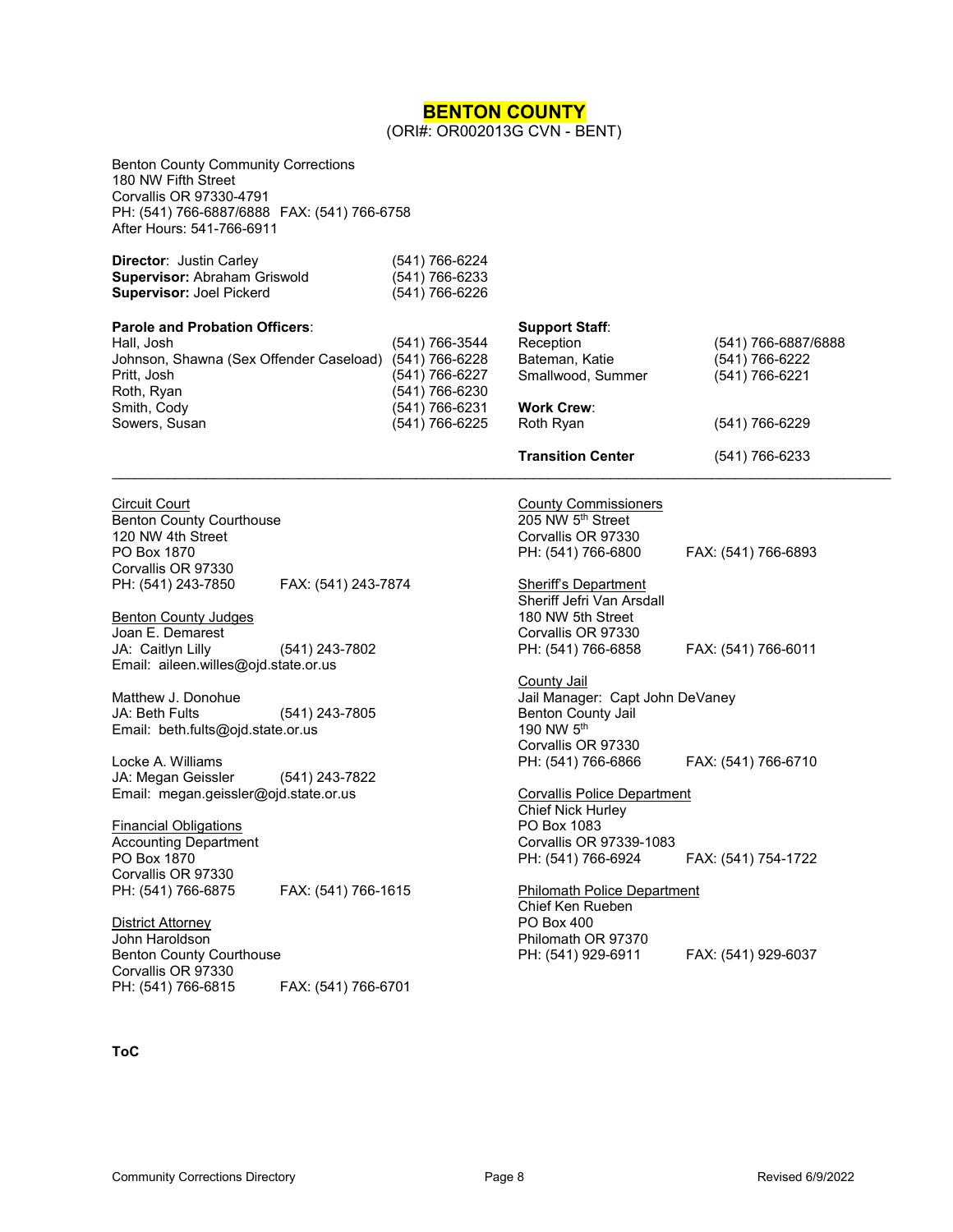### **CLACKAMAS COUNTY**

(ORI#: OR003013G OCN - CLAC)

<span id="page-8-0"></span>Clackamas County Community Corrections 1024 Main Street Oregon City OR 97045-1051 Main Phone: (503) 655-8603 After Hours Emergency Number: (503) 723-2980<br>Intake Office: (503) 655-8649 FAX: (503) 650-8942 Intake Office: (503) 655-8649

| <b>Director:</b> Malcolm McDonald            | 503-655-8717 |
|----------------------------------------------|--------------|
| <b>Residential Srvics Mgr: Brian Imdieke</b> | 503-722-6015 |
| <b>P&amp;P Manager:</b> Kelly Kuklenski      | 503-655-8739 |

#### **Supervisors**:

Anderson, Eric (Residential/Pretrial) 503-722-6196 Elmer, Trish (P&P) 503-655-8713 Holstad, Beau (P&P) 503-723-2986 Sherman, Andrew (Residential) 503-722-6017 Taylor, Brent (P&P) 503-655-8745

#### **Parole and Probation Officers**

| Abernethy, Tiffany | 503-723-2906 |
|--------------------|--------------|
| Chapman, Megan     | 503-655-8736 |
| Cloyes, Danelle    | 503-723-2900 |
| Cooper, Danny      | 503-655-8352 |
| Delk, Meghan       | 503-722-2726 |
| Dennis, Amanda     | 503-655-8741 |
| Edge, Niki         | 503-655-8772 |
| Erne, Amber        | 503-722-6071 |
| Gaidos, Phyllis    | 503-722-2746 |
| Geiger, Ben        | 503-655-8733 |
| Graham, Jennifer   | 503-650-3060 |
| Hafner, Kelsey     | 503-723-2926 |
| Jett, Matt         | 503-655-8731 |
| Kays, Steve        | 503-650-3550 |
| Kerns, Khara       | 503-655-8275 |
| Loftis, Erin       | 503-722-6287 |
| Pacheco, Gretchen  | 503-655-8728 |
| Paldi, Merlin      | 503-655-8328 |
| Pankratz, Melissa  | 503-722-2784 |
| Penberthy, Dawn    | 503-655-8754 |
| Pringle, Marne     | 503-650-8927 |
| Ridgeway, Jason    | 503-723-2927 |
| Ripley, Christine  | 503-723-2943 |
| Shirey, Susan      | 503-655-8774 |
| Silva, Jordan      | 503-655-8787 |
| White, Jason       | 503-655-8753 |
| Wilson, Tyree      | 503-655-8786 |
|                    |              |

**PSI** 

Cooper, Danny 503-655-83

#### **Hearings/SB 156**

| State Hearings:                       | 503-945-92 |
|---------------------------------------|------------|
| LC Hearings: Cooper, Danny 503-655-83 |            |

**Policy Performance and Research Anal<br>Valerie Adrian 503-655-87** Valerie Adrian

| <b>Operations Staff</b> |  |
|-------------------------|--|
|-------------------------|--|

| Dew, Heidi (Admin Analyst)    | 503-655-8393 |
|-------------------------------|--------------|
| Dickerson, Ellen (Fee System) | 503-655-8746 |
| Drews, Erin (SOON/SB1145)     | 503-655-8734 |

#### **Programs**

Barkley, Shannon (Victim Services) 503-655-8776 Kennedy, Shauna (Emp/Train Special) 503-722-6195 Zook, Kelli (HSC2, P&P) 503-655-8392

#### **Community Service/Pretrial Services**

2219 Kaen Rd. Oregon City, OR 97045 Main Phone: 503-722-6199 FAX: 503-722-6177 Greg Myers (Lead PO) 503-722-6179<br>Schultz, Paul (CSW/CO) 503-655-8743 Schultz, Paul (CSW/CO) Wienberg, Fred (CSW Work Crew) 503-650-8929

#### **Pretrial Services**

| Choquette, Kim (Tech)  | 503-722-6105 |
|------------------------|--------------|
| Cowan, Renae (Lead PO) | 503-722-6104 |

#### **Residential Treatment & Counseling**

| 9000 SE McBrod Ave.<br>Milwaukie, OR 97222 |              |
|--------------------------------------------|--------------|
| Main Phone:                                | 503-655-8262 |
| FAX:                                       | 503-650-8939 |

#### **Corrections Counselors**

| Caldwell, Jason            | 503-722-6021 |
|----------------------------|--------------|
| Calhoun, Scott             | 503-722-6019 |
| Clancy, Kalene (Counselor) |              |
|                            | 503-722-6192 |
| Ibabao, Talina             | 503-722-6018 |
| Martinez, Veronica         | 503-722-6008 |
| Moeller, Devlin            | 503-722-6004 |
| Sherman, Melinda           | 503-722-6017 |
|                            |              |

#### **Mental Health Specialists**

| 503-722-6011 |
|--------------|
| 503-722-6016 |
| 503-722-6005 |
|              |

#### **Parole and Probation Officers**

| Titus, Tana (PO) | 503-722-6020 |
|------------------|--------------|
|------------------|--------------|

#### **Programs**

| Gillaspy, Kimber (Emp/Train Special) |              |
|--------------------------------------|--------------|
|                                      | 503-722-6194 |
| Naber, Mike                          | 503-722-6023 |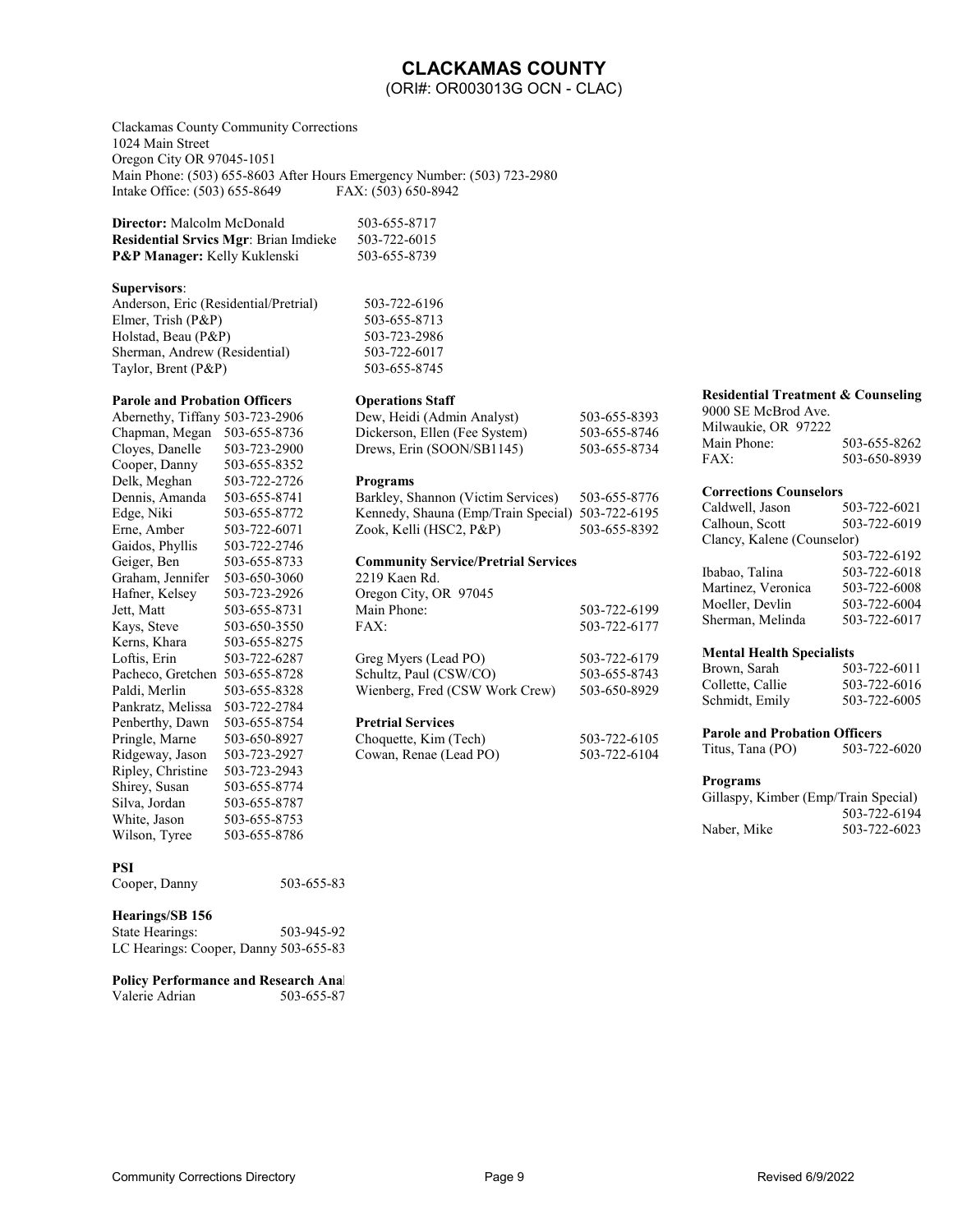Circuit Court Clackamas County Courthouse 807 Main Street Oregon City OR 97045<br>PH: (503) 655-8643 FAX: (503) 655-8280

<u>Judges/Secretaries</u> PH:<br>Wetzel Michael (Presiding) 503-655-8685 Wetzel, Michael (Presiding) 503-655-8685<br>Jones. Jeffrev 503-655-8687 Jones, Jeffrey 1988 1991 1992-050-655-8687<br>Karabeika. Heather 1992-0732 Karabeika, Heather<br>Lininfer. Ann 503-650-8949 Norby, Susie 503-650-8902 Rastetter, Thomas 503-655-8432 Steele, Kathie 503-655-8678 Van Rysselberghe, Todd 503-655-8644 Watkins, Ulanda 503-655-8686 Weber, Katherine 503-655-8233 Weston, Cody 603-655-8688

Hearings Referee Stewart, Kenneth 503-55-8643

Financial Obligations Accounting Department Clackamas County Courthouse 807 Main Street, Rm 104 Oregon City OR 97045 PH: (503) 655-8453

District Attorney John Wentworth 807 Main Street Oregon City OR 97045<br>PH: (503) 655-8431 FAX: (503) 650-8943

County Commissioners Public Services Building 2051 Kaen Road Oregon City OR 97045<br>PH: (503) 655-8581 PH: (503) 655-8581 FAX: (503) 650-8944

Sheriff's Department Sheriff Angela Brandenburg *Physical*: 9101 SE Sunnybrook Blvd, Oregon City, OR 97015 *Mailing:* 2223 South Kaen Road Oregon City OR 97045<br>PH: 503-785-5000 PH: 503-785-5000 FAX: 503-785-5190

County Jail Jail Manager: Captain Lee Eby 2206 South Kaen Road Oregon City OR 97045<br>PH: (503) 722-6777 FAX: (503) 722-6762

Canby Police Department Chief Jorge Tro PO Box 930/1175 NW 3rd Ave Canby OR 97013<br>PH: (503) 266-4021 PH: (503) 266-4021 FAX: (503) 266-9316 Gladstone Police Department Chief John Schmerber 18505 Portland Avenue Gladstone OR 97027 PH: (503) 557-2797 FAX: (503) 650-8938 Lake Oswego Police Department Chief Dale Jorgensen 380 A Avenue, 2<sup>nd</sup> Floor Lake Oswego OR 97034 PH: (503) 635-0250 FAX: (503) 697-7406 Molalla Police Department Chief Chris Long PO Box 248/117 N Molalla Ave Molalla OR 97038 PH: (503) 829-8817 FAX: (503) 829-3676 Milwaukie Police Department Chief Luke Strait 3200 Harrison Street Milwaukie OR 97222<br>PH: (503) 786-7400 PH: (503) 786-7400 FAX: (503) 786-7426 **Oregon City Municipal Court** 1234 Linn Avenue Oregon City OR 97045 PH: (503) 905-3675 FAX: (503) 657-1303 Oregon City Police Department Chief Jim Band 1234 Linn Avenue Oregon City OR 97045<br>PH: (503) 905-3501 FAX: (503) 655-0530 **Sandy Police Department** Chief Ernie Roberts 39850 Pleasant Street Sandy OR 97055<br>PH: (503) 668-5566 FAX: (503) 668-4093 West Linn Police Department Chief Peter Mahuna 1800 8th Avenue West Linn OR 97068

PH: (503) 655-6214 FAX: (503) 656-0319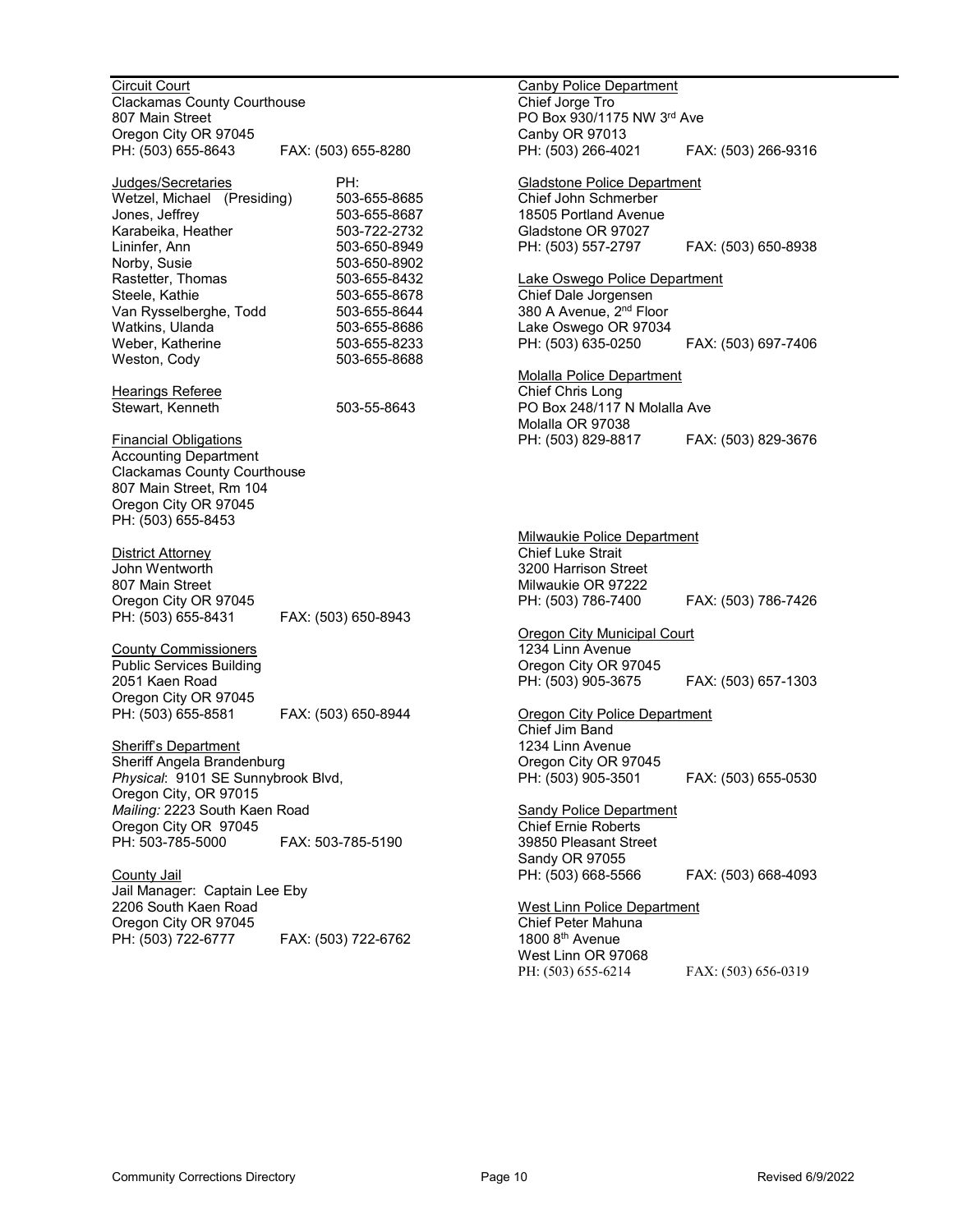### **CLATSOP COUNTY**

(ORI#: OR004015G ATN - CLAT)

<span id="page-10-0"></span>Clatsop County Sheriff's Office Parole & Probation Division 1190 SE 19<sup>th</sup> Street Warrenton, OR 97146 PO Box 540 (MAILING ADDRESS) Astoria OR 97103-4529 PH: (503) 861-2875 FAX: (503) 861-8563

| Director:   | Lt. Kristen Hanthorn | 503-338-3780 |
|-------------|----------------------|--------------|
| Supervisor: | Sgt Traci Hubler     | 503-338-3784 |

#### **Parole and Probation Officers**:

| Barrineau, Tanya  | 503-338-3786 | <b>Support Staff:</b> |              |
|-------------------|--------------|-----------------------|--------------|
| Devereaux, Jasper | 503-338-3782 | Agalzoff, Lori        | 503-861-8824 |
| Hazel, Barry      | 503-338-3783 | Dearmore, Kaelee      | 503-338-3790 |
| Hoover, Chris     | 503-338-3782 |                       |              |
| Johnson, Julie    | 503-861-0293 | <b>Accountant</b>     |              |
| Senguiz, Heather  | 503-338-3787 | Pugh, Kayla           | 503-338-3792 |
| Smith, Daniel     | 503-388-3781 |                       |              |
|                   |              |                       |              |

#### **Circuit Court**

Clatsop County Courthouse 749 Commercial Street / PO Box 835 Astoria OR 97103 PH: (503) 325-8555 FAX: (503) 325-8677

#### **Clatsop County Judges**

Dawn Mcintosh - Presiding PH: (503) 325-8555 FAX: (503) 325-9300 Cindee S. Matyas<br>PH: (503) 325-8555 PH: (503) 325-8555 FAX: (503) 325-9300 Beau Peterson PH: (503) 325-8555 FAX: (503) 325-9300

#### **Financial Obligations**

Accounting Dept: Monica Steele PO Box 659 Astoria OR 97103 PH: (503) 325-8565 FAX: (503) 325-8606 bf@co.clatsop.or.us

#### **District Attorney**

Ron Brown PO Box 149 Astoria OR 97103

PH: (503) 325-8581 FAX: (503) 325-9305

#### **County Commissioners**

800 Exchange #310 PO Box 179 Astoria OR 97103<br>PH: (503) 325-1000

FAX: (503) 325-8325

#### **Sheriff's Office**

Sheriff Matthew Phillips 1190 SE 19th St. Warrenton, OR 97146 PH: (503) 325-8635 FAX: (503) 325-8675

#### **Support Staff**:

#### **Detention Facility**

Jail Commander: Tom Teague 636 Duane Street / PO Box 658 Astoria OR 97103 PH: (503) 325-8641 FAX: (503) 325-8590

#### **Astoria Police Dept**

Chief Geoff Spalding 555 30th Street Astoria OR 97103<br>PH: (503) 325-4411

PH: (503) 325-4411 FAX: (503) 325-4897

#### **Cannon Beach Police Dept**.

Chief Jason Schermerhorn 163 E Gower Ave Cannon Beach, OR 97110 PH: (503) 436-2811

#### **Gearhart Police Dept**.

Chief Jeff Bowman 698 Pacific Way Gearhart, OR 97138 PH: (503) 738-5501

#### **Oregon State Police**

Lt. Andrew Merilla 2320 SE Dolphin Ave Warrenton, OR 97146 PH: (503) 861-0781

#### **Seaside Police Dept**.

Chief Dave Ham 1091 S. Holladay Dr. Seaside, OR 97138 PH: (503) 738-6311

#### **Warrenton Police Dept**.

Chief Matt Workman 225 S. Main St. Warrenton, OR 97146 Ph: (503) 861-2235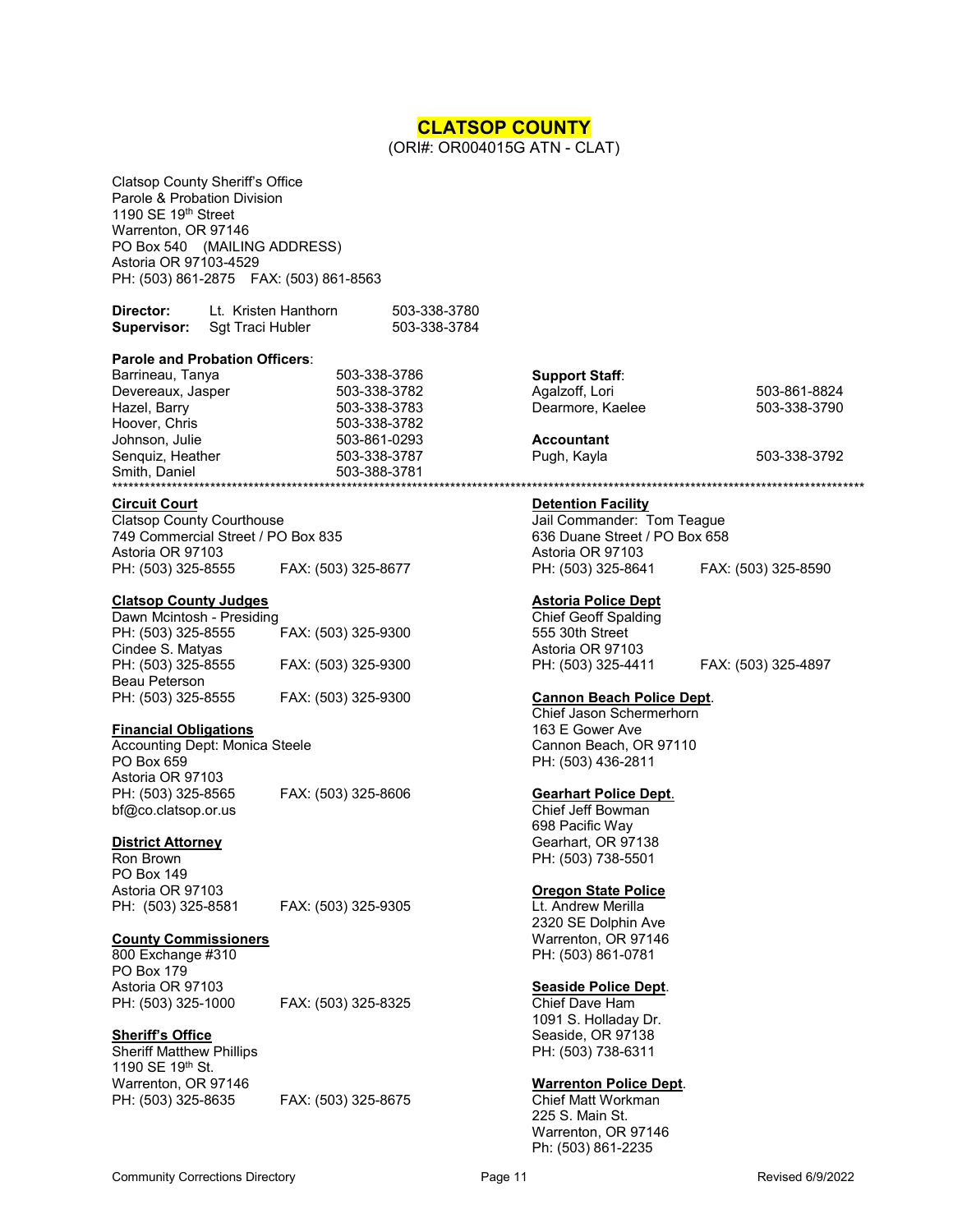### **COLUMBIA COUNTY**

(ORI#: OR005015G STN- COLU)

<span id="page-11-0"></span>

| Columbia County Department of Community Justice<br>Adult Division<br>901 Port Avenue                                       |                     |                                            |                                                                                                               |                                           |
|----------------------------------------------------------------------------------------------------------------------------|---------------------|--------------------------------------------|---------------------------------------------------------------------------------------------------------------|-------------------------------------------|
| St. Helens OR 97051<br>PH: (503) 397-6253                                                                                  | FAX: (503) 397-6645 |                                            |                                                                                                               |                                           |
| Director: Erin Welch                                                                                                       | PH: (503) 366-4660  |                                            |                                                                                                               |                                           |
| Parole and Probation Officers:<br>Border, Ken<br>Bubar, Megan                                                              |                     | Ext:<br>4667<br>4675                       | <b>Intervention Specialist</b><br>Moore, Ryan                                                                 | $(503)366 - 4663$                         |
| Cokeley,, Keith<br>Hecht, Justin - Supervisor<br>Norvald, Elizabeth                                                        |                     | 4686<br>4657<br>4668                       | <b>Pre-Trial Services Coordinator</b><br>Lobo, Hank                                                           | 4665                                      |
| Scholl, Ryan<br>Serfling, Melinda                                                                                          |                     | 4659<br>4664                               | <b>Support Staff:</b><br>Spieler, Karen - Admin Assistant II<br>Stebbins, Jeri - Dept Secretary               | Ext:<br>4690<br>4670                      |
|                                                                                                                            |                     |                                            | <b>Work Crew Supervisor</b><br>Brooke, David                                                                  | 1481                                      |
| Circuit Court<br>Columbia County Courthouse<br>230 Strand Street<br>St Helens OR 97051<br>PH: (503) 397-0157               |                     | FAX: (503) 397-3226                        | County Jail<br>901 Port Avenue<br>St Helens OR 97051                                                          |                                           |
| <b>Columbia County Judges</b><br>Ted E. Grove (P)                                                                          |                     |                                            | PH: (503) 366-4630<br>Warrants                                                                                | FAX: (503) 366-4631<br>PH: (503) 397-5010 |
| PH: (503) 397-2327 x70112                                                                                                  |                     | FAX: (503) 397-3226                        |                                                                                                               |                                           |
| Cathleen Callahan (P)<br>PH: (503) 397-2327 x70122<br>Michael T. Clarke<br>PH: (503) 397-2327 x70139                       |                     | FAX: (503) 397-3226<br>FAX: (503) 397-3226 | <b>St. Helens Police Department</b><br>150 South 13th Street<br>St Helens OR 97051-1898<br>PH: (503) 397-3333 | FAX: (503) 397-0619                       |
| Financial Obligations<br>Trial Court Clerk<br>Columbia County Courthouse<br>230 Strand Street                              |                     |                                            | <b>Clatskanie Police Department</b><br>PO Box 249<br>Clatskanie, OR 97016<br>(503) 728-2622                   | Fax (503) 728-3297                        |
| St Helens OR 97051<br>PH: (503) 397-2327<br>District Attorney<br>Jeff Auxier                                               |                     | FAX: (503) 397-3226                        | Columbia City Police Department<br>PO Box 189<br>Columbia City, OR 97018<br>(503) 397-4010                    |                                           |
| Columbia County Courthouse<br>230 Strand Street<br>St Helens OR 97051<br>PH: (503) 397-0300                                |                     | FAX: (503) 397-2760                        | <b>Rainier Police Department</b><br>PO Box 399<br>Rainier, OR 97048<br>(503) 556-3644                         | Fax (503) 366-2870<br>Fax (503) 556-2839  |
| <b>County Commissioners</b><br>Columbia County Courthouse<br>230 Strand Street<br>St Helens OR 97051<br>PH: (503) 397-4322 |                     | FAX: (503) 397-7243                        | <b>Scappoose Police Department</b><br>33568 E Columbia Ave<br>Scappoose, OR 97056<br>$(503) 543 - 3114$       | Fax (503) 543-2955                        |
| <u>Sheriff's Department</u><br>Sheriff Brian Pixley<br>901 Port Avenue<br>St Helens OR 97051<br>PH: (503) 366-4611         |                     | FAX: (503) 366-4644                        | <b>Vernonia Police Department</b><br>1001 Bridge Avenue<br>Vernonia, OR 97064<br>(503) 429-7335               | Fax (503) 429-5141                        |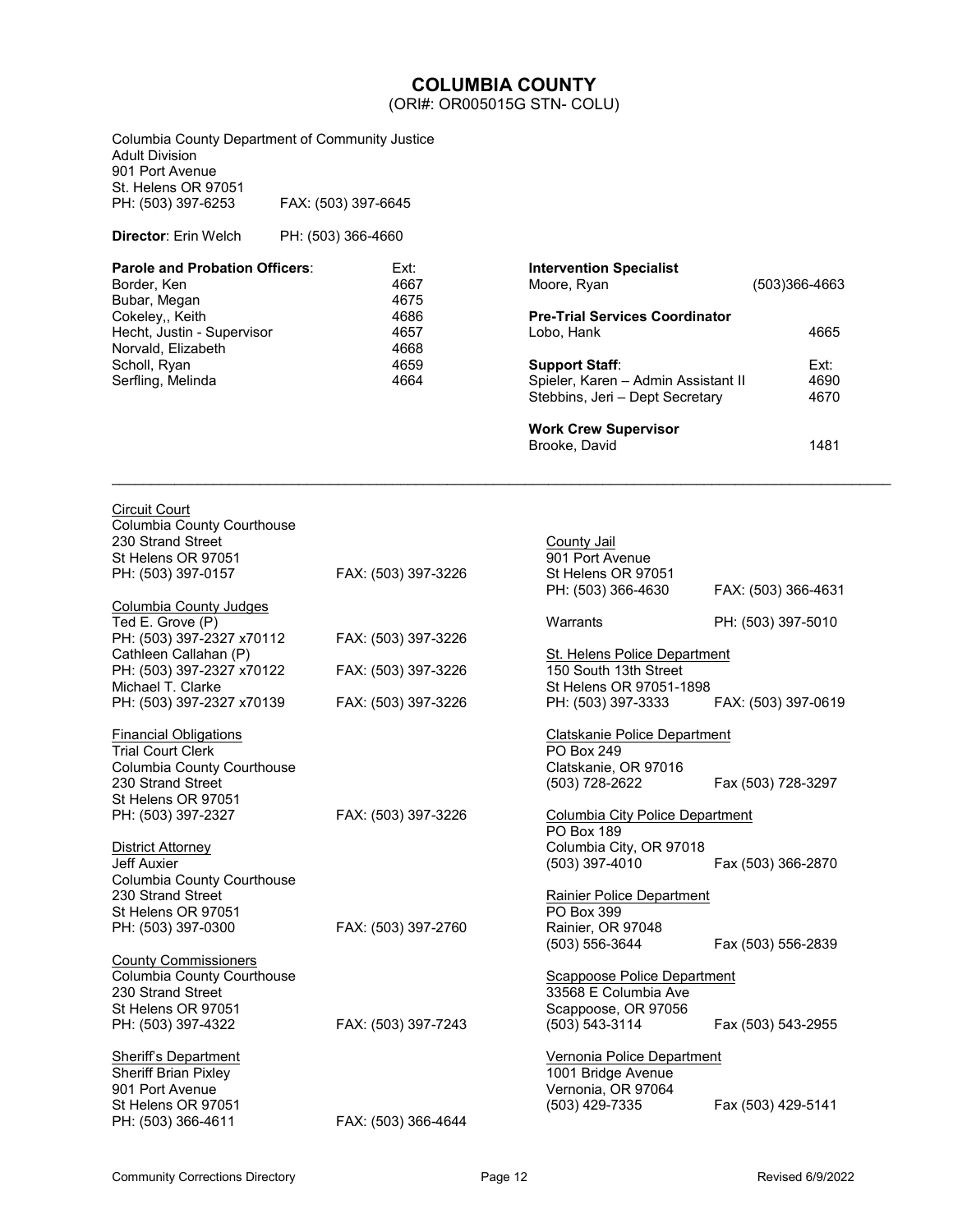# **COOS COUNTY**

(ORI#: OR006015G CQN - COOS)

<span id="page-12-0"></span>Coos County Community Corrections 155 North Adams Street, Suite B Coquille OR 97423-1957 PH: 541-396-7701 FAX: 541-396-1011

| <b>Director:</b> Mike Crim | 541-396-7703                                |  |
|----------------------------|---------------------------------------------|--|
|                            | Business Manager: Kelly Church 541-396-7704 |  |

#### **Parole and Probation Officers**:

| Brooks, Beth           | 541-396-7716 | <b>Deputy District Attorney</b>             |              |
|------------------------|--------------|---------------------------------------------|--------------|
| Davis, McKenzie        | 541-396-7722 | Day, Julia                                  | 541-396-7708 |
| Gill, Richard          | 541-396-7711 |                                             |              |
| Herning, Tracy         | 541-396-7707 | <b>Support Staff:</b>                       |              |
| Larson, Darin          | 541-396-7713 | <b>Front Desk</b>                           | 541-396-7701 |
| Larson, Erin, Lead PO  | 541-396-7712 | Daniels, Alyssa                             | 541-396-7706 |
| Mullins, Joshua        | 541-396-7702 | Mahlum, Jenny                               | 541-396-7705 |
| Paturzo, Michael       | 541-396-7714 |                                             |              |
| Reeves, Steve          | 541-396-7710 | <b>Satellite Office: North Bend</b>         | 541-751-2464 |
| Webley, Chris          | 541-396-7709 |                                             | 541-751-2465 |
| Circuit Court          |              |                                             |              |
| Coon County Courthouse |              | $C_{\text{doub}}$ $\mathbf{I}_{\text{dil}}$ |              |

| FAX: 541-396-3456 |
|-------------------|
|                   |

#### Coos County Judges

| Martin Stone (P)               | 541-396-4117 |
|--------------------------------|--------------|
| <b>Andrew Combs</b>            | 541-396-4095 |
| Megan Jacquot                  | 541-396-4115 |
| <b>Brett A. Pruess</b>         | 541-751-2337 |
| FAX for Judges with 396 prefix | 541-396-3456 |
| FAX for Judges with 751 prefix | 541-756-1727 |

Financial Obligations Coos County Courthouse Attn: Court Administrator/Accounting 250 N Baxter, Coquille OR 97423 FAX: 541-396-3456

District Attorney Paul Frasier Coos County Courthouse 250 N Baxter Street Coquille OR 97423 PH: 541-396-7550 FAX: 541-396-1015

County Commissioners Melissa Cribbins Bob Main John Sweet Coos County Courthouse 250 N Baxter Street Coquille OR 97423 PH: 541-396-7535 FAX: 541-396-1010

**Sheriff's Department** Sheriff Craig Zanni Coos County Courthouse 250 N Baxter, Coquille OR 97423 PH: 541-396-7800

**County Jail** 200 East 2nd Street Coquille OR 97423 FAX: 541) 396-1019 **Bandon Police Department** PO Box 67 Bandon OR 97411<br>PH: 541-347-2241 FAX: 541) 347-2206 Coos Bay Police Department 500 Central Avenue Coos Bay OR 97420<br>PH: 541-269-8914 FAX: 541) 269-5788 Coquille Police Department 851 N. Central Blvd. Coquille OR 97423 FAX: 541) 396-2113 Myrtle Point Police Department  $424.5$ <sup>th</sup> Street Myrtle Point OR 97458 FAX: 541) 572-3838 North Bend Police Department 835 California Street North Bend OR 97459<br>PH: 541-756-3161 FAX: 541) 756-0142 **Oregon State Police** 1360 Airport Lane North Bend, OR 97459<br>PH: 541-888-2677

FAX: 541) 888-9546 Powers Police Department PO Box 250 Powers OR 97466

PH: 541-439-2411 PD1@cityofpowers.com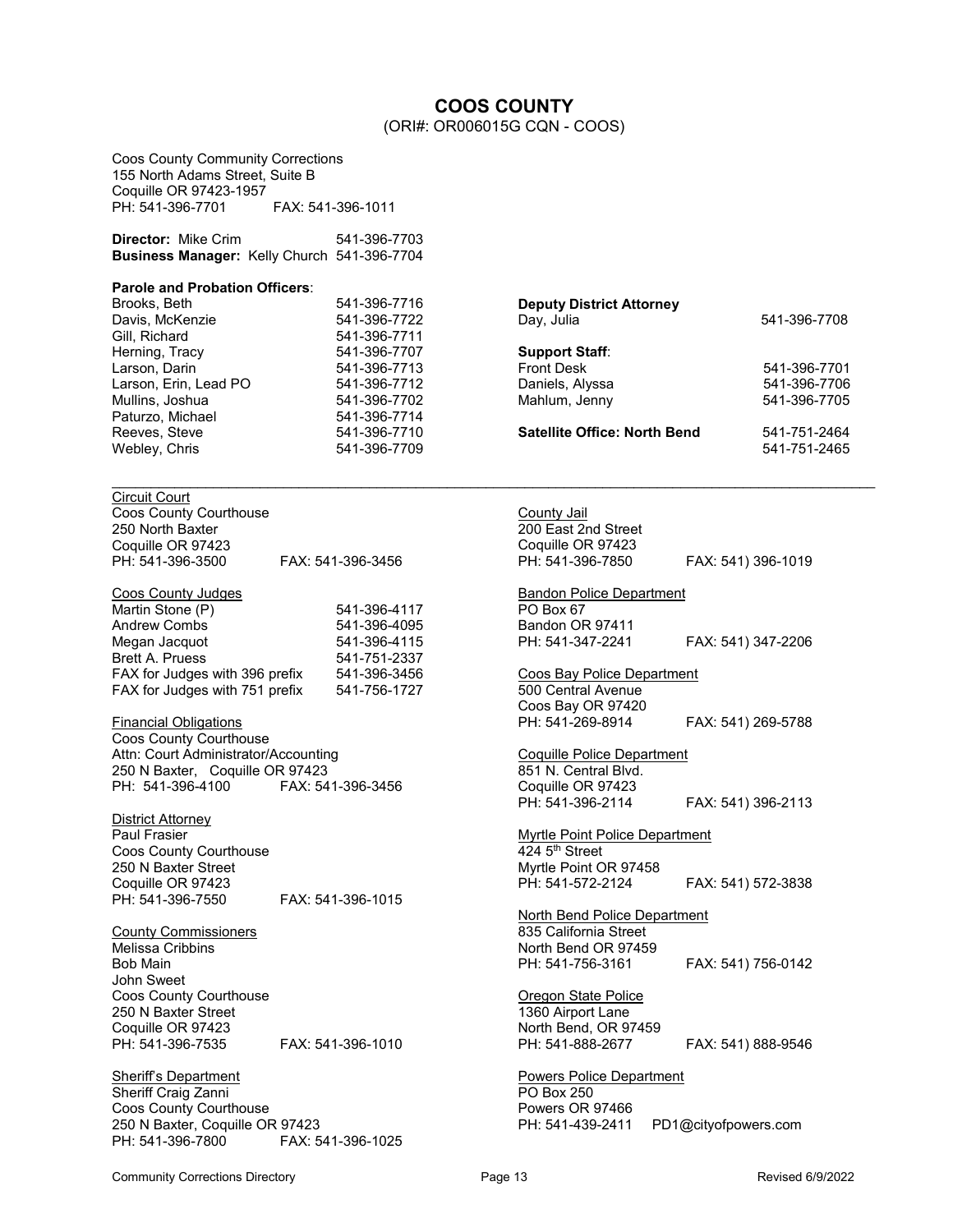# **CROOK COUNTY**

(ORI#: OR007015G PVN - CROO)

<span id="page-13-0"></span>

| <b>Crook County Community Corrections</b><br>308 NE 2 <sup>nd</sup> Street<br>Prineville OR 97754-1850                                |                     |                |                                                                                                                                    |                     |                              |
|---------------------------------------------------------------------------------------------------------------------------------------|---------------------|----------------|------------------------------------------------------------------------------------------------------------------------------------|---------------------|------------------------------|
| PH: (541) 447-3315                                                                                                                    | FAX: (541) 447-4921 |                |                                                                                                                                    |                     |                              |
| Director: Aaron Boyce                                                                                                                 | ext 1               |                |                                                                                                                                    |                     |                              |
| <b>Parole and Probation Officers:</b><br>Bonnotto, Crystal<br>Ober, Capri (FAUG)                                                      |                     | Ext.<br>8<br>4 | <b>Support Staff</b><br>Smith, Elize - Office Deputy                                                                               |                     | 541-416-3920                 |
| Estes, Chris (SOSN)<br>Overman, Chris                                                                                                 |                     | 5<br>6         | <b>Community Service</b><br>Coordinator: Smith, Elize<br>Work Crew Technician: Licea, Ray                                          |                     | 541-416-3920<br>541-447-3315 |
| <b>Crook County Courthouse</b><br>300 NE 3rd Street<br>Prineville OR 97754                                                            |                     |                | <b>Sheriff's Department</b><br>Sheriff John Gautney<br>308 NE 2nd Street                                                           |                     |                              |
| PH: (541) 447-6541                                                                                                                    | FAX: (541) 447-5116 |                | Prineville OR 97754<br>PH: (541) 447-6398                                                                                          | FAX: (541) 416-0353 |                              |
| <b>Crook County Judges</b><br>Annette Hillman (P)<br>Daina Vitolins<br>Wade Whiting<br><b>Financial Obligations</b>                   | PH: (541) 447-6541  |                | County Jail<br>Lt. Bill Elliott<br>400 NE 3rd Street<br>Prineville OR 97754<br>PH: (541) 416-3620                                  | FAX: (541) 416-8390 |                              |
| Treasurer's Office<br>200 NE Second St, Ste 100<br>Prineville OR 97754                                                                |                     |                | <b>Support Enforcement - County</b><br>300 NE 3rd Street                                                                           |                     |                              |
| PH: (541) 447-6554                                                                                                                    | FAX: (541) 416-2140 |                | Prineville OR 97754<br>PH: (541) 447-8153                                                                                          | FAX: (541) 447-6978 |                              |
| District Attorney<br>Kari Hathorn<br><b>Crook County Courthouse</b><br>300 NE 3rd Street<br>Prineville OR 97754<br>PH: (541) 447-4158 | FAX: (541) 447-6978 |                | Juvenile Department<br>Debra Patterson, Director<br>305 NE 3rd Street<br>Prineville OR 97754<br>PH: (541) 447-5161                 | FAX: (541) 447-2527 |                              |
| <b>County Commissioners</b><br><b>Crook County Courthouse</b><br>203 NE Court Street<br>Prineville OR 97754<br>PH: (541) 447-6555     | FAX: (541) 416-3891 |                | <b>Prineville Police Department</b><br><b>Chief Dale Cummins</b><br>400 NE 3rd Street<br>Prineville OR 97754<br>PH: (541) 447-4168 | FAX: (541) 447-8619 |                              |
|                                                                                                                                       |                     |                |                                                                                                                                    |                     |                              |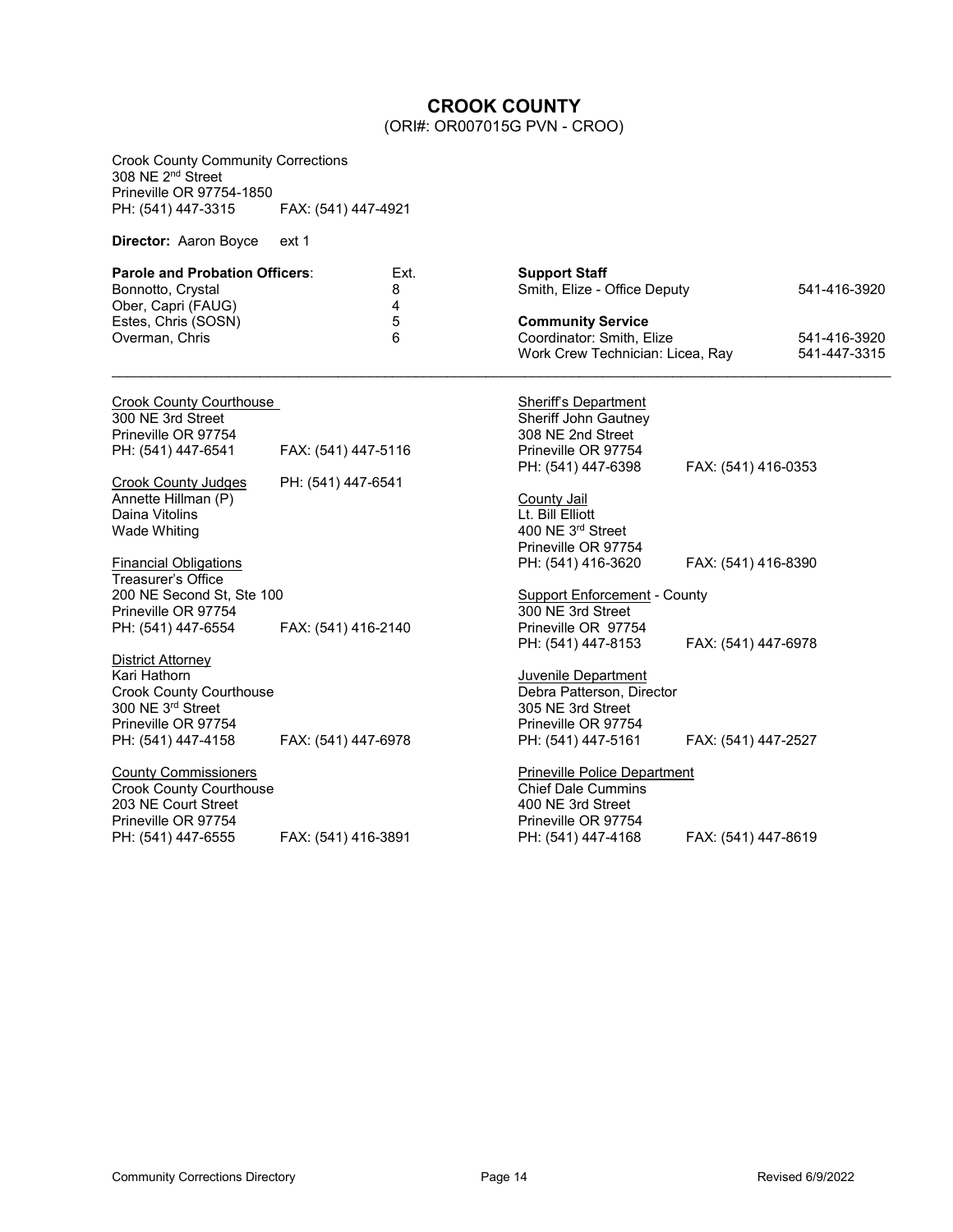# **CURRY COUNTY**

(ORI#: OR008015G GBN-CURR)

<span id="page-14-0"></span>

| <b>Curry County Parole &amp; Probation</b><br>Mailing: 94235 Moore Street, Suite 311<br>Physical Location: 29808 Colvin Street                                                             |                                                                                      | <b>Brookings Satellite Office</b><br>Physical location: 16350 Lower Harbor Rd, Ste 203<br>Brookings, OR                                                               |                     |
|--------------------------------------------------------------------------------------------------------------------------------------------------------------------------------------------|--------------------------------------------------------------------------------------|-----------------------------------------------------------------------------------------------------------------------------------------------------------------------|---------------------|
| Gold Beach OR 97444<br>PH: (541) 247-3306 / 800-243-4713<br>After Hours #: 541-247-3242                                                                                                    | Mailing: 94235 Moore Street, Suite 311<br>Gold Beach OR 97444<br>FAX: (541) 247-6893 |                                                                                                                                                                       |                     |
| Director: Lt. Dave Denney                                                                                                                                                                  | 541-247-3381                                                                         |                                                                                                                                                                       |                     |
| Parole and Probation Officers:<br>Dotson, Dona (Brookings)<br>Scott, Vicki<br>Lang, Mike                                                                                                   | 541-469-4732<br>541-247-3306<br>541-247-3380                                         | <b>Support Staff:</b><br>Scott, Vicki                                                                                                                                 | (541) 247-3306      |
| <b>Circuit Court/Financial Obligations</b><br>94235 Moore St., Ste 200<br>Gold Beach OR 97444<br>PH: (541) 247-4511<br>FAX: (541) 247-6731<br><b>Curry County Judges</b><br>Jesse Margolis |                                                                                      | <b>Sheriff Department/Jail</b><br>Mail: 94235 Moore Street, Suite 311<br>Physical: 29808 Colvin Street<br>Gold Beach OR 97444<br>PH: (541) 247-3344<br>1-800-543-8471 | FAX: (541) 247-6893 |
| PH: (541) 247-4511x228 FAX: (541) 247-6731<br>Cynthia Beaman<br>PH: (541) 247-4511x228  FAX: (541) 247-6731                                                                                |                                                                                      | <b>Brookings Police Department</b><br>898 Elk Drive<br>Brookings OR 97415<br>PH: (541) 469-3118                                                                       | FAX: (541) 412-0253 |
| District Attorney<br>94235 Moore St., Ste 232<br>Gold Beach OR 97444<br>PH: (541) 247-3298 / 800-730-4947<br>FAX: (541) 247-6680                                                           |                                                                                      | <b>Gold Beach Police Department</b><br>29592 Ellensburg<br>Gold Beach OR 97444<br>PH: (541) 247-6671                                                                  | FAX: (541) 247-2212 |
| <b>County Commissioners</b><br>94235 Moore Street, Ste 122                                                                                                                                 |                                                                                      | Port Orford Police Department<br>555 W 20 <sup>th</sup> Street                                                                                                        |                     |

94235 Moore Street, Ste 122 Gold Beach OR 97444<br>PH: (541) 247-3296 PH: (541) 247-3296 FAX: (541) 247-2718

Port Orford, OR 97465 PH: 541-332-3681 FAX: 541-332-3830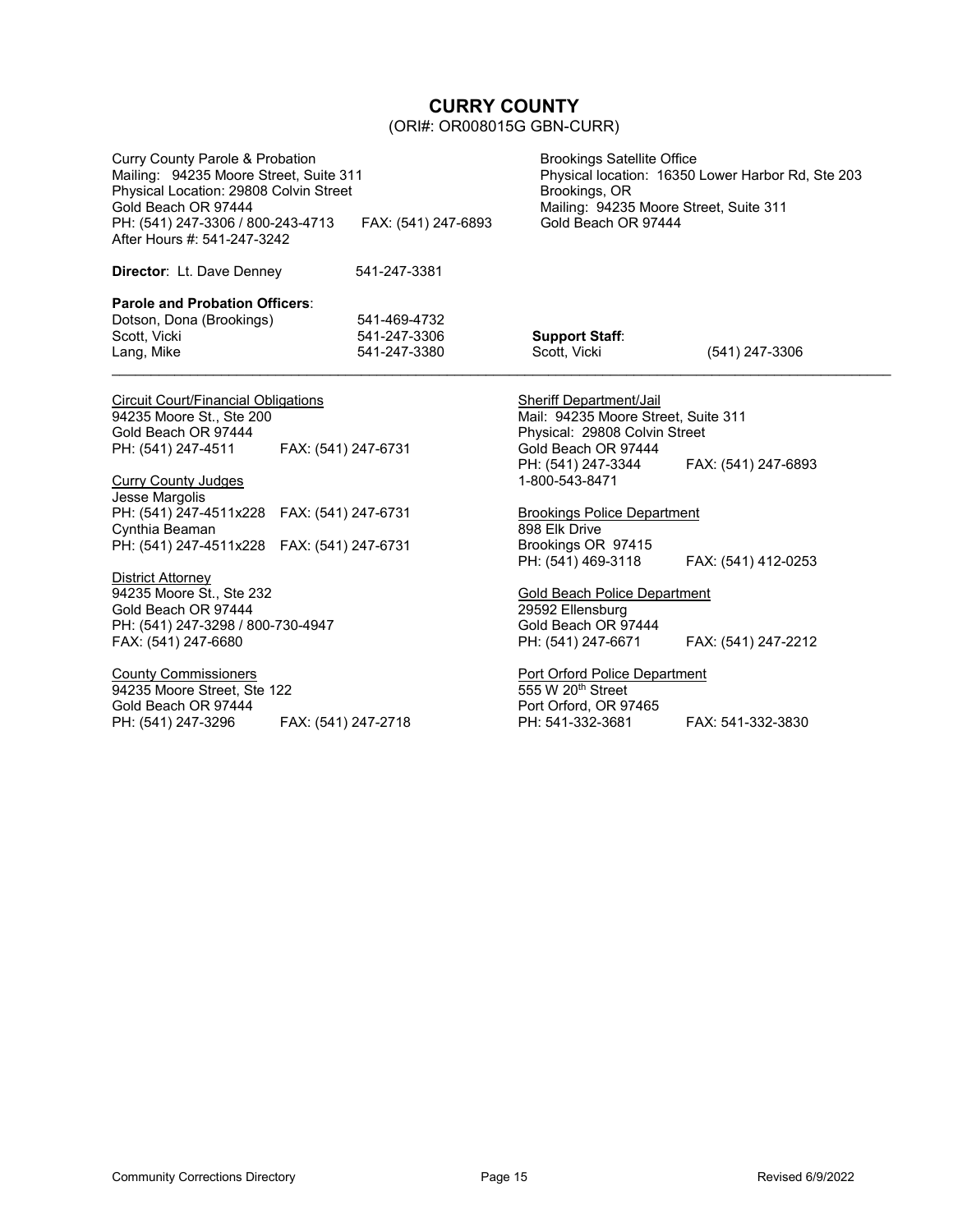### **DESCHUTES COUNTY**

(ORI#: OR009013G BNN - DESC)

<span id="page-15-0"></span>Deschutes County Adult Parole and Probation 63360 Britta Street, Bldg 2 Bend OR 97701-9466<br>PH: 541-385-3246 FAX: 541-385-1804

| <b>Director:</b> : Deevy Holcomb                      | 541-322-7644 |
|-------------------------------------------------------|--------------|
| <b>Deputy Director: Tanner Wark</b>                   | 541-330-8260 |
| Supervisor: Dave Guerrero                             | 541-330-8254 |
| Supervisor: Justin, Bendele                           | 541-383-4385 |
| <b>Supervisor: Jeff Pickens</b>                       | 541-317-3103 |
| <b>Business Manager: Trevor Stephens</b>              | 541-330-8261 |
| Administrative Supervisor: Nicoli Brower 541-330-8256 |              |

| <b>Parole and Probation Officers:</b> |              |
|---------------------------------------|--------------|
| Allen, Brad                           | 541-330-4653 |
| Allensworth, Jaimie                   | 541-383-4421 |
| Baker, Lance                          | 541-383-4432 |
| Barnes, Mary                          | 541-330-8268 |
| Choate, Greg                          | 541-383-4383 |
| Combs, Janelle                        | 541-330-8271 |
| DeMars, Meghan                        | 541-383-4437 |
| Fata, Paula                           | 541-317-3115 |
| Gautney, Mandy                        | 541-322-7169 |
| Lowery, Catherine                     | 541-383-4380 |
| Moore, Leah                           | 541-383-4382 |
| Mosley, Sarah                         | 541-330-8267 |
| Overman, Amber                        | 541-330-8258 |
| Parks, Amanda                         | 541-536-2216 |
| Petz, Camie                           | 541-317-3121 |
| Pointer, Andrew                       | 541-330-8263 |
| Taylor, Nicole                        | 541-330-8269 |
| Stott, Kyle                           | 541-383-6701 |
| Strickland, Rachel                    | 541-330-8246 |
| Russell, Kaylee                       | 541-383-4380 |
| Simes, Heather                        | 541-317-3123 |

| Circuit Court /Deschutes County Courthouse |                     |
|--------------------------------------------|---------------------|
| 1164 NW Bond                               |                     |
| Bend OR 97701                              |                     |
| PH: (541) 388-5300                         | FAX: (541) 317-4773 |

Judges Wells B, Ashby (P) Bethany Flint<br>Beth Bagley Beth Bandy Miller Beth Bagley **Randy Miller<br>Raymond Crutchley** Beth Sykora Raymond Crutchley Alison Emerson

**Municipal Court** City Hall, 720 NW Wall, Bend OR 97701 PH: (541) 388-5572 FAX: (541) 388-5519

Financial Obligations Circuit Court Accounting Dept 1100 NW Bond, Bend OR 97701 PH: (541) 388-5300 x218

District Attorney, John Hummel Deschutes County Courthouse 1164 NW Bond, Bend OR 97701<br>PH: (541) 388-6520 FAX: (541) 330-4691 PH: (541) 388-6520

| <b>Parole and Probation Officers:</b> |              | Turk, Bob                          | 541-383-4433 |
|---------------------------------------|--------------|------------------------------------|--------------|
| Allen, Brad                           | 541-330-4653 | Wobbe, Emily                       | 541-330-4673 |
| Allensworth, Jaimie                   | 541-383-4421 | Wyllie, Brandon                    | 541-383-4384 |
| Baker, Lance                          | 541-383-4432 | Yeager, Vern                       | 541-536-6297 |
| Barnes, Mary                          | 541-330-8268 |                                    |              |
| Choate, Greg                          | 541-383-4383 | <b>Administrative Tech:</b>        |              |
| Combs, Janelle                        | 541-330-8271 | Stanton, Elisa                     | 541-330-8275 |
| DeMars, Meghan                        | 541-383-4437 |                                    |              |
| Fata, Paula                           | 541-317-3115 | <b>Administrative Specialists:</b> |              |
| Gautney, Mandy                        | 541-322-7169 | Haeg, Christopher                  | 541-330-4699 |
| Lowery, Catherine                     | 541-383-4380 | Hastings, Jesse                    | 541-330-8276 |
| Moore, Leah                           | 541-383-4382 | Shumway, Tricia                    | 541-330-4644 |
| Mosley, Sarah                         | 541-330-8267 |                                    |              |
| Overman, Amber                        | 541-330-8258 | <b>Community Service:</b>          |              |
| Parks, Amanda                         | 541-536-2216 | Stone, Lisa                        | 541-330-8259 |
| Petz, Camie                           | 541-317-3121 |                                    |              |
| Pointer, Andrew                       | 541-330-8263 | <b>Electronic Monitoring:</b>      |              |
| Taylor, Nicole                        | 541-330-8269 |                                    |              |
| Stott, Kyle                           | 541-383-6701 | <b>Cog/MRT Specialist:</b>         |              |
| Strickland, Rachel                    | 541-330-8246 | Handsaker, Shanda                  | 541-330-8277 |
| Russell, Kaylee                       | 541-383-4380 | Serrano, Rebekkah                  | 541-383-6715 |
| Simes, Heather                        | 541-317-3123 |                                    |              |

County Commissioners 1300 NW Wall, Ste 200, Bend OR 97701 PH: (541) 388-6570 FAX: (541) 385-3202

Sheriff Shane Nelson Criminal Justice Facility 63333 Hwy 20 W, Bend OR 97701 FAX: (541) 389-4454

Criminal Justice Facility Jail Manager: Mike Gill 63333 Hwy 20 W, Bend OR 97701 FAX: (541) 383-5054

Bend Police Department Chief Mike Krantz 555 NE 15th St., Bend OR 97701 Admin FAX: (541) 312-1934 PH: (541) 322-2960 FAX: (541) 322-2998

Redmond Police Department Chief Dave Tarbet 777 SW Deschutes Ave Redmond OR 97756<br>PH: (541) 504-3400 FAX: (541) 504-3419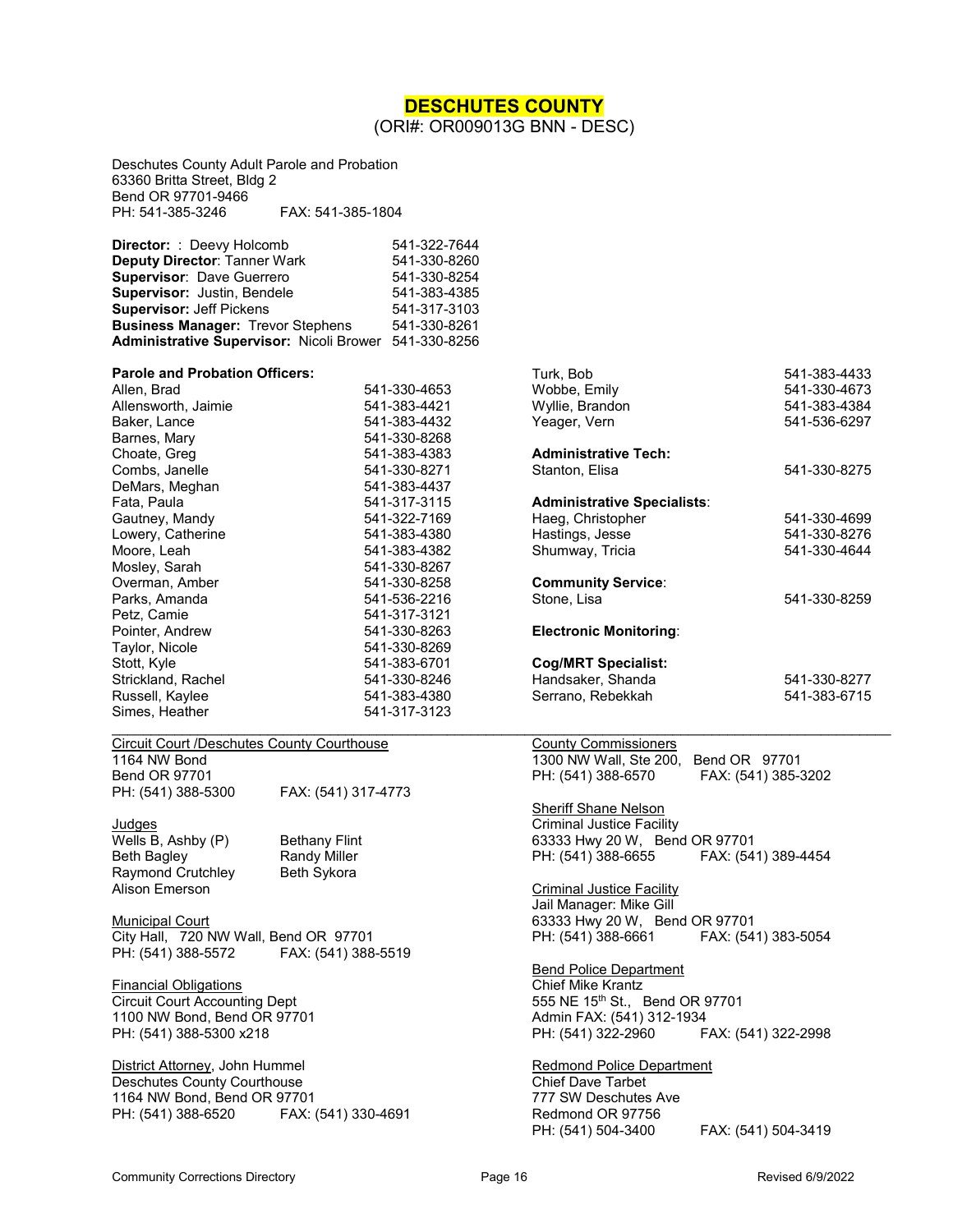### **DOUGLAS COUNTY**

(ORI#: OR010015G RSN - DOUG)

<span id="page-16-0"></span>State of Oregon Douglas County Community Corrections Branch Justice Building, Rm 206 1036 SE Douglas Street Roseburg OR 97470-3317 PH: (541) 957-8148 FAX: (541) 957-8149

| (541) 957-4632 |
|----------------|
| (541) 957-3600 |
|                |

# **Parole and Probation Officers**:

Ashley, Robin (541) 957-2082 Chand, Smita<br>
Cortes, Andie (541) 957-2074 Cortes, Andie (541) 957-2074 Healey, Daryll (541) 957-3545 Hoschouer, Daren (541) 957-3513 McManus, Melanie (541) 863-5034 Prindle, Jeremy (541) 957-3618 Snyder, Charity (541) 957-2079

Douglas County Courthouse **County Counting County Counting**<br>
Justice Building, Room 201 Justice Building, Room 201 1036 SE Douglas 1036 SE Douglas Roseburg OR 97470 **Roseburg OR 97470** Roseburg OR 97470

Douglas County Judges George Ambrosini (541) 957-2422 Kathleen Johnson (541) 957-2433 Chief Johnathan Brewster Ann Marie Simmons (541) 957-2430 Myrtle Creek, OR 97457<br>
Luke Stanton (541) 957-2408 PH: (541) 863-5222

Financial Obligations<br>
State Court Accounting<br>
State Court Accounting<br>
State Court Accounting State Court Accounting Chief Matt Smart 1036 SE Douglas Rm 201 1036 SE Douglas Rm 201 Roseburg OR 97470 **Roseburg OR 97467** Reedsport OR 97467

Rick Wesenberg **Chief Gary Klopfenstein** PO Box 1006, Roseburg, OR 97470 205 SE Jackson, Roseburg OR 97470-3999 PH: (541) 440-4388 FAX: (541) 440-4403 PH: (541) 673-6633 FAX: (541) 672-8723

County Commissioners **Sutherlin Police Department** County Commissioners Sutherlin Police Department Douglas County Courthouse Chief Troy Mills 1036 SE Douglas 1036 SE Douglas 126 East Central Roseburg, OR 97470 Sutherlin OR 97479 PH: (541)440-4201 FAX: (541) 440-4391 PH: (541) 459-4234 FAX: (541) 459-9363

Sheriff's Department Sheriff John Hanlin Winston Police Department Justice Building 201 NW Douglas Blvd Roseburg OR 97470 Winston, OR 97496

(541) 957-2080 (541) 957-2081

 $\mathcal{L}_\mathcal{L} = \{ \mathcal{L}_\mathcal{L} = \{ \mathcal{L}_\mathcal{L} = \{ \mathcal{L}_\mathcal{L} = \{ \mathcal{L}_\mathcal{L} = \{ \mathcal{L}_\mathcal{L} = \{ \mathcal{L}_\mathcal{L} = \{ \mathcal{L}_\mathcal{L} = \{ \mathcal{L}_\mathcal{L} = \{ \mathcal{L}_\mathcal{L} = \{ \mathcal{L}_\mathcal{L} = \{ \mathcal{L}_\mathcal{L} = \{ \mathcal{L}_\mathcal{L} = \{ \mathcal{L}_\mathcal{L} = \{ \mathcal{L}_\mathcal{$ Circuit Court County Jail PH: (541) 957-2409 FAX: (541) 957-2461 PH: (541) 440-4440 x0 FAX: (541) 440-4470

Sparks, David (541) 957-8152 Vidal, Freddy (541) 957-2045 Wertz, Kitty (541) 957-2076 Woods, Sky (541) 957-2073

Humbert, Kerri, Exec Sup Special II (541) 957-2083 Roderick, Sabrina (541) 957-2075 Stout, Kimberly (541) 957-2084

(541) 957-3680

Frances Burge (541) 957-2420 Myrtle Creek Police Department William Marshall (541) 957-2436 PO Box 940/215 Pleasant St Luke Stanton (541) 957-2408 PH: (541) 863-5222 FAX: (541) 863-6690

**Support Staff**:

PH: (541) 957-2470 FAX: (541) 957-2461 PH: (541) 271-2109 FAX: (541) 271-4735

District Attorney **Roseburg Police Department** 

PH: (541) 679-8706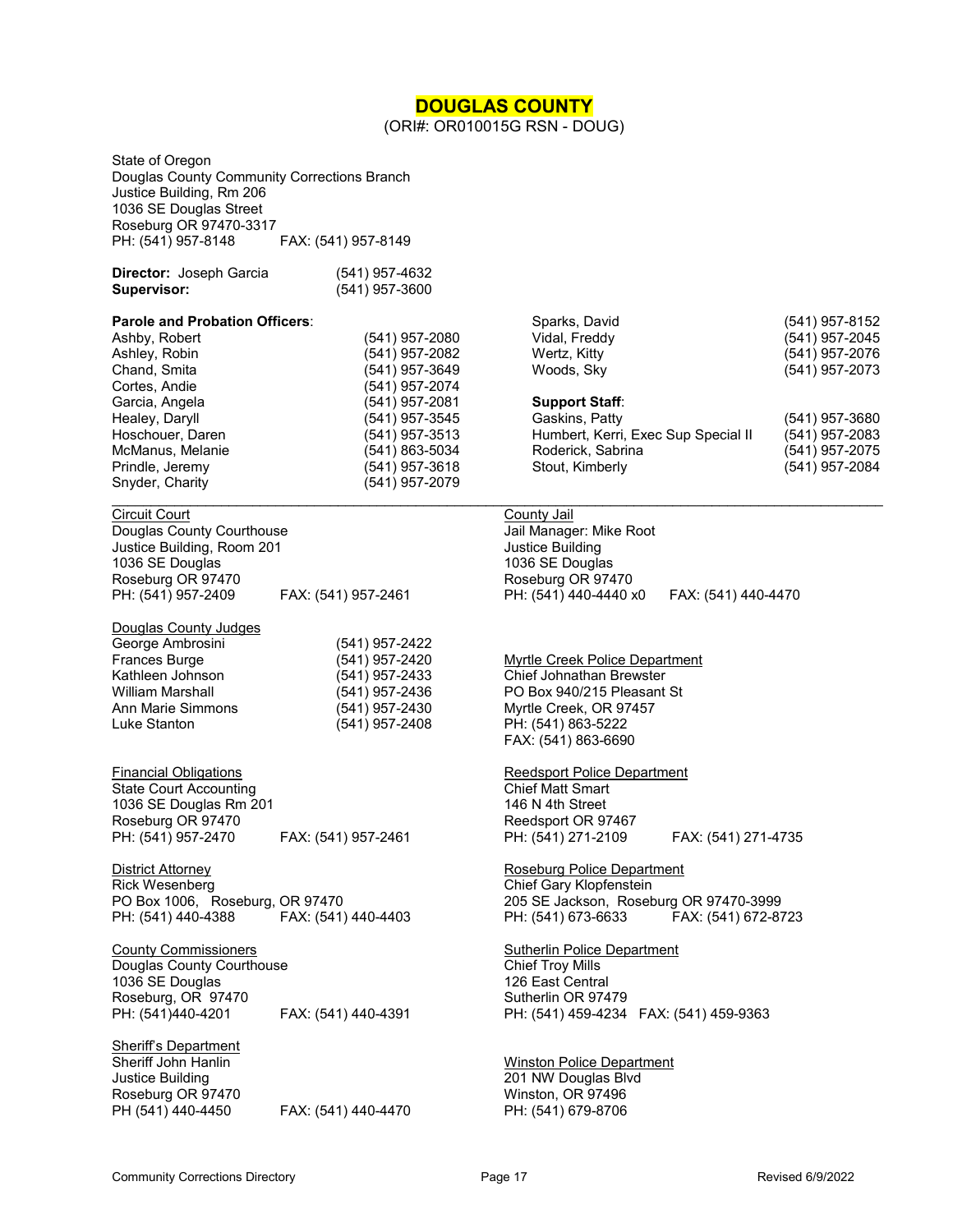#### **GILLIAM COUNTY** (ORI#: OR011023G)

 $\mathcal{L}_\mathcal{L} = \{ \mathcal{L}_\mathcal{L} = \{ \mathcal{L}_\mathcal{L} = \{ \mathcal{L}_\mathcal{L} = \{ \mathcal{L}_\mathcal{L} = \{ \mathcal{L}_\mathcal{L} = \{ \mathcal{L}_\mathcal{L} = \{ \mathcal{L}_\mathcal{L} = \{ \mathcal{L}_\mathcal{L} = \{ \mathcal{L}_\mathcal{L} = \{ \mathcal{L}_\mathcal{L} = \{ \mathcal{L}_\mathcal{L} = \{ \mathcal{L}_\mathcal{L} = \{ \mathcal{L}_\mathcal{L} = \{ \mathcal{L}_\mathcal{$ 

<span id="page-17-0"></span>Gilliam-Wheeler Community Corrections 221 S. Oregon Street, Rm 101 PO Box 685 Condon, OR 97823<br>PH: (541) 384-2096 FAX: (541) 384-2878

**Director/PO:** Potter, Tina

**Support Staff/CSW: Potter, Tina** 

Circuit Court 7<sup>th</sup> Judicial District Gilliam County Courthouse 221 S Oregon St / PO Box 622 Condon OR 97823 PH: (541) 384-3572 x161 FAX: (541) 384-2166

Financial Obligations Gilliam County Circuit Court PO Box 622 Condon OR 97823 PH: (541) 384-3572 x161

Arlington Justice Court Judge Cris Patnode Gilliam County Courthouse 221 S. Oregon St / PO Box 494 Condon OR 97823 PH: (541) 384-5821 x169 FAX: (541) 384-2166

District Attorney Marion Weatherford 221 S. Oregon St / PO Box 636 Condon OR 97823<br>PH: (541) 384-3844 PH: (541) 384-3844 FAX: (541) 384-3846 County Commissioners Gilliam County Courthouse 221 S Oregon St / PO Box 427 Condon OR 97823 PH: (541) 384-6351 x159 FAX: (541) 384-2166

Sheriff's Dept Sheriff Gary Bettencourt 221 S Oregon St / PO Box 685 Condon OR 97823 PH: (541) 384-2851 x146 FAX: (541) 384-2878

County Jail Jail Commander: Dan Lindhorst Northern Oregon Correctional Facility 201 Webber Road The Dalles OR 97058<br>PH: (541) 298-1576 PH: (541) 298-1576 FAX: (541) 298-1361

**Warrants** Frontier Regional 911 Dispatch 135 S. Main Street Condon, OR 97823<br>PH: (541) 384-2080 PH: (541) 384-2080 FAX; (541) 384-2081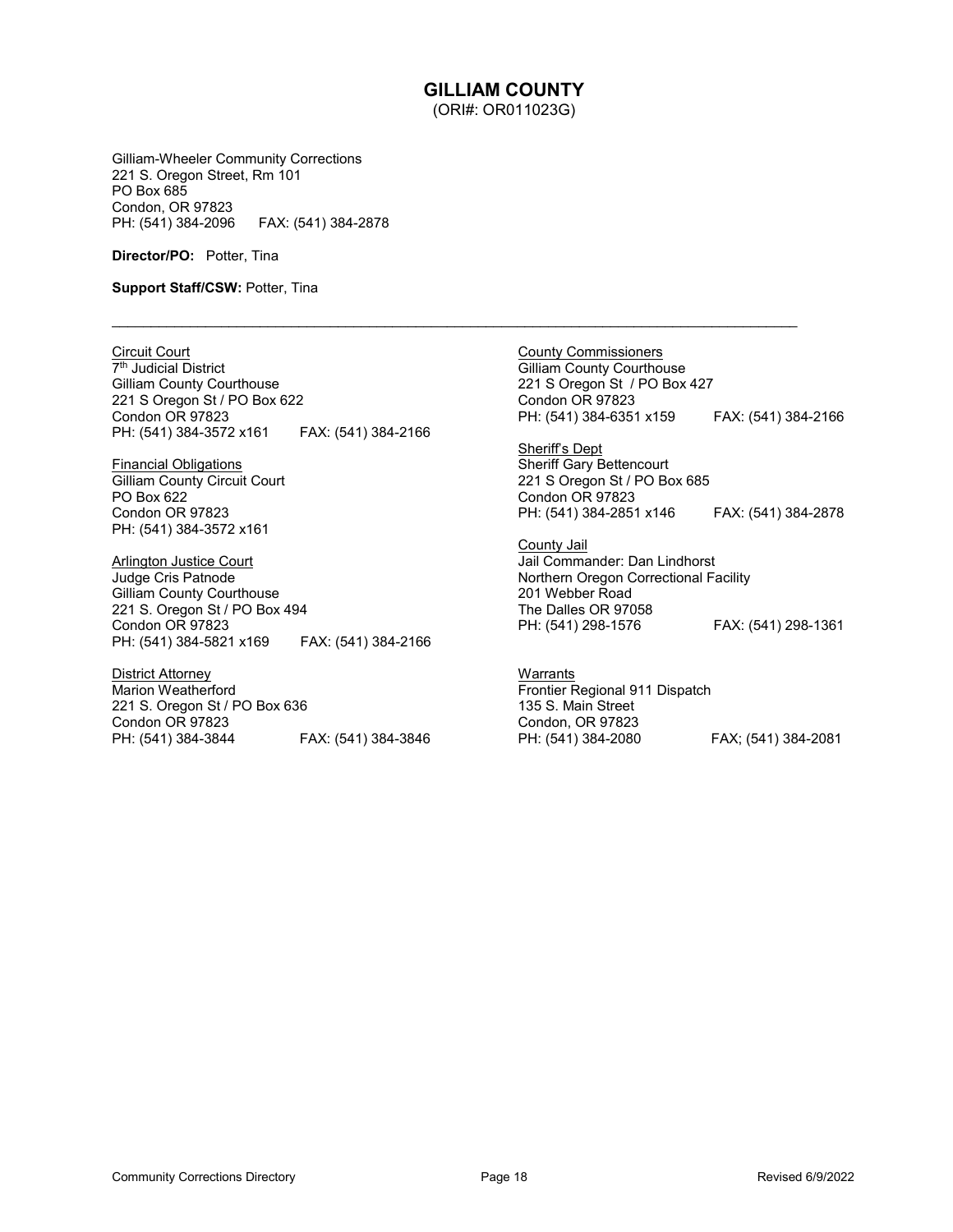### **GRANT COUNTY**

(ORI#: 012013G JDN)

\_\_\_\_\_\_\_\_\_\_\_\_\_\_\_\_\_\_\_\_\_\_\_\_\_\_\_\_\_\_\_\_\_\_\_\_\_\_\_\_\_\_\_\_\_\_\_\_\_\_\_\_\_\_\_\_\_\_\_\_\_\_\_\_\_\_\_\_\_\_\_\_\_\_\_\_\_\_\_\_\_\_\_\_\_\_\_\_\_\_\_\_\_\_\_\_\_\_\_\_

<span id="page-18-0"></span>Grant County Parole & Probation Services Location: 200 South Humbolt, Canyon City, OR 97820 Mailing: 201 S. Humbolt, Suite 160, Canyon City OR 97820 PH: (541) 575-1743 FAX: (541) 628-7495

**Director:** Sheriff Todd McKinley<br> **P&P Sergeant:** Sgt. Damon Rand **P&P Sergeant:** Sgt. Damon Rand<br> **P&P Deputy**: Roni Hickerson **Probation Case Aide:**<br>CSW:

**Roni Hickerson**<br>Roni Hickerson **CSW**: Roni Hickerson

Circuit Court

Judge Robert S. Raschio Grant County Courthouse PO Box 159 Canyon City OR 97820<br>PH: (541) 575-1438 FAX: (541) 575-2165

Financial Obligations Trial Court Clerk PO Box 159 Canyon City OR 97820

FAX: (541) 575-2165

### District Attorney

Jim Carpenter 201 S. Humbolt Suite 100 Canyon City OR 97820 PH: (541) 575-0146 FAX: (541) 575-0173

#### Judge and County Commissioners

Grant County Courthouse 201 S. Humbolt Suite 280 Canyon City OR 97820<br>PH: (541) 575-0059 FAX: (541) 575-2248 Sheriff's Department Sheriff Todd McKinley 205 S. Humbolt Canyon City OR 97820<br>PH: (541) 575-1131

County Jail Jail Manager: Josh Wolf 205 S. Humbolt Canyon City OR 97820 PH: (541) 575-1134 FAX: (541) 575-2580

Warrants - Sheriff PH: (541) 575-1131

John Day Police Department Chief Michael Durr 450 East Main John Day OR 97845 PH: (541) 575-0030 FAX: (541) 575-1721

FAX: (541) 575-2580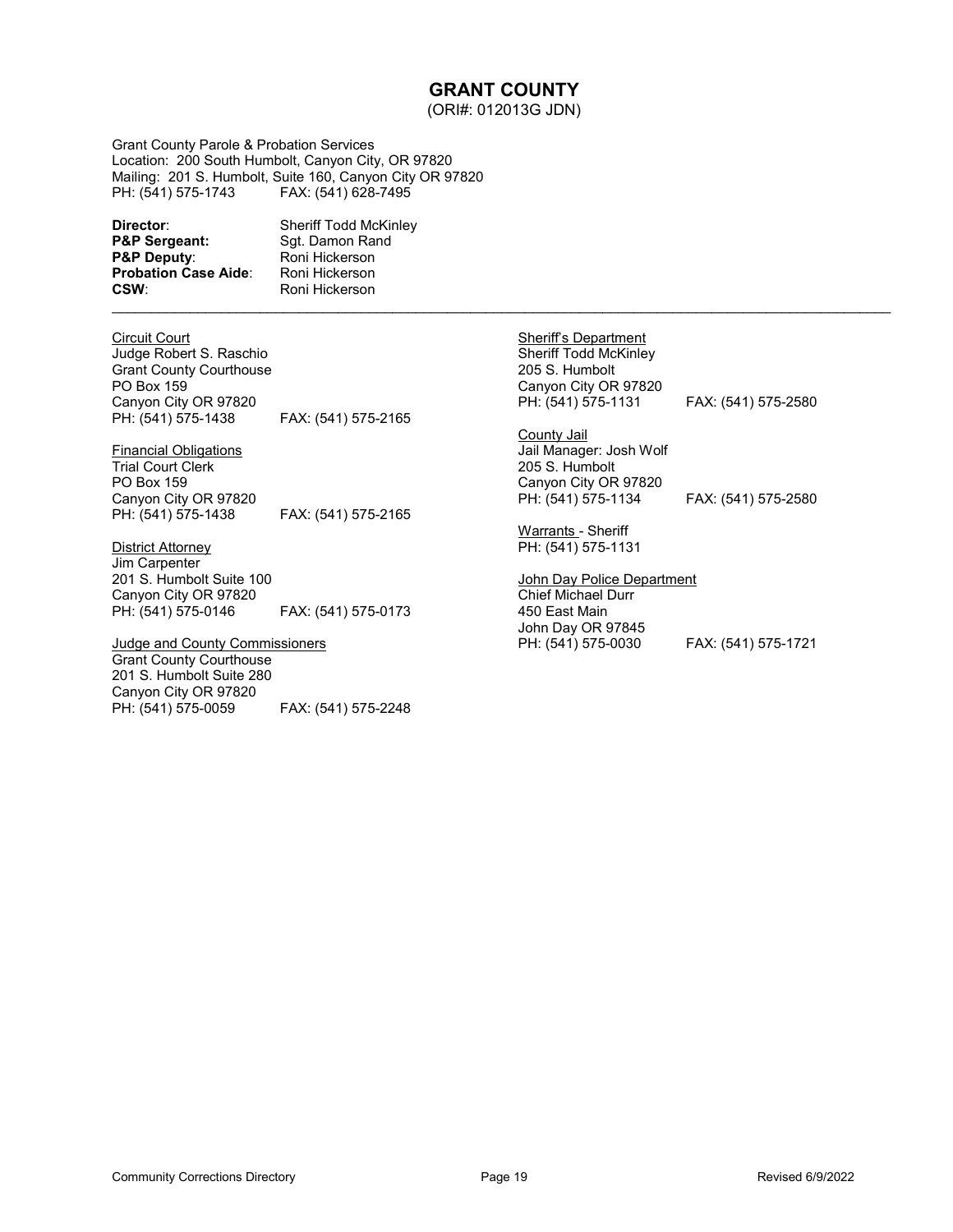# **HARNEY COUNTY**

(ORI#: OR013015G BRN- HARN)

 $\mathcal{L}_\mathcal{L} = \{ \mathcal{L}_\mathcal{L}, \mathcal{L}_\mathcal{L}, \mathcal{L}_\mathcal{L}, \mathcal{L}_\mathcal{L}, \mathcal{L}_\mathcal{L}, \mathcal{L}_\mathcal{L}, \mathcal{L}_\mathcal{L}, \mathcal{L}_\mathcal{L}, \mathcal{L}_\mathcal{L}, \mathcal{L}_\mathcal{L}, \mathcal{L}_\mathcal{L}, \mathcal{L}_\mathcal{L}, \mathcal{L}_\mathcal{L}, \mathcal{L}_\mathcal{L}, \mathcal{L}_\mathcal{L}, \mathcal{L}_\mathcal{L}, \mathcal{L}_\mathcal{L}, \$ 

<span id="page-19-0"></span>Harney County Community Corrections 113 W Washington Burns, OR 97720<br>PH: (541) 573-2933

PH: (541) 573-2933 FAX: (541) 573-2908

**Director:** Lodi Presley<br> **Supervisor:** Roger Stamp **P&P Officer:**

Roger Stampke **Clerical:** Robbi Murray

Circuit Court

Judge Robert Raschio Harney County Courthouse 450 North Buena Vista Burns, OR 97720<br>PH: (541) 573-5207 FAX: (541) 573-5715

Financial Obligations Trial Court Clerk Harney County Courthouse 450 North Buena Vista Burns OR 97720<br>PH: (541) 573-5207 PH: (541) 573-5207 FAX: (541) 573-5715

District Attorney Ryan Hughes Harney County Courthouse 450 North Buena Vista Burns OR 97720 PH: (541) 573-8300 FAX: (541) 573-8304

County Commissioners Harney County Courthouse 450 N Buena Vista Burns OR 97720<br>PH: (541) 573-6356 PH: (541) 573-6356 FAX: (541) 573-8387

Sheriff's Department Sheriff Dan Jenkins 485 North Court Burns OR 97720<br>PH: (541) 573-6156

PH: (541) 573-6156 FAX: (541) 573-8383

**County Jail** Jail Manager: Lt. Roxane Worley 485 North Court Burns OR 97720<br>PH: (541) 573-6256 PH: (541) 573-6256 FAX: (541) 573-8383

**Warrants** PH: (541) 573-6156

Burns Police Department Chief Nancy Gardner 242 South Broadway Burns OR 97720<br>PH: (541) 573-6781 FAX: (541) 573-6775

**Hines Police Department** Chief Ryan Delange 101 E Barnes Hines OR 97738<br>PH: (541) 573-2251 FAX: (541) 573-5827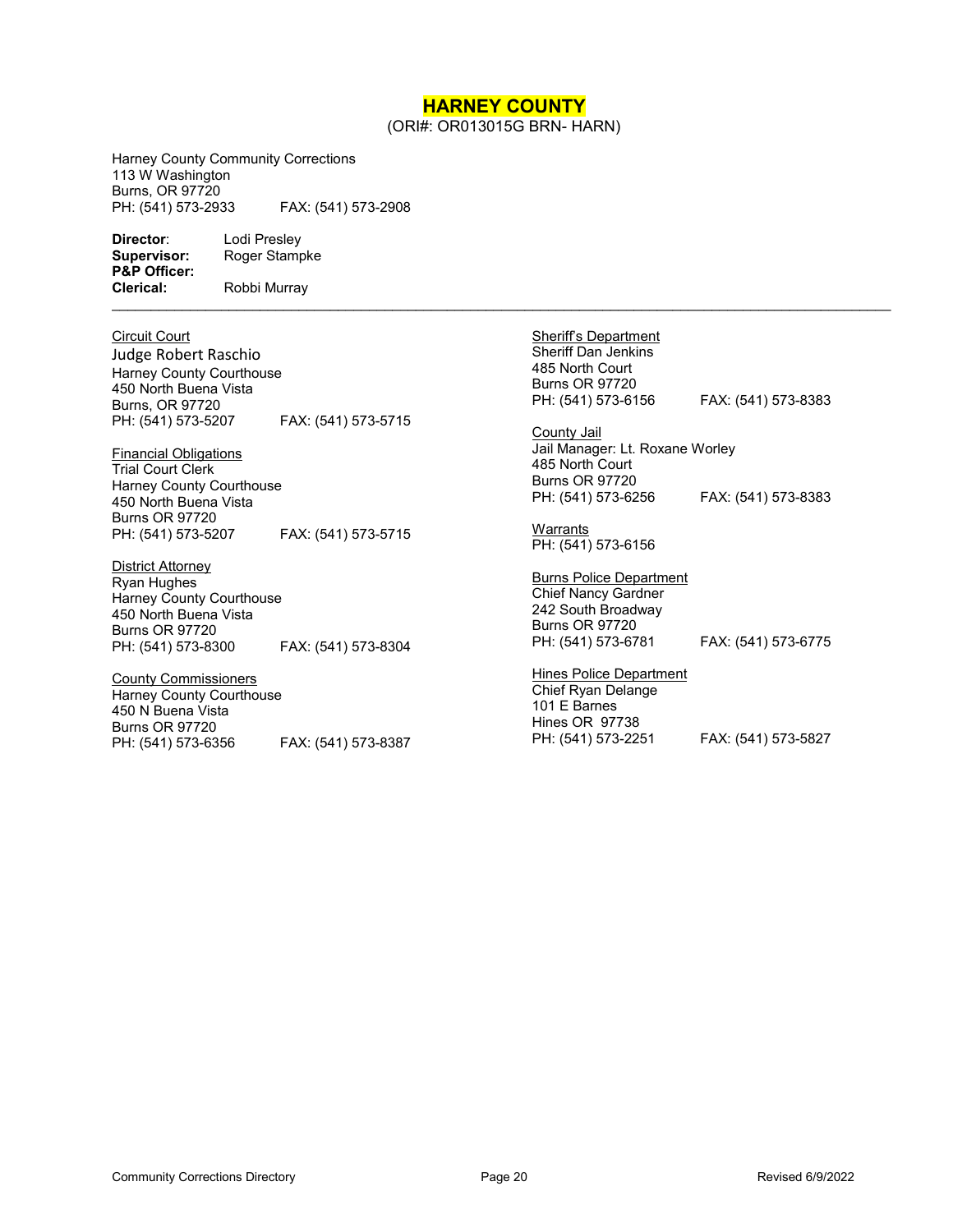### **HOOD RIVER COUNTY**

(ORI#: OR014015G HRN- HORI)

<span id="page-20-0"></span>Hood River County Sheriff's Office Parole/Probation Division Hood River County Courthouse 309 State Street Hood River OR 97031-0011 PH: (541) 387-6862 FAX: (971) 228-3599 **Director:**  Commander Jamie Hepner541-387-7056 **Parole and Probation Officers**: Anderson, Shaun 541-387-7051<br>Farris, Doug 541-387-7070 541-387-7070 Ramirez, Chelo 541-387-7052 **Work Crew/Community Service**: 541-387-7143 **Corrections Technician:**  Hughes, Tammy 541-387-7050  $\ldots$  . The contribution of the contribution of the contribution of the contribution of the contribution of the contribution of the contribution of the contribution of the contribution of the contribution of the contribut Circuit Court Hood River County Courthouse 309 State Street Hood River OR 97031 PH: (541) 386-3535 FAX: (541) 386-3465 Hood River County Judges John Olson Karen Ostrye John A. Wolf Financial Obligations Trial Court Clerk Hood River County Courthouse 309 State Street Hood River OR 97031<br>PH: (541) 386-3535 FAX: (541) 386-3465 District Attorney Carrie Rasmussen Hood River County Courthouse 309 State Street Hood River OR 97031 PH: (541) 386-3103 FAX: (541) 387-6804 County Commissioners 601 State Street Hood River OR 97031-1871 PH: (541) 386-3970 FAX: (541) 386-9392 Sheriff's Dept Sheriff Matt English Hood River County Courthouse Hood River OR 97031 PH: (541) 386-2098 FAX: (541) 386-3141 County Jail/NORCOR Regional Jail Jail Manager: Larry Lindhorst 221 Webber Road The Dalles OR 97058 PH: (541) 298-1576 FAX: (541) 298-1361 Dispatch: (541) 386-2711 Hood River Police Department Chief Neil Holste 211 2nd Street PO Box 27 Hood River OR 97031 PH: (541) 386-3942 FAX: (541) 387-5575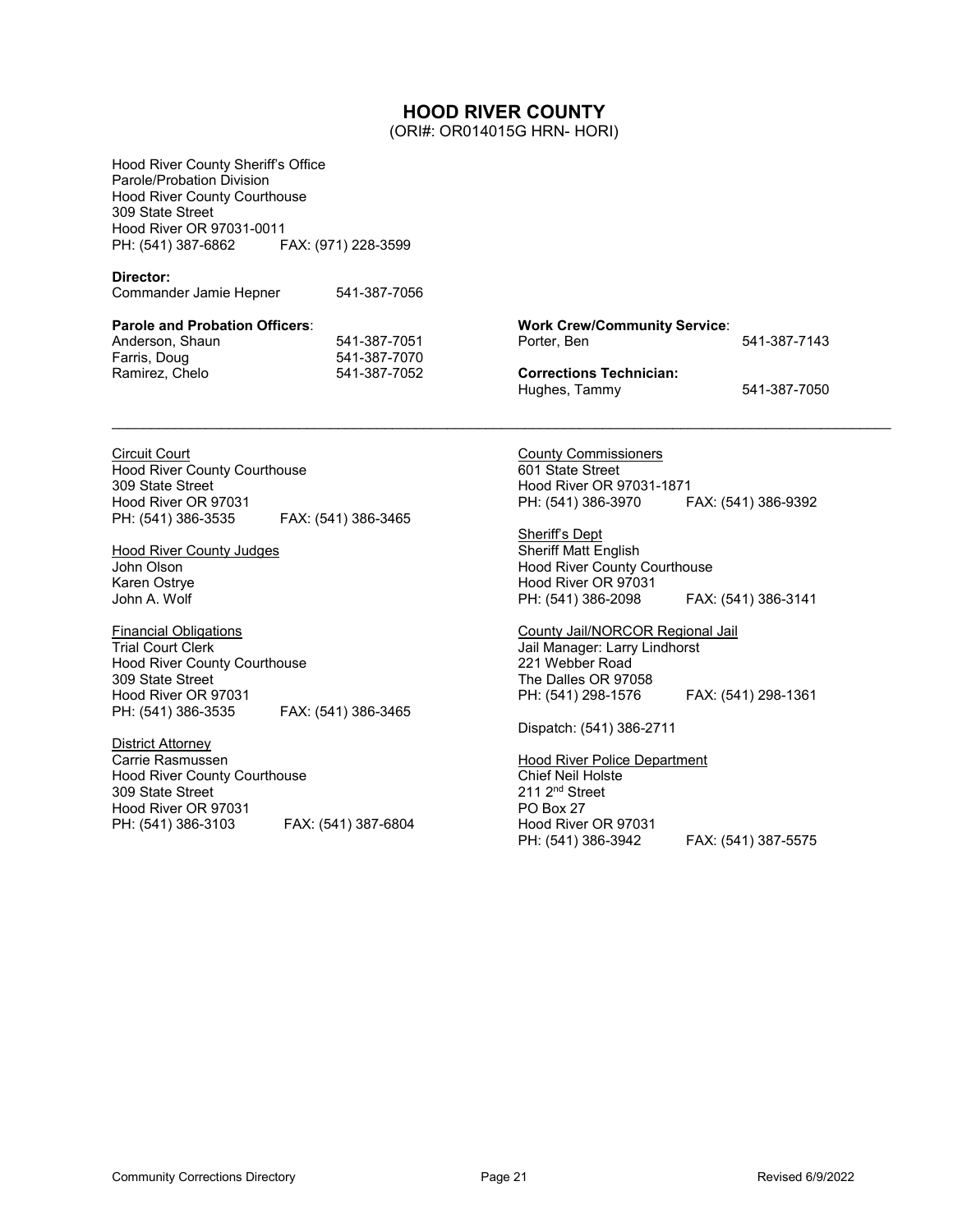(ORI#: OR015025G MFN-JACB)

<span id="page-21-0"></span>Jackson County Community Justice 1101 West Main Street, Suite 101 Medford, OR 97501 PH: (541) 774-4900 FAX: (541) 770-9484/772-6103 **Director: Eric Guyer** 774-4901<br>**Deputy Director:** Tira Hubbard 774-4914 **Deputy Director:** Tira Hubbard 774-4914<br>**Program Mgr:** John Hamilton 774-4912 **John Hamilton Program Mgr:** Thomas Jones 774-4977 **Program Mgr:** Local Control Mgr: Glenda Oscar 774-4910 **Program Mgr:** Brittany Whitmire 774-4990<br>**Project/Prog Coord:** Crickett Hanna 774-4973 **Project/Prog Coord: Crickett Hanna Project/Prog Coord:** Stephen Mullins 774-4941 **Parole/Probation Officers:** Andries, Martin 774-4918 Beauchamp, Scott 774-4952 Bosch, Sage 774-4907 Cline, Dana 774-4935 Dekker, KAristen 774-4957 Elkinton, Michael 774-4919 Erwen, Kara 774-4998 Harris, Dina 774-4951 Hescock, Bryan 774-4915 Hescock, Jennie 774-4923 Kolodzinski, Brian Lupes, Dan 774-4902 Lyon, Aaron 774-4909 Mak, Deborah 774-4930 Morlet, Emily Newman, Jackie 774-4928 Noyes, David 774-4927 Ramirez, Jazmin 774-4955 Reiten, Nick 1990<br>Ryder, Kaitlin 1990 - 1991 - 1992<br>T74-490 Ryder, Kaitlin 1988 (1998)<br>Schulze, Steven 1988 (1974-4932) Schulze, Steven 1988 (Schulze, Steven 1988)<br>Sorensen, Justin 1988 (Steven 1988) Sorensen, Justin 774-4971 Stokes, Anna 774-4960 Wilkenloh, Bill 1990<br>Zamudio, Lindsay 1980 - 774-4995 Zamudio, Lindsay **Intake Parole/Probation Officer**: **Home Detention: Irigoyen, Cyrus 774-4978 Pretrial Supervision:** Moreno, Christian 774-4934 **Research Analyst: Freitas, Amber**  $\mathcal{L}_\mathcal{L} = \{ \mathcal{L}_\mathcal{L} = \{ \mathcal{L}_\mathcal{L} = \{ \mathcal{L}_\mathcal{L} = \{ \mathcal{L}_\mathcal{L} = \{ \mathcal{L}_\mathcal{L} = \{ \mathcal{L}_\mathcal{L} = \{ \mathcal{L}_\mathcal{L} = \{ \mathcal{L}_\mathcal{L} = \{ \mathcal{L}_\mathcal{L} = \{ \mathcal{L}_\mathcal{L} = \{ \mathcal{L}_\mathcal{L} = \{ \mathcal{L}_\mathcal{L} = \{ \mathcal{L}_\mathcal{L} = \{ \mathcal{L}_\mathcal{$ Circuit Court Justice Building 100 South Oakdale Ave Medford, OR 97501 PH: (541) 776-7171 Accounting/Restitution - Clerk's Office FAX: (541)776-7057 Jackson County District Attorney 815 West 10th Street Medford, OR 97501<br>PH: 541-774-8181 FAX: 541-608-2982

Community Corrections Directory **Community Corrections Directory Page 22** Revised 6/9/2022 Jackson County Judges Lorenzo A. Mejia x169

| <b>Program Specialist: Howell, Theresa</b>            | 774-4906 |
|-------------------------------------------------------|----------|
| Resource Center: Edwards, Lisa                        | 774-4988 |
| <b>Support Staff:</b>                                 |          |
| Ballard, Diane                                        | 774-4940 |
| DeVries, Lois                                         | 774-4904 |
| Gregory, Christina                                    | 774-4963 |
| Knapp, Carol                                          | 774-4980 |
| Lenhardt, Bobby                                       | 774-4929 |
| Lewis, Katie                                          | 774-4975 |
| McFall, Daelynne                                      | 774-4979 |
| Moser, Marritt                                        | 774-4921 |
| Viehdorfer, Justyne                                   | 774-4981 |
| <b>Community Service:</b>                             |          |
| Payne, Nancy                                          | 774-4964 |
| <b>Transition Center Supervisors:</b>                 |          |
| McCurley, Lisa Deputy Director                        | 774-6603 |
| Hescock, Michael Program Manager                      | 774-6633 |
| <b>Supervisory Authority-Local Morrissey Hearings</b> |          |
| Oscar, Glenda- Manager                                | 774-4910 |
| Elkinton, Michael                                     | 774-4919 |
| Kolodzinski, Brian                                    | 774-4917 |
| <b>DUII Services: Strom, Neftali</b>                  | 774-4968 |
| <b>Budget: Stephen Mullins</b>                        | 774-4941 |
| <b>Research Analyst: Freitas, Amber</b>               | 774-4993 |

| <b>Tim Barnack</b>     | x168       |  |
|------------------------|------------|--|
| Benjamin Bloom         | x230       |  |
| Daniel L. Harris       | x168       |  |
| G. Philip Arnold       | x173       |  |
| Patricia Crain         | x164       |  |
| Laura Cromwell         | <b>TBC</b> |  |
| <b>Timothy Gerking</b> | x163       |  |
| Ron Grensky            | x169       |  |
| Lisa Greif             | x164       |  |
|                        |            |  |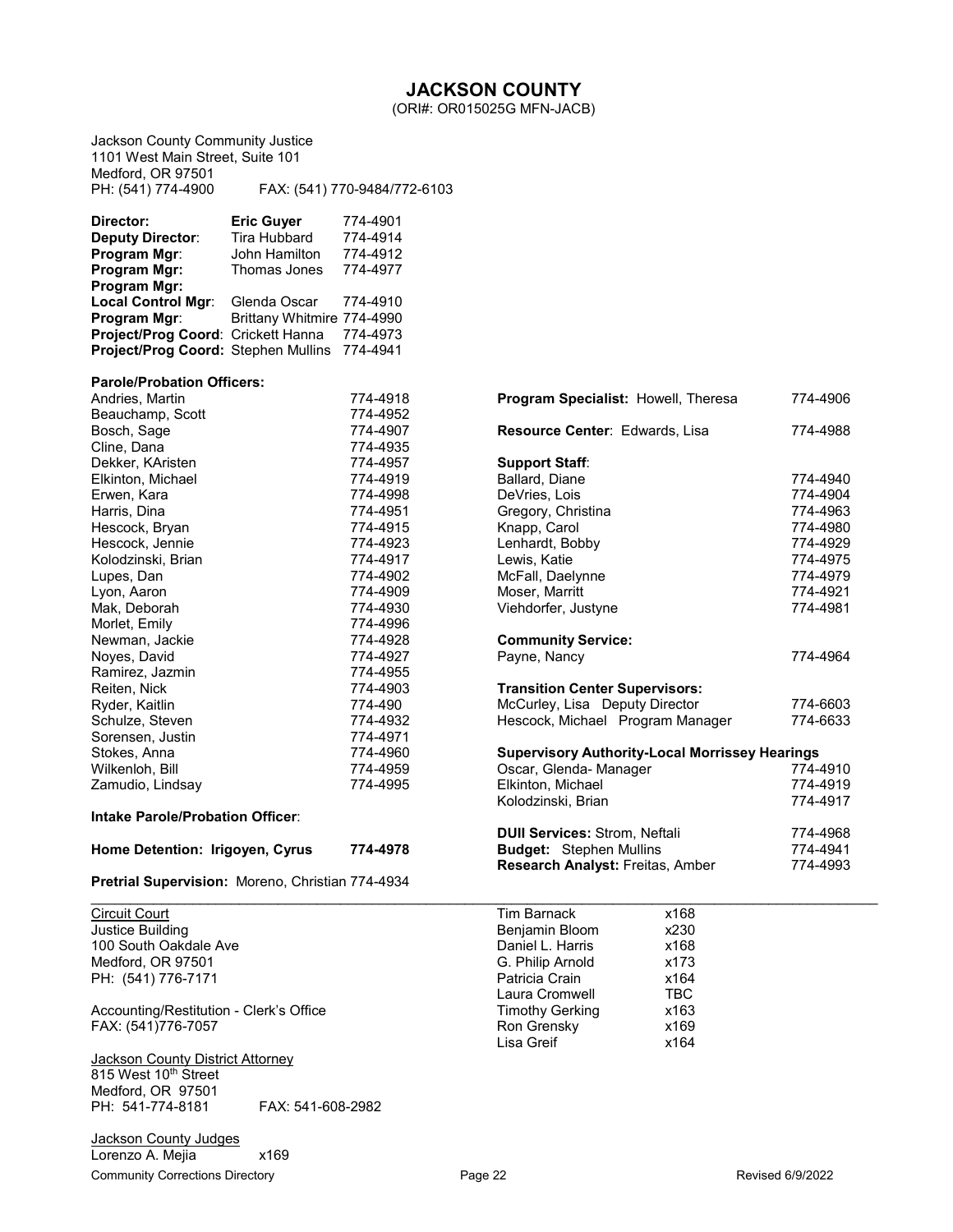Jackson County Commissioners 10 South Oakdale Street Medford, OR 9750 PH: 541-774-6116 FAX: 541-776-6705

Jackson County Sheriff 5179 Crater Lake Hwy Central Point, OR 97500 PH: 541-774-6800 FAX: 541-774-6795

Jackson County Jail 787 West 8<sup>th</sup> Street Medford, OR 97501<br>PH: 541-774-6850 FAX: 541-774-6798

Ashland Police Department 1155 East Main Street Ashland, OR 97520 PH: 541-482-5211 FAX: 541-488-5351

Central Point Police Department 155 S 2<sup>nd</sup> Street Central Point, OR 97502 PH: 541-664-5578 FAX: 541-664-2705

Eagle Point Police Department 17 Buchanan Ave Eagle Point, OR 97524 PH: 541-826-9171 FAX: 541-830-0254

Jacksonville Police Department 110 E Main St Jacksonville, OR 97530 PH: 541-899-7100 FAX: 541-899-5687

Medford Police Department 411 8<sup>th</sup> Street Medford, OR 97501 PH: 541-774-2250 FAX: 541-774-2570

Phoenix Police Department 114 West 2<sup>nd</sup> Street/PO Box 330 Phoenix, OR 97535 FAX: 541-535-2040

Rogue River Police Department 133 Broadway Street Rogue River, OR 97537 PH: 541-582-4931

Talent Police Department 604 Talent Ave Talent, OR 97540 PH: 541-535-1253 FAX 541-535-8259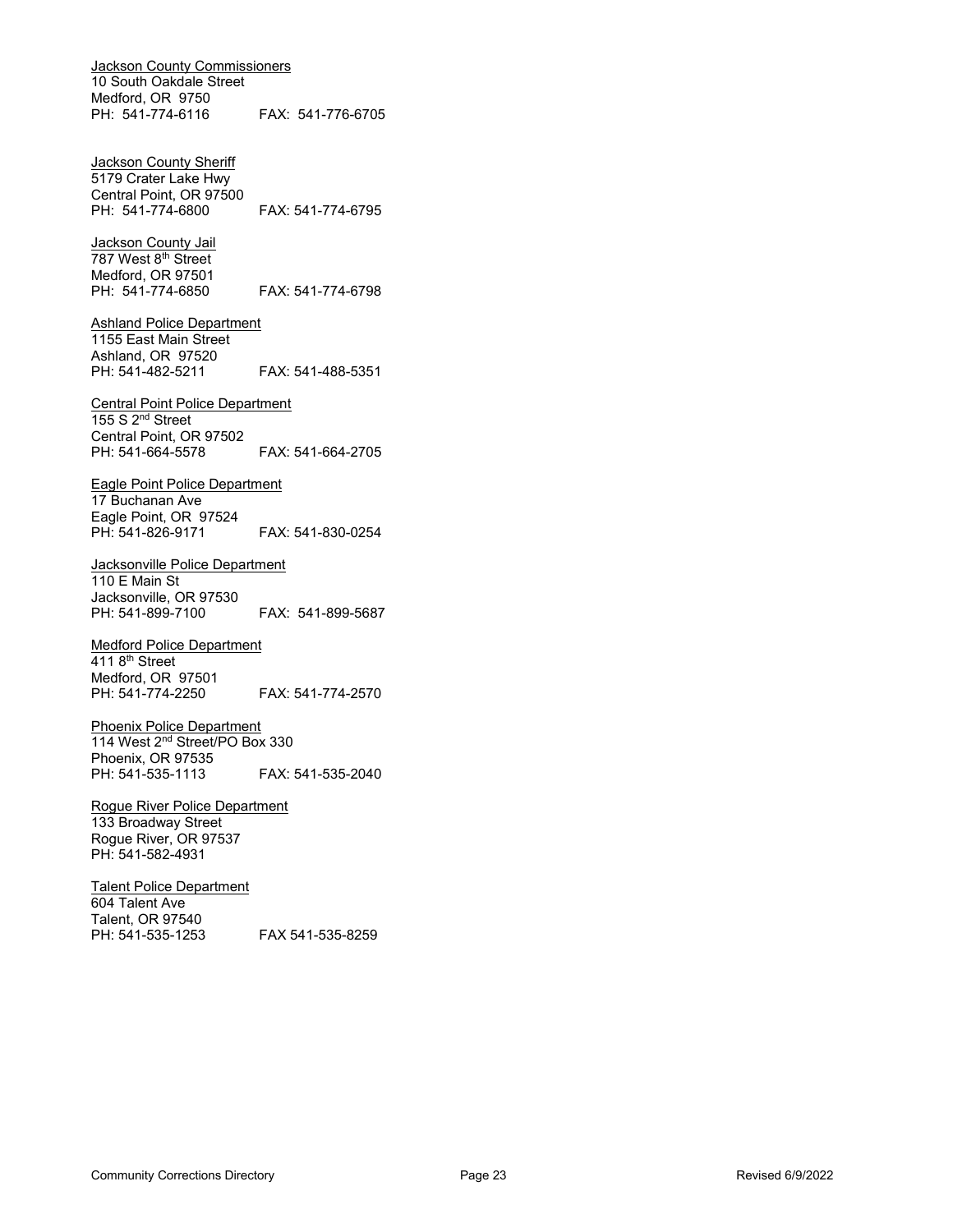### **JEFFERSON COUNTY**

(ORI#: OR016015G MSN - JEFF)

<span id="page-23-0"></span>

| Jefferson County Adult Community Corrections<br>243 SW 3rd Street, Suite A<br>Madras OR 97741<br>PH: (541) 475-6145<br>FAX: (541) 325-5005 |                         |                             |                     |  |
|--------------------------------------------------------------------------------------------------------------------------------------------|-------------------------|-----------------------------|---------------------|--|
| <b>Director: Kurt Symons</b>                                                                                                               | Ext: 4134               |                             |                     |  |
| Parole and Probation Officers:                                                                                                             | Ext:                    |                             |                     |  |
| Easterling, Denise                                                                                                                         | 4138                    |                             |                     |  |
| Parsons, Kelsey                                                                                                                            | 4142                    | <b>Support Staff:</b>       | Ext:                |  |
| Rodriguez, Robert Jr                                                                                                                       | 4136                    | Chandler, Terri             | 4140                |  |
| Rodriguez, James                                                                                                                           | 4141                    |                             |                     |  |
| Thompson, Casey                                                                                                                            | 4142                    |                             |                     |  |
| <b>Circuit Court</b>                                                                                                                       |                         |                             |                     |  |
| Jefferson County Courthouse                                                                                                                |                         | <b>County Commissioners</b> |                     |  |
| 129 SW E Street Suite 101                                                                                                                  |                         | Mae Huston                  |                     |  |
| Madras OR 97741                                                                                                                            |                         | Wayne Fording               |                     |  |
| PH: (541) 475-3317                                                                                                                         | FAX: (541) 475-3421     | Kelly Simmelink             |                     |  |
|                                                                                                                                            | When faxing, call first | 66 SE D Street              |                     |  |
|                                                                                                                                            |                         | Madras OR 97741             |                     |  |
| <b>Circuit Court Judges</b>                                                                                                                |                         | PH: (541) 475-2449          | FAX: (541) 475-4454 |  |
| Annette Hillman                                                                                                                            |                         |                             |                     |  |
| Diana Vitolins                                                                                                                             |                         | Sheriff's Department        |                     |  |
| Wade Whiting                                                                                                                               |                         | Sheriff: Jason Pollack      |                     |  |
|                                                                                                                                            |                         | 675 NW Cherry Lane          |                     |  |
| <b>Financial Obligations</b>                                                                                                               |                         | Madras OR 97741-9409        |                     |  |
| Jefferson County Courthouse                                                                                                                |                         | PH: (541) 475-2201          | FAX: (541) 475-3847 |  |
| <b>Trial Court Clerk</b>                                                                                                                   |                         | Admin: (541) 475-6520       |                     |  |
| Madras OR 97741                                                                                                                            |                         | Dispatch: (541) 475-2201    |                     |  |
| PH: (541) 475-3317                                                                                                                         | FAX: (541) 475-3421     |                             |                     |  |

PH: (541) 475-3317 FAX: (541) 475-3421 When faxing, call first

District Attorney Steve Leriche Jefferson County Courthouse 129 SW E Street, Suite 102 Madras OR 97741<br>PH: (541) 475-4452 FAX: (541) 475-4512

County Jail Jail Manager: Amber Hanohano 675 NW Cherry Lane Madras OR 97741 PH: (541) 475-2869 FAX: (541) 475-6412

#### Madras Police Department

Chief Tanner Stanfill 125 SW 'E' Street Madras OR 97741<br>PH: (541) 475-2424 FAX: (541) 475-6371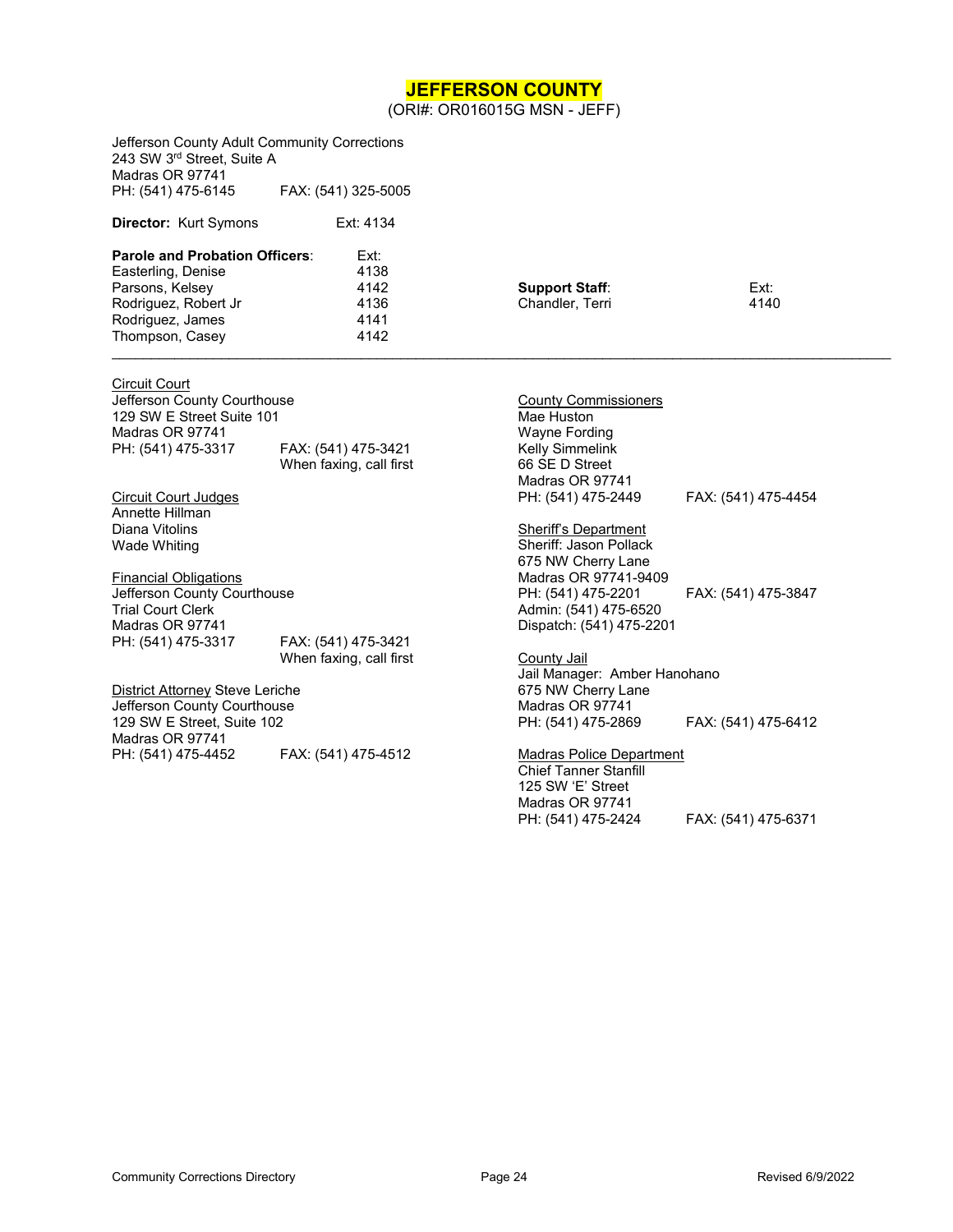### **JOSEPHINE COUNTY**

(ORI#: OR017013G GPN - JOSE)

<span id="page-24-0"></span>Josephine County Community Corrections 510 NW 4<sup>th</sup> St. Grants Pass OR 97526-2054 PH: (541) 474-5165 FAX: (541) 474-5174

| 3713                                             |
|--------------------------------------------------|
| 3708                                             |
| <b>Admin Svce/Custody Alternative Prog Supv:</b> |
| 3727                                             |
|                                                  |
| 3710                                             |
| 3705                                             |
| 541-474-5191                                     |
|                                                  |

| <b>Parole &amp; Probation Officers:</b>      | EXT: |
|----------------------------------------------|------|
| Barnes, Michele (COMPACT N-Z)                | 3718 |
| Blaich, Kevin                                | 3714 |
| Calvert, Darren (LEAD)                       | 3709 |
| Daniel, Jaclyn                               | 3719 |
| Dickerson, Danielle (FAUG, COMPACT A-G) 3712 |      |
| Dozdozani, Cassie                            | 3720 |
| Guenther, Michael                            | 3702 |
| Hood, Justin                                 | 3721 |
| Jansen, Chris                                | 3706 |
| Jones, Andrea                                | 3717 |
| Meinerts, Jesse                              | 3716 |
| Monroe, Steve (LEAD)                         | 3701 |
| Rapley, Charlene LEAD)                       | 3711 |
| Scaglione, Matthew                           | 3707 |
| Sorensen, Brian                              | 3703 |
| Sullivan, Henry (COMPACT H-M)                | 3715 |
| Strom. Tali                                  | 3722 |

| Waites, Mark (LEAD, SOSN, LC SUPV AUTH        |              |  |  |
|-----------------------------------------------|--------------|--|--|
|                                               | 3733         |  |  |
| PO FAX                                        | 541-474-5171 |  |  |
| <b>Admin/Field Services Case Specialists:</b> |              |  |  |
| Hausen, Adam (Lead)                           | 3662         |  |  |
| Sanderson, Katelyn                            | 3663         |  |  |
| <b>Support Staff:</b>                         |              |  |  |
|                                               | FXT:         |  |  |
| Harmon, Tamie                                 | 3664         |  |  |
| Huebner, Stephanie                            | 3726         |  |  |
| <b>Front Desk</b>                             | 3700         |  |  |
| Vacant                                        | 3665         |  |  |
| Vacant                                        | 3747         |  |  |
| <b>Support Staff FAX</b>                      | 541-474-5174 |  |  |

#### **CUSTODY ALTERNATIVE PROGRAMS**: PH: (541) 474-5165 FAX: (541) 474-5171 Community Service /Work Crew/ Work Alternative<br>Smith, Larrieann (Lead/Work Crew) 474-5193 Smith, Larrieann (Lead/Work Crew) 474-5193<br>Work Crew Foreman: DeRoule, Darren 474-3667 Work Crew Foreman: DeRoule, Darren 474-3667<br>Work Crew Foreman: Telford. Storme 474-3667 Work Crew Foreman: Telford, Storme 474-3667<br>Work Crew Foreman: King, David 474-3667

| <b>HOME DETENTION PROGRAM:</b> | FAX: (541) 474-5171 |
|--------------------------------|---------------------|
| Huckins, Amy (Case Specialist) | 474-5192            |

**COGNITY COGNITY** FAX: (541) 474-5172

| <b>COGNITIVE RESTRUCTURING &amp; TREATMENT Counselor</b> |
|----------------------------------------------------------|
| 474-5197                                                 |
| 474-5196                                                 |
| 474-5179                                                 |
|                                                          |

 $\mathcal{L}_\mathcal{L} = \{ \mathcal{L}_\mathcal{L} = \{ \mathcal{L}_\mathcal{L} = \{ \mathcal{L}_\mathcal{L} = \{ \mathcal{L}_\mathcal{L} = \{ \mathcal{L}_\mathcal{L} = \{ \mathcal{L}_\mathcal{L} = \{ \mathcal{L}_\mathcal{L} = \{ \mathcal{L}_\mathcal{L} = \{ \mathcal{L}_\mathcal{L} = \{ \mathcal{L}_\mathcal{L} = \{ \mathcal{L}_\mathcal{L} = \{ \mathcal{L}_\mathcal{L} = \{ \mathcal{L}_\mathcal{L} = \{ \mathcal{L}_\mathcal{$ **CAVE JUNCTION OFFICE**:

222 W Lister Street #2, Cave Junction OR 97523 PH: (541) 474-5165 x3707 FAX: (541) 474-5161

#### **Parole & Probation Officer**: Scaglione, Matthew

Work Crew Foreman: King, David

 $\mathcal{L}_\mathcal{L} = \{ \mathcal{L}_\mathcal{L} = \{ \mathcal{L}_\mathcal{L} = \{ \mathcal{L}_\mathcal{L} = \{ \mathcal{L}_\mathcal{L} = \{ \mathcal{L}_\mathcal{L} = \{ \mathcal{L}_\mathcal{L} = \{ \mathcal{L}_\mathcal{L} = \{ \mathcal{L}_\mathcal{L} = \{ \mathcal{L}_\mathcal{L} = \{ \mathcal{L}_\mathcal{L} = \{ \mathcal{L}_\mathcal{L} = \{ \mathcal{L}_\mathcal{L} = \{ \mathcal{L}_\mathcal{L} = \{ \mathcal{L}_\mathcal{$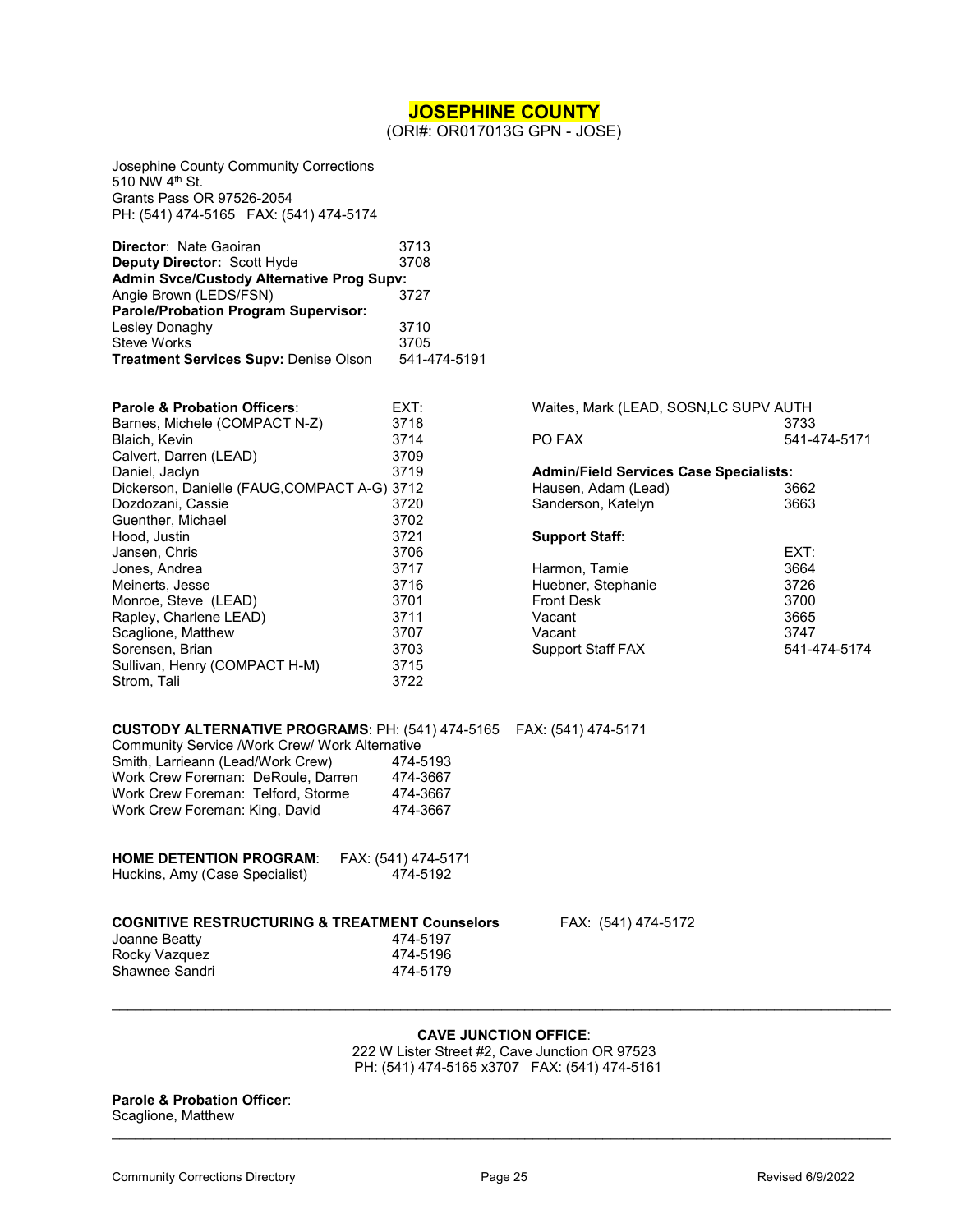Circuit Court Josephine County Courthouse 500 NW 6th Street Rm 258 Grants Pass OR 97526 PH: (541) 476-2309 FAX: (541) 471-2079 **Judges** Robert Bain Lindi L. Baker Matthew Galli Thomas Hull Michael Newman Pat Wolke Financial Obligations Trial Court Administrator – Trina Swaja Josephine County Courthouse 500 NW 6th St Grants Pass OR 97526 PH: (541) 476-2309 FAX: (541) 474-2079 **District Attorney** Joshua Eastman Josephine County Courthouse Rm 202 500 NW 6th St Grants Pass OR 97526 PH: (541) 474-5200 FAX: (541) 474-5201 Josephine County Courthouse 500 NW 6th Street Grants Pass OR 97526 PH: (541) 474-5221 FAX: (541) 474-5105 **Sheriff's Department** Sheriff Dave Daniel Josephine County Jail Grants Pass OR 97526<br>PH: (541) 474-5120 FAX: (541) 476-8527 County Jail Grants Pass OR 97526 PH: (541) 474-5140 FAX: (541) 474-5141 Warrants: PH: (541) 474-5140 Grants Pass Department of Public Safety Chief Warren Hensman, Director of Public Safety 101 NW A Street Grants Pass OR 97526<br>PH: (541) 474-6370 FAX: (541) 476-8527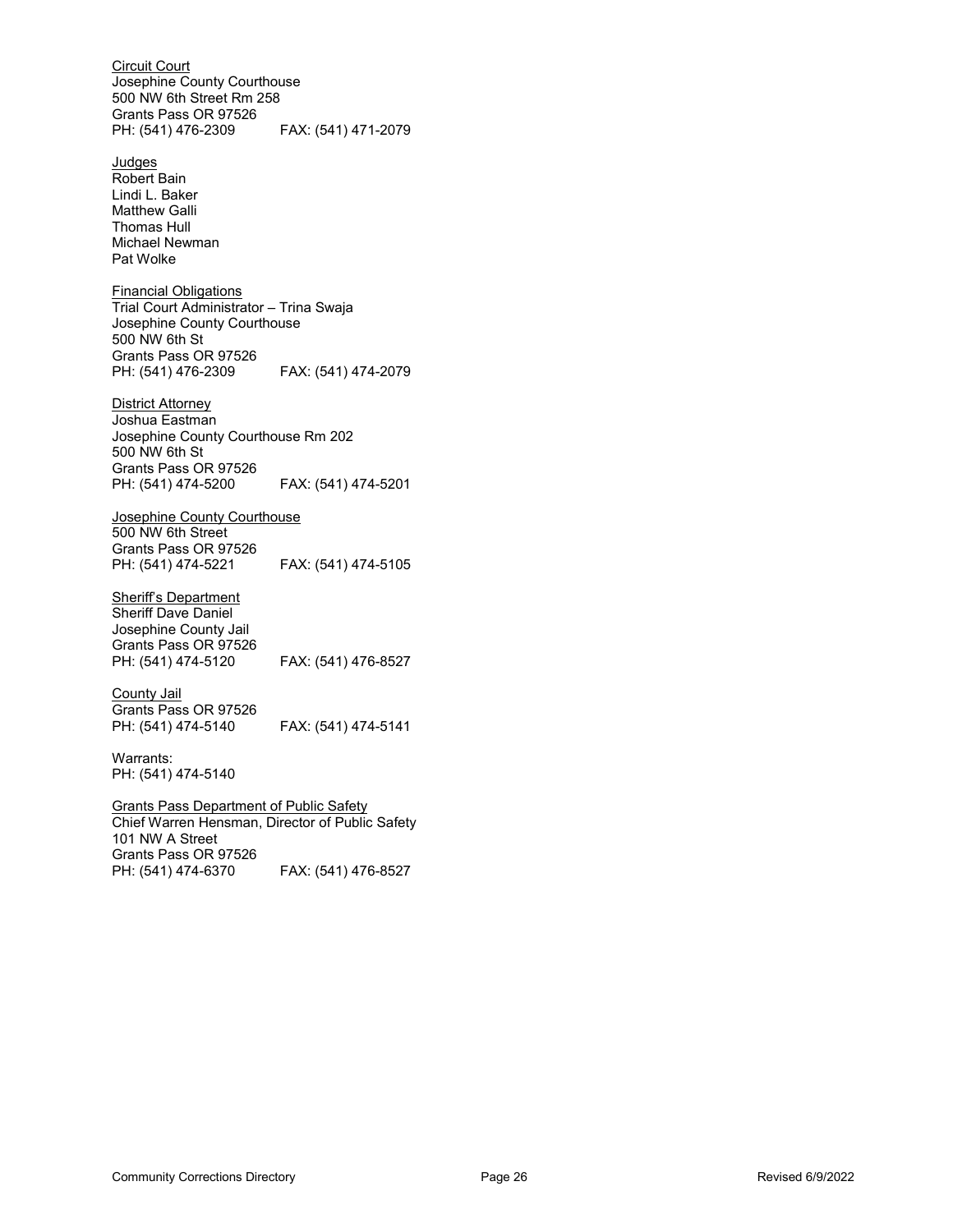# **KLAMATH COUNTY**

### (ORI#: OR018015G KFN - KLAM)

<span id="page-26-0"></span>

| Klamath County Community Corrections<br>3203 Vandenberg Rd<br>Klamath Falls OR 97603                |                            | Chiloquin Satellite Office:<br>140 South 1 <sup>st</sup> Street, Chiloquin | Offc: 541-783-0978<br>FAX: 541-783-0983 |
|-----------------------------------------------------------------------------------------------------|----------------------------|----------------------------------------------------------------------------|-----------------------------------------|
| PH: (541) 880-5500                                                                                  | FAX: (541) 880-5513        |                                                                            |                                         |
|                                                                                                     |                            | North County/Crescent/Gilchrist<br>Michael Hampson                         | 541-880-5500 x8204                      |
| <b>Director: Aaron Hartman</b><br><b>Asst Director: Dennis Holmes</b><br>Supv: Crystal Agard-Miller | x 8206<br>x 8235<br>x 8216 |                                                                            |                                         |
| <b>Parole and Probation Officers:</b>                                                               | Ext:                       | <b>Community Service Coordinator:</b>                                      |                                         |
| Aguinaga-Jerde, Tyra                                                                                | 8213                       | Adams, Tabitha                                                             | 8280                                    |
| Bergstrom, Allen                                                                                    | 8222                       |                                                                            |                                         |
| Conner, Tilli                                                                                       | 8223                       | <b>EHD Coordinator:</b> Aguinaga-Jerde, Tyra                               | 8213                                    |
| Flackus, Todd                                                                                       | 8233                       |                                                                            |                                         |
| Gniffke, Andrew                                                                                     | 8232                       | <b>Work Crew Supervisors:</b>                                              |                                         |
| Hampson, Michael                                                                                    | 8204                       | Allensworth, Tim                                                           |                                         |
| Hampson, Jake                                                                                       | 8211                       |                                                                            |                                         |
| Harper, Julie                                                                                       | 8207                       | <b>Program Aid</b>                                                         |                                         |
| Newman, Cassy                                                                                       | 8218                       | Willis, Ruby                                                               | 8238                                    |
| Walton, Kami                                                                                        | 8240                       | <b>Counselors:</b>                                                         |                                         |
| <b>Support Staff:</b>                                                                               |                            | King, Bon                                                                  | (541) 887-9716                          |
| Adams, Tabitha Sr. Corrections Asst                                                                 | 8280                       | Oneil, Johnna                                                              | (541) 892-2826                          |
| Hamilton, Lisa Corrections Asst                                                                     | 8200                       | Sasich, Mark                                                               | (541) 887-9707                          |
| Mathes, Pam Sr. Corrections Asst                                                                    | 8202                       | Sparks, Nick                                                               | (541) 887-9712                          |
| <b>Fiscal Specialist:</b><br>Allen, Zach                                                            | 8220                       | <b>Hearings Officer:</b><br>Bergstrom, Allen<br>Conner, Tilli              | 8222<br>8223                            |
|                                                                                                     |                            |                                                                            |                                         |
| <b>Circuit Court</b>                                                                                |                            |                                                                            |                                         |
| Klamath County Courthouse<br>316 Main Street                                                        |                            | <b>County Commissioners</b>                                                |                                         |
| Klamath Falls OR 97601                                                                              |                            | 305 Main Street, 2 <sup>nd</sup> Floor                                     |                                         |
| PH: (541) 883-5503                                                                                  | FAX: (541) 882-6109        | Klamath Falls OR 97601                                                     |                                         |
|                                                                                                     |                            | PH: (541) 883-5100                                                         | FAX: (541) 883-5163                     |
| Judges                                                                                              |                            |                                                                            |                                         |
| Marci Adkisson                                                                                      | (541) 883-5626 x6          | Sheriff Department                                                         |                                         |
| Alycia Kersey                                                                                       | (541) 883-5569 x5          | <b>Sheriff Chris Kaber</b>                                                 |                                         |
| Andrea M. Janney                                                                                    | (541) 883-5604 x4          | 3300 Vandenberg Road                                                       |                                         |
| Daniel Bunch                                                                                        | (541) 883-5560 x8          | Klamath Falls OR 97603                                                     |                                         |
| Kelly N. Kritzer                                                                                    | (541) 883-5560 x7          | PH: (541) 883-5130                                                         | FAX: (541) 883-4271                     |
| <b>Financial Obligations</b>                                                                        |                            | County Jail                                                                |                                         |
| <b>County Clerk</b>                                                                                 |                            | 3201 Vandenberg Road                                                       |                                         |
| 316 Main Street                                                                                     |                            | Klamath Falls OR 97603                                                     |                                         |
| Klamath Falls OR 97601                                                                              |                            | PH: (541) 883-4197                                                         | FAX: (541) 883-4191                     |
| PH: (541) 883-5503                                                                                  | FAX: (541) 882-6109        |                                                                            |                                         |
|                                                                                                     |                            | Klamath Falls Police Department                                            |                                         |
| <b>District Attorney</b>                                                                            |                            | <b>Chief Rob Dentinger</b>                                                 |                                         |
| Eve Costello<br>316 Main Street                                                                     |                            | 2501 Shasta Way                                                            |                                         |
| Klamath Falls OR 97601                                                                              |                            | Klamath Falls OR 97601<br>PH: (541) 883-5336                               | FAX: (541) 883-5389                     |
| PH: (541) 883-5147                                                                                  | FAX: (541) 883-5107        |                                                                            |                                         |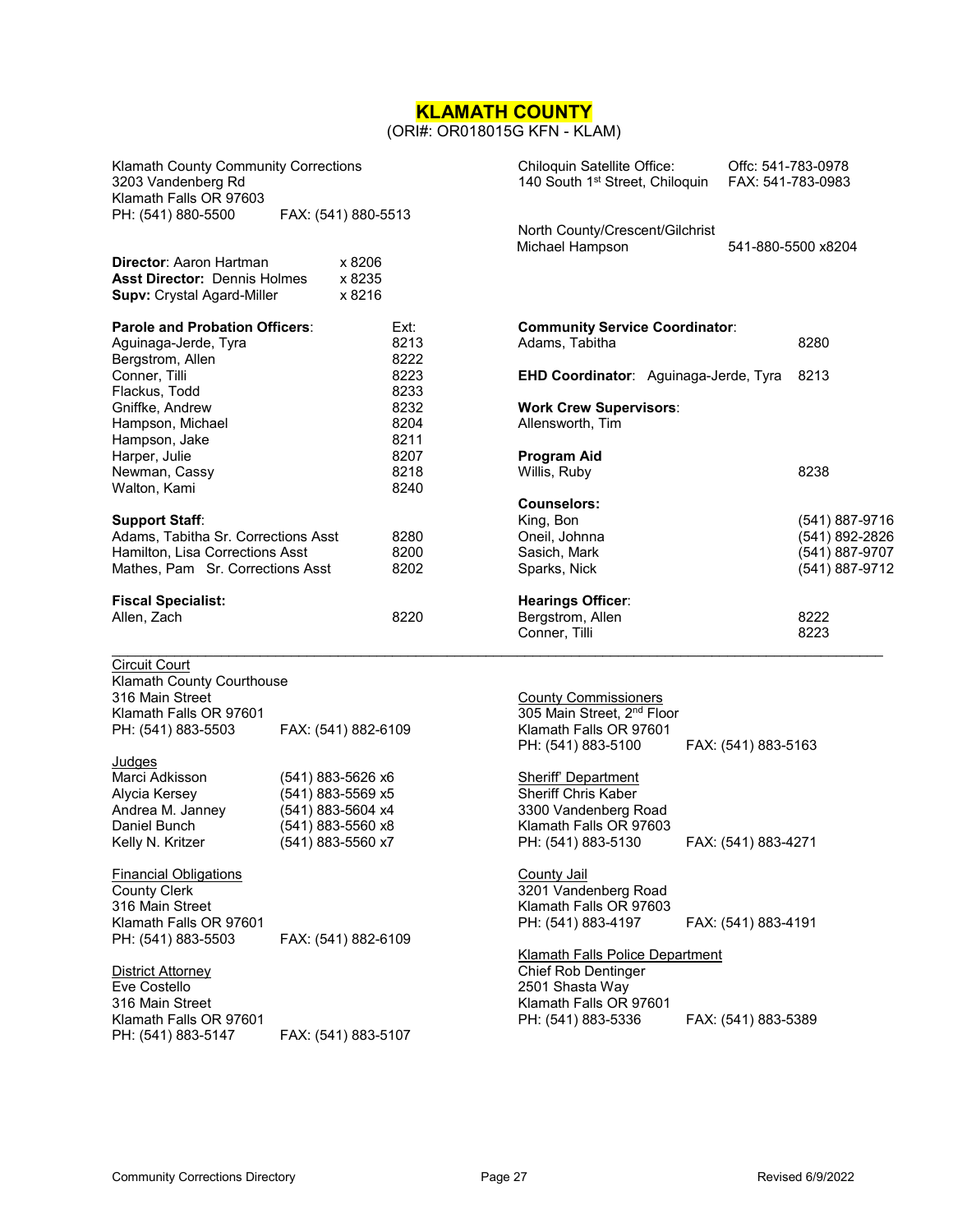### **LAKE COUNTY** (ORI#: OR019015G LKN - LAKE)

<span id="page-27-0"></span>

| <b>Lake County Community Corrections</b><br>513 Center Street<br>Lakeview OR 97630                                                         |                                                                |                                                                                                                                          |                     |
|--------------------------------------------------------------------------------------------------------------------------------------------|----------------------------------------------------------------|------------------------------------------------------------------------------------------------------------------------------------------|---------------------|
| PH: (541) 947-6056                                                                                                                         | FAX: (541) 947-5717                                            |                                                                                                                                          |                     |
| <b>Director:</b> Jake Greer                                                                                                                | $(541)$ 947-6056 x 4                                           |                                                                                                                                          |                     |
| <b>Parole/Probation Officers:</b><br>Frank, Lili<br>Frederick, Rachel<br>Hall, Zach                                                        | (541) 947-6056 x 5<br>(541) 947-6056 x 3<br>(541) 947-6056 x 2 | <b>Support Staff:</b><br>Gonzales, Jessica<br><b>Community Service Work</b>                                                              | (541) 947-6056 X 1  |
|                                                                                                                                            |                                                                | Winebrenner, Kenny                                                                                                                       | (541) 219-0152      |
| <b>Circuit Court</b><br>Judge David M Vandenberg<br>Lake County Courthouse<br>513 Center Street<br>Lakeview OR 97630<br>PH: (541) 947-6051 | FAX: (541) 947-3724                                            | <b>County Commissioners</b><br>Lake County Courthouse<br>513 Center Street<br>Lakeview OR 97630<br>PH: (541) 947-6004                    | FAX: (541) 947-6015 |
| <b>Financial Obligations</b><br><b>Circuit Court Clerk</b><br>Lake County Courthouse<br>Lakeview OR 97630<br>PH: (541) 947-6051            | FAX: (541) 947-3724                                            | Sheriff's Department<br><b>Sheriff Michael Taylor</b><br>513 Center Street<br>Lakeview OR 97630<br>PH: (541) 947-6027                    | FAX: (541) 947-6029 |
| <b>District Attorney</b><br><b>Ted Martin</b><br>Lake County Courthouse<br>513 Center Street<br>Lakeview OR 97630<br>PH: (541) 947-6009    | FAX: (541) 947-6008                                            | <b>County Jail</b><br>Undersheriff: Paul Havel<br>Lake County Courthouse<br>513 Center Street<br>Lakeview OR 97630<br>PH: (541) 947-6027 | FAX: (541) 947-6029 |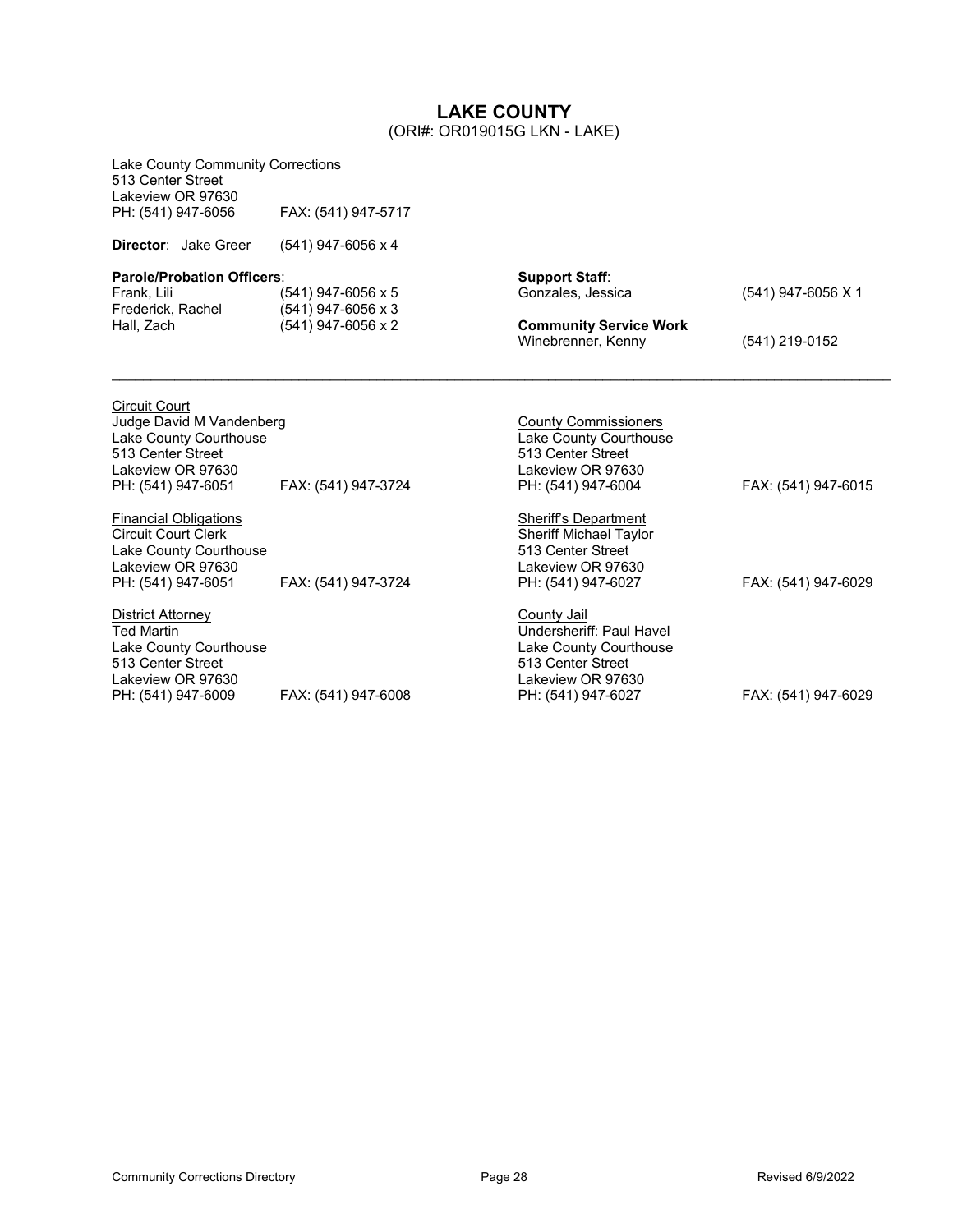#### **LANE COUNTY** (ORI#: OR020015G EGN - LANE)

<span id="page-28-0"></span>Lane County Parole & Probation Services 2699 Roosevelt Blvd Eugene OR 97402<br>PH: 541-682-3040 PH: 541-682-3040 FAX: 541-682-3035

| <b>P&amp;P Manager:</b>          | Donovan Dumire    | 541-682-3171 |
|----------------------------------|-------------------|--------------|
| <b>Supervisor:</b>               | Greetje Brunsmann | 541-682-6540 |
| Supervisor:                      | Shawn Hoban       | 541-682-3916 |
| <b>Supervisor:</b>               | Kimberly Fulton   | 541-682-3043 |
| Supervisor:                      | Aaron Rauschert   | 541-682-3068 |
| Prof/Tech Supv: Catherine Colley |                   | 541-682-3050 |

#### **Parole and Probation Officers**:

| 541-682-8212 |
|--------------|
| 541-782-4256 |
| 541-682-2286 |
| 541-682-2166 |
| 541-682-3390 |
| 541-767-3690 |
| 541-682-3060 |
| 541-344-0992 |
| 541-682-3733 |
| 541-682-3114 |
| 541-682-3034 |
| 541-682-3369 |
| 541-682-3087 |
| 541-682-6543 |
| 541-682-2924 |
| 541-505-8175 |
| 541-682-3065 |
| 541-682-3822 |
| 541-682-2113 |
| 541-682-2133 |
| 541-636-3628 |
| 541-682-3077 |
| 541-682-2234 |
| 541-682-3296 |
| 541-682-3055 |
| 541-682-3126 |
| 541-682-3157 |
|              |

### Swope, Joe 541-682-8214<br>Talbot, Felisha 641-682-2155 Talbot, Felisha<br>Taylor, Matt 541-682-3079<br>541-682-6542 Truelove, Valarie<br>Walter, Jed Walter, Jed 541-682-3126 541-682-3073<br>541-682-3066 Zepeda, Luis<br>Zuber, Beth 541-682-3049 **Correctional Services Technicians** Olson-Shelby, Jeannie 541-682-2927 **DV Advocate: Heather Edge 541-682-3192 Support Staff**: Atkinson, Christine 541-682-3051<br>Escobedo, Diana, SR 541-682-3687 Escobedo, Diana, SR 541-682-3687 Halter, Seran Howard, Bailey SR 541-682-3076 Moaliitele, Susana, SR 541-682-3368 **Program Specialist:** Rose, Tabitha 541-682-3611 **Accounting Analyst:** Ellis, Matt 541-682-3152

Swinford, Mike 541-682-3155

### Circuit Court

125 East 8th Avenue Eugene OR 97401 PH: 541-682-4020

#### Circuit Court Judges Carlson, Charles Cascagnette, Brad Chanti, Suzanne Conover, R. Curtis Holland, Lauren Kapoor, Amit Love, Valerie L McAlpin, Jay A McIntyre, Karrie Morgan, Stephen Rigmaiden, Clara 641-682-4250

| 541-682-4257 |  |
|--------------|--|
| 541-682-4256 |  |
| 541-682-4254 |  |
| 541-682-6289 |  |
| 541-682-4415 |  |
| 541-682-4258 |  |
| 541-682-7455 |  |
| 541-682-4753 |  |
| 541-682-4218 |  |
| 541-682-7914 |  |

| Shugar, Kamala H.   | 541-682-3601 |
|---------------------|--------------|
| Velure, Debra       | 541-682-4253 |
| Vogt, Debra         | 541-682-4027 |
| Zennache, Charles M | 541-682-4259 |

 $\mathcal{L}_\mathcal{L} = \{ \mathcal{L}_\mathcal{L} = \{ \mathcal{L}_\mathcal{L} = \{ \mathcal{L}_\mathcal{L} = \{ \mathcal{L}_\mathcal{L} = \{ \mathcal{L}_\mathcal{L} = \{ \mathcal{L}_\mathcal{L} = \{ \mathcal{L}_\mathcal{L} = \{ \mathcal{L}_\mathcal{L} = \{ \mathcal{L}_\mathcal{L} = \{ \mathcal{L}_\mathcal{L} = \{ \mathcal{L}_\mathcal{L} = \{ \mathcal{L}_\mathcal{L} = \{ \mathcal{L}_\mathcal{L} = \{ \mathcal{L}_\mathcal{$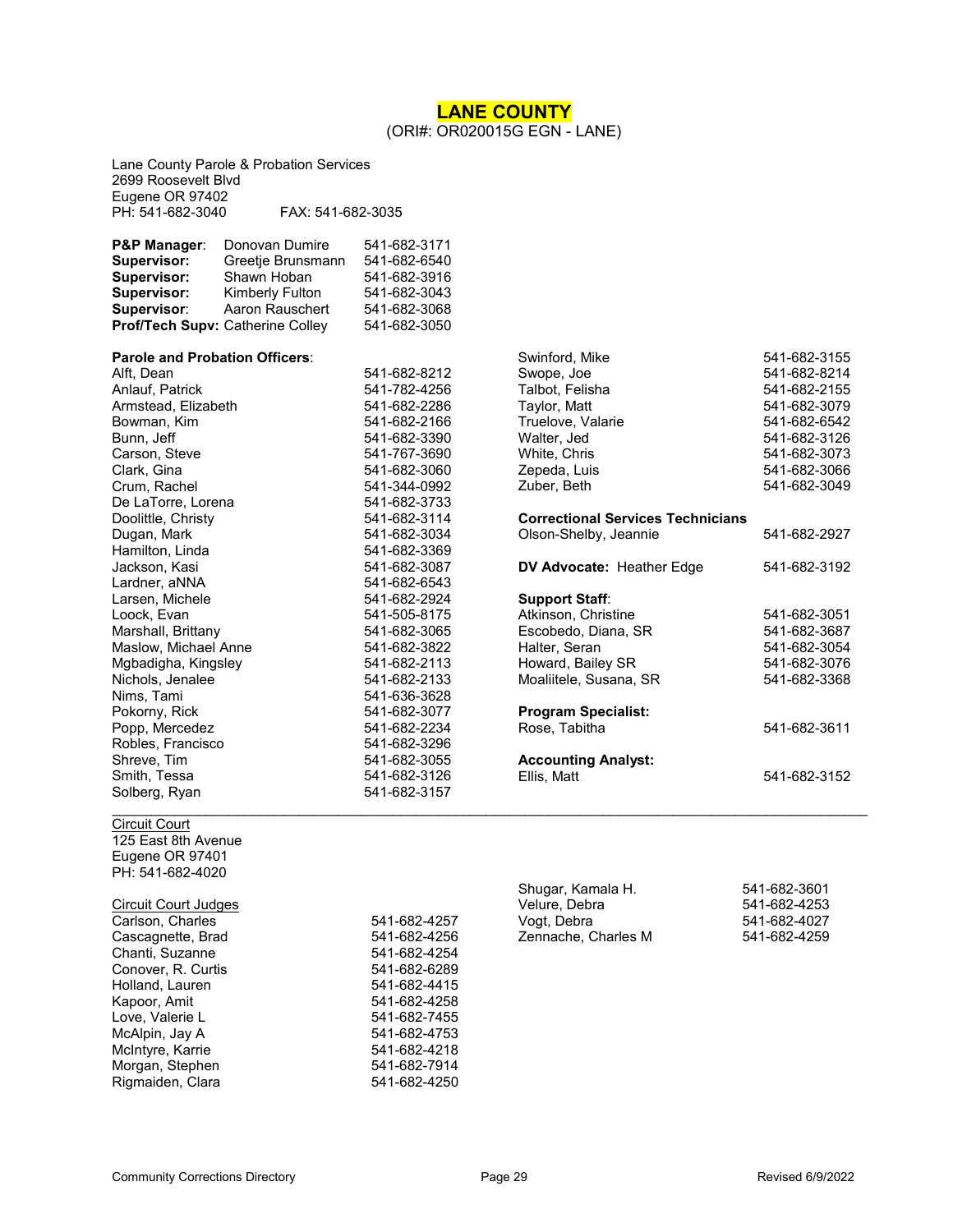Financial Obligations Circuit Court Cashier Lane County Courthouse 125 East 8th Avenue Eugene OR 97401 PH: 541-682-7691

District Attorney Lane County Courthouse 125 East 8th Avenue, Rm 400 Eugene OR 97401<br>PH: 541-682-4261 PH: 541-682-4261 FAX: 541-682-3890

County Commissioners Lane County Courthouse 125 East 8th Avenue Eugene OR 97401 PH: 541-682-4203 FAX: 541-682-3803

Lane County Sheriff's Office Sheriff Clifton G Harrold 125 East 8th Street Eugene OR 97401 PH: 541-682-4434 FAX: 541-682-2307

County Jail 101 West 5th Avenue Eugene OR 97401<br>PH: 541-682-4263 FAX: 541-682-2142

Work Release/Community Service/Sherman Center 101 West 5<sup>th</sup> Avenue Eugene, OR 97401 PH: 541-682-2200 FAX: 541-682-2142

Coburg Police Department 91069 N Willamette Coburg OR 97408 PH: 541-682-7853

Cottage Grove Police Department 400 E Main Street Cottage Grove OR 97424 PH: 541-942-9145 FAX: 541-942-4310

Eugene Police Department 300 Country Club Rd Eugene OR 97401<br>PH: 541-682-5111 FAX: 541-682-6804

Florence Police Department PO Box 340 Florence OR 97439 PH: 541-997-3515 FAX: 541-997-4104

**Junction City Police Department** 672 Greenwood Street Junction City OR 97448 PH: 541-998-1245

Springfield Police Department 344 A Street Springfield OR 97477<br>PH: 541-726-3714 FAX: 541-726-3640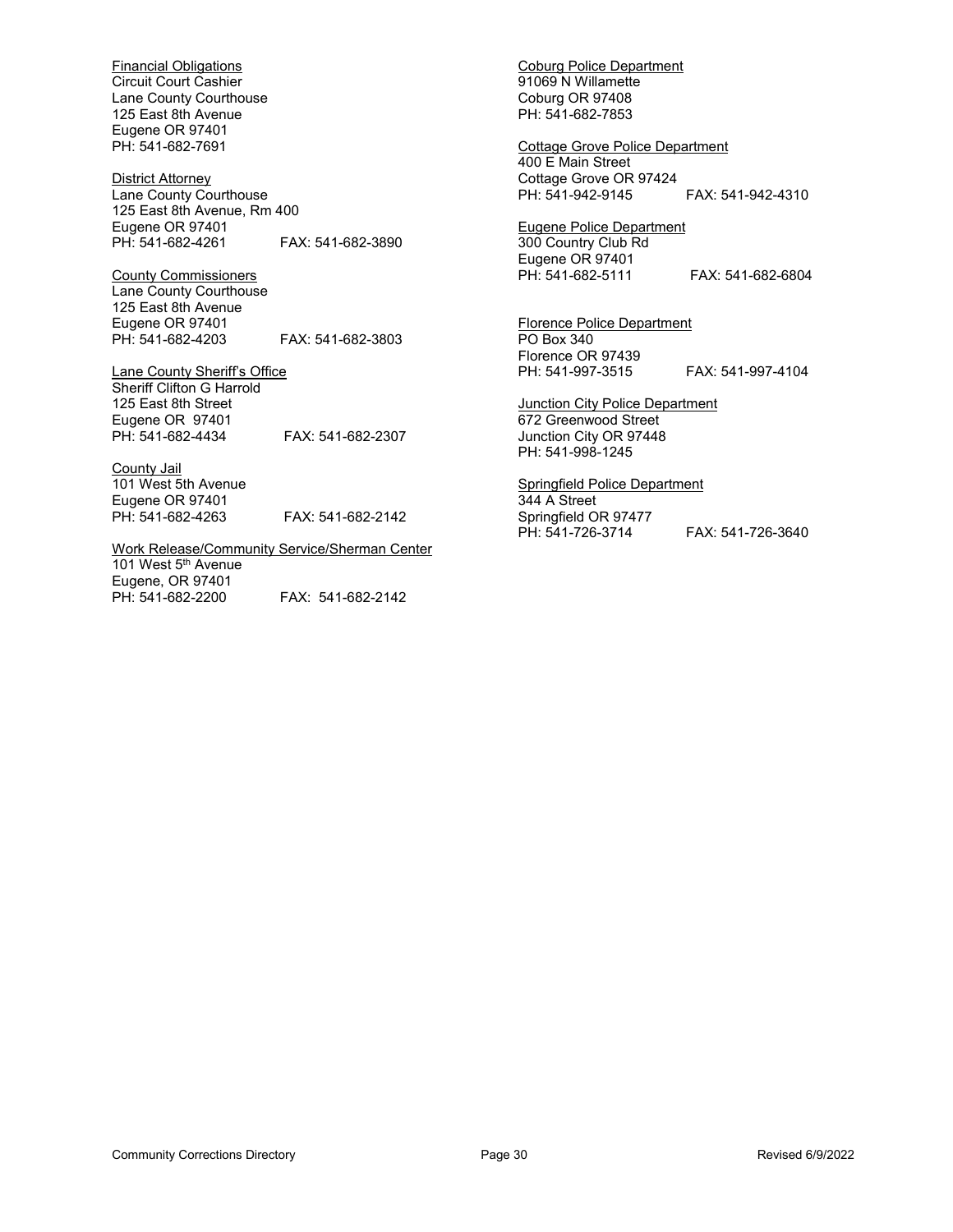<span id="page-30-0"></span>

|                                                                                                                                   |                                              | (ORI#: OR021015G NPN - LINC)                                    |                                         |                                 |
|-----------------------------------------------------------------------------------------------------------------------------------|----------------------------------------------|-----------------------------------------------------------------|-----------------------------------------|---------------------------------|
| Lincoln County Community Justice<br>Adult Parole & Probation<br>218 W Olive Street<br>Newport OR 97365-3818<br>PH: (541) 265-8851 | FAX: (541) 265-6041                          |                                                                 |                                         |                                 |
| Director: Tony Campa<br>Deputy Director: Susie O'Toole<br>Executive Asst: Angela Hoak                                             | 541-265-0193<br>541-265-0194<br>541-265-0184 |                                                                 |                                         |                                 |
| <b>Parole and Probation Officers:</b>                                                                                             |                                              | <b>P&amp;P Technician/Work Crew</b>                             |                                         |                                 |
| Allen, Zeth<br>Britt, Steve<br>Eoff, Rob                                                                                          | 541-265-0177<br>541-265-0175<br>541-265-0192 | Bavaro, Dave                                                    |                                         | 541-265-0197                    |
| Kirchem, Joe<br>Krause, Kenneth                                                                                                   | 541-265-0195<br>541-265-0187                 | <b>Admin Support:</b><br>Ferguson, Paula Office Manger          |                                         | 541-265-0176                    |
| Lauer, Krista<br>Williams, lan                                                                                                    | 541-265-0188<br>541-265-0191                 | Knox, Carolyn Office Assistant II                               |                                         | 541-265-0183                    |
| Circuit Court<br>Lincoln County Courthouse                                                                                        |                                              | Sheriff's Office                                                |                                         |                                 |
| 225 West Olive Street                                                                                                             |                                              | <b>Sheriff Curtis Landers</b>                                   |                                         |                                 |
| Newport OR 97365<br>PH: (541) 265-4236                                                                                            | FAX: (541) 265-7561                          | 251 West Olive Street<br>Newport OR 97365<br>PH: (541) 265-4277 | Admin Assistant:<br>FAX: (541) 265-5045 | Brittney Hillman (541) 265-0654 |
| <b>Lincoln County Judges</b>                                                                                                      |                                              |                                                                 |                                         |                                 |
| Sheryl Bachart<br>Amanda Benjamin                                                                                                 |                                              | <b>County Jail</b><br>Jail Manager: Jamie Russell               |                                         |                                 |
| Marcia Buckley                                                                                                                    |                                              | 251 West Olive Street                                           |                                         |                                 |
|                                                                                                                                   |                                              | Newport OR 97365                                                |                                         |                                 |
| <b>Support Enforcement</b><br>PH: (541) 265-4173                                                                                  |                                              | PH: (541) 265-0701                                              | FAX: (541) 265-5045                     |                                 |
|                                                                                                                                   |                                              | <b>Lincoln City Police Department</b>                           |                                         |                                 |
| <b>Financial Obligations</b><br>Lincoln County Courthouse                                                                         |                                              | <b>Chief Palmer</b><br>1503 SE East Devils Lake Rd              |                                         |                                 |
| 225 West Olive Street                                                                                                             |                                              | Lincoln City OR 97367                                           |                                         |                                 |
| Newport OR 97365                                                                                                                  |                                              | PH: (541) 994-3636                                              | FAX: (541) 994-5929                     |                                 |
| PH: (541) 265-4236 x245                                                                                                           | FAX: (541) 265-7561                          |                                                                 |                                         |                                 |
|                                                                                                                                   |                                              | Newport Police Department                                       |                                         |                                 |
| District Attorney Lanee Danforth                                                                                                  |                                              | Chief Jason Malloy                                              |                                         |                                 |
| Lincoln County Courthouse Rm 100<br>225 West Olive Street                                                                         |                                              | 169 SW Coast Highway<br>Newport OR 97365                        |                                         |                                 |
| Newport OR 97365                                                                                                                  |                                              | PH: (541) 265-5331                                              | FAX: (541) 574-0643                     |                                 |
| PH: (541) 265-4145                                                                                                                | FAX: (541) 265-3461                          |                                                                 |                                         |                                 |
|                                                                                                                                   |                                              | <b>Toledo Police Department</b>                                 |                                         |                                 |
| <b>County Commissioners</b>                                                                                                       |                                              | <b>Chief Michael Pace</b>                                       |                                         |                                 |
| <b>Lincoln County Courthouse</b>                                                                                                  |                                              | 496 East Hwy 20                                                 |                                         |                                 |

**LINCOLN COUNTY**

225 W Olive Street, Rm 110

Newport, OR 97365<br>PH: (541) 265-4100

Toledo OR 97391

PH: (541) 336-5555 FAX: (541) 336-2123

FAX: (541) 265-4176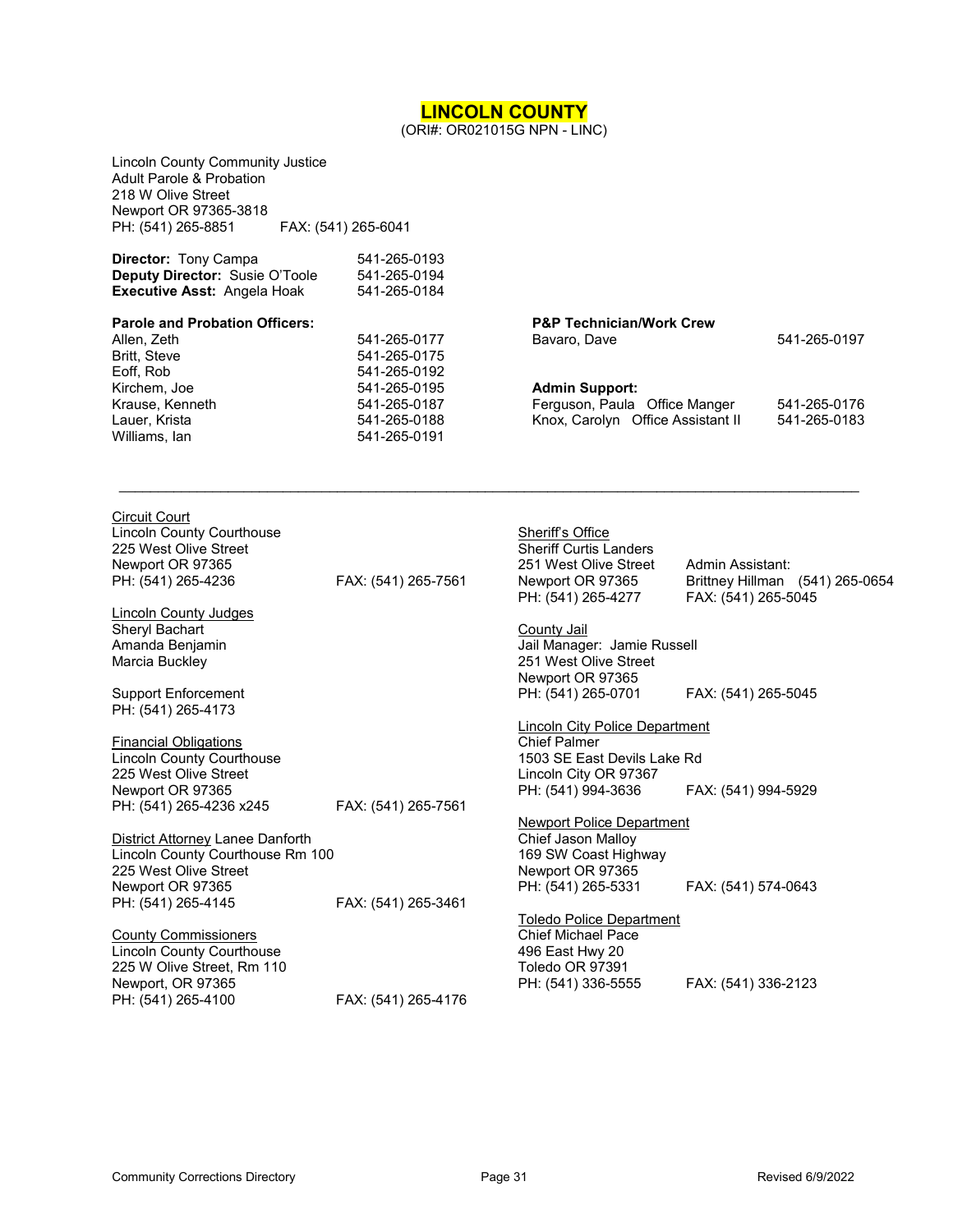### **LINN COUNTY** (ORI#: OR022015G ALN - LINN)

<span id="page-31-0"></span>State of Oregon Linn County Community Corrections Branch 1117 Jackson Street SE Albany OR 97322 PH: (541) 967-2005 FAX: (541) 967-2004

| <b>Director: Maureen Robb</b>     | 967-6759 |
|-----------------------------------|----------|
| <b>Supervisor</b> : Trisha Kenyon | 967-6768 |
| <b>Supervisor:</b> Greg Lay       | 967-2007 |

| <b>Parole &amp; Probation Officers:</b> |          | Quinn, Joseph                          | 967-2144 |
|-----------------------------------------|----------|----------------------------------------|----------|
| Ayala, Reynaldo                         | 967-2018 | Rackham, Mandy                         | 967-6755 |
| Bishop, Kris                            | 967-6765 | Spraque, Mindy                         | 967-2013 |
| Bochsler, Elsie                         | 967-6757 | Toews, Justin                          | 967-6753 |
| Bonawitz, Taylor                        | 967-6756 | Timberlake, Bonnie                     | 967-6764 |
| Cameron, Jennifer                       | 967-6767 | Vosburg, Chris                         | 967-6754 |
| Davis, Penny                            | 967-6750 |                                        |          |
| Dodge, Tracy                            | 967-6761 | <b>Support Staff:</b>                  |          |
| Filley, Cliff                           | 967-6763 | Chapman, Leslie                        | 967-2024 |
| Frey, Scott                             | 967-6766 | Elliott, Cindy                         | 967-2034 |
| Krug, Joe                               | 967-6751 | Gustafson, Angie - Supervisor Clerical | 967-2006 |
| Little, Robert                          | 967-6762 | Mills, Bev                             | 967-2009 |
| McGowan, Aaron                          | 967-2012 | Veilleux. Roxie - Case Asst.           | 967-2019 |
| Miller, Mike                            | 967-6752 |                                        |          |
| Pileggi, Renee                          | 967-6769 |                                        |          |
|                                         |          |                                        |          |

Sweet Home Satellite Office: 1950 Main Street Sweet Home OR 97386 PH: (541) 974-0906 FAX: (541) 367-5235 **\_\_\_\_\_\_\_\_\_\_\_\_\_\_\_\_\_\_\_\_\_\_\_\_\_\_\_\_\_\_\_\_\_\_\_\_\_\_\_\_\_\_\_\_\_\_\_\_\_\_\_\_\_\_\_\_\_\_\_\_\_\_\_\_\_\_\_\_\_\_\_\_\_\_\_\_\_\_\_\_\_\_\_\_\_\_\_\_\_\_\_\_\_\_\_\_\_** 

**Circuit Court** Linn County Courthouse Physical: 300 SW Fourth Avenue Mailing: PO Box 1749 Albany OR 97321 PH: (541) 967-3841

Linn County Judges Kane, Brendan Kittson-MaQatish, Rachel McHill, Tom Stein, Keith Wynhausen, Michael

District Attorney Doug Marteeny PO Box 100 Albany OR 97321 PH: (541) 967-3836 FAX: (541) 928-3501

County Commissioners Linn County Courthouse 300 4th Ave SW Albany OR 97321 Ph: (541) 967-3825 FAX: (541) 926-8228

| Quinn, Joseph<br>Rackham, Mandy<br>Sprague, Mindy<br>Toews, Justin                                                                                 | 967-2144<br>967-6755<br>967-2013<br>967-6753             |
|----------------------------------------------------------------------------------------------------------------------------------------------------|----------------------------------------------------------|
| Timberlake, Bonnie                                                                                                                                 | 967-6764                                                 |
| Vosburg, Chris                                                                                                                                     | 967-6754                                                 |
| <b>Support Staff:</b><br>Chapman, Leslie<br>Elliott, Cindy<br>Gustafson, Angie - Supervisor Clerical<br>Mills, Bev<br>Veilleux. Roxie - Case Asst. | 967-2024<br>967-2034<br>967-2006<br>967-2009<br>967-2019 |

| Sheriff's Office               |                           |
|--------------------------------|---------------------------|
| <b>Sheriff Michelle Duncan</b> |                           |
| PO Box 100                     |                           |
| Albany OR 97321                |                           |
| PH: (541) 967-3950             | FAX: (541) 924-1935       |
|                                | Civil Fax: (541) 967-8169 |
|                                |                           |
| County Jail                    |                           |
| Jail Commander: Ted Langley    |                           |
| PO Box 100                     |                           |
| Albany OR 97321                | Intake: (541) 917-6663    |
| PH: (541) 967-3901             | FAX: (541) 967-8250       |
|                                |                           |

Albany Police Department Chief Mario Lattanzio 1117 Jackson Street SE Albany OR 97321 PH: (541) 917-7680 FAX: (541) 928-6692

Lebanon Police Department Chief Frank Stevenson 40 N. 2nd Lebanon OR 97355 PH: (541) 451-1751 FAX: (541) 451-1716

Sweet Home Police Department Chief Jeff Lynn 1950 Main Street Sweet Home OR 97386 PH: (541) 367-5181 FAX: (541) 367-5235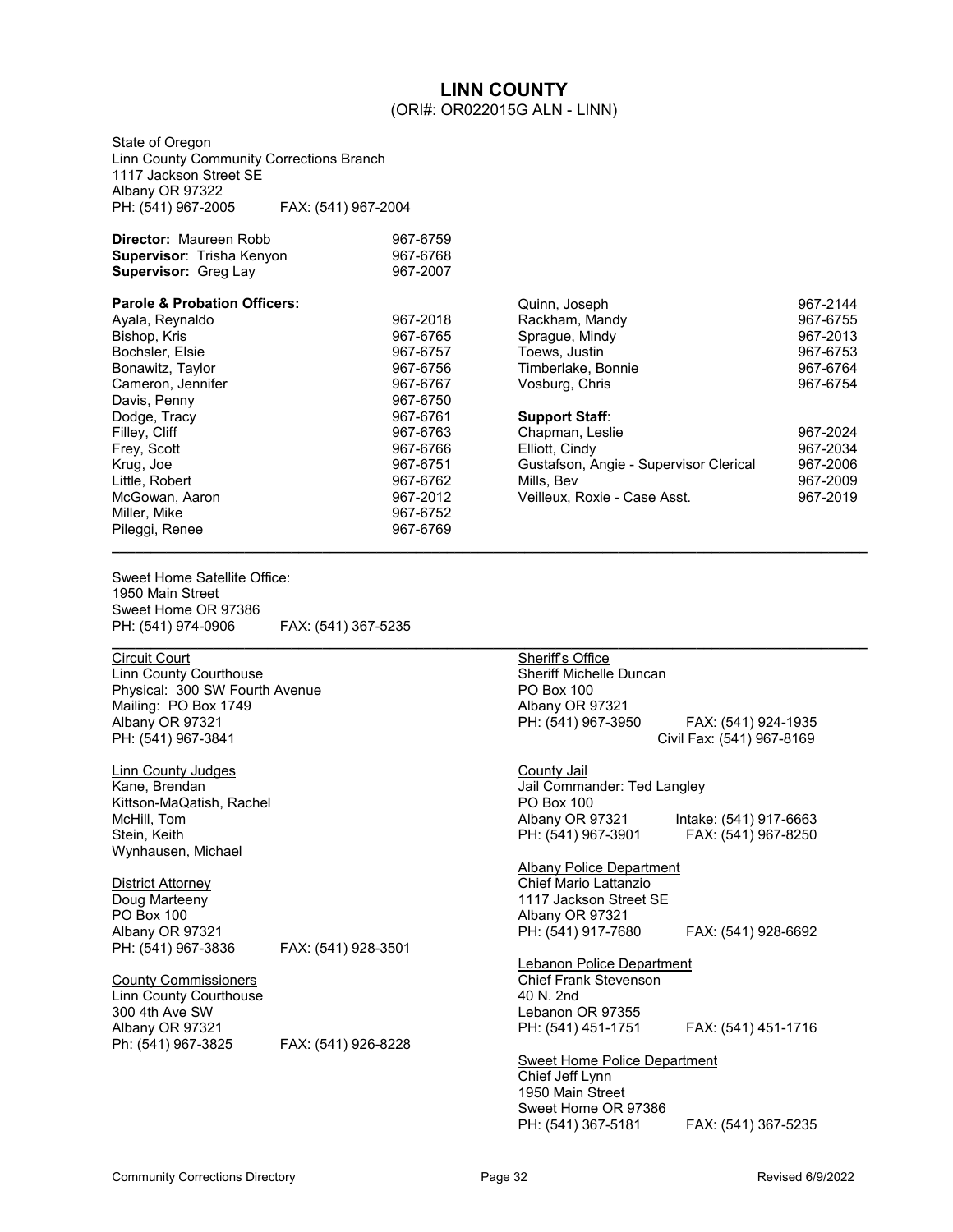### **MALHEUR COUNTY**

(ORI#: OR023015G ONN - MALH)

**\_\_\_\_\_\_\_\_\_\_\_\_\_\_\_\_\_\_\_\_\_\_\_\_\_\_\_\_\_\_\_\_\_\_\_\_\_\_\_\_\_\_\_\_\_\_\_\_\_\_\_\_\_\_\_\_\_\_\_\_\_\_\_\_\_\_\_\_\_\_\_\_\_\_\_\_\_\_\_\_\_\_\_\_\_\_\_\_\_\_\_\_\_\_\_\_\_** 

<span id="page-32-0"></span>

| <b>Malheur County Community Corrections</b><br>1682 SW 4 <sup>th</sup> Street<br>Ontario OR 97914<br>PH: (541) 881-2400             | FAX: (541) 889-8311 |                                                                                        |
|-------------------------------------------------------------------------------------------------------------------------------------|---------------------|----------------------------------------------------------------------------------------|
| <b>Director: Lt. Jim St. Michell</b>                                                                                                |                     | (541) 881-2407                                                                         |
| <b>Parole and Probation Officers:</b><br>Garner, Chris (FAUG)<br>Murrey, Frances<br>Patzer, Darrel<br>Shevham, Vince<br>Warren, Jim |                     | (541) 881-2410<br>(541) 881-2403<br>(541) 881-2409<br>(541) 881-2404<br>(541) 881-2406 |
| <b>Support Staff:</b><br>Lootens, Cindy (FSN/SOON)<br>Morgan, Katie<br><b>Work Crew/DRC</b>                                         |                     | (541) 881-2400<br>(541) 881-2401                                                       |
| Norris, Brandon                                                                                                                     |                     | (541) 881-2414                                                                         |
| Day Reporting Coordinator<br>Morgan, Katie                                                                                          |                     | (541) 881-2401                                                                         |

| <b>Circuit Court</b>             |                     |
|----------------------------------|---------------------|
| <b>Malheur County Courthouse</b> |                     |
| 251 B Street West #3             |                     |
| Vale OR 97918                    |                     |
| PH: (541) 473-5171               | FAX: (541) 473-2213 |

Malheur County Judges Lung Hung Erin Landis

Financial Obligations Malheur County Courthouse 251 B Street West #3 Vale OR 97918 PH: (541) 473-5171 FAX: (541) 473-2213

District Attorney Dave Goldthorpe 251 B Street West, Box 6 Vale OR 97918 PH: (541) 473-5127 FAX: (541) 473-5199

County Commissioners Malheur County Courthouse 251 B Street W Vale OR 97918<br>PH: (541) 473-5123 FAX: (541) 473-5168

Sheriff's Office Sheriff Brian Wolfe 151 B Street W Vale OR 97918<br>PH: (541) 473-5125 PH: (541) 473-5125 FAX: (541) 473-5136

County Jail Jail Manager: Rachel Reyna 151 B Street West Vale OR 97918<br>PH: (541) 473-5125 PH: (541) 473-5125 FAX: (541) 473-5136

Nyssa Police Department Chief Don Ballou 14 S 3rd Street Nyssa OR 97913 PH: (541) 372-3826 FAX: (541) 372-2377

#### Ontario Police Department

Chief Michael Iwai 444 SW 4th Street Ontario OR 97914<br>PH: (541) 889-7684

FAX: (541) 889-3026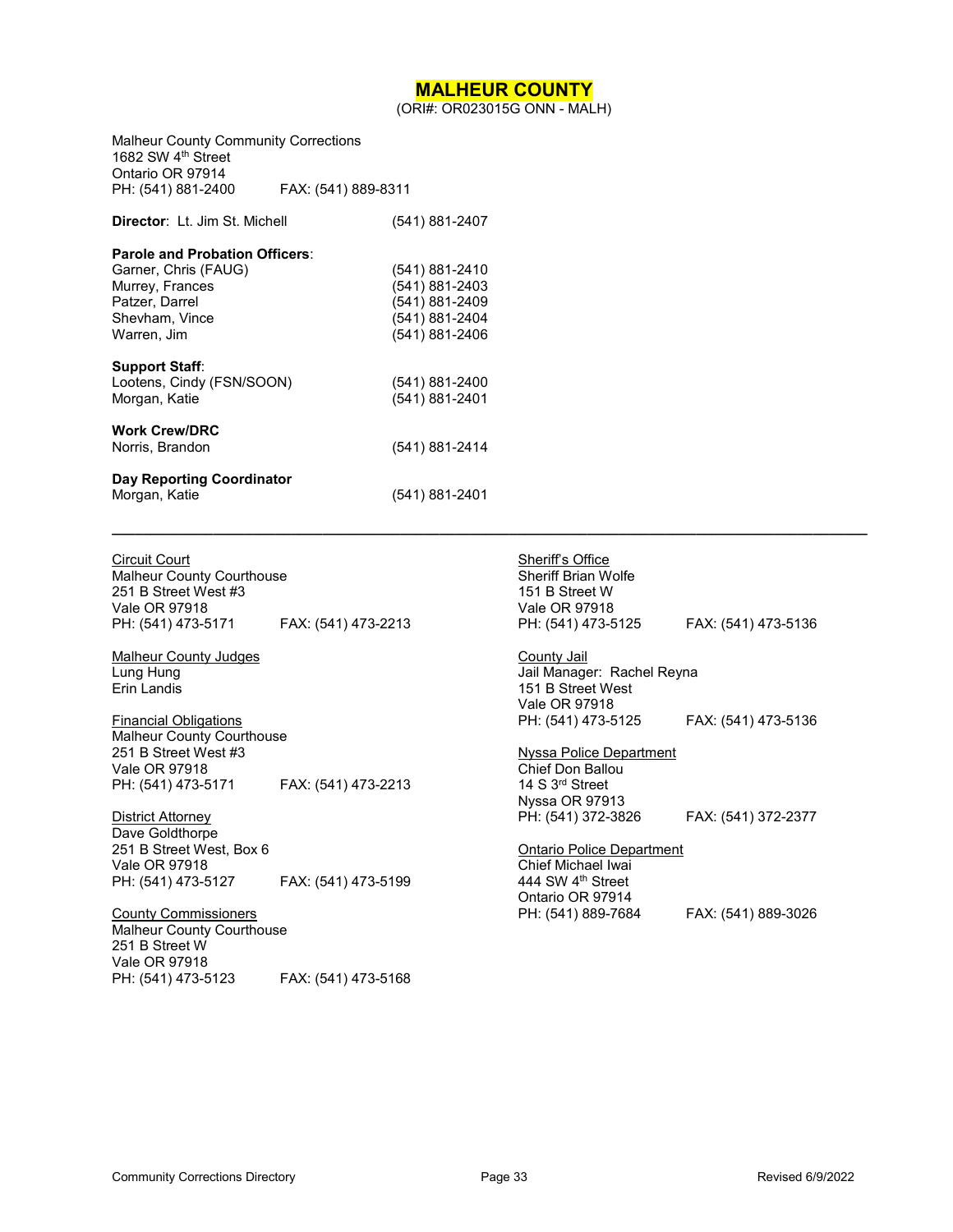### **MARION COUNTY** (ORI#: OR024023C SMN - MARI)

<span id="page-33-0"></span>Marion County Sheriffs Office Community Corrections Division 3610 Aumsville Hwy SE Salem OR 97317

#### **Undersheriff** Jeff Wood (503) 588-7166<br> **Commander** Kevin Karvandi (503) 540-8019 **Commander** Kevin Karvandi (503) 540-8019<br> **Sgt.** Deanine Benitz (503) 566-6964 **Sgt.** Deanine Benitz (503) 566-6964<br> **Lt.** Mike Hartford (503) 566-6907 **Lt.** Mike Hartford **Lt.** Anna Jefferson (503) 540-8029<br> **Sqt.** Heath Nelson (503) 588-8574 **Sgt.** Heath Nelson (503) 588-8574<br> **Sgt.** Gabe Reece (503) 540-8030 **Sgt.** Gabe Reece (503) 540-8030<br> **Sgt** Jordan Juster (503) 316-6692 **Sgt** Jordan Juster **Sgt** Andrew Lynch (503) 566-6938 **Sgt** Gina Courson (503) 316-6674 **Office Manager Peggy Lowery** (503) 566-6902

#### **Parole & Probation Officers:**

Ascencio-Bautista, Marcelina (503) 540-8031 Bagley, Dean (503) 982-4034 Bales, Wendy (503) 588-8561 Bandonis, Eric (503) 540-8022 Burton, Danielle (LC) (503) 316-6632 Colahan, Kieran (503) 588-8542 Cottrell, Belle (503) 540-8025 Daniels, David (503) 566-6976 Day Stutrud, Heather (503) 566-6926 Foster, Marissa (503) 588-8564 Frederickson, Tyler (503) 588-8571 Gomez, Cuahuctemoc Herman, Austin (503) 540-8043 Hubert, Darcie (503) 540-8014 Jackson, Josh (503) 540-8003 Jarman, Keith (503) 566-6943 Mantie, Kurt (503) 540-8032 McNeil, Steve (503) 588-8562 Nelsen, Tyler (503) 588-6812 Plinski, Theresa (503) 316-6644 Polonsky, Sophie (503) 932-6754 Ramsey, Sally Sandoval, Monica (503) 588-6813 Schreiner, Meghan (503) 566-6936 Seley, Amber (503) 566-6946 Stoltz, Michelle (503) 566-6961 Swalwell, Vanessa (503) 566-6960 Thompson, Kayla (503) 540-8017

(503) 588-8492 (503) 566-6962 (503) 982-4061<br>(503) 540-8018 (503) 981-2419 Olson, Jeff (503) 982-4060 (503) 981-2417<br>(503) 316-6606

PH: (503) 588-8492 IRTR requests: [Intake-Records@co.marion.or.us](mailto:Intake-Records@co.marion.or.us)

| Trabosh, Tim<br>Trigilo, Connie<br>Wolfe, Shelbie                                                                                   | (503) 540-8020<br>(503) 540-8023<br>(503) 588-8492                                         |
|-------------------------------------------------------------------------------------------------------------------------------------|--------------------------------------------------------------------------------------------|
| <b>Case Aids</b><br>Bartley, Antonietta<br>Centeno Flores, Christina<br>Hediger, Erin<br>Jackson, Samantha<br>Selves, Jassure       | (503) 588-6801<br>(503) 588-6801<br>(503) 588-6802<br>(503) 316-6941<br>$(503) 540 - 8016$ |
| Intake/Records:<br>Botello Tlatenchi, Kimberly<br>Cardena, Maribel<br>Favre, Maria<br>Hand, Trish (SOON)<br>Schindler, Susie (SOON) | (503) 316-6646<br>(503) 588-8516<br>(503) 566-6994<br>(503) 566-6980<br>(503) 316-6686     |
| Support Staff:<br>Cole, Annalisa (front desk)<br>Grieser, Heidi (Supervision Fees)<br>Leduc-Gibson, Kathy (front desk)(OS2)         | (503) 588-8492<br>(503) 540-8033<br>$(503) 588 - 8492$                                     |
| <b>Office Specialist:</b><br>Galenbeck, Tricia<br><b>Victim Services:</b><br>Chrisemer, Annette                                     | (503) 588-8534<br>(503) 540-8041                                                           |
| <b>Program Coordinator 2</b><br>Rice, Andre                                                                                         | (503) 316-6680                                                                             |
| <b>Correcton's Educator</b><br>Leiva, Antonio                                                                                       | (971) 345-7162                                                                             |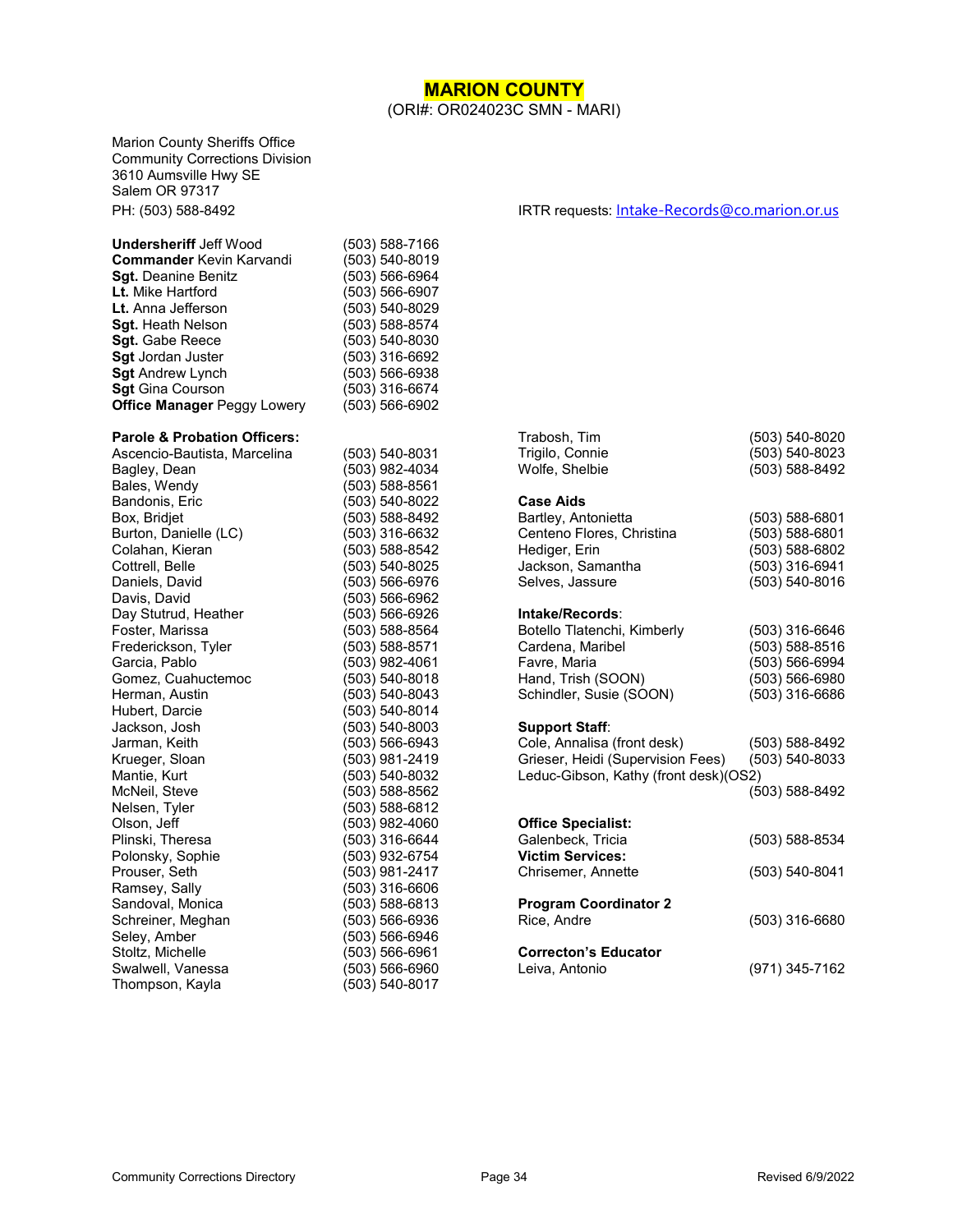| <b>Circuit Court</b><br>Justice Building<br>Physical: 100 High Street, Salem OR 97301<br>Mailing: PO Box 12869, Salem, OR 97309<br>PH: (503)588-5105                                                                                                                       | FAX: (503)373-4360                                                                                                                                                                                                                             |                                                                                               |                            |                                                                      |
|----------------------------------------------------------------------------------------------------------------------------------------------------------------------------------------------------------------------------------------------------------------------------|------------------------------------------------------------------------------------------------------------------------------------------------------------------------------------------------------------------------------------------------|-----------------------------------------------------------------------------------------------|----------------------------|----------------------------------------------------------------------|
| <b>Court Annex</b><br>4000 Aumsville Hwy SE<br>Salem OR 97301                                                                                                                                                                                                              |                                                                                                                                                                                                                                                |                                                                                               |                            |                                                                      |
| PH: (503)588-8489                                                                                                                                                                                                                                                          | FAX: (503)588-6822                                                                                                                                                                                                                             |                                                                                               |                            |                                                                      |
| Judges:<br>Abar, Donald<br>Armstrong, Sean<br>Bennett, Channing<br>Broyles, Audrey J<br>Bureta, Jodie<br>Edmonds, James<br>Geyer, Courtland<br>Hart, Thomas<br>Leith, David<br>Partridge, Lindsay R<br>Pellegrini, Cheryl<br>Perez, Manuel<br>Prall, Tracy<br>Tripp, Susan | (503) 585-4939<br>(503)588-5026<br>$(503)$ 588-7950<br>(503)588-5492<br>(503)588-8485<br>(503)373-4303<br>(503)373-4445<br>(503)584-7749<br>(503)588-5160<br>(503)588-5028<br>(503)566-2974<br>(503)588-5135<br>(503)588-5030<br>(503)373-4361 |                                                                                               |                            |                                                                      |
| Wren, Dan                                                                                                                                                                                                                                                                  | (503)588-8489                                                                                                                                                                                                                                  |                                                                                               |                            |                                                                      |
| <b>Financial Obligations Accounting Dept</b><br>Marion County Courthouse<br>Salem, OR 97301                                                                                                                                                                                |                                                                                                                                                                                                                                                | <b>Salem Police Department</b><br><b>Chief Trevor Womack</b><br>555 Liberty Street SE         |                            |                                                                      |
| Ph: (503)588-5601                                                                                                                                                                                                                                                          | FAX: (503)588-3564                                                                                                                                                                                                                             | Salem, OR 97301<br>Ph: (503)588-6026                                                          | FAX:                       | $(503)$ 588-6329                                                     |
| <b>Marion County Courthouse</b>                                                                                                                                                                                                                                            |                                                                                                                                                                                                                                                |                                                                                               |                            |                                                                      |
| Salem OR 97301<br>PH: (503)588-5601                                                                                                                                                                                                                                        | FAX: (503)588-3564                                                                                                                                                                                                                             | Sheriff's Office<br>Sheriff Joe Kast<br>PO Box 14500                                          |                            |                                                                      |
| <u>District Attorney</u><br>Paige Clarkson<br>Courthouse Square                                                                                                                                                                                                            |                                                                                                                                                                                                                                                | Salem, OR 97309<br>PH: (503)589-3216                                                          | FAX:                       | $(503)$ 588-7931                                                     |
| Physical: 555 Court Street NE, Salem OR 97301<br>Mailing: PO Box 14500, Salem, OR 97301<br>PH: (503)588-5222 FAX: (503)588-3564                                                                                                                                            |                                                                                                                                                                                                                                                | <b>Marion County Jail</b><br>Commander: Tad Larson<br>4000 Aumsville Hwy SE<br>Salem OR 97317 |                            |                                                                      |
| <b>County Commissioners</b><br>Courthouse Square<br>555 Court St NE<br>Salem OR 97301                                                                                                                                                                                      |                                                                                                                                                                                                                                                | PH: (503)581-1183<br>Intake<br>Administration<br><b>Bail Information</b>                      | FAX:<br>FAX:<br>PH:<br>PH: | (503)588-6818<br>(503)588-8597<br>(503)581-1183<br>$(503)588 - 5601$ |
| PH: (503)588-5212                                                                                                                                                                                                                                                          | FAX: (503)588-5237                                                                                                                                                                                                                             | Intake Release<br>Release Information                                                         | PH:<br>PH:                 | (503)588-8595<br>(503)588-8560                                       |
| Salem Municipal Court<br>555 Liberty St SE #215<br>Salem, OR 97301                                                                                                                                                                                                         |                                                                                                                                                                                                                                                | Release Office<br>Warrants                                                                    | PH:<br>PH:                 | (503)588-6827<br>(503)540-8088                                       |
| Ph: (503)588-6146                                                                                                                                                                                                                                                          |                                                                                                                                                                                                                                                | <b>Transition Center</b><br>3950 Aumsville Hwy SE<br>Salem OR 97301                           |                            |                                                                      |
|                                                                                                                                                                                                                                                                            |                                                                                                                                                                                                                                                | PH: (503)588-8533                                                                             | FAX:                       | (503)588-8526                                                        |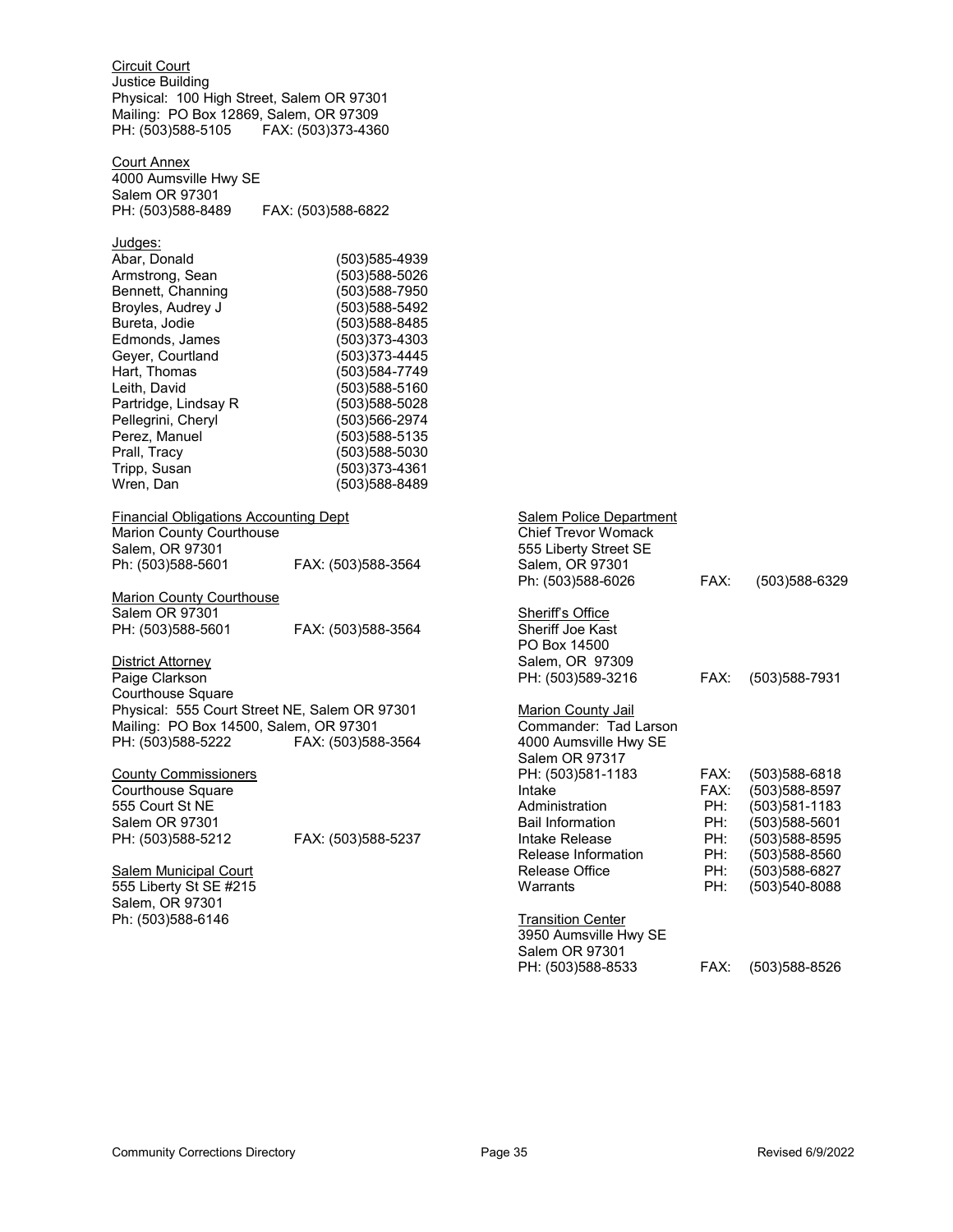## **MORROW COUNTY**

(ORI#: OR025023G)

<span id="page-35-0"></span>

| Morrow County Sheriffs Office                                          |                                     |                                                  |                     |
|------------------------------------------------------------------------|-------------------------------------|--------------------------------------------------|---------------------|
| <b>Morrow County Community Corrections</b><br>PO Box 130 / 205 NE Main |                                     |                                                  |                     |
| Irrigon, OR 97844                                                      |                                     |                                                  |                     |
| PH: (541) 314-5222                                                     | FAX: (541) 922-5944                 |                                                  |                     |
| <b>Director: Dan Robbins</b>                                           | (541)314-5222                       |                                                  |                     |
| <b>Parole and Probation Officers:</b>                                  |                                     | <b>Work Crew</b>                                 |                     |
| Harper, Curtis<br>Wilson, Gina                                         | (541) 314-5227<br>$(541)314 - 1178$ | Pat Keely                                        | $(541)303 - 5430$   |
| <b>Circuit Court</b>                                                   |                                     |                                                  |                     |
| Morrow County Courthouse                                               |                                     |                                                  |                     |
| 100 N Court Street                                                     |                                     | <b>District Attorney</b><br><b>Justin Nelson</b> |                     |
| Mailing: PO Box 609                                                    |                                     |                                                  |                     |
| Heppner OR 97836<br>PH: (541) 676-5264                                 | FAX: (541) 676-9902                 | 100 N Court Street<br>Mailing: PO Box 664        |                     |
|                                                                        |                                     | Heppner OR 97836                                 |                     |
| <b>Morrow County Judges</b>                                            |                                     | PH: (541) 676-5626                               | FAX: (541) 676-5660 |
| Judge Christopher Brauer                                               |                                     |                                                  |                     |
| Judge Daniel Hill                                                      |                                     | <b>County Commissioners</b>                      |                     |
| Judge Ronald Pahl                                                      |                                     | PO Box 788                                       |                     |
| Judge Garry Reynolds                                                   |                                     | Heppner OR 97836                                 |                     |
| Judge Jeffrey Wallace                                                  |                                     | PH: (541) 676-5624                               | FAX: (541) 676-9876 |
| Judge Garry Reynolds                                                   |                                     |                                                  |                     |
| 915 SE Columbia Drive                                                  |                                     | Sheriff's Department                             |                     |
| 243 B East Main Street                                                 |                                     | <b>Sheriff Kenneth Matlack</b>                   |                     |
| Hermiston OR 97838                                                     |                                     | PO Box 159                                       |                     |
| PH: (541) 567-5225                                                     | FAX: (541) 564-2727                 | Heppner OR 97836                                 |                     |
|                                                                        |                                     | PH: (541) 676-9061                               | FAX: (541) 676-5577 |
| <b>Financial Obligations</b>                                           |                                     |                                                  |                     |
| <b>Court Operations</b><br>PO Box 609                                  |                                     | <b>Boardman Police Department</b><br>202 N Main  |                     |
| Heppner OR 97836                                                       |                                     | <b>PO Box 229</b>                                |                     |
| PH: (541) 675-5264                                                     | FAX: (541) 676-9902                 | Boardman OR 97818                                |                     |
|                                                                        |                                     | PH: (541) 481-6071                               | FAX: (541) 481-6171 |
| <b>Irrigon Justice Court</b>                                           |                                     |                                                  |                     |
| Judge: Spicer                                                          |                                     | <b>Heppner Justice Center</b>                    |                     |
| PO Box 130                                                             |                                     | PO Box 1125                                      |                     |
| Irrigon OR 97844                                                       |                                     | Heppner OR 97836                                 |                     |
| PH: 541-922-4082                                                       |                                     |                                                  |                     |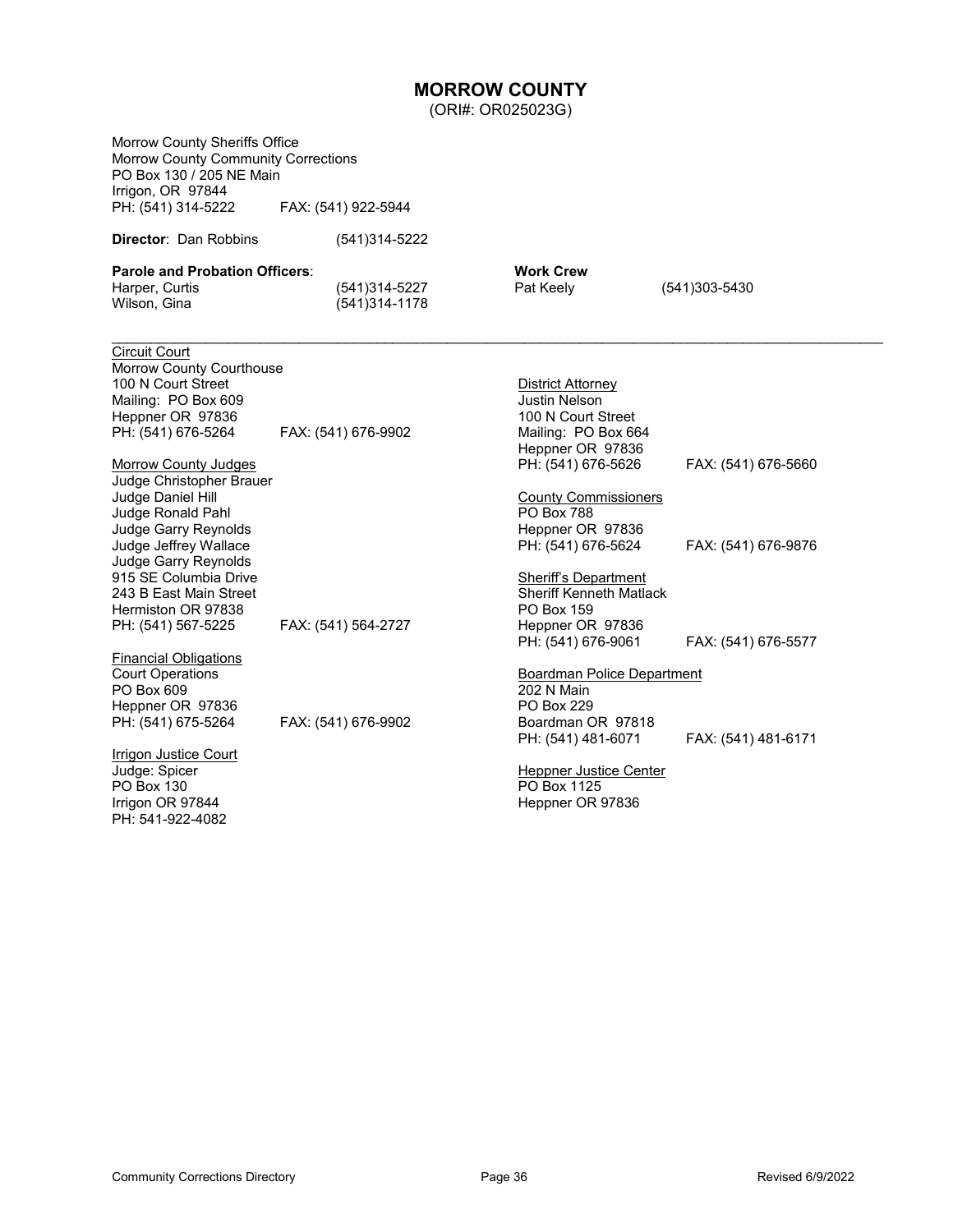# **MULTNOMAH COUNTY**

Adult Services Division Offices & Programs After Hours # for All Units: 503-988-3230

### **Send IRT Requests to fax: 503-988-3086**

### **ADMINISTRATION - MEAD BUILDING**

<span id="page-36-0"></span>

| 421 SW 5th Ave<br>Portland OR 97204<br>PH: (503) 988-3701<br>B161/(floor below) |                    |
|---------------------------------------------------------------------------------|--------------------|
| <b>Department Director's Office (4th floor):</b>                                |                    |
| Preuitt, Erika - Department Director                                            | $(503)$ 988-6793   |
| Rhein, Karen – Project Manager                                                  | $(503)$ 988-5819   |
| Stout, Kalisha - Equity & Inclusion Manager                                     | $(503)$ 988-6192   |
| Wallis Tami-Admin Analyst to Erika Preuitt                                      | $(971)$ 378-4174   |
| <b>Adult Services Division Director's Office (7th Floor)</b>                    |                    |
| Scroggin, Jay - Adult Services Division Director                                | $(503)$ 988-3301   |
| Johnson, Stephanie - Program Specialist                                         | $(503)$ 988-5740   |
| Willett, Charlene – Admin Analyst to Jay Scroggin                               | $(503)$ 988-6943   |
| <b>Business Applications &amp; Technology (2nd Floor):</b>                      |                    |
| Mallory, Pam - Community Justice Program Manager                                | $(503)$ 988-5518   |
| Hill, Tracy - Business Process Consultant                                       | $(503)$ 988-4625   |
| McTighe, Tom – Business Process Consultant                                      | $(503) 679 - 6235$ |
| Stubblefield, Alisa - Business Process Consultant                               | $(503)$ 988-4784   |
| Redeau, Wilma - Business Process Consultant                                     | $(503)$ 988-6886   |
| <b>Communications &amp; Policy Team (4th floor):</b>                            |                    |
| Sofich, Kathryn - Policy/Communications Manager                                 | $(503)$ 988-4376   |
| Bolson, Stephanie - Human Resource Analyst 2                                    | $(503)$ 988-5634   |
| Gutierrez, Edward - Program Communications Coordinator                          | $(503)$ 988-7304   |
| Mayer, Christia - OC Program Communications Coordinator                         | N/A                |
| <b>Contract Services (2nd Floor):</b>                                           |                    |
| Garcia, Rosa - Manager Senior                                                   | $(503)$ 988-6710   |
| Hull, Michelle - Contract Specialist                                            | $(503)$ 988-8290   |
| Updike, Heather - Human Resources Analyst Sr                                    | $(503)$ 988-4858   |
| Walters, Nancy – Contract Specialist                                            | $(503)$ 988-4123   |
| <b>Finance/Budget (5th Floor):</b>                                              |                    |
| Jones, Jelese – Bus Svcs Mgr                                                    | $(503)$ 988-3961   |
| Anderson, Dana - Finance Specialist 2                                           | $(503)$ 988-7875   |
| Ballestrem, Holli - Finance Specialist 1                                        | $(503)$ 988-7879   |
| Belcher, Tina – Finance Specialist 1                                            | $(503)$ 988-7882   |
| Ping Vanloeun, Ping - Budget Analyst                                            | $(503)$ 988-3550   |
| McGillvary, Heather - Budget Analyst                                            | $(503)$ 988-6096   |
| Mendoza, Jocelyn – Finance Specialist Sr                                        | $(503)$ 988-7881   |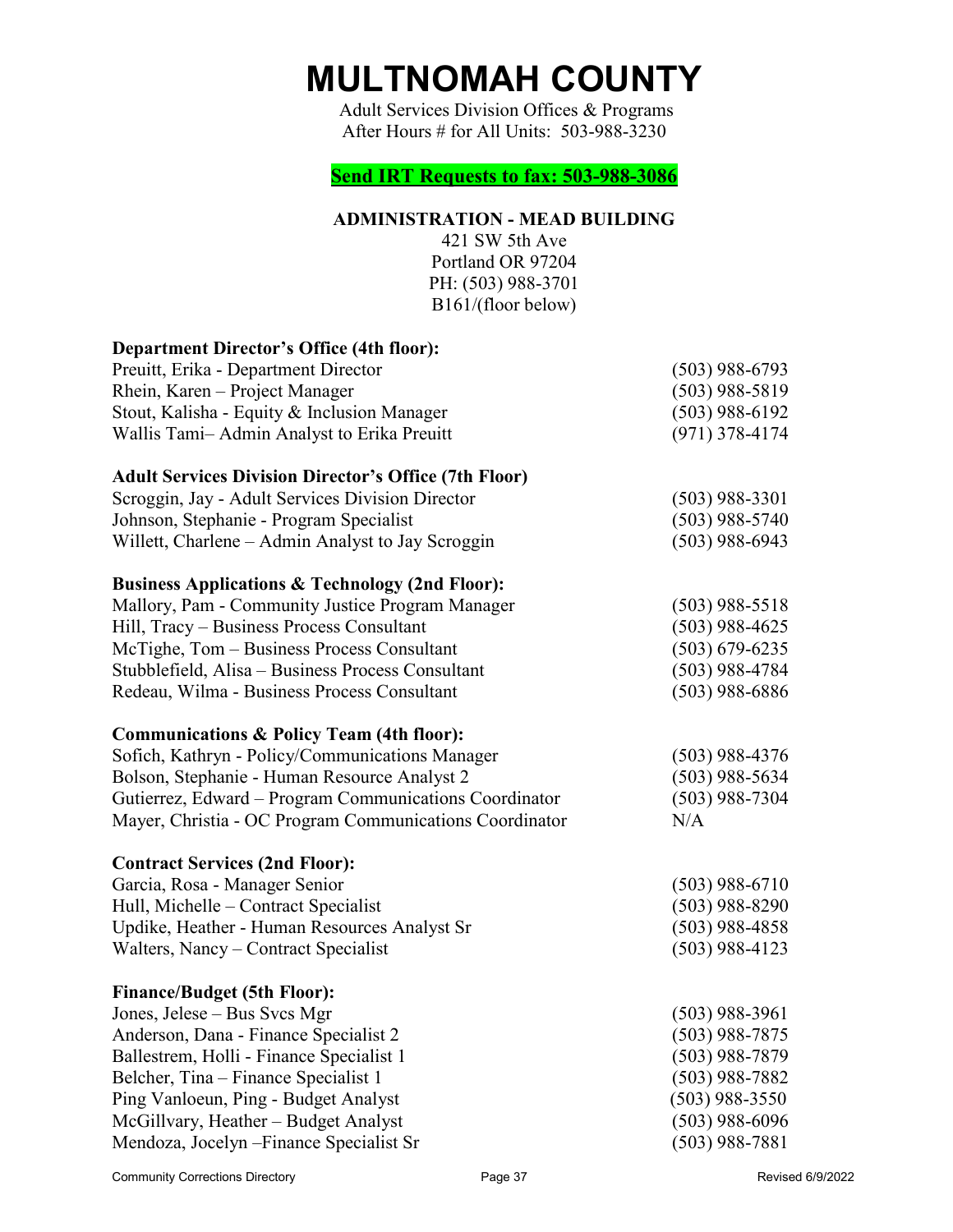| Mo, Meiyee - Finance Supervisor               | $(503)$ 988-7880 |
|-----------------------------------------------|------------------|
| Shaw, Esther – Finance Specialist 1           | $(503)$ 988-7874 |
| Vu, Lien - Finance Specialist Sr              | $(503)$ 988-7876 |
| Coldwell, Shaun - Budget Analyst (Temp)       | N/A              |
| <b>Research and Planning (5th floor):</b>     |                  |
| Roark, Jennifer Research and Planning Manager | $(503)$ 988-3542 |
| Elliott, Debi - Research Evaluation Scientist | $(503)$ 988-8030 |
| Michaels, Corie - Data Analyst                | $(503)$ 988-7123 |
| Nyberg, Kevin - Data Analyst Senior           | $(503)$ 988-6920 |
| Ravindren, Kelsey - Data Analyst Senior       | $(503)$ 988-4564 |
| Schwager, David - Data Analyst Senior         | $(503)$ 988-7873 |
| Sitney, Miranda - Sr. Research Associate      | $(503)$ 988-7266 |
| Zurn, Meagan - Data Analyst                   | $(503)$ 988-6856 |
|                                               |                  |

### **Human Resources (at Juvenile Justice Complex - 1401 NE 68th Ave, Portland OR 97213):**

| $(503)$ 988-6100   |
|--------------------|
| $(503)$ 988-3925   |
| $(503)$ 988-7332   |
| $(971)$ 401-2249   |
| $(360)$ 909-0827   |
| $(503)$ 988-3182   |
| $(360) 593 - 5423$ |
| $(503)$ 988-0266   |
| $(503)$ 988-3855   |
| $(971)$ 253-9790   |
| $(503)$ 988-6699   |
| $(503)$ 988-9008   |
|                    |

# **Victim Services (at Juvenile Justice Complex - 1401 NE 68th Ave, Portland OR 97213):**

| DuMont, Rhea - Community Justice Program Manager | $(503)$ 988-4242 |
|--------------------------------------------------|------------------|
| Jackson, Juli - Records Tech                     | $(503)$ 988-9821 |
| Nehf, Saron - Domestic Violence Unit Advocate    | $(503)$ 988-8668 |
| Nitti, Laura - Notification Advocate             | $(971)$ 288-7551 |
| Moore, Nichelle – Advocate                       | $(503)$ 988-7606 |
| Pursell, Haley - Program Specialist Sr.          | $(503)$ 988-8668 |
| Simpson, Sarina - Advocate                       | $(971)$ 201-0147 |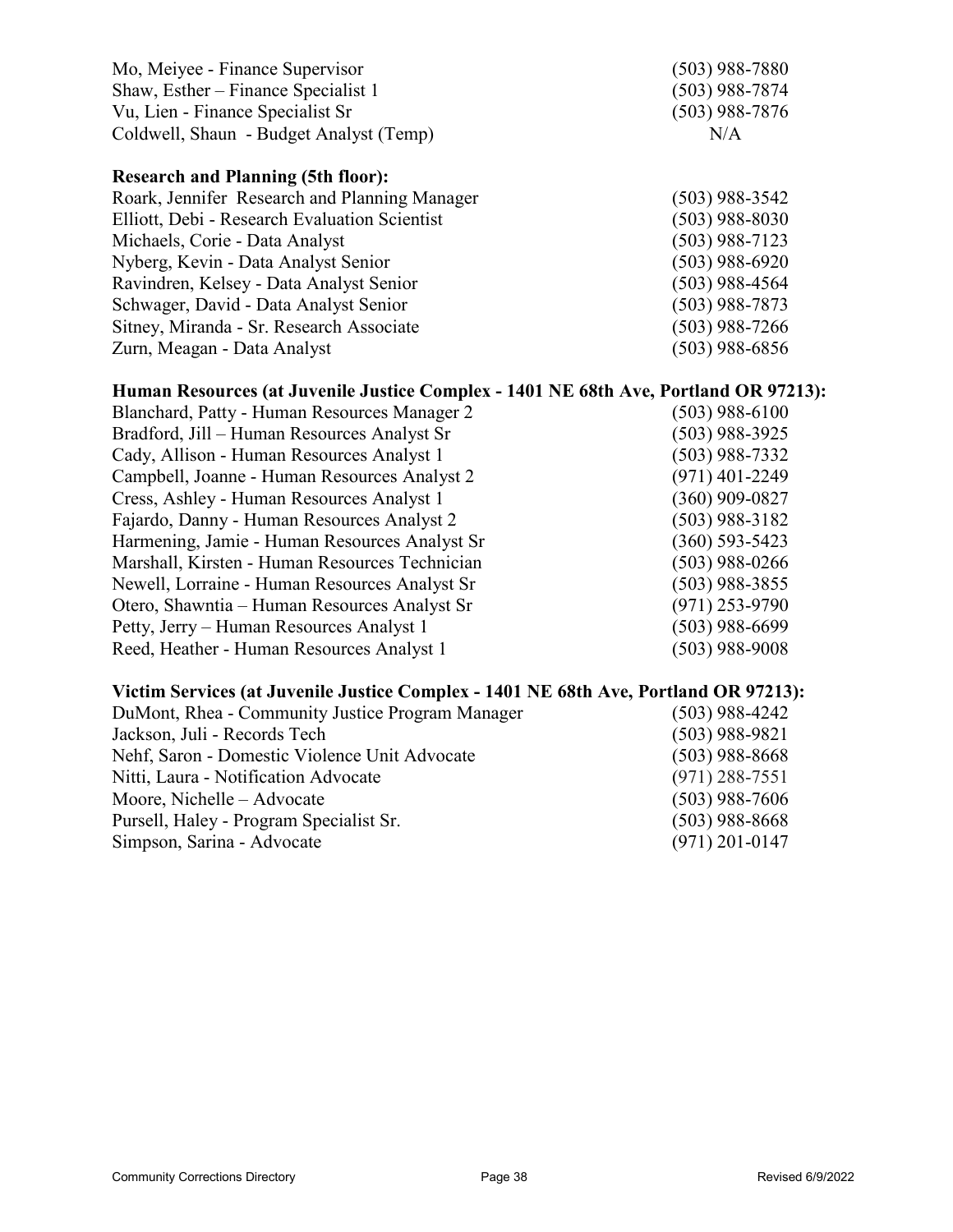### **EAST CAMPUS**

### 1245 SE 122nd, Portland, OR 97233 PH: (503) 988-3190 See specific unit for fax  $\# \& ORI$ B304/MTEA

### <span id="page-38-0"></span>**East Campus Records and Administrative Services:**

| Senior Manager: Denise Pena                   | $(503)$ 988-4793 |
|-----------------------------------------------|------------------|
| Community Justice Manager: Jennifer Holling   | $(503)$ 988-0110 |
|                                               |                  |
| Bleth, Philip - Office Assistant II           | $(503)$ 988-3190 |
| Caldwell-Henle, Cathy - Records Technician    | $(503)$ 988-1015 |
| Cayton, Debbie - Records Technician           | (503) 988-0433   |
| Escudero, Barbara - Records Technician        | $(503)$ 988-1006 |
| Martin, Kim - Records Technician              | (503) 988-8652   |
| Moore, Shalae - Office Assistant II           | (503) 988-3802   |
| Pecore, Suzy - Records Technician             | (503) 988-8483   |
| Polelle, Rachel – Records Technician          | (503) 988-4428   |
| Schmidt, Crystal - Office Assistant II        | (503) 988-3190   |
| Smith, Miriam - Records Technician            | (503) 988-1002   |
| Westfall, Stefanie - Records Coordinator      | (503) 988-8661   |
| Williamson, Michelle - Administrative Analyst | (503) 988-0138   |
|                                               |                  |

### **MTEA, MTDR, MTDZ, MTGN, MTAP, Smart**

ORI#: OR026035G PEN FAX: (503) 988-3234 Area: 97216; 97220; 97230; 97233; 97236, 97266, 97009, 97014, 97019, 97024, 97030, 97060, 97080

| Senior Manager: Stu Walker                                    | $(503)$ 988-4428     |
|---------------------------------------------------------------|----------------------|
| Senior Manager: Denise Pena                                   | $(503)$ 988-4793     |
| Community Justice Manager: Daryn Peters (ACS/Survival Skills) | $(503)$ 988-4553     |
| Community Justice Manager: Bryan Smith (MTEA)                 | $(503)$ 988-9705     |
| Community Justice Manager: Carl Green (MTEA)                  | $(503)$ 988-6828     |
| Community Justice Manager: Travis Gamble (MTGN/MTAP)          | $(971)$ 271-1442     |
| Community Justice Manager: Jamie Tynan (MTDR)                 | $(503)$ 988-4872     |
| Community Justice Manager: Thanh Dang (MTDR)                  | $(503)$ 988-4597     |
| <b>Corrections Technicians:</b>                               |                      |
| Hobbs, Debe (MTEA)                                            | $(503)$ 988-8563     |
| Munson, Mary (Compact, MTEA)                                  | $(503)$ 988-0104     |
| O'Neil, Chris (Electronic Monitoring/MTEA)                    | $(503)$ 988-8919     |
| Sandoval, Lorena (MTDZ)                                       | $(503)$ 988-8910     |
| <b>Corrections Counselors:</b>                                |                      |
| Douglas, Bruce (MTAP)                                         | $(503)$ 988-2869     |
| Fair, Choo (MTAP)                                             | $(971) - 404 - 6975$ |
| <b>Parole/Probation Officers:</b>                             |                      |
| Beckwith, Lea - Lead PPO (MTEA)                               | $(503)$ 988-0072     |
| Brasesco, Pat - PPO (MTDR)                                    | $(503)$ 988-0481     |
| Bunce, Brenda (MTDR)                                          | (503) 988-8917       |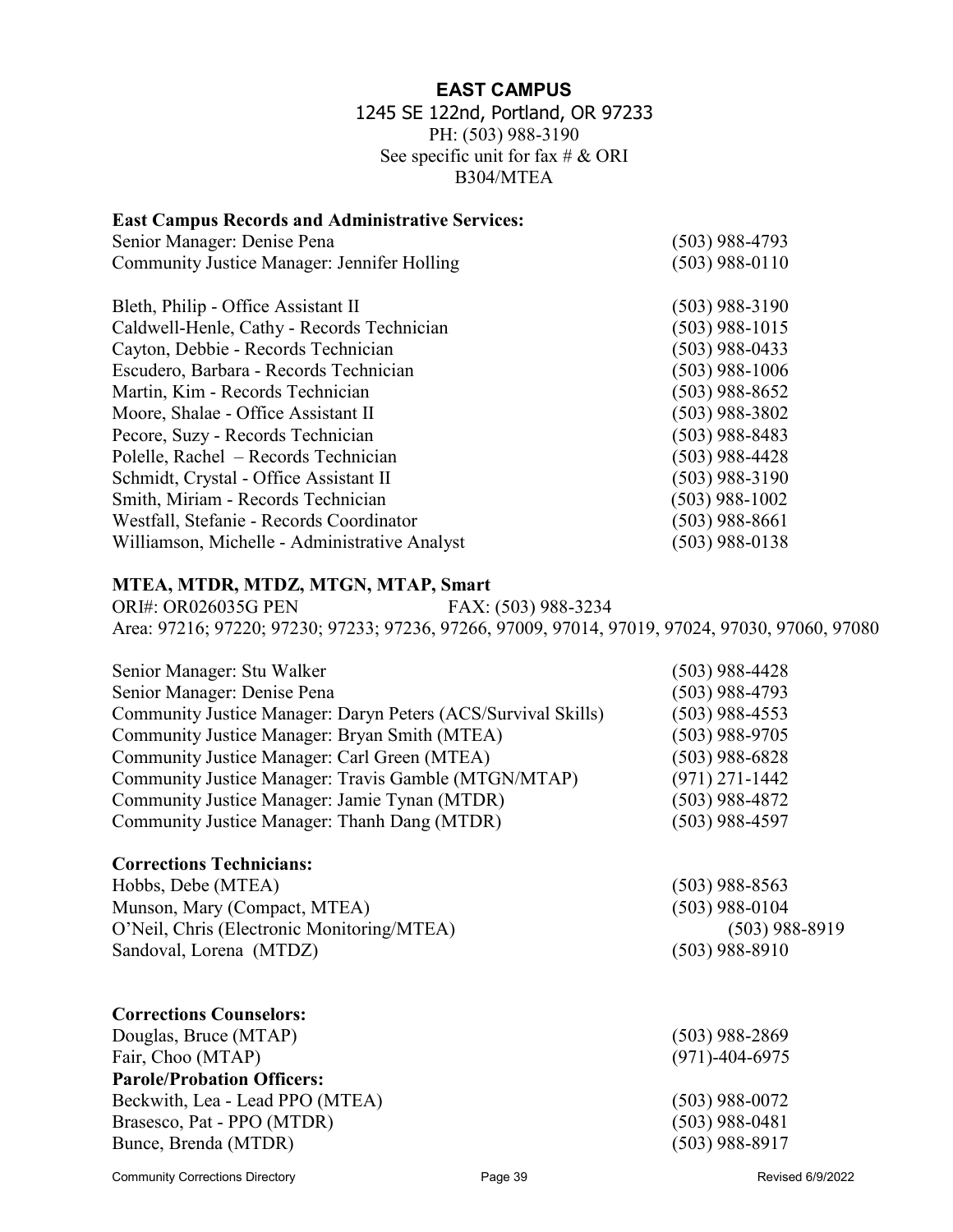| Campos, Rick (MCJRP-MTDR)               |                                            | $(503)$ 988-1003 |
|-----------------------------------------|--------------------------------------------|------------------|
| Cruz, Jamie (MTEA)                      |                                            | $(503)$ 988-1008 |
| Gatto, Jolyn (MTDR)                     |                                            | $(503)$ 988-8923 |
| Gebhardt, Patty (MTEA)                  |                                            | $(503)$ 988-8927 |
| Greene, Flemming (MTEA)                 |                                            | $(503)$ 988-8912 |
| Harrison, Jessica - Lead PPO (MTEA)     |                                            | $(503)$ 988-1010 |
| Kane, Amy - (MTGN)                      |                                            | $(503)$ 988-8920 |
| Leahy, Jodi (MTDZ)                      |                                            | $(503)$ 988-8454 |
| Lewis, Pam (MTEA/MTDR)                  |                                            | $(503)$ 988-0122 |
| Main, David - Lead PPO (MTGN/MTDR)      |                                            | $(503)$ 988-0130 |
| Mitchell, Brennan (MTEA)                |                                            | $(503)$ 988-8925 |
| Nielsen, Scott - Lead PPO (MTDZ)        |                                            | $(503)$ 988-4450 |
| Nielsen, Tiffany (MTDR)                 |                                            | $(503)$ 988-8929 |
| Purington, Nadine (MTDR)                |                                            | $(503)$ 988-8914 |
| Radich, Krissy (MTDZ)                   |                                            | $(503)$ 988-8473 |
| Roberts, Nate (MTAP)                    |                                            | $(503)$ 988-0119 |
| Sandberg, James (MTGN)                  |                                            | $(503)$ 988-8589 |
| Sandberg, Joshua (MTGN)                 |                                            | $(503)$ 988-0133 |
| Scott, Matt (MTGN)                      |                                            | $(503)$ 988-8929 |
| Skidmore, Andrew (MTEA)                 |                                            | $(503)$ 988-9820 |
| Upton, Dave (MTEA)                      |                                            | $(503)$ 988-8928 |
| Vejar, Laura (MTDR)                     |                                            | $(503)$ 988-0122 |
| Vu, Thanh (MTGN)                        |                                            | $(503)$ 988-0128 |
| Warnke, Dane (Spanish & MTDR)           |                                            | $(503)$ 988-1004 |
| Wright, Jodell (MTEA)                   |                                            | $(503)$ 988-7407 |
| Zilz, Erik (MTEA/MTDR)                  |                                            | $(503)$ 988-1019 |
|                                         |                                            |                  |
|                                         | <b>MONITORED MISDEMEANOR PROGRAM (MMP)</b> |                  |
| ORI: OR026055G MTN                      |                                            |                  |
| 304/MTDX                                |                                            |                  |
| PH: (503) 988-4848                      | FAX: (503) 988-4006                        |                  |
| Senior Manager: Stu Walker              |                                            | $(503)$ 988-4428 |
| Community Justice Manager: Bryan Smith  |                                            | $(503)$ 988-9705 |
| Corrections Technicians:                |                                            |                  |
| Bouton, Rachel - Corrections Technician |                                            | $(503)$ 988-0127 |
| Garcia, Kari - Corrections Technician   |                                            | $(503)$ 988-8512 |

### **MTDX - DUII PROGRAM**

| ORI: OR026055G MTN |                   |
|--------------------|-------------------|
| 304/MTDX           |                   |
| PH: (503) 988-4848 | FAX: 503-988-4006 |

| Senior Manager: Stu Walker             | $(503)$ 988-4428 |
|----------------------------------------|------------------|
| Community Justice Manager: Bryan Smith | $(503)$ 988-9705 |

### **Parole/Probation Officer & Corrections Technicians:**

Bouton, Rachel – CT (503) 988-0127 Garcia, Kari – PPO (WOC) (503) 988-8512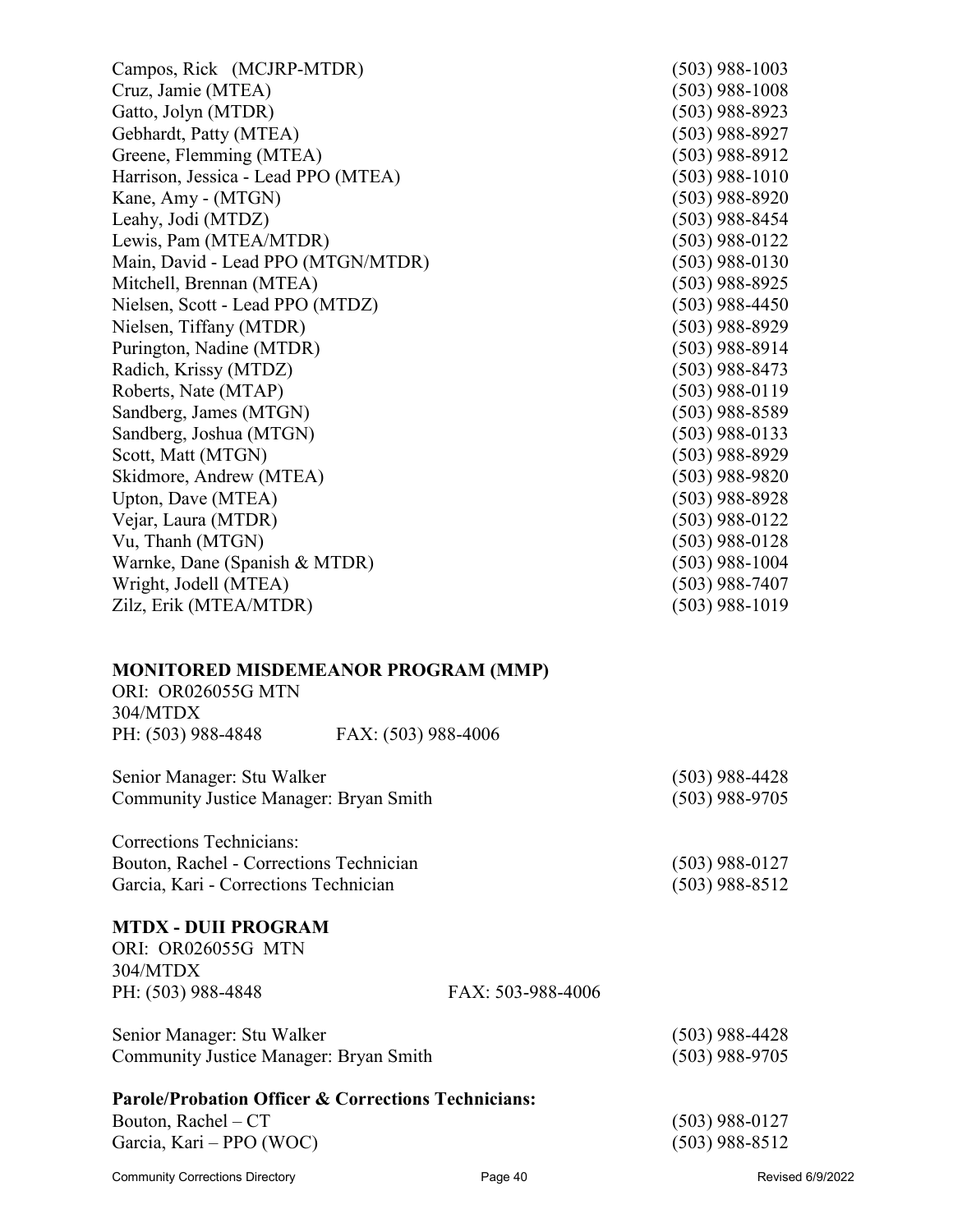## <span id="page-40-0"></span>**WOMEN & FAMILY SERVICES - GRESHAM BUILDING**

495 NE Beech Ave Gresham, OR 97030 PH: (503) 988-3802 FAX: (503) 988-3196 407/MTFS MTFS, MTAP-FS, MTDR-FS ORI#: OR026023G - MGN

| Senior Manager: Pena, Denise                  | $(503)$ 988-4793 |
|-----------------------------------------------|------------------|
| Community Justice Manager: Jill HIlliker      | $(503)$ 988-8341 |
| Community Justice Manager: Katherine Roller   | $(503)$ 988-8508 |
| <b>Records and Administrative Services:</b>   |                  |
| Community Justice Manager: Jennifer Holling   | $(503)$ 988-0110 |
| Bleth, Philip - Office Assistant II           | $(503)$ 988-3190 |
| Caldwell-Henle, Cathy - Records Technician    | $(503)$ 988-1015 |
| Cayton, Debbie - Records Technician           | $(503)$ 988-0433 |
| Escudero, Barbara - Records Technician        | $(503)$ 988-1006 |
| Martin, Kim - Records Technician              | $(503)$ 988-8652 |
| Moore, Shalae - Office Assistant II           | $(503)$ 988-3802 |
| Pecore, Suzy - Records Technician             | $(503)$ 988-8483 |
| Polelle, Rachel - Records Technician          | $(503)$ 988-4428 |
| Schmidt, Crystal - Office Assistant II        | $(503)$ 988-3190 |
| Smith, Miriam - Records Technician            | $(503)$ 988-1002 |
| Westfall, Stefanie - Records Coordinator      | $(503)$ 988-8661 |
| Williamson, Michelle - Administrative Analyst | (503) 988-0138   |
|                                               |                  |

### **Parole/Probation Officers / Corrections Techs / Community Health Specialists:**

| Baglioni, Michelle – PPO         | (503) 988-8921   |
|----------------------------------|------------------|
| Brissenden, Jennifer - PPO       | $(503)$ 988-9782 |
| Dzib, Diandra – CHS              | $(503)$ 988-1001 |
| Garvin, Jeff – PPO               | (503) 988-8616   |
| Hastings, Laura – PPO (MTDR)     | $(503)$ 988-8612 |
| Hopwood, Tiffany – Lead PPO      | $(503)$ 988-8671 |
| Johnson, Kelly – PPO (MTDR)      | (503) 988-0118   |
| $Kim, Collegen - PPO$            | $(503)$ 988-8608 |
| Lipscomb, Lea - CHS              |                  |
| McCord, Jani - PPO               | $(503)$ 988-1013 |
| Mihacsi, Marilyn - CHS           | (503) 988-8341   |
| Reed, Rochelle - Lead PPO        | (503) 988-0100   |
| Smykowski, Joelle - PPO          | (503) 988-0481   |
| Tavai-Porotesano, Tomasina – PPO | (503) 988-0137   |
| Taylor, Brandon - PPO            | $(503)$ 988-8605 |
| Young, Andrea $-CT$              | (503) 988-0103   |
|                                  |                  |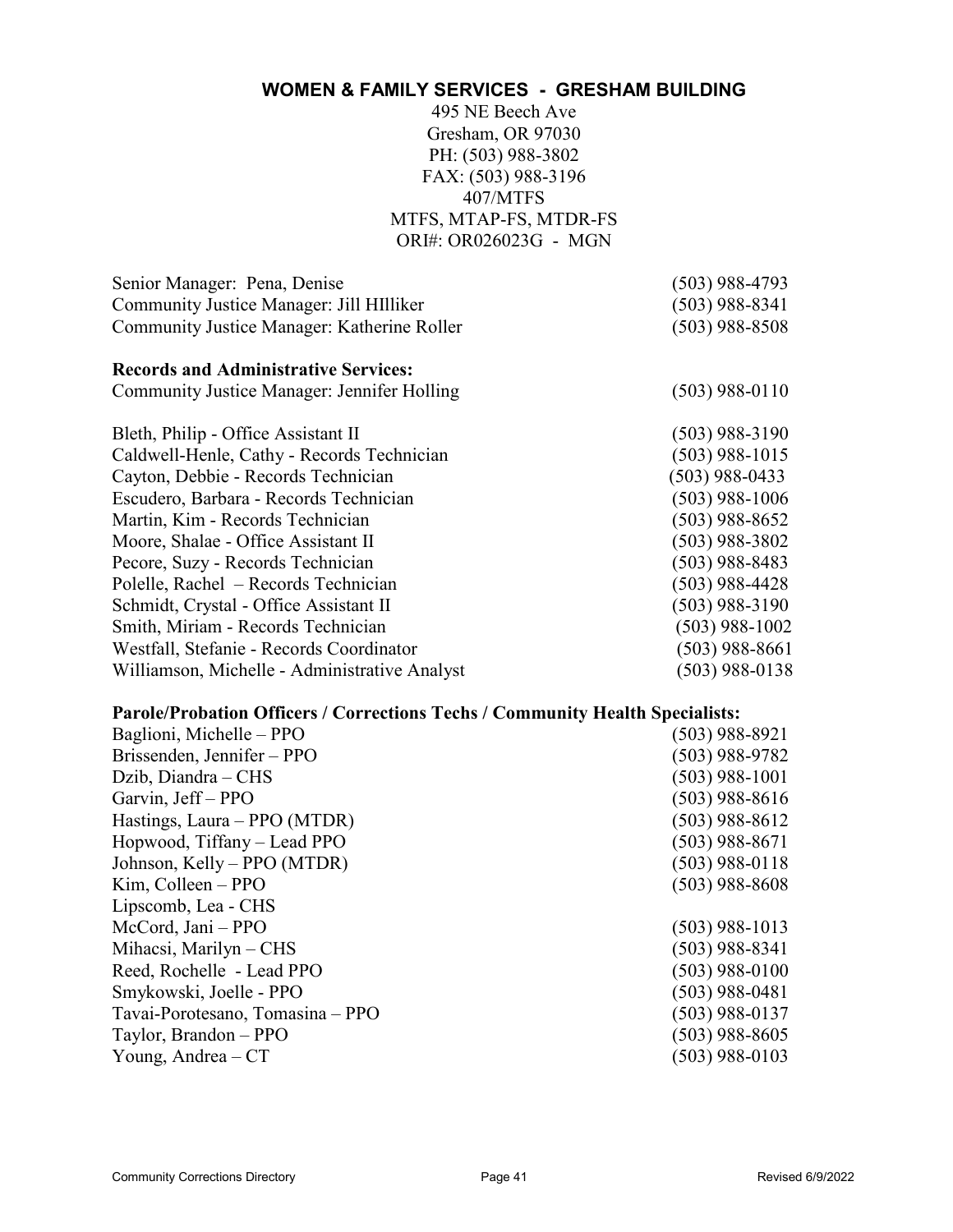421 SW 5th Avenue Portland OR 97204 Phn: 503-988-3747 See specific unit for ORI and Fax 161/MEAD

<span id="page-41-0"></span>

| <b>West Campus Operations:</b>                                  |                  |
|-----------------------------------------------------------------|------------------|
| Walker, Stu - Senior Manager                                    | $(503)$ 988-0442 |
| Elven, Christy- Community Justice Manager (West Records Unit)   | $(503)$ 988-7364 |
| Everett, Mindie - Community Justice Manager (West Records Unit) | $(503)$ 988-8636 |
| Flores, Ansley - Community Justice Manager (West Admin Unit)    | $(503)$ 988-8447 |
| <b>West Records Unit:</b>                                       |                  |
| Bouchet, Emma - Records Technician (Lead)                       | $(503)$ 988-8590 |
| Wiese, Marla - Records Coordinator                              | $(503)$ 988-8529 |
|                                                                 |                  |
| Cooper, Marla - Records Technician (SB1145 - Local Control)     | $(503)$ 988-8575 |
| Courtney (O'Sullivan), John - Records Technician                | $(503)$ 988-8599 |
| Dellaria-Worthey, Alyssa - Records Technician                   | $(503)$ 988-3543 |
| Do, Francis - Records Technician                                | $(503)$ 988-8628 |
| Harper, Jan - Records Technician                                | $(503)$ 988-8484 |
| Norwood, Gayle - Records Technician                             | $(503)$ 988-8503 |
| Melville, Beth - Records Technician                             | $(503)$ 988-5984 |
| Orr, Stephanie – Records Technician                             | $(503)$ 988-8516 |
| Patten, Debby - Records Technician (SB1145 - Local Control)     | $(503)$ 988-2497 |
| Preuitt, Camille - Records Technician                           | $(503)$ 988-8517 |
| Rivas, Jose - Records Technician                                | $(503)$ 988-8513 |
| Rodriguez, Letty - Records Technician                           | $(503)$ 988-9811 |
| Stahly, Kim - Records Technician                                | $(503)$ 988-0117 |
| Stokes, Peggy - Records Technician                              | $(503)$ 988-8466 |
| Tran, Donny - Records Technician (PSI/MCJRP)                    | $(503)$ 988-9453 |
| <b>West Admin Unit:</b>                                         |                  |
| King, Thane - Administrative Analyst                            | $(503)$ 988-8572 |

Johnson, Latia - Office Assistant II (503) 988-3136 X 27431 Crumble, Yolanda - Office Assistant II (503) 988-3136 X 27431 Duru, Raeshell - Office Assistant Senior (503) 988-7712 Matthews, Marie - Office Assistant Senior (503) 988-7710 Nyman, Bertha - Office Assistant II (503) 988-3136 X 27431 Phillips, Michelle - Office Assistant II (503) 988-3136 X 27431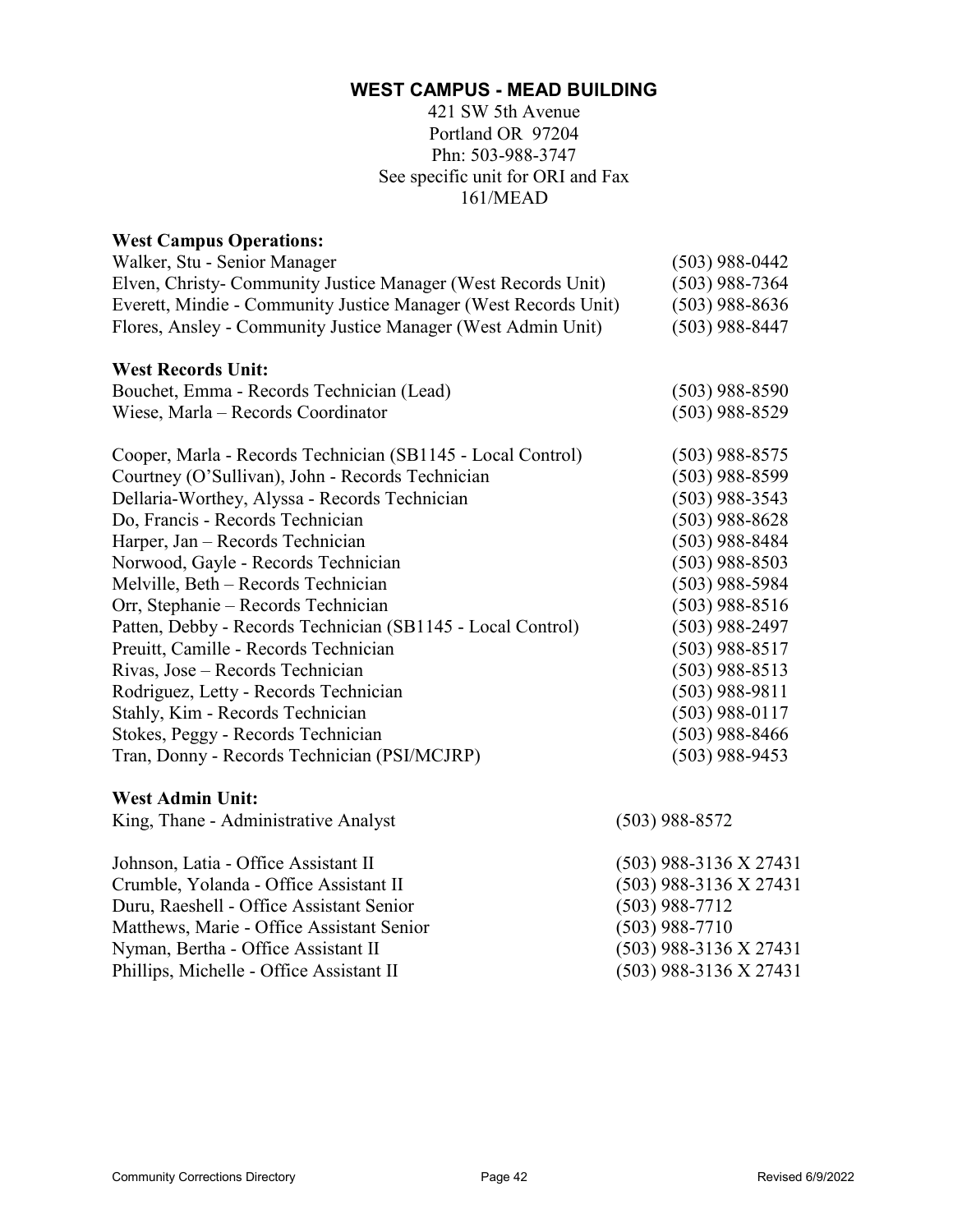421 SW 5th Avenue Portland OR 97204 Phn: 503-988-3081 See specific unit for ORI and Fax 161/MEAD

# **Send IRT Requests to fax: 503-988-3086**

# **MTDC - ASSESSMENT & REFERRAL CENTER /COMPACT (Intakes/IRTs)**

<span id="page-42-0"></span>(Formerly Centralized Intake and Transition Services) ORI: OR026093G MMN B161/MTDC PH: (503) 988-3081 FAX: (503) 988-3086

| Senior Manager: Lisa Lewis                       | $(503)$ 988-4725    |
|--------------------------------------------------|---------------------|
| <b>Community Justice Manager: Lonnie Nettles</b> | $(503)$ 988-4778    |
| Community Justice Manager: Liv Jenssen           | $(503)$ 988-4054    |
|                                                  | Cell (971) 255-7188 |

### **Corrections Technicians:**  $Diaz, Odalys - CT$  (503) 988-4239 Menn, Denisa – CT (503) 988-8485 Sather, Beth – CT (503) 988-8499 Westapher, Lisa –  $CT$  (503) 988-8446

### **Parole/Probation Officers:**

| Adler, Charles – PPO                     | $(503)$ 988-8480 |
|------------------------------------------|------------------|
| Dewar, Leslie – PPO                      | $(503)$ 988-8495 |
| Fowler, Heather - PPO (Lead, Compact)    | $(503)$ 988-8491 |
| Jeffreys, Bill - PPO (Courthouse)        | $(503)$ 988-8531 |
| Lesh, Hiedi – PPO                        | $(503)$ 988-8495 |
| Rystwej, Monika - PPO (Lead, Courthouse) | $(503)$ 988-3420 |

### **Corrections Counselors**

| Bailey-Huff, Anita - CC | $(503)$ 988-8560 |
|-------------------------|------------------|
| Farmer, Briana – CC     | $(503)$ 988-8490 |
| Gould, $Charles - CC$   | $(503)$ 988-8501 |
| Monihan, Marisa - CC    | $(503)$ 988-8591 |
| Moore, Shalae - CC      | $(503)$ 988-8485 |
| Morton, Alisha -CC      | $(503)$ 988-8482 |
| Riley, Dave $-CC$       | $(503)$ 988-9818 |

### **Alternative Community Service Intake:**

B161/6 421 SW 5th Avenue, Suite 600 Portland OR 97204

| Senior Manager: Lisa Lewis                       | $(503)$ 988-4725 |
|--------------------------------------------------|------------------|
| <b>Community Justice Manager: Lonnie Nettles</b> | $(503)$ 988-4778 |
| Diaz, Odalys - Corrections Tech (Courthouse)     | $(503)$ 988-9243 |
| Freeman, Patrick - Corrections Tech              | $(503)$ 988-8518 |
| Pugliano, Tracy - Corrections Tech               | $(503)$ 988-8583 |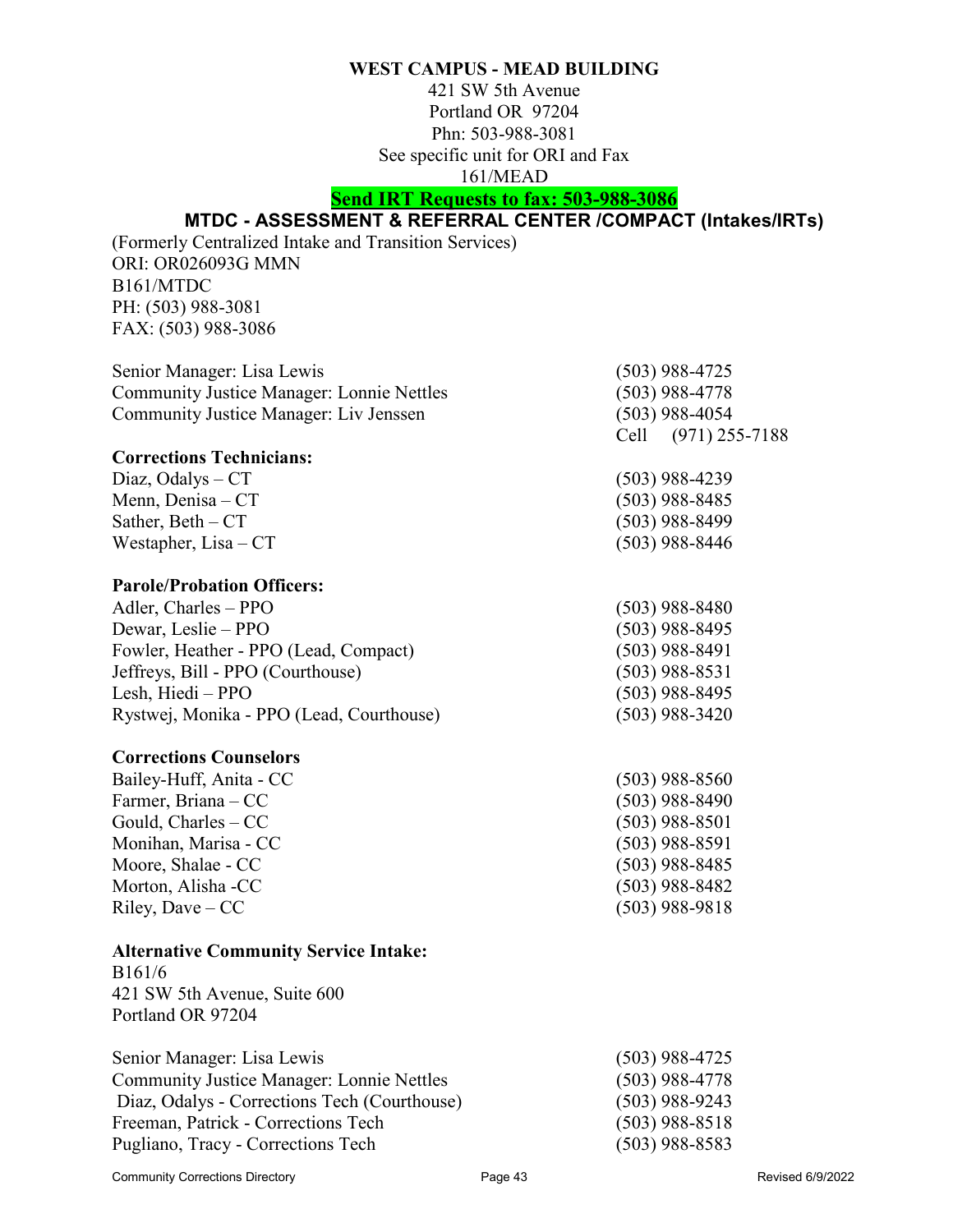421 SW 5th Avenue Portland OR 97204 Phn: 503-988-3081 See specific unit for ORI and Fax 161/MEAD **MTDV - DOMESTIC VIOLENCE UNIT**

<span id="page-43-0"></span>ORI#: OR026013G MCN PH: (503) 988-5056 FAX: (503) 988-5517

| Senior Manager: Denise Pena                | $(503)$ 988-5009 |
|--------------------------------------------|------------------|
| Altman, Andrew – Community Justice Manager | $(503)$ 988-4391 |
| Yee, Ken - Community Justice Manager       | $(503)$ 988-8527 |

#### **Parole/Probation Officers & Corrections Technicians:**

| Adams, Paul - PPO (Temp)       |
|--------------------------------|
| Cervantes, Diego - PPO (Temp)  |
| Combs, Jennifer – PPO          |
| Cook, Dawn - PPO (Temp)        |
| Enright, Megan – PPO           |
| Kellogg, Amie - PPO            |
| Miller, Amanda - PPO           |
| Nixon, Ely - PPO (Temp)        |
| Padilla, Steve - PPO           |
| Page, Kari – PPO (Lead)        |
| Rehlinger, Jake $-CT$          |
| Skokan, Jacob - PPO            |
| Vanderburg, Tosha - PPO (Lead) |
| Weber, Sanya – PPO             |
| Wendell, Melea - PPO           |
| White, Tom - PPO               |

### **VOA Homefree Victim's Advocate**

(503) 988-8649  $(503)$  988-0364 (503) 988-8609  $(503)$  988-7512  $(503)$  988-9241  $(503)$  988-8658  $(503)$  988-8620  $(503)$  988-8510  $(503)$  988-8660  $(503)$  988-8666 (503) 988-2954  $(503)$  988-8676 (503) 988-8656  $(503)$  988-8650 (503) 988-0275  $(503)$  988-8667

Hester, Clair (503) 988-8668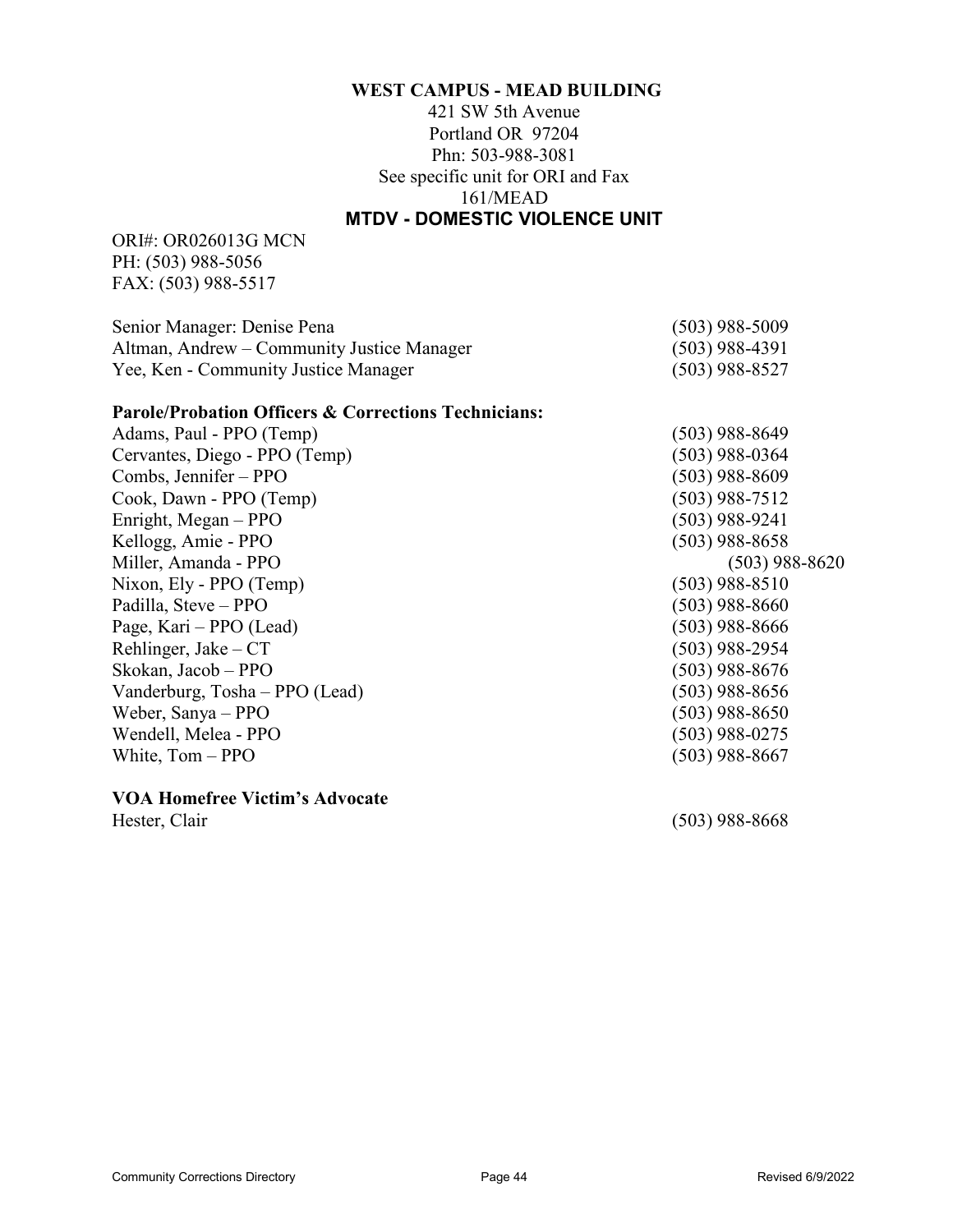421 SW 5th Avenue Portland OR 97204 Phn: 503-988-3081 See specific unit for ORI and Fax 161/MEAD **MTSW, MTSX (SEX CRIMES UNIT)**

<span id="page-44-0"></span>ORI: OR026025G PWN B161/200 PH: (503) 988-3136 FAX: (503) 988-3239

| Senior Manager: Stu Walker                       | $(503)$ 988-0442 |
|--------------------------------------------------|------------------|
| Community Justice Manager: (MTSW) Brian Valetski | $(503)$ 988-4422 |
|                                                  |                  |
| Senior Manager: Lisa Lewis                       | $(503)$ 988-5009 |
| Community Justice Manager (MTSX): Tawnie Gray    | $(503)$ 988-4138 |

### **Parole/Probation Officers & Corrections Technician:**

| Bailey, Eileen - PPO (MTSX)           | $(503)$ 988-0515 |
|---------------------------------------|------------------|
| Beckman, Ann - PPO (MTSX)             | $(503)$ 988-8634 |
| Bhuiyan, Rafiqul - CT (MTSW)          | $(503)$ 988-4689 |
| Brown, Ellen - CT (MTSX)              | (503) 988-8079   |
| Fata, Paula - PPO (MTSX)              | $(503)$ 988-4947 |
| Fletcher, Barb - PPO (MTSW)           | $(503)$ 988-8506 |
| Garza, Jerry - PPO (MTSW)             | $(503)$ 988-0134 |
| Jensen, Christine – PPO (Temp - MTSX) | $(503)$ 969-7634 |
| Kline-Johnson, Jocelyn - PPO (MTSW)   | $(503)$ 988-8492 |
| Lee, Meghan - PPO (MTSX)              | $(503)$ 988-8470 |
| Lively, Paul - PPO (MTSX)             | $(503)$ 988-8479 |
| Madsen, Tracey – Lead PPO (MTSX)      | $(503)$ 988-8462 |
| McInnis, Lisa - PPO (MTST)            | $(503)$ 988-8562 |
| Moulton, Matt - PPO (Temp MTSW)       | $(503)$ 988-4153 |
| Murphy, Brie - PPO (MTSX)             | $(503)$ 988-8911 |
| Novinger, Kevin - PPO (MTSW)          | $(503)$ 988-8890 |
| Plaza, Erik - PPO (MTSW)              | $(503)$ 988-8431 |
| Radich, Krissy - PPO (MTSW)           | $(503)$ 988-8473 |
| Seel, Molly - PPO (MTSW)              | $(503)$ 988-0106 |
| Semph, Marilu - PPO (MTSW)            | $(503)$ 988-4079 |
| Sofich, Rodney - PPO (MTSX)           | $(503)$ 988-3502 |
| Trautwein, Alan - PPO (MTSX)          | (503) 988-8916   |
| Whitlow, Chris - PPO (MTSW)           | (503) 988-8463   |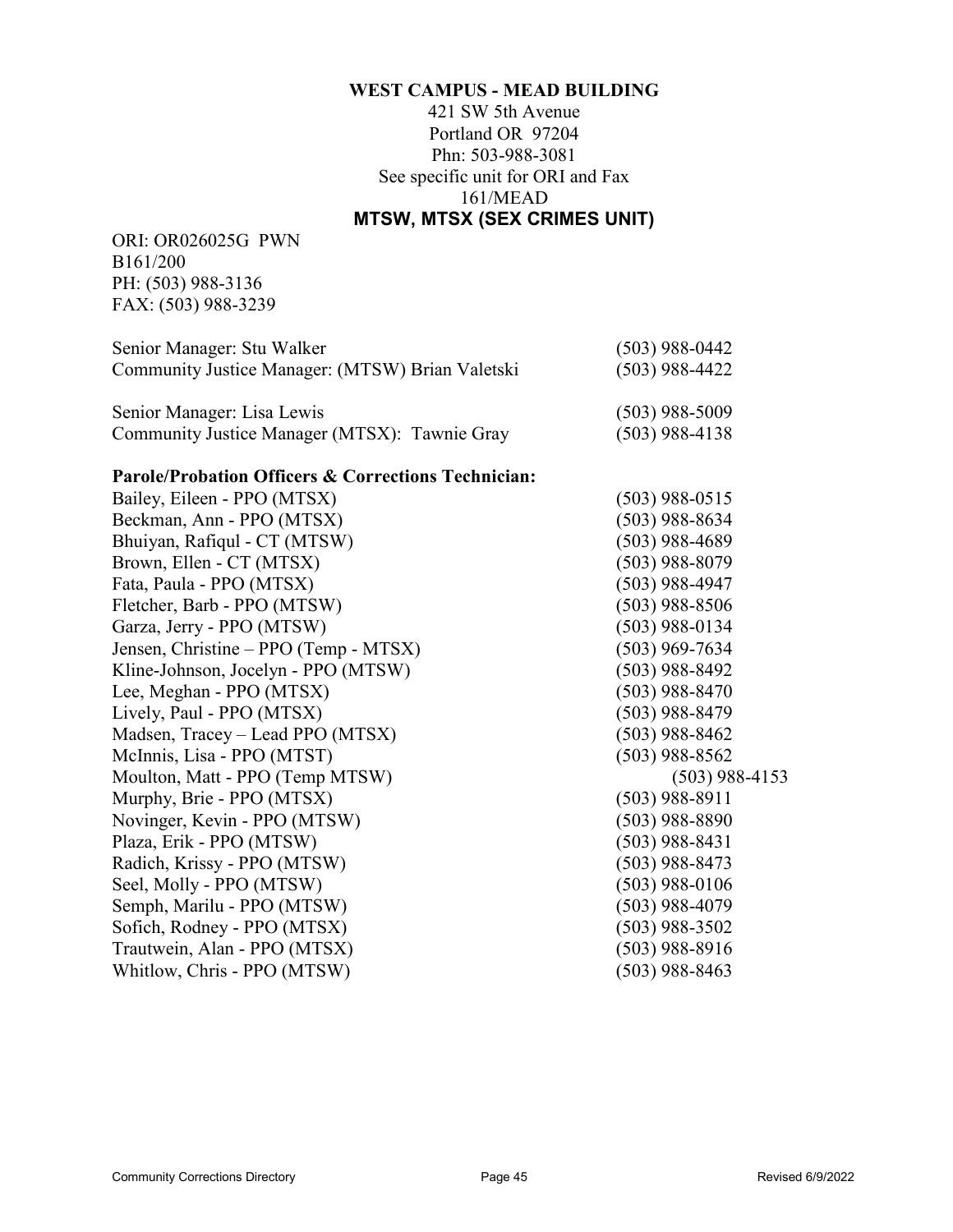### 421 SW 5th Avenue Portland OR 97204 Phn: 503-988-3081 See specific unit for ORI and Fax 161/MEAD

### **MULTNOMAH COUNTY JUSTICE REINVESTMENT UNITS (MCJRP-MTDR)**

ORI: OR026025G PWN B161/300 PH: (503) 988-3136

| Senior Manager: Stu Walker              | $(503)$ 988-0442 |
|-----------------------------------------|------------------|
| Community Justice Manager: Dang, Thanh  | $(503)$ 988-4597 |
| Community Justice Manager: Tynan, Jamie | $(503)$ 988-4872 |

### **Parole/Probation Officers & Corrections Technician:**

| Allen, Stephanie – PPO | $(503)$ 988-8477 |
|------------------------|------------------|
| DeLaCruz, Maggie - CT  | $(503)$ 988-4948 |
| Goyette, Cindy PPO     | $(503)$ 988-2983 |
| Jones, $Alex - PPO$    | $(503)$ 988-6976 |
| McGee, Shryvonne - PPO | $(503)$ 988-5557 |
| Monahan, Trin-PPO      | $(503)$ 988-8514 |
| Montano, Carmen – PPO  | $(503)$ 988-0123 |

### **WEST CAMPUS - MEAD BUILDING**

421 SW 5th Avenue Portland OR 97204 Phn: 503-988-3081 See specific unit for ORI and Fax 161/MEAD

### **MTMX - MENTAL HEALTH UNIT (MHU)**

<span id="page-45-0"></span>ORI#: OR026025G PWN B161/MEZZ PH: (503) 988-3393 FAX: (503) 988-3086

| Senior Manager: Stu Walker            | $(503)$ 988-0442 |
|---------------------------------------|------------------|
| Community Justice Manager: John McVay | $(503)$ 988-4590 |

### **Parole/Probation Officers & Correction Technicians**

| Casey, Kristin $-$ PPO    | $(503)$ 988-8472 |
|---------------------------|------------------|
| Earl, Harley – PPO        | $(503)$ 988-8453 |
| Frost, Sarah - PPO (Temp) | $(503)$ 988-8452 |
| Growden, Averyl – PPO     | $(503)$ 988-0116 |
| Kong, Vannak – PPO        | $(503)$ 988-9893 |
| Stevens, $Jim - PPO$      | $(503)$ 988-8637 |
| Sylvester, Triche - CT    | $(503)$ 988-8494 |
| Wenhold, Joseph – PPO     | $(503)$ 988-4628 |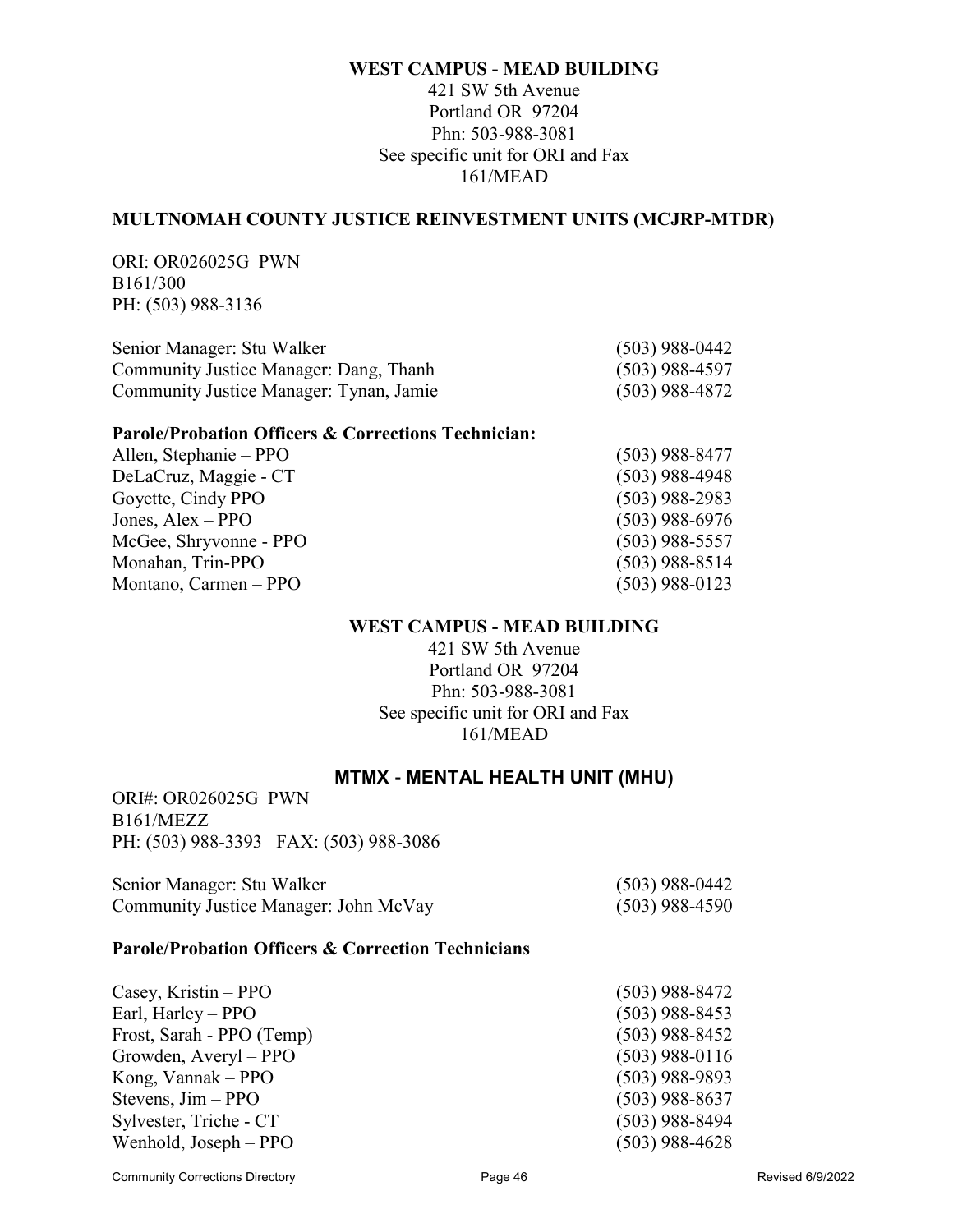421 SW 5th Avenue Portland OR 97204 Phn: 503-988-3081 See specific unit for ORI and Fax 161/MEAD

### **MTAD - S.T.A.R.T. / STEP PROGRAMS**

ORI:OR026033G - MAN B161/6

| Senior Manager: Lisa Lewis                     | $(503)$ 988-4725 |
|------------------------------------------------|------------------|
| <b>Community Justice Manager: Todd Roberts</b> | $(503)$ 988-8570 |

### **Parole/Probation Officers & Corrections Technicians**

| Alvarado, Leila - CT                | (503) 988-4772   |
|-------------------------------------|------------------|
| Craig, Catrece - Housing Specialist | $(503)$ 988-8591 |
| Dalton, Jeremiah - CT               | $(503)$ 988-8594 |
| Fischer, Holly - PPO (Courthouse)   | $(503)$ 988-4075 |
| Fonua, Chelsea - PPO                | $(503)$ 988-8635 |
| Nguyen, Linda - PPO                 | $(503)$ 988-8497 |
| Randall, Maria - PPO                | $(503)$ 988-8493 |
| Wollstein, Linda - PPO              | (503) 988-9299   |

### **MTLC - SB1145 LOCAL CONTROL**

ORI: OR026033G MAN B161/3

| Senior Manager: Lisa Lewis                       | $(503)$ 988-4725 |
|--------------------------------------------------|------------------|
| Community Justice Manager (1145): Lonnie Nettles | $(503)$ 988-4778 |

**Questions or requests for LC: localcontrol@multco.us**

| <b>Parole/Probation Officer:</b><br>Holt, Brian - PPO (Lead 1145) | $(503)$ 988-8596 |
|-------------------------------------------------------------------|------------------|
| <b>Corrections Technician:</b>                                    |                  |
| Hanson, Terrilyn – Corrections Technician (1145)                  | $(503)$ 988-9867 |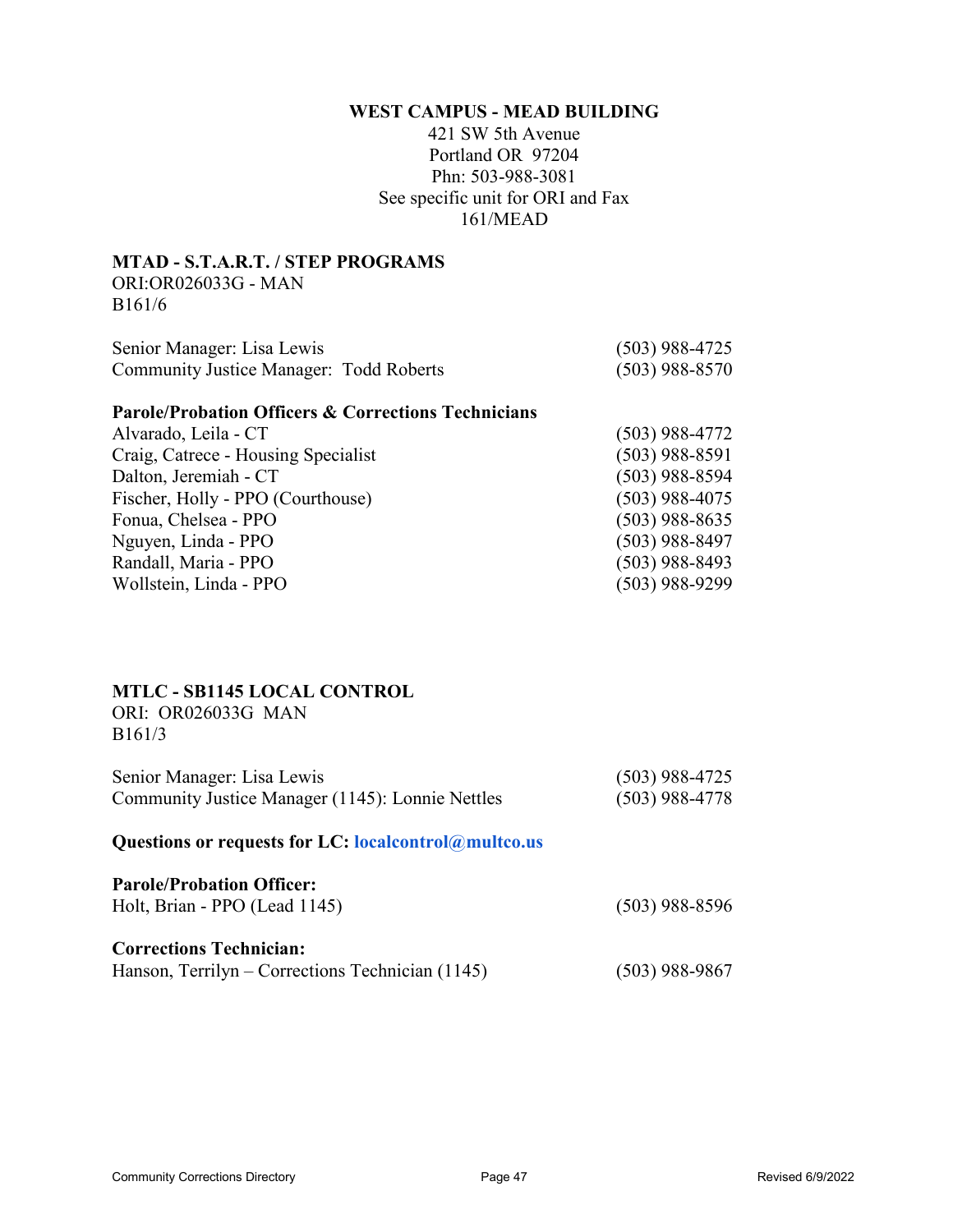### **Justice Center**

### 1120 SW Third Ave #347 Portland, OR 97204 ORI #: OR026085C - PIN PHN: (503) 988-5042 FAX: (503) 988-3057 B119/347

| <b>Operations:</b>                              |                  |
|-------------------------------------------------|------------------|
| Walker, Stu - Senior Manager                    | $(503)$ 988-0442 |
| Flores, Ansley - Community Justice Manager      | $(503)$ 988-8447 |
| King, Thane - Administrative Analyst            | $(503)$ 988-8572 |
| Jasso, Sally - Office Assistant Senior          | $(503)$ 988-4647 |
| Velez Pastrana, Jesus - Office Assistant II     | $(503)$ 988-4248 |
| Chavarria, Cameron - Office Assistant II (Temp) |                  |
| PRETRIAL SERVICES PROGRAM/HEARINGS/PSI          |                  |
| Lewis, Lisa-Senior Manager                      | $(503)$ 988-4725 |
| Upton, Karla-Community Justice Manager          | $(503)$ 988-6132 |
| <b>Corrections Technicians:</b>                 |                  |
| Bolosky, Valerie - CT                           | $(503)$ 988-4958 |
| Fitzpatrick, Jeff - CT (on call)                | $(503)$ 988-3032 |
| Kanso, Kamilia - CT                             | $(503)$ 988-3032 |
| Pina, Aurora - CT                               | $(503)$ 988-4941 |
| Sacomano, Michale - Lead CT                     | $(503)$ 988-4954 |
| Thrower, Lindsay - CT                           | $(503)$ 988-4954 |
| Quintero-Rojas, Krystal - CT (Temp)             | $(503)$ 988-4941 |
| <b>JC2 Unit PO:</b>                             |                  |
| Andersen, Dee - LEAD PPO                        | $(503)$ 988-4984 |
| <b>Hearings Unit POs/CTs:</b>                   |                  |
| Angelo, Anthony - PPO                           | $(503)$ 988-8451 |
| Delair, Jan - CT                                | $(503)$ 988-8592 |
| Reiser, Jennifer - PPO                          | $(503)$ 988-4967 |
| <b>PSI Probation Officer:</b>                   |                  |
| Mitchell, Debbie - PPO                          | $(503)$ 988-8595 |
| <b>Sanctions/Notice of Rights:</b>              |                  |
| Calderbank, Laurie - PPO                        | $(503)$ 988-8578 |
| Sandberg, Stacy - CT                            |                  |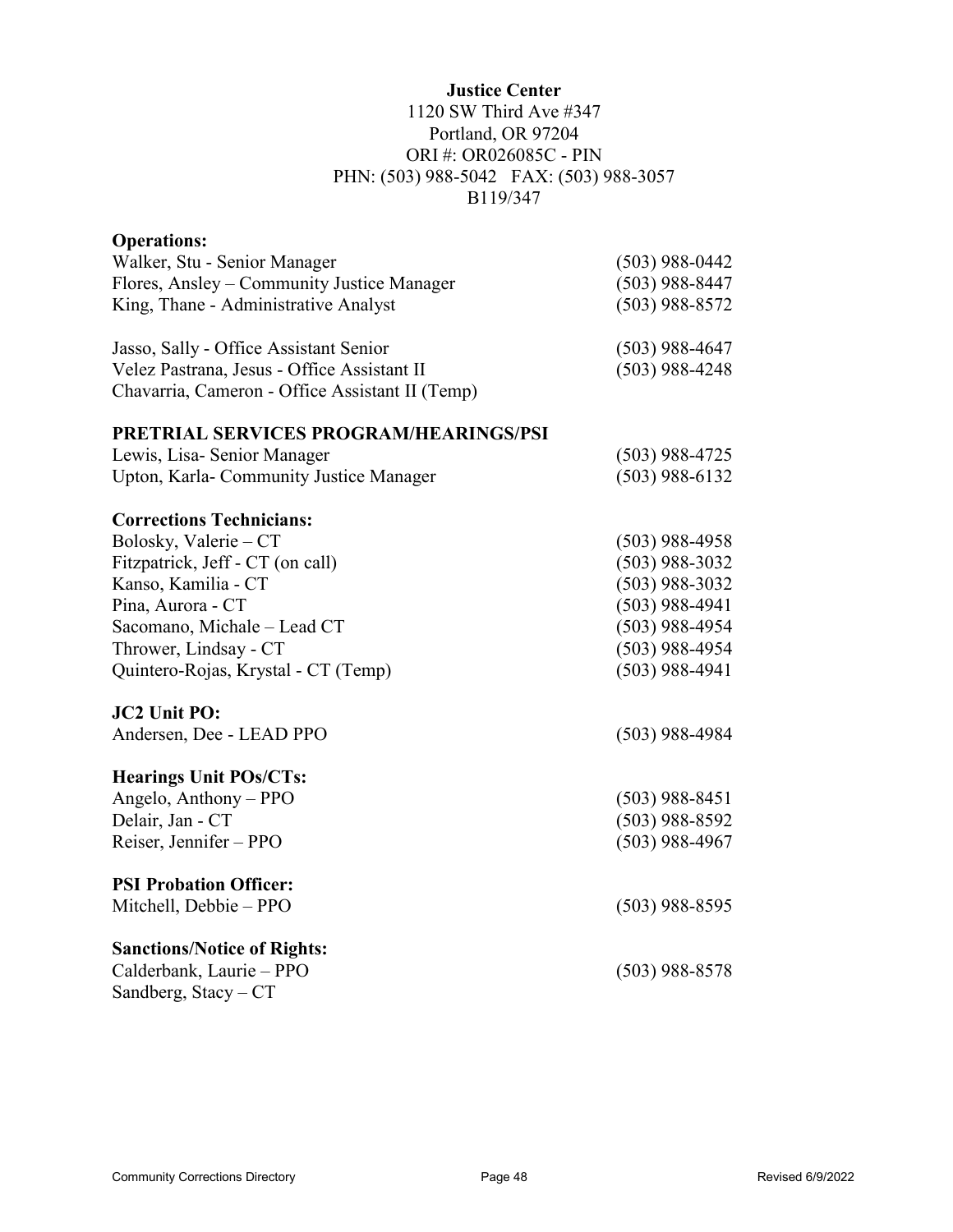#### **Justice Center**

### 1120 SW Third Ave #347 Portland, OR 97204 ORI #: OR026085C - PIN PHN: (503) 988-3893 FAX: (503) 988-3033 B119/347

### **RECOGNIZANCE Unit (Recog)**

Lewis, Lisa - Senior Manager (503) 988-4725 Hernandez , Cassandra - Community Justice Manager (503) 988-6784

Cell (503) 793-2073

Araiza, Ruth -CT Bell, Charlie - CT (On Call) Broadous, Nicole - CT Cairns, John - CT (On Call) Derthick, Natasha - CT Flanagan, Katie - CT Fitzpatrick, Jeff - CT (Part Time) Gaynor, Rachael - CT Hirota, Kim - CT (On Call) Iwamoto, Eric - CT May, Paul (On Call) McCarville, Fleming - CT (On Call) McGuire (Tuttle), Tammy - CT Papp, Albert - CT Phelps, Deirdre - CT Schuller, Angelique - CT Seals, Kathy - CT (On Call) Silva, Jordan - CT (On Call) Taaca, Cindy - CT Thomas, Justine - CT Williams, Jay - CT Zacarias, Whitney - CT (On Call)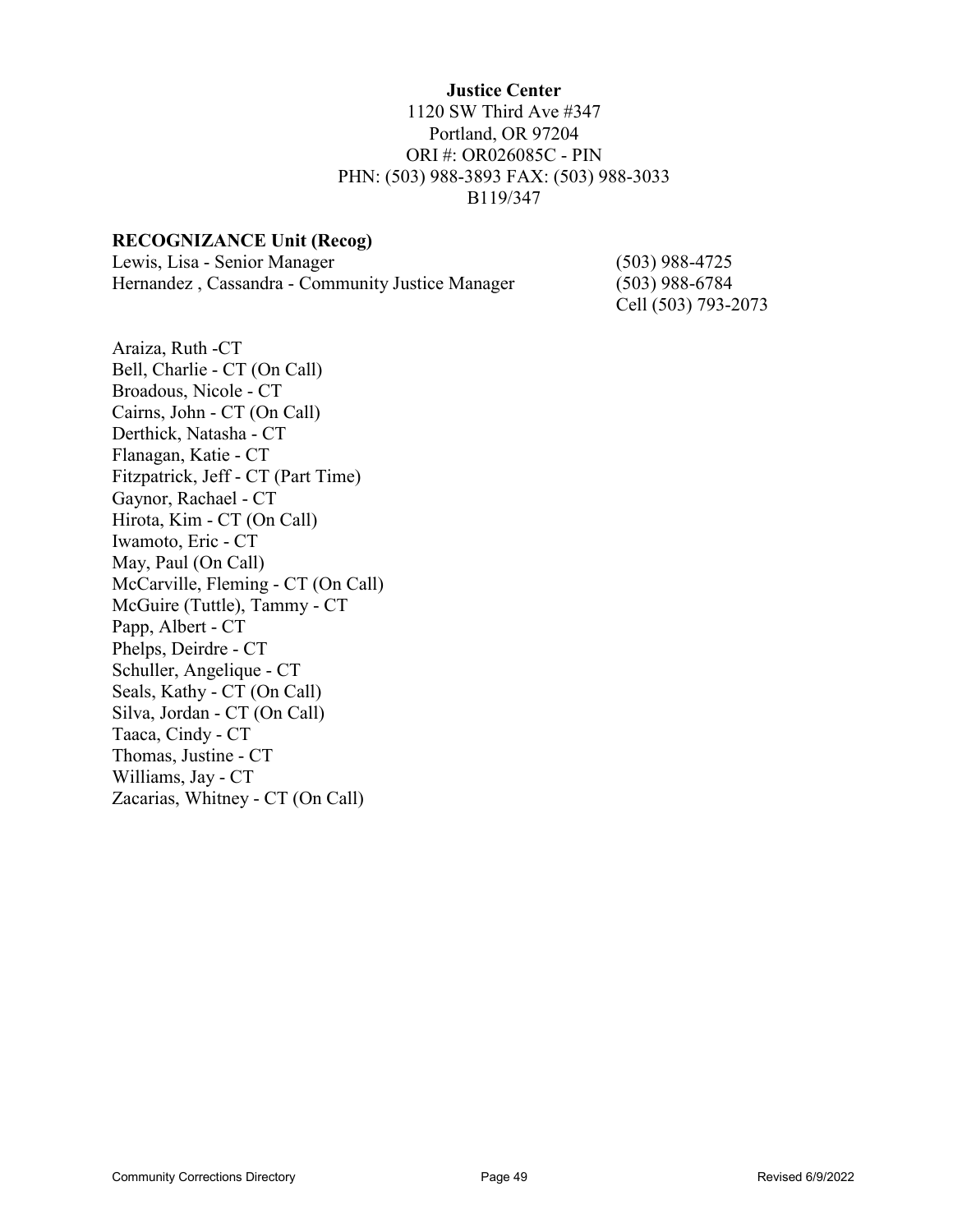#### **Circuit Court**

Multnomah County Courthouse Administrator: Barbara Marcille 1200 SW First Avenue Portland OR 97204 Interoffice : 188/Judge's Name PH: (503) 988-3957 FAX: (503) 988-3425

Albrecht, Cheryl A Alexander, Steffan Allen, Beth A Baggio, Amy Bergstrom, Eric J Bloch, Eric J Bottomly, Leslie Brown, Adrian Bushong, Stephen K Dahlin, Eric Dailey, Kathleen M Greenlick, Michael Henry, Patrick Hodson, Jerry B Holmes-Hehn, Amy Lavin, Andrew Long, Morgan Loy, Michael S Lucero, Angela Marshall, Christopher J Matarazzo, Judith H McGuire, Patricia Moawad, Heidi Oden-Orr, Melvin Plank, Jenna Ramras, Christopher Rees, David F Russell, Shelley Ryan, Thomas M Sinlapasai, Chanpone Skye, Kelly Souede, Benjamin Svetkey, Susan M Torres, Xiomara Troy, Francis Villa-Smith, Kathryn Von Ter Stegge, Katherine Waller, Nan

| 971-274-0680 |
|--------------|
| 971-274-0670 |
| 971-274-0686 |
| 971-274-0694 |
| 971-274-0634 |
| 971-274-0658 |
| 971-274-0630 |
| 971-274-0642 |
| 971-274-0660 |
| 971-274-0666 |
| 971-274-0668 |
| 971-274-0656 |
| 971-274-0688 |
| 971-274-0624 |
| 971-274-0646 |
| 971-274-0632 |
| 971-274-0644 |
| 971-274-0684 |
| 971-274-0640 |
| 971-274-0628 |
| 971-274-0674 |
| 971-274-0672 |
| 971-274-0690 |
| 971-274-0664 |
| 971-274-0692 |
| 971-274-0648 |
| 971-274-0636 |
| 971-274-0626 |
| 971-274-0654 |
| 971-274-0662 |
| 971-274-0652 |
| 971-274-0678 |
| 971-274-0650 |
| 971-274-0682 |
| 971-274-0620 |
| 971-274-0676 |
| 971-274-0638 |
| 971-274-0622 |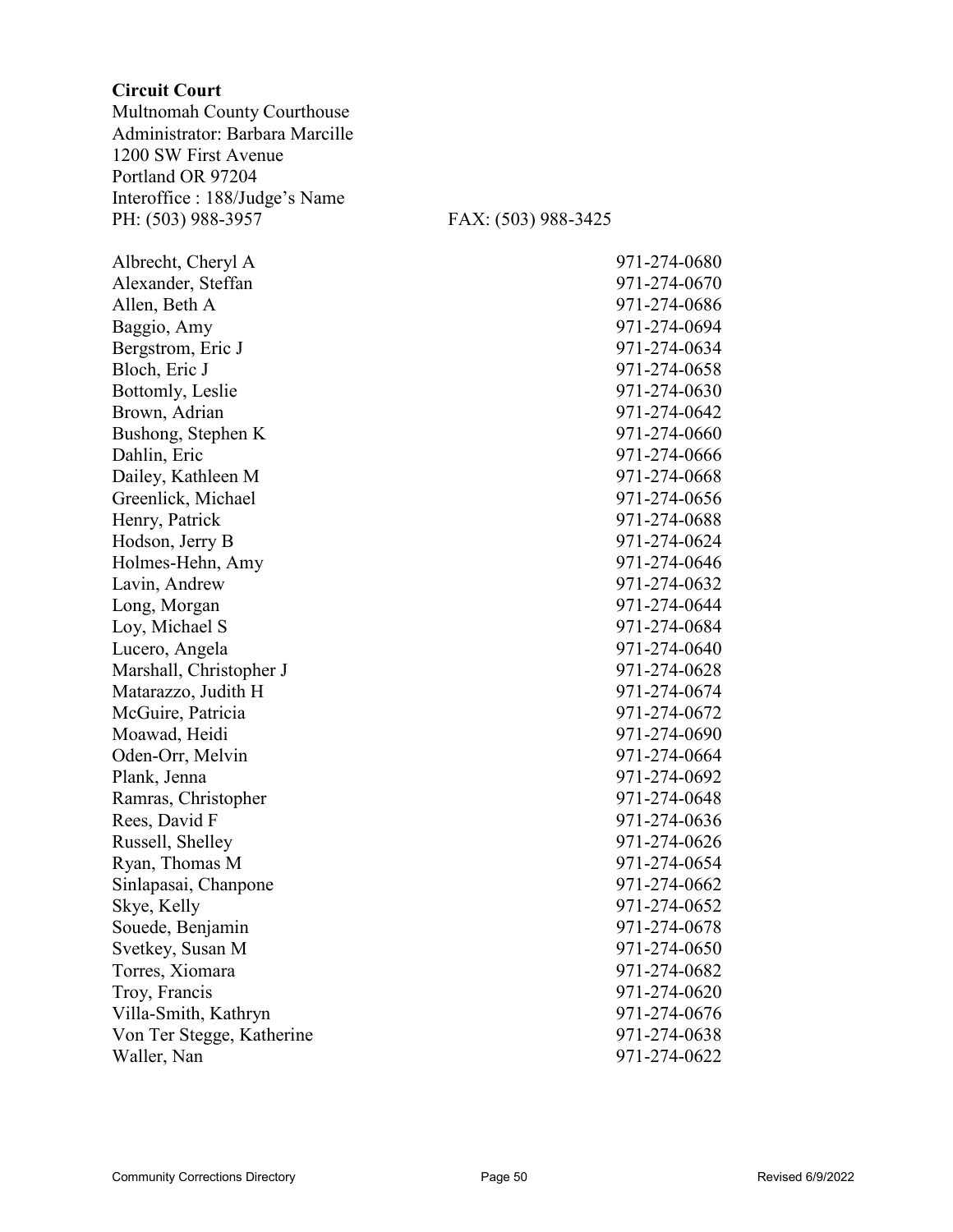# **Financial Obligations** Accounting Dept Multnomah County Courthouse 1200 SW First Avenue Portland OR 97204 PH: (503) 988-3235 FAX: 503-988-5065 **District Attorney** Mike Schmidt, District Attorney Multnomah County Courthouse 1200 SW First Avenue Portland, Oregon 97204 PH: (503) 988-3162 FAX: 503-988-3643 **Multnomah County Courthouse** 1200 SW First Avenue Portland, OR 97204 PH: (503) 988-3957 FAX: 503-988-3093 **Sheriff's Department** Sheriff: Michael Reese 501 SE Hawthorne Blvd, Suite 350 Portland, OR 97214 Phone: 503-988-4300 Fax: 503-988-4320 **Detention Center/Justice Center** 1120 SW 3rd Avenue Portland OR 97204 PH: (503) 988-3689 FAX: 503-988-5434 **Detention Center/Transfer** PH: (503) 988-3313 FAX: 503-988-3080 **Warrants** PH: (503) 988-3050 FAX: 503-988-5354 **Inverness Jail** 11540 NE Inverness Drive Portland OR 97220 PH: (503) 988-5060 FAX: 503-988-5069 **Portland Police Department** Chief Chuck Lovell

1111 SW 2nd Avenue Portland OR 9720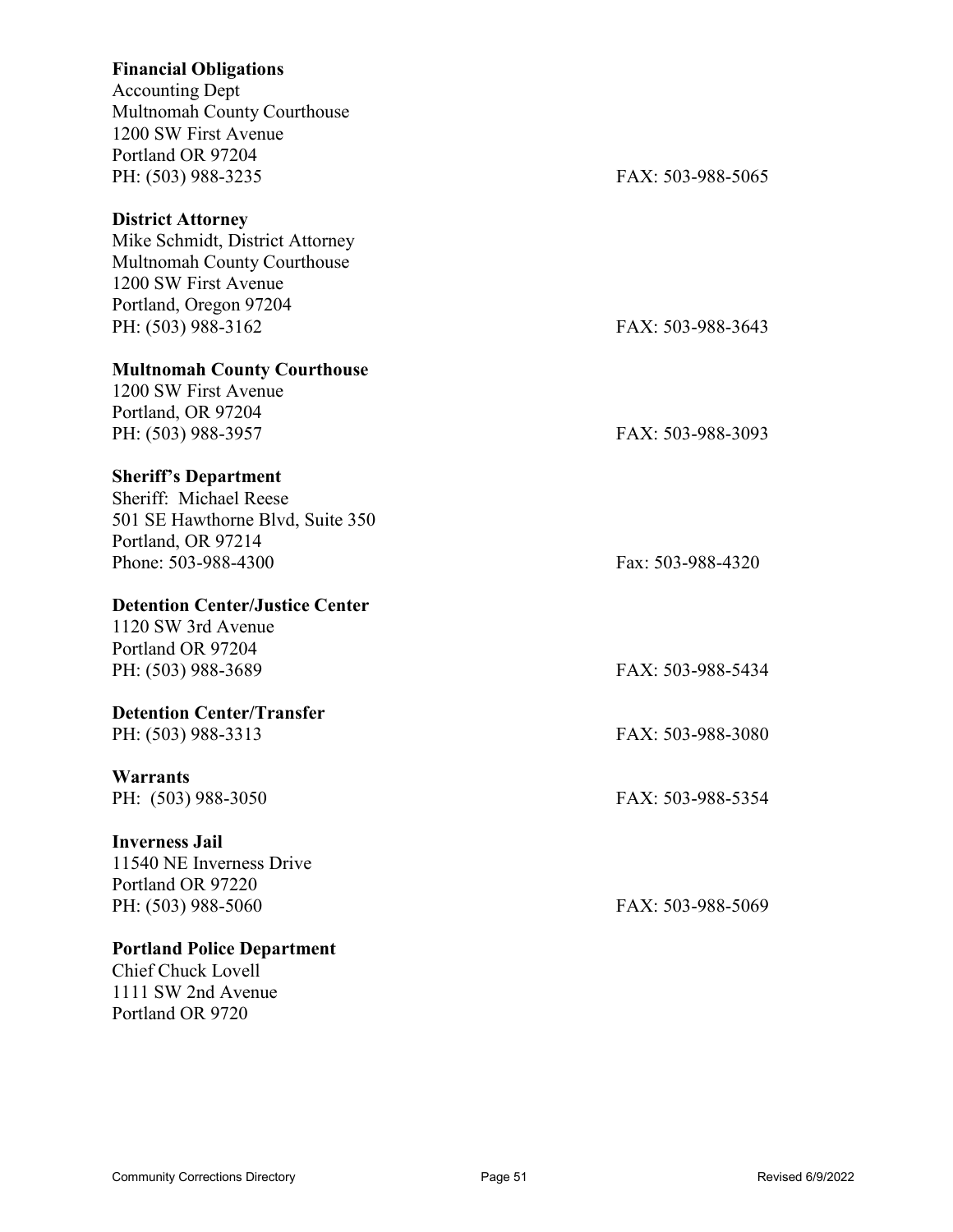# **POLK COUNTY**

(ORI#: OR027025G DSN - POLK)

<span id="page-51-0"></span>Polk County Community Corrections 820 SW Church St, Ste 100 Dallas OR 97338 PH: (503) 623-5226 FAX: (503) 623-5326

| <b>Director: Jodi Merritt</b><br><b>PO Supervisor</b> Lee Warren | x2842<br>x2828 |                                                  |                 |
|------------------------------------------------------------------|----------------|--------------------------------------------------|-----------------|
| <b>Parole and Probation Officers:</b>                            | Ext:           |                                                  |                 |
| Beier, Angela (SO)                                               | 2834           | <b>Support Staff:</b>                            | Ext:            |
| Garner, Rick                                                     | 2847           | Polen, Cassy, Office Manager                     | 2838            |
| Harnden, Shawna (MH/FACT)                                        | 2829           | Rincon, Lexi, Caseload Specialist                | 2845            |
| Henderson, Randy                                                 | 2866           | Hittle, Sam, Office Specialist                   | 2844            |
| Marmolejo, Melissa                                               | 2832           |                                                  |                 |
| Mendoza, Mayra (DV)                                              | 2839           | <b>Adjust Program/Release Plans:</b>             |                 |
| Rydzewski, Jim                                                   | 2831           | Rincon, Lexi - Adjust Scheduling                 | 2845            |
| Warren, Lee (Drug Court)                                         | 2828           | Warren, Lee - CC Release Plans                   | 2828            |
| Zuniga, Adriana                                                  | 2816           |                                                  |                 |
|                                                                  |                | <b>Community Service Program</b><br>Nyberg, John | $623 -$<br>2837 |

 $\mathcal{L}_\mathcal{L} = \{ \mathcal{L}_\mathcal{L} = \{ \mathcal{L}_\mathcal{L} = \{ \mathcal{L}_\mathcal{L} = \{ \mathcal{L}_\mathcal{L} = \{ \mathcal{L}_\mathcal{L} = \{ \mathcal{L}_\mathcal{L} = \{ \mathcal{L}_\mathcal{L} = \{ \mathcal{L}_\mathcal{L} = \{ \mathcal{L}_\mathcal{L} = \{ \mathcal{L}_\mathcal{L} = \{ \mathcal{L}_\mathcal{L} = \{ \mathcal{L}_\mathcal{L} = \{ \mathcal{L}_\mathcal{L} = \{ \mathcal{L}_\mathcal{$ 

| Circuit Court #1-#2-#3-#4<br>Polk County Courthouse        |                     |                                             |                     |
|------------------------------------------------------------|---------------------|---------------------------------------------|---------------------|
| 850 Main Street                                            |                     | Sheriff's Department                        |                     |
| Dallas OR 97338                                            | FAX: (503) 623-6614 | <b>Sheriff Mark Garton</b>                  |                     |
| <b>Criminal Cases</b>                                      | FAX: (503) 831-1779 | 850 Main Street                             |                     |
|                                                            |                     | Dallas OR 97338                             |                     |
| Judges                                                     |                     | PH: (503) 623-9251 x377 FAX: (503) 623-2060 |                     |
| Circuit Court #1                                           |                     | Polk County Dispatch (503) 364-8461         |                     |
| Monte Campbell                                             | (503) 623-9245      |                                             |                     |
| Circuit Court #2                                           |                     | County Jail                                 |                     |
| Norman Hill<br>(P)                                         | $(503)$ 623-5235    | 884 Jefferson                               |                     |
| Circuit Court #3                                           |                     | Dallas OR 97338                             |                     |
| Rafael Caso                                                | (503) 831-1776      | PH: (503) 623-9254                          | FAX: (503) 623-7401 |
| Circuit Court #4                                           |                     | Booking:                                    | FAX: (503) 831-1725 |
| Diane Morse                                                | (503) 831-1778      |                                             |                     |
|                                                            |                     | <b>Criminal Court Records</b>               |                     |
|                                                            |                     | 884 Jefferson                               |                     |
| <b>Financial Obligations</b><br><b>Civil Court Records</b> |                     | Dallas OR 97338                             |                     |
| 850 Main Street                                            |                     |                                             |                     |
|                                                            |                     | PH: (503) 831-1778                          | FAX: (503) 831-1779 |
| Dallas OR 97338                                            |                     |                                             |                     |
| PH: (503) 623-3154                                         | FAX: (503) 623-6614 | Dallas Police Department                    |                     |
|                                                            |                     | PO Box 67                                   |                     |
| <b>District Attorney</b>                                   |                     | Dallas OR 97338                             |                     |
| Aaron Felton                                               |                     | PH: (503) 623-2338                          | FAX: (503) 623-7352 |
| Polk County Courthouse                                     |                     |                                             |                     |
| 850 Main Street                                            |                     | <b>Monmouth Police Department</b>           |                     |
| Dallas OR 97338                                            |                     | 450 Pacific Hwy N                           |                     |
| PH: (503) 623-9268                                         | FAX: (503) 623-7556 | Monmouth OR 97361                           |                     |
|                                                            |                     | PH: (503) 838-1109                          | FAX: (503) 838-0831 |
| <b>County Commissioners</b>                                |                     |                                             |                     |
| Polk County Courthouse                                     |                     | Independence Police Department              |                     |
| 850 Main Street                                            |                     | PO Box 7                                    |                     |
| Dallas OR 97338                                            |                     | Independence OR 97351                       |                     |
| PH: (503) 623-8173                                         | FAX: (503) 623-0896 | PH: (503) 838-1214                          | FAX: (503) 838-5548 |

2838 2845 2844

623-0895<br>2837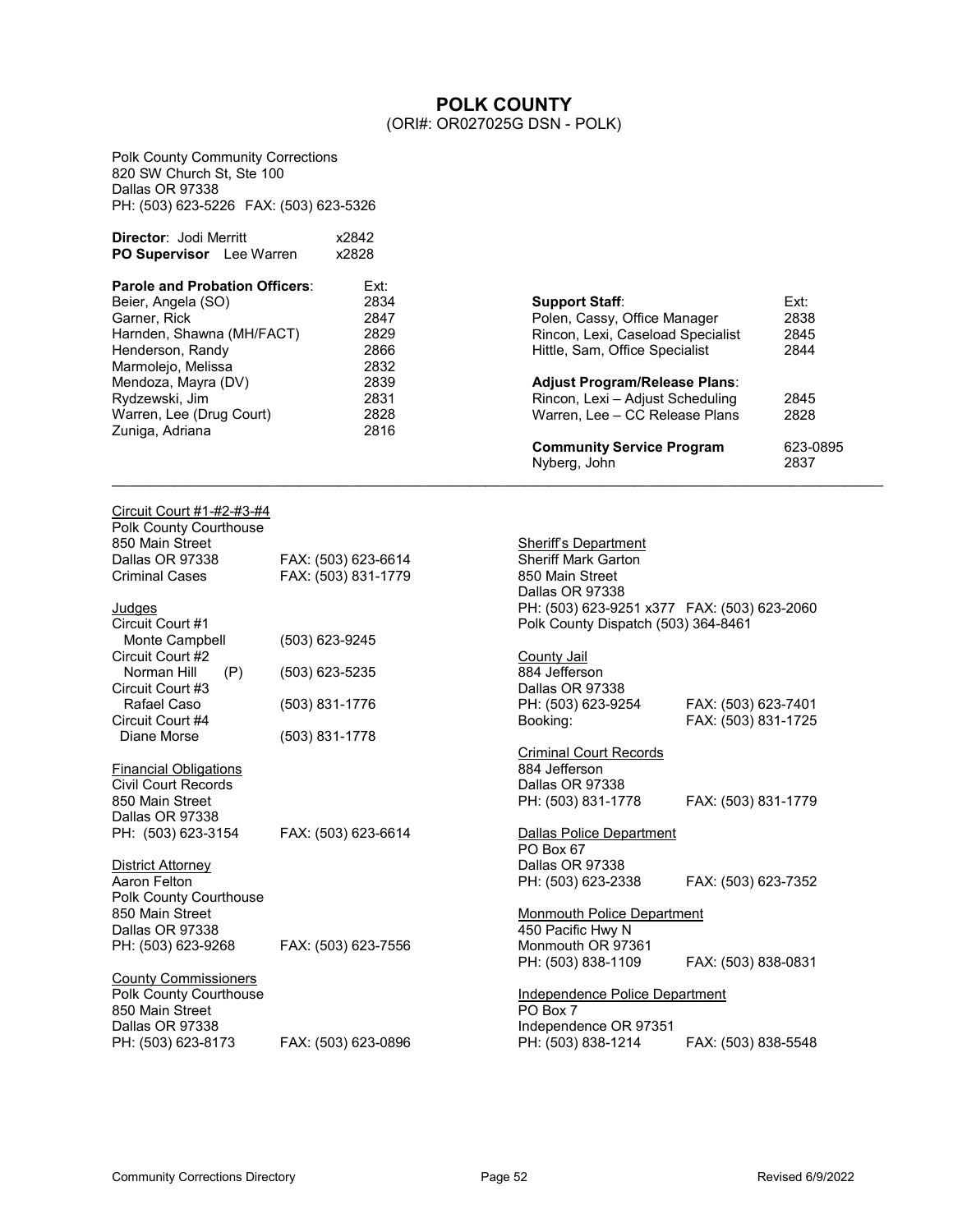### **SHERMAN COUNTY** (ORI#: OR033015G TDN - WASB)

 $\mathcal{L}_\mathcal{L} = \{ \mathcal{L}_\mathcal{L} = \{ \mathcal{L}_\mathcal{L} = \{ \mathcal{L}_\mathcal{L} = \{ \mathcal{L}_\mathcal{L} = \{ \mathcal{L}_\mathcal{L} = \{ \mathcal{L}_\mathcal{L} = \{ \mathcal{L}_\mathcal{L} = \{ \mathcal{L}_\mathcal{L} = \{ \mathcal{L}_\mathcal{L} = \{ \mathcal{L}_\mathcal{L} = \{ \mathcal{L}_\mathcal{L} = \{ \mathcal{L}_\mathcal{L} = \{ \mathcal{L}_\mathcal{L} = \{ \mathcal{L}_\mathcal{$ 

<span id="page-52-0"></span>Wasco & Sherman County Community Corrections 421 E. 7<sup>th</sup> St, Annex B The Dalles OR 97058 PH: 541-506-2570 FAX: 541-506-2571

**Director:** Fritz Bachman 541-506-2574

#### **Parole and Probation Officers**:

| Beitl. Marco     | 541-506-2573 |
|------------------|--------------|
| Elisea, Jose     | 541-506-2579 |
| Hulke, Kimberly  | 541-506-2758 |
| Johnson, Shandie | 541-506-2575 |
| Sorensen, Shawn  | 541-506-2576 |
|                  |              |

#### **Case Specialist:**

| Jauken, Jessica | 541-506-2572 |
|-----------------|--------------|
|                 |              |

#### **Support Staff:**

| Bathke, Summer | 541-506-2570 |
|----------------|--------------|
| Gomez, Angeles | 541-506-2570 |

#### **Treatment Counselor:**

Circuit Court Sherman County Courthouse 500 Court St / PO Box 402

Moro OR 97039<br>PH: (541) 565-3650 FAX: (541) 565-3249

Financial Obligations Sherman County Circuit Court PO Box 402 Moro OR 97039 PH: (541) 565-3650 FAX: (541) 565-3249

District Attorney Wade McLeod 500 Court St. / PO Box 393 Moro OR 97039 PH: (541) 565-3534 FAX: (541) 565-3178

County Commissioners Sherman County Courthouse 500 Court Street / PO Box 365 Moro OR 97039<br>PH: (541) 565-3416 FAX: (541) 565-3312 Sheriff's Department Sheriff Brad Lohrey 500 Court St / PO Box 424 Moro OR 97039<br>PH: (541) 565-3622 FAX: (541) 565-3312

County Jail Jail Commander: Dan Lindhorst Northern Oregon Correctional Facility 201 Webber Road The Dalles OR 97058 PH: (541) 298-1576 FAX: (541) 298-1361

Warrants Frontier Regional 911 Dispatch 135 S. Main Street Condon, OR 97823<br>PH: (541) 384-2080 PH: (541) 384-2080 FAX: (541) 384-2081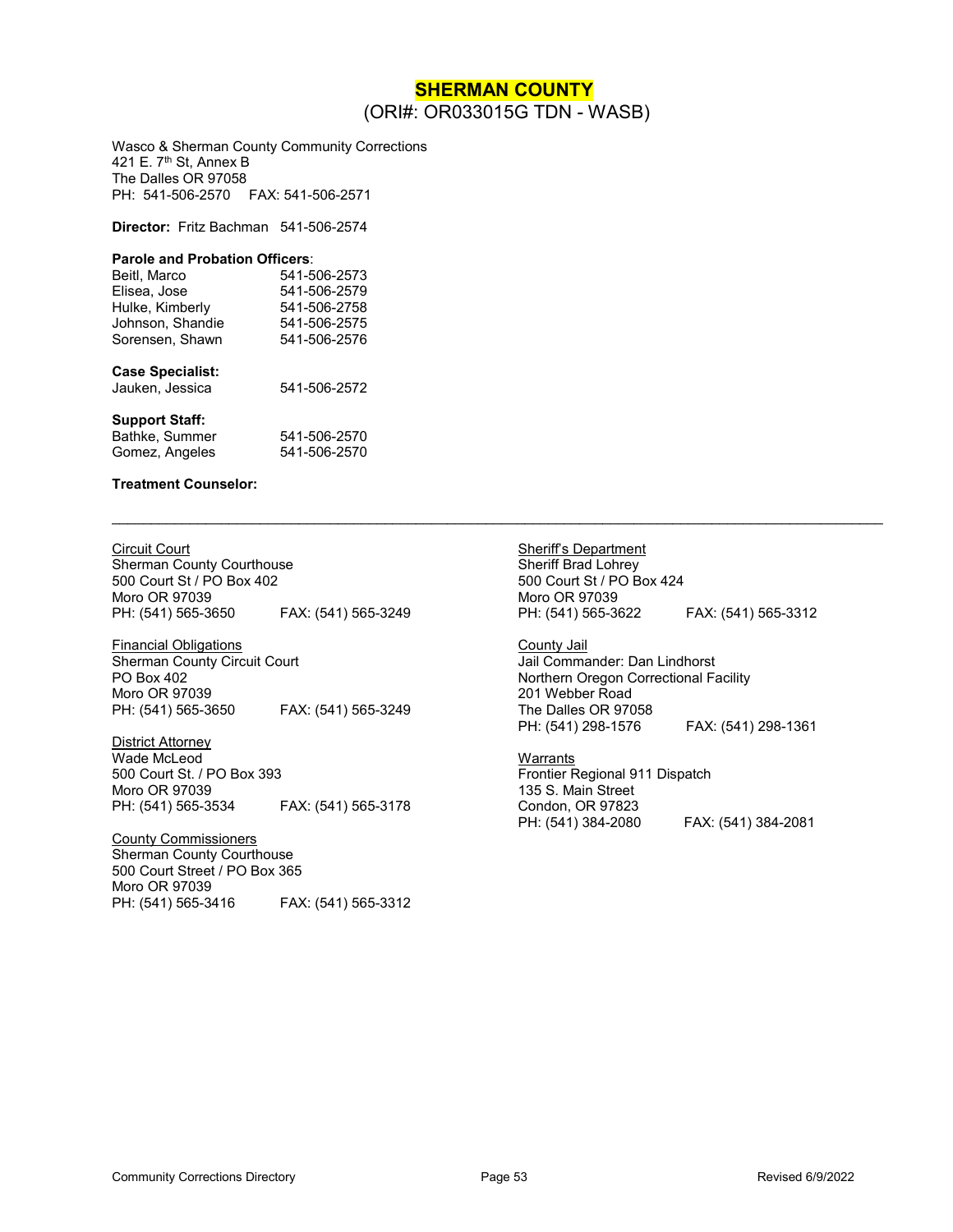### **TILLAMOOK COUNTY**

(ORI#: OR029015G TMN - TILL)

<span id="page-53-0"></span>Tillamook County Community Corrections 5995 Long Prairie Road Tillamook OR 97141-2327 PH: (503) 842-8871 FAX: (503) 842-8086

**Director**: Lt. Ahnie Seaholm (1145) 503-815-3339

#### **Parole and Probation Officers**:

| Burdick Garcia, Yvonne | 503-815-3336 | <b>Support Staff:</b>      |              |
|------------------------|--------------|----------------------------|--------------|
| Watson, Glen           | 503-815-3335 | Aubrey Capps – Intake/1145 | 503-815-3331 |

 $\mathcal{L}_\mathcal{L} = \{ \mathcal{L}_\mathcal{L} = \{ \mathcal{L}_\mathcal{L} = \{ \mathcal{L}_\mathcal{L} = \{ \mathcal{L}_\mathcal{L} = \{ \mathcal{L}_\mathcal{L} = \{ \mathcal{L}_\mathcal{L} = \{ \mathcal{L}_\mathcal{L} = \{ \mathcal{L}_\mathcal{L} = \{ \mathcal{L}_\mathcal{L} = \{ \mathcal{L}_\mathcal{L} = \{ \mathcal{L}_\mathcal{L} = \{ \mathcal{L}_\mathcal{L} = \{ \mathcal{L}_\mathcal{L} = \{ \mathcal{L}_\mathcal{$ 

Circuit Court Tillamook County Courthouse 201 Laurel Avenue Tillamook OR 97141<br>PH: (503) 842-2596 FAX: (503) 842-2597

Jonathan Hill

Tillamook County Judges<br>PH: (503 842-2596 FAX: (503) 842-2597 Mari G. Trevino

Financial Obligations Trial Court Administrator Tillamook County Courthouse 201 Laurel Avenue Tillamook OR 97141<br>PH: (503) 842-2596 FAX: (503) 842-2597

**District Attorney** William Porter Tillamook County Courthouse 201 Laurel Avenue Tillamook OR 97141 PH: (503) 842-3410 FAX: (503) 842-1802

County Commissioners

Tillamook County Courthouse 201 Laurel Avenue Tillamook OR 97141<br>PH: (503) 815-3324 PH: (503) 815-3324 FAX: (503) 815-3399

Sheriff's Department Sheriff Joshua R. Brown

5995 Long Prairie Road Tillamook OR 97141<br>PH: (503) 815-3345 PH: (503) 815-3345 FAX: (503) 815-3399 Accounting Technician Karen Kronoff (503)815-3338

County Jail Jail Manager: Lt. Fernando Silveira 5995 Long Prairie Road Tillamook OR 97141<br>PH: (503) 815-3321 FAX: (503) 815-8213

Tillamook Police Department Chief Ray Rau 207 Madrona Avenue Tillamook OR 97141<br>PH: (503) 842-2522 FAX: (503) 815-1900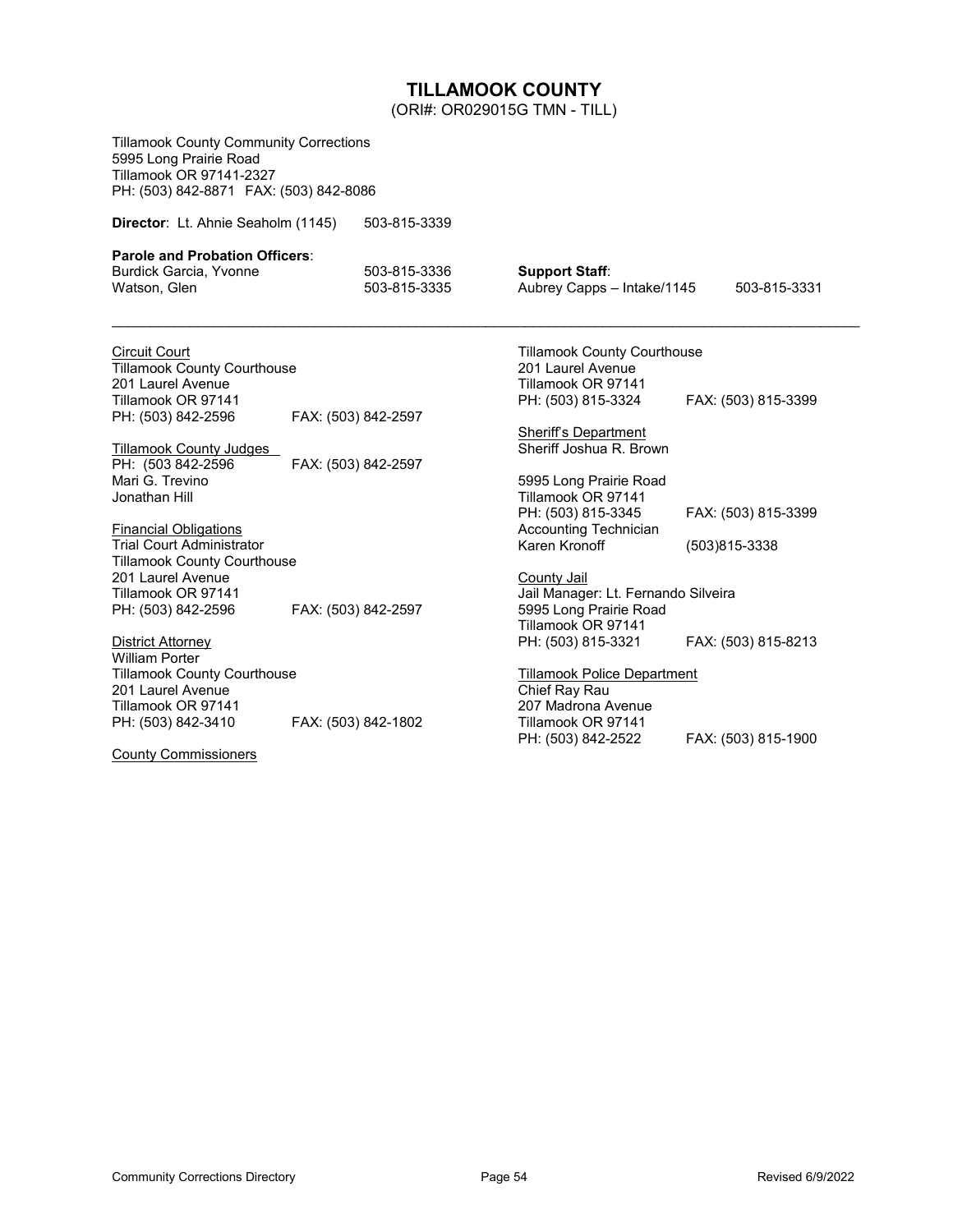### **UMATILLA COUNTY** (ORI#: OR030025G PLN – UMAP)

<span id="page-54-0"></span>

| <b>Umatilla County Community Corrections</b><br>4705 NW Pioneer Place<br>Pendleton OR 97801              |                                              |                                              |                   |
|----------------------------------------------------------------------------------------------------------|----------------------------------------------|----------------------------------------------|-------------------|
| PH: 541-276-7824                                                                                         | FAX: 541-278-0353                            |                                              |                   |
| <b>Director: Dale Primmer</b><br><b>Asst Director: Jim Meyers</b><br><b>Office Manager: Tammy Sundin</b> | 541-304-0258<br>541-304-0254<br>541-304-0261 |                                              |                   |
| <b>Parole and Probation Officers:</b>                                                                    |                                              | <b>PO Techs:</b>                             |                   |
| Arrington, Patty                                                                                         | 541-304-0250                                 | Greene, Cassie                               | 541-667-3048      |
| Barrera, Andrea                                                                                          | 541-304-0245                                 | Tarter, Jamaica                              | 541-276-7824      |
| Dennis, Wayne                                                                                            | 541-304-0248                                 |                                              |                   |
| Edmonds, Joel                                                                                            | 541-304-0249                                 | <b>Electronic Surveillance Program:</b>      |                   |
| Graber, Mike                                                                                             | 541-304-0243                                 | Edmonds, Joel                                |                   |
| Jones, Tammie                                                                                            | 541-304-0251                                 |                                              | 541-304-0249      |
| Paullus, Josh                                                                                            | 541-304-0262                                 |                                              |                   |
| Partlow, Rick (Field Supervisor)                                                                         | 541-304-0257                                 | <b>Hermiston Office:</b>                     |                   |
|                                                                                                          | 541-304-0245<br>541-304-0250                 | 915 SE Columbia Drive<br>Hermiston, OR 97838 |                   |
| Robinson, Kim<br>Post, Rosanna (1145)                                                                    | 541-304-0252                                 | PH: 541-567-6300                             | FAX: 541-567-2856 |
|                                                                                                          |                                              |                                              |                   |
| <b>Support Staff:</b>                                                                                    |                                              | Parole and Probation Officers:               |                   |
| Burrow, Geri                                                                                             | 541-304-0246                                 | Skinner, Dawn - Supervisor                   | 541-667-3042      |
| Munoz, Norma                                                                                             | 541-304-0256                                 | Kik, Neena                                   | 541-667-3058      |
|                                                                                                          |                                              | Eaves, Mark                                  | 541-667-3050      |
| <b>Bookeeper:</b>                                                                                        |                                              | Garcilazo-Madrigal, Daniel                   | 541-667-3045      |
| Wilson, Grant                                                                                            | 541-304-0259                                 | Madore, Dan                                  | 541-667-3044      |
|                                                                                                          |                                              | Silva, Omar                                  | 541-667-3049      |
| <b>Community Service Pendleton/Hermiston::</b>                                                           |                                              | Kessell, Bonnie                              | 541-667-3046      |
| Jensen, Stephen                                                                                          | 541-304-0244                                 | <b>Support Staff:</b><br>Escalante, Ana      | 541-667-3041      |
|                                                                                                          |                                              |                                              |                   |
| Circuit Court #1 #2, #3                                                                                  |                                              |                                              |                   |
| Judge Chris Brauer                                                                                       | FAX: 541-966-1050                            |                                              |                   |
| Judge Collins                                                                                            | FAX: (541-278-2071                           | <b>Municipal Court</b>                       |                   |
| Judge John Lieuallen<br>Umatilla Co Courthouse                                                           | FAX: (541-966-1055                           | 501 SW Emigrant Ave<br>Pendleton, OR 97801   |                   |
| PO Box 1307                                                                                              |                                              | PH: 541-966-0209                             |                   |
| Pendleton OR 97801                                                                                       |                                              |                                              |                   |
| PH: 541-278-0341                                                                                         |                                              | <b>Financial Obligations</b>                 |                   |
|                                                                                                          |                                              | <b>Trial Court Administrator</b>             |                   |
| Circuit Court #4                                                                                         |                                              | <b>Umatilla County Courthouse</b>            |                   |
| Judge Eva Temple                                                                                         |                                              | PO Box 1307                                  |                   |
| 915 SE Columbia Dr                                                                                       |                                              | Pendleton OR 97801                           |                   |
| Hermiston OR 97838                                                                                       |                                              | PH: 541-278-0341 x228                        | FAX: 541-276-4841 |
| PH: 541- 667-3020                                                                                        | FAX: 541- 564-2727                           |                                              |                   |
|                                                                                                          |                                              | District Attorney                            |                   |
| Circuit Court #5                                                                                         |                                              | Dan Primus                                   |                   |
| Judge Daniel Hill                                                                                        |                                              | Umatilla County Courthouse                   |                   |
| 915 SE Columbia Dr                                                                                       |                                              | 216 SE 4 <sup>th</sup> Street                |                   |
| Hermiston OR 97838                                                                                       |                                              | Pendleton OR 97801                           |                   |
| PH: 541- 667-3020                                                                                        | FAX: 541- 667-3169                           | PH: 541-276-7111 x270                        | FAX: 541-278-5466 |
| <b>Tribal Court</b>                                                                                      |                                              | <b>County Commissioners</b>                  |                   |
| 73303 July Grounds Lane                                                                                  |                                              | Umatilla County Courthouse                   |                   |
| Pendleton OR 97801                                                                                       |                                              | 216 SE 4th Street                            |                   |
|                                                                                                          |                                              | Pendleton OR 97801                           |                   |
|                                                                                                          |                                              | PH: 541-276-7111 x204                        | FAX: 541-278-5463 |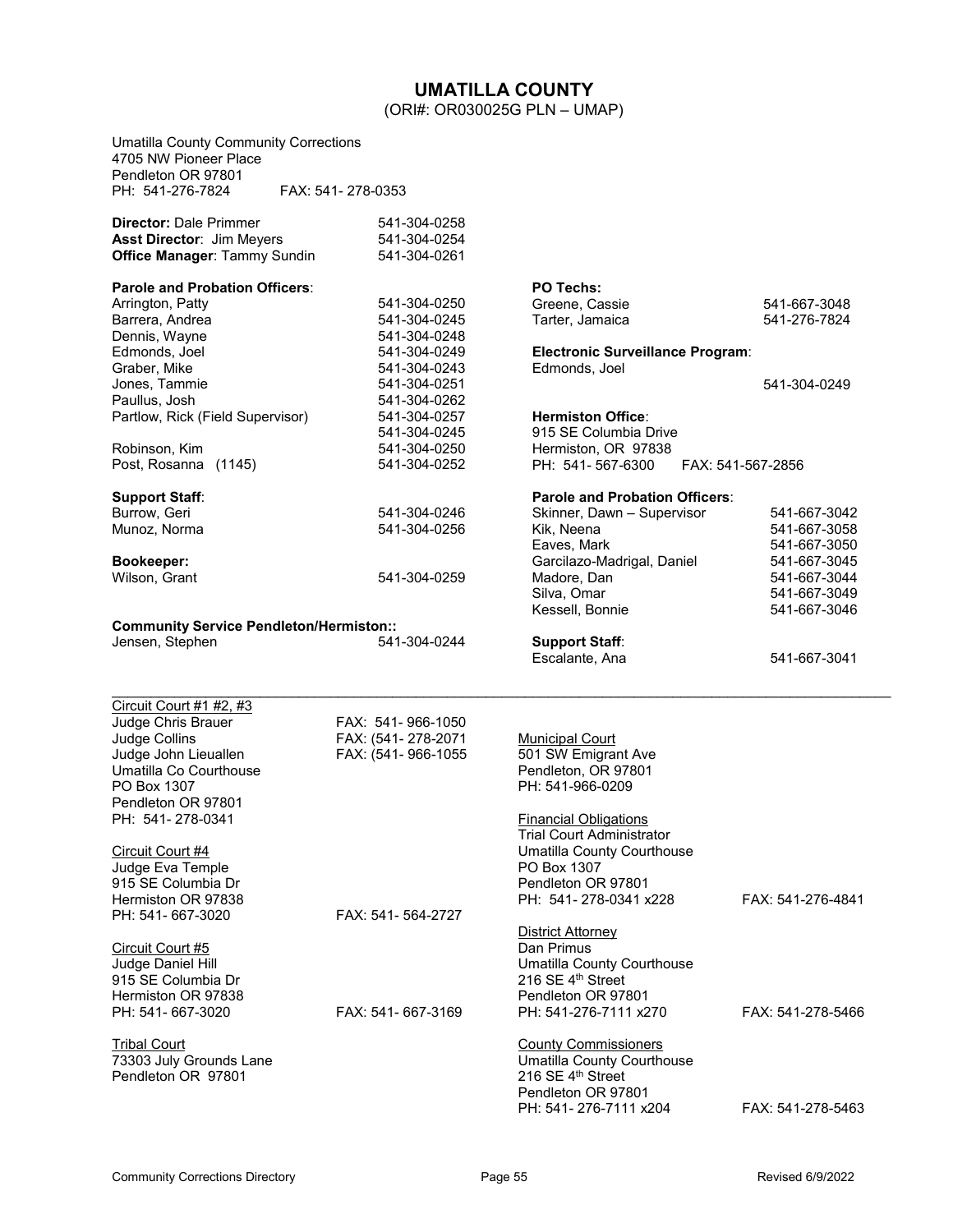Sheriff's Department Sheriff Terry Rowan 4700 NW Pioneer Place Pendleton OR 97801<br>PH: 541-966-3632

FAX: 541-278-5496

**County Jail** Jail Administrator: Kenny Franks 4700 NW Pioneer Place Pendleton OR 97801 PH: 541-966-3614 (Book In) FAX: 541-276-2540

Pendleton Police Department Chief Charles Byram PO Box 190 Pendleton OR 97801<br>PH: 541-276-4411

FAX: 541-276-9108

Tribal Police PH: 541-278-0550

Tribal Probation 541-966-2169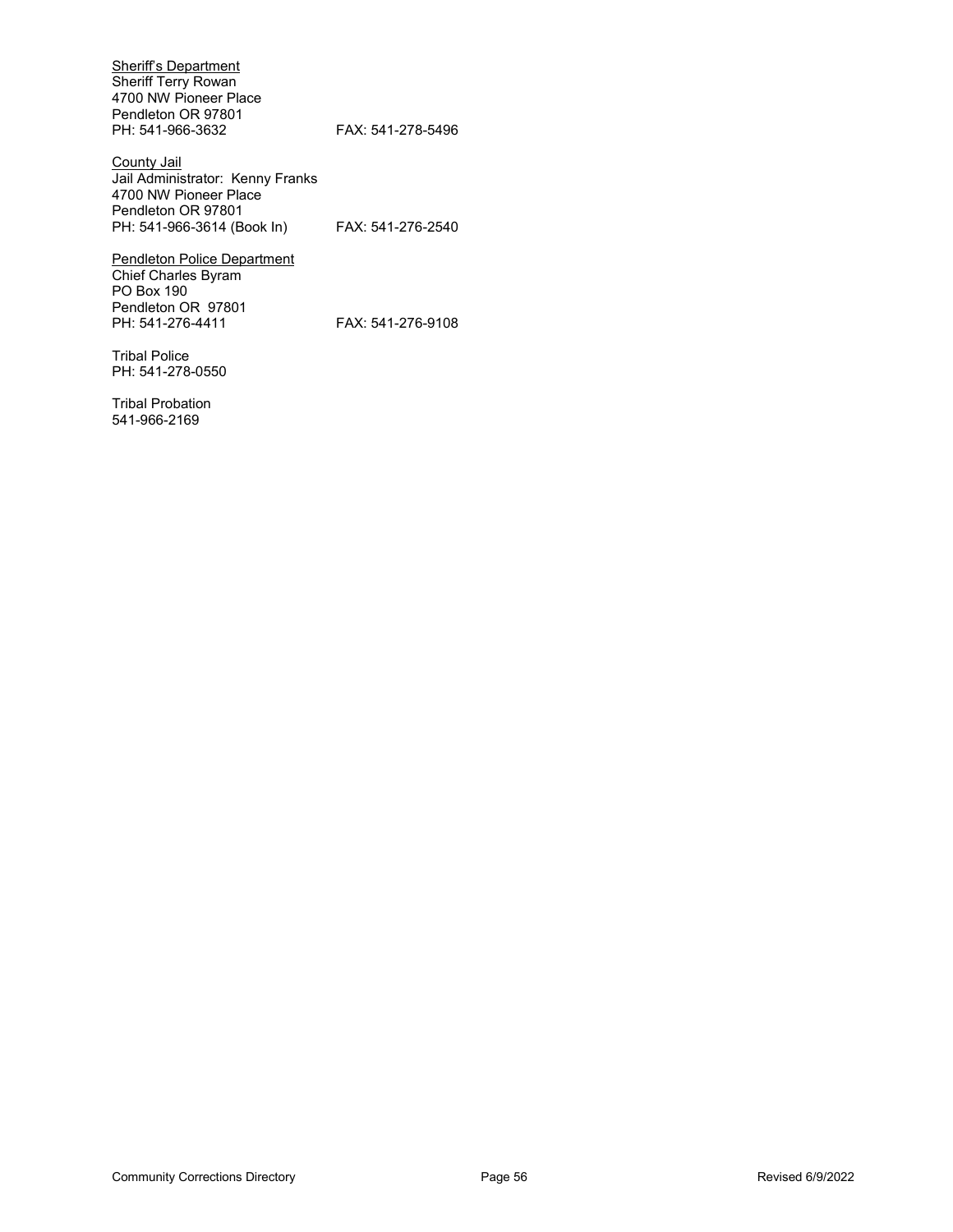### **UNION COUNTY** (ORI#: OR031013G UCN - UNIO)

<span id="page-56-0"></span>Union County Community Corrections 1007 Fourth Street, Ste 2C La Grande OR 97850-2100 PH: 541-963-1005 FAX: 541-963-1069

**Director**: Travis Miller

#### **Parole and Probation Officers**:

Browne, Ryan McGraw, Pat Miller, Bill Perry, Mark

**Case Aide** Rudd, Kara

**Parole & Probation Services Counselor** Miller, Kim

**Support Staff**: Barry, Deana

 $\ldots$  . The contribution of the contribution of the contribution of the contribution of the contribution of the contribution of the contribution of the contribution of the contribution of the contribution of the contribut

| <b>Circuit Court</b><br>FAX: | 1105 K Avenue<br>La Grande OR 97850<br>PH: 541-962-9500<br>Criminal Matters 541-962-7710                                 |                   | County Jail<br>Jail Manager: Nick Huelter<br>1109 K Avenue<br>La Grande OR 97850<br>PH: 541-963-1072 | FAX: 541-963-1317 |
|------------------------------|--------------------------------------------------------------------------------------------------------------------------|-------------------|------------------------------------------------------------------------------------------------------|-------------------|
|                              | <b>Civil Matters</b>                                                                                                     | 541-963-0444      |                                                                                                      |                   |
|                              | Traffic Matters                                                                                                          | 541-963-3021      | <b>Release Officer</b><br>PH: 541-962-9500 x3                                                        | FAX: 541-962-7710 |
|                              | <b>Union County Judges</b>                                                                                               |                   |                                                                                                      |                   |
| Wes Williams                 | <b>Thomas Powers</b><br>PH: 541-962-9500                                                                                 | FAX: 541-963-0444 |                                                                                                      |                   |
|                              | PH: 541-962-9500                                                                                                         | FAX: 541-962-7710 | La Grande Police Department<br>Chief Brian Harvey                                                    |                   |
| <b>State Courts</b>          | <b>Financial Obligations</b><br>1105 K Avenue                                                                            |                   | 1109 K Avenue<br>La Grande OR 97850<br>PH: 541-963-1017                                              | FAX: 541-963-3558 |
|                              | La Grande OR 97850<br>PH: 541-962-9500 x2                                                                                | FAX: 541-962-3021 |                                                                                                      |                   |
|                              | District Attorney<br>Kelsie J Davis-McDaniel<br>1104 K Avenue<br>La Grande OR 97850                                      |                   |                                                                                                      |                   |
|                              | PH: 541-963-1007                                                                                                         | FAX: 541-963-1080 |                                                                                                      |                   |
|                              | <b>County Commissioners</b><br><b>Union County Courthouse</b><br>1106 K Avenue<br>La Grande OR 97850<br>PH: 541-963-1001 | FAX: 541-963-1079 |                                                                                                      |                   |
|                              | Sheriff's Department<br>Sheriff Cody Bowen<br>1109 K Avenue                                                              |                   |                                                                                                      |                   |
|                              | La Grande OR 97850<br>PH: 541-963-1017                                                                                   | FAX: 541-963-1023 |                                                                                                      |                   |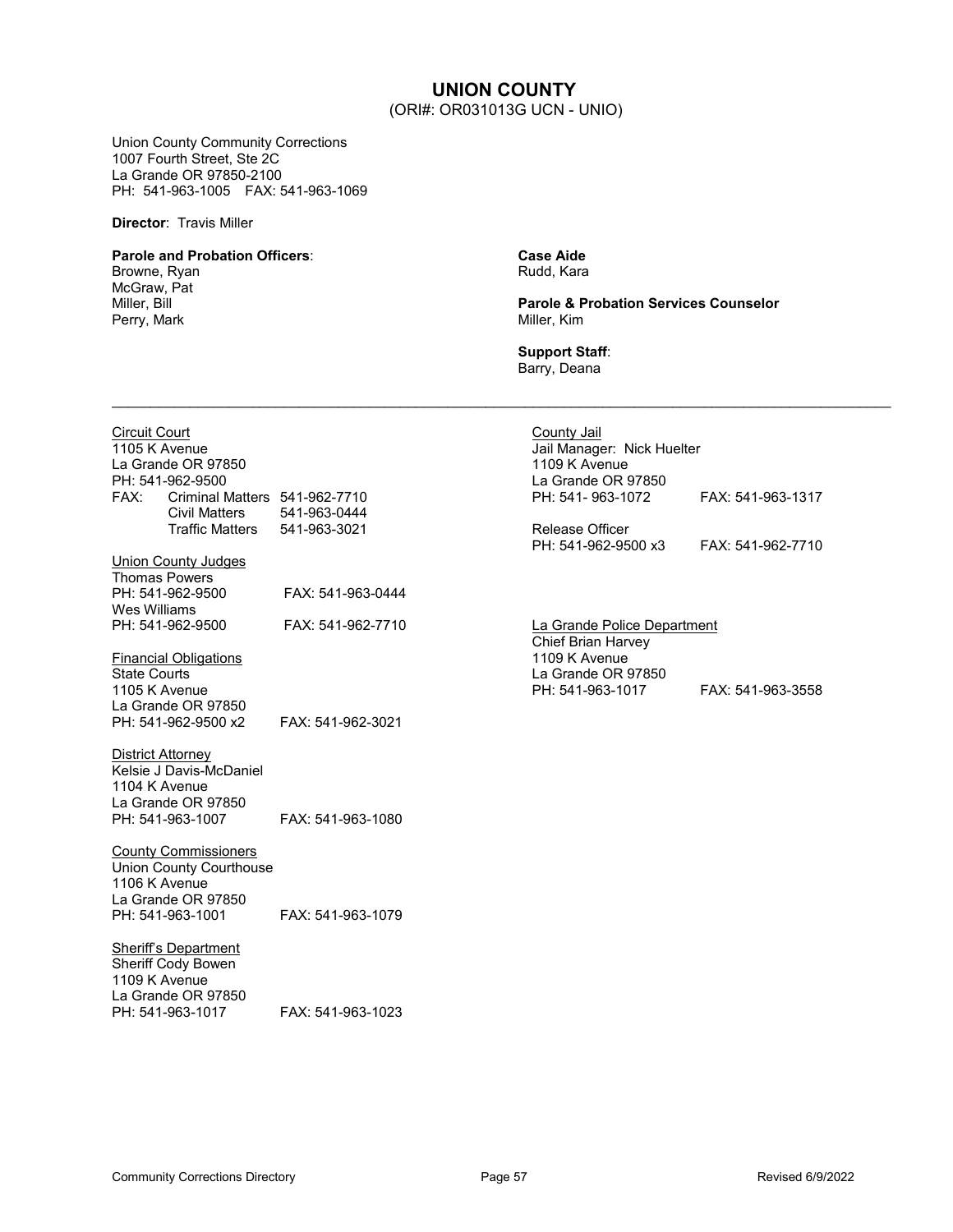### **WALLOWA COUNTY**

(ORI#: OR032015G)

<span id="page-57-0"></span>Wallowa County Community Corrections 104 West Greenwood Enterprise, OR 97828<br>PH: (541) 426-3131 FAX: (541) 426-4685

**Sheriff:** Steve Rogers **Director:** Kyle Hacker

#### **Parole and Probation Officers**

| Hacker, Kyle     | 541-426-3131 x 2412 | Baty, Elizabeth | 541-426-3131 |
|------------------|---------------------|-----------------|--------------|
| Harmon, Jennifer | 541-426-3131 x 2414 |                 |              |
| Madsen, Eric     | 541-426-3131 x      |                 |              |
|                  |                     |                 |              |

Circuit Court

Wallowa County Courthouse 101 South River Street Rm 204 Enterprise OR 97828<br>PH: (541) 426-4991 PH: (541) 426-4991 FAX: (541) 426-4992

Wallowa County Judges Tom Powers Wes Williams<br>PH: (541) 426-4991 PH: (541) 426-4991 FAX: (541) 426-4992

Financial Obligations Trial Court Clerk 101 South River Street Rm 204 Enterprise OR 97828<br>PH: (541) 426-4991 PH: (541) 426-4991 FAX: (541) 426-4992

District Attorney Rebecca J. Frolander 101 South River Street Rm 201 Enterprise OR 97828 PH: (541) 426-4543x1640 FAX: (541) 426-6128 **Support Staff** Baty, Elizabeth 541-426-3131

County Commissioners Wallowa County Courthouse 101 South River Street Rm 301 Enterprise OR 97828 PH: (541) 426-4543x1130 FAX: (541) 426-0582

**Sheriff Dept** Sheriff Joel Fish 104 West Greenwood Enterprise OR 97828<br>PH: (541) 426-3131 FAX: (541) 426-4685 Dispatch – 0 Sheriff – 1 PD - 2

Enterprise Police Department

Chief Kwvin McQuead 104 West Greenwood Enterprise OR 97828 PH: (541) 426-3136 FAX: (541) 426-4685 Dispatch - 0 Sheriff - 1 PD - 2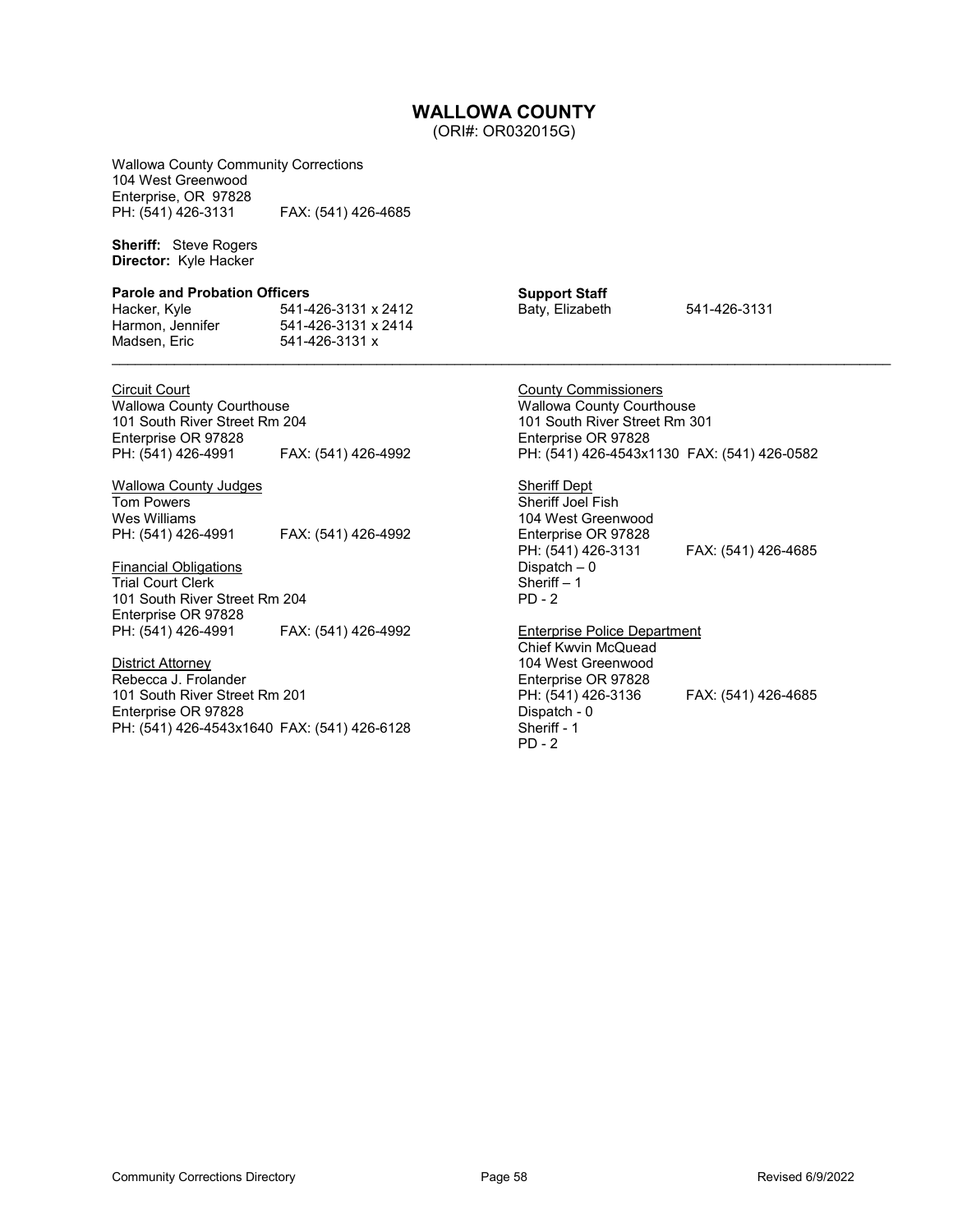### **WASCO COUNTY** (ORI#: OR033015G TDN - WASB)

<span id="page-58-0"></span>Wasco & Sherman County Community Corrections 421 E. 7<sup>th</sup> St, Annex B The Dalles OR 97058 PH: 541-506-2570 FAX: 541-506-2571

**Director:** Fritz Bachman 541-506-2574

#### **Parole and Probation Officers**:

| Beitl, Marco            | 541-506-2573 |
|-------------------------|--------------|
| Elisea, Jose            | 541-506-2579 |
| Hulke, Kimberly         | 541-506-2758 |
| Johnson, Shandie        | 541-506-2575 |
| Sorensen, Shawn         | 541-506-2576 |
| <b>Case Specialist:</b> |              |
| Jauken, Jessica         | 541-506-2572 |
| <b>Support Staff:</b>   |              |
| Bathke, Summer          | 541-506-2570 |
| Gomez, Angeles          | 541-506-2570 |

#### **Treatment Counselor:**

| <b>Circuit Court</b><br><b>Wasco County Courthouse</b><br>511 Washington<br>The Dalles OR 97058<br>PH: 541-506-2700                                | FAX: 541-506-2701 | <b>County Commissioners</b><br><b>Wasco County Courthouse</b><br>The Dalles OR 97058<br>PH: 541-506-2700                        | FAX: 541-506-2701 |
|----------------------------------------------------------------------------------------------------------------------------------------------------|-------------------|---------------------------------------------------------------------------------------------------------------------------------|-------------------|
| <b>Wasco County Judges</b><br>Janet Stauffer (P)<br>John Wolf<br>PH: 541-506-2700                                                                  | FAX: 541-506-2701 | Sheriff's Department<br><b>Sheriff Lane Magill</b><br>511 Washington Street<br>The Dalles OR 97058<br>PH: 541-506-2580          | FAX: 541-506-2581 |
| Accounting & Collections Clerk<br><b>Circuit Court</b><br><b>Wasco County Courthouse</b><br>PO Box 1400<br>The Dalles OR 97058<br>PH: 541-506-2700 | FAX: 541-506-2701 | County Jail/NORCOR Regional Jail<br>Jail Commander: Dan Lindhorst<br>201 Webber Road<br>The Dalles OR 97058<br>PH: 541-298-1576 | FAX: 541-298-1361 |
| District Attorney<br><b>Matthew Ellis</b><br>Wasco County Courthouse Rm 411<br>511 Washington<br>The Dalles OR 97058<br>PH: 541-506-2680           | FAX: 541-506-2681 | The Dalles Police Department<br>Chief Tom Worthy<br>313 Court Street<br>The Dalles OR 97058<br>PH: 541-296-2613                 | FAX: 541-298-2747 |

 $\mathcal{L}_\mathcal{L} = \{ \mathcal{L}_\mathcal{L} = \{ \mathcal{L}_\mathcal{L} = \{ \mathcal{L}_\mathcal{L} = \{ \mathcal{L}_\mathcal{L} = \{ \mathcal{L}_\mathcal{L} = \{ \mathcal{L}_\mathcal{L} = \{ \mathcal{L}_\mathcal{L} = \{ \mathcal{L}_\mathcal{L} = \{ \mathcal{L}_\mathcal{L} = \{ \mathcal{L}_\mathcal{L} = \{ \mathcal{L}_\mathcal{L} = \{ \mathcal{L}_\mathcal{L} = \{ \mathcal{L}_\mathcal{L} = \{ \mathcal{L}_\mathcal{$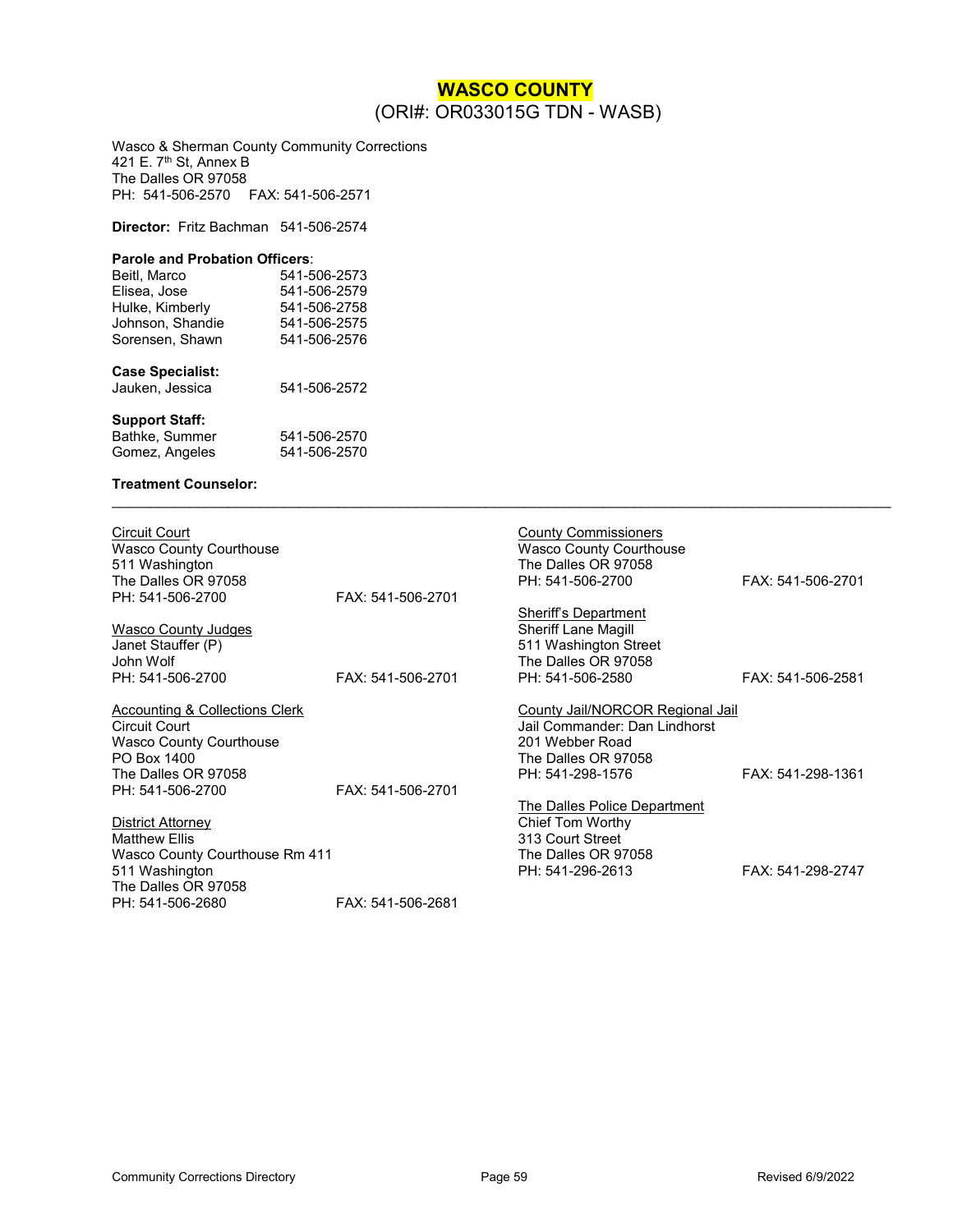#### **WASHINGTON COUNTY**

(ORI#: OR034013G HBN - WASH)

<span id="page-59-0"></span>Washington County Community Corrections - Probation and Parole 150 North First Avenue Ste 200, M.S. 46 Hillsboro OR 97124-3072 PH: (503) 846-3400 After Hours: 846-4300 Main FAX: (503) 846-4509 MIS FAX (503) 846-3728

| <b>Director: Steve Berger</b>         | (503) 846-3703     |
|---------------------------------------|--------------------|
| <b>Assistant Director: Joe Simich</b> | $(503) 846 - 3597$ |
| <b>Program Mgr: Marci Nelson</b>      | $(503) 846 - 4587$ |
| <b>Admin Manager: Tim Ellsworth</b>   | (503) 846-3456     |
| <b>Community Service</b>              | (503) 846-3730     |

#### **PPO and Other Case Mgmt Staff**:

| <b>PPO and Other Case Mgmt Staff:</b> |                |
|---------------------------------------|----------------|
| Albers, Mike                          | (503) 846-4406 |
| Allin, Sarah                          | (503) 846-3584 |
| Ane, Cally                            | (503) 846-4588 |
| Arneson, Alex                         | (503) 846-3475 |
| Barrington, Christine (Compact)       | (503) 846-4531 |
| Bellwood, David                       | (503) 846-3573 |
| Bloom, Nick                           | (503) 846-3448 |
| Braceros, Scott                       | (503) 846-2884 |
| Bregel, Nathan                        | (503) 846-3411 |
| Carroll, Jeff                         | (503) 846-3581 |
| Clark, Ron                            | (503) 846-4577 |
| Clark, Sheila                         | (503) 846-2946 |
| Coates, Lisa                          | (503) 846-3463 |
| Cothren, Jacob                        | (503) 846-3459 |
| Day, Corrine                          | (503) 846-3417 |
| Del Bosque, Dominic                   | (503) 846-3432 |
| DeMumbrun, Tim                        | (503) 846-3507 |
| Doohan, Kevin                         | (503) 846-3420 |
| Faias, Kate                           | (503) 846-4456 |
| Francom, Julie (PSI/HO)               | (503) 846-3455 |
| Gladstone, Erin                       | (503) 846-3471 |
| Gonzalez, Susan                       | (503) 846-3500 |
| Grant, Bambi                          | (503) 846-3974 |
| Hergert, Susan                        | (503) 846-8158 |
| Hodge, Diane                          | (503) 846-3500 |
| Jackson, Chris                        | (503) 846-3474 |
| Jones, Jason                          | (503) 846-3518 |
| Joy, Melissa                          | (503) 846-3430 |
| Kameneva, Olga                        | (503) 846-3530 |
| Keller, Lonny                         | (503) 846-3695 |
| Klostreich, Chelsea                   | (503) 846-3436 |
| Kuenzi, Kelly                         | (503) 846-3479 |
| LeBlanc, Justin                       | (503) 846-3435 |
| LeDoux, Karen                         | (503) 846-2881 |
| Lelek, Nate                           | (503) 846-3480 |
| Lewis, Joy                            | (503) 846-4566 |
| McDonald, Nellie                      | (503) 846-2883 |
| McKennett, Kim                        | (503) 846-3564 |
| Millan, Fernando                      | (503) 846-3494 |
| Mollahan, Michael                     | (503) 846-2941 |
| Montes, Dawn                          | (503) 846-2934 |
| Petersen, Cassandra                   | (503) 846-2945 |

| Pinto, Carla                | (503) 846-2885 |
|-----------------------------|----------------|
| Radke, Lydia                | (503) 846-2944 |
| Read, Nicole                | (503) 846-3416 |
| Rochelle, Brittany          | (503) 846-3401 |
| Rolfe, Ken                  | (503) 846-4319 |
| Ruiz, Cheyanne              | (503) 846-2947 |
| Schlottman, Brittany        | (503) 846-2927 |
| Scholl, Michelle            | (503) 846-3412 |
| Snyder, Jennifer            | (503) 846-4570 |
| Spatz, JaRee                | (503) 846-3434 |
| Stephens, Christina         | (503) 846-2935 |
| Sturgeon, Mary (HO/PSI)     | (503) 846-3455 |
| Swayzee, Christopher (FAUG) | (503) 846-3725 |
| Taylor, Danielle            | (503) 846-4504 |
| Torres, Sandra              | (503) 846-3451 |
| Vernon, Geoff               | (503) 846-8202 |
| Vice, Brooke                | (503) 846-3580 |
| Webb, Melissa               | (503) 846-3440 |
| Wendell, Melea              | (503) 846-3534 |
| Wittig, Bethany             | (503) 846-3577 |
|                             |                |

#### **Support Staff**:

| Anson, Nathan                 | (503) 846-3540 |
|-------------------------------|----------------|
| Boatwright, Janice - IRISS    | (503) 846-4808 |
| Brown, Heather                | (503) 846-3729 |
| Lucas, Heather (1145)         | (503) 846-4309 |
| Mendoza, Ari                  | (503) 846-8200 |
| Oakes, Heather - Comm Service | (503) 846-4811 |
| Sanders, Ceress               | (503) 846-8237 |
| Storelli, Lisa                | (503) 846-8200 |
| Torres, Elizabeth             | (503) 846-3500 |

| MIS - Data Entry: | Probation-mis@co.washington.or.us |
|-------------------|-----------------------------------|
| Reynolds, Candace | (503) 846-4529                    |
| Russell, Marcia   | (503) 846-3472                    |
| Schuppert, Gwen   | (503) 846-3987                    |

# **Center for Counseling & Victim Services**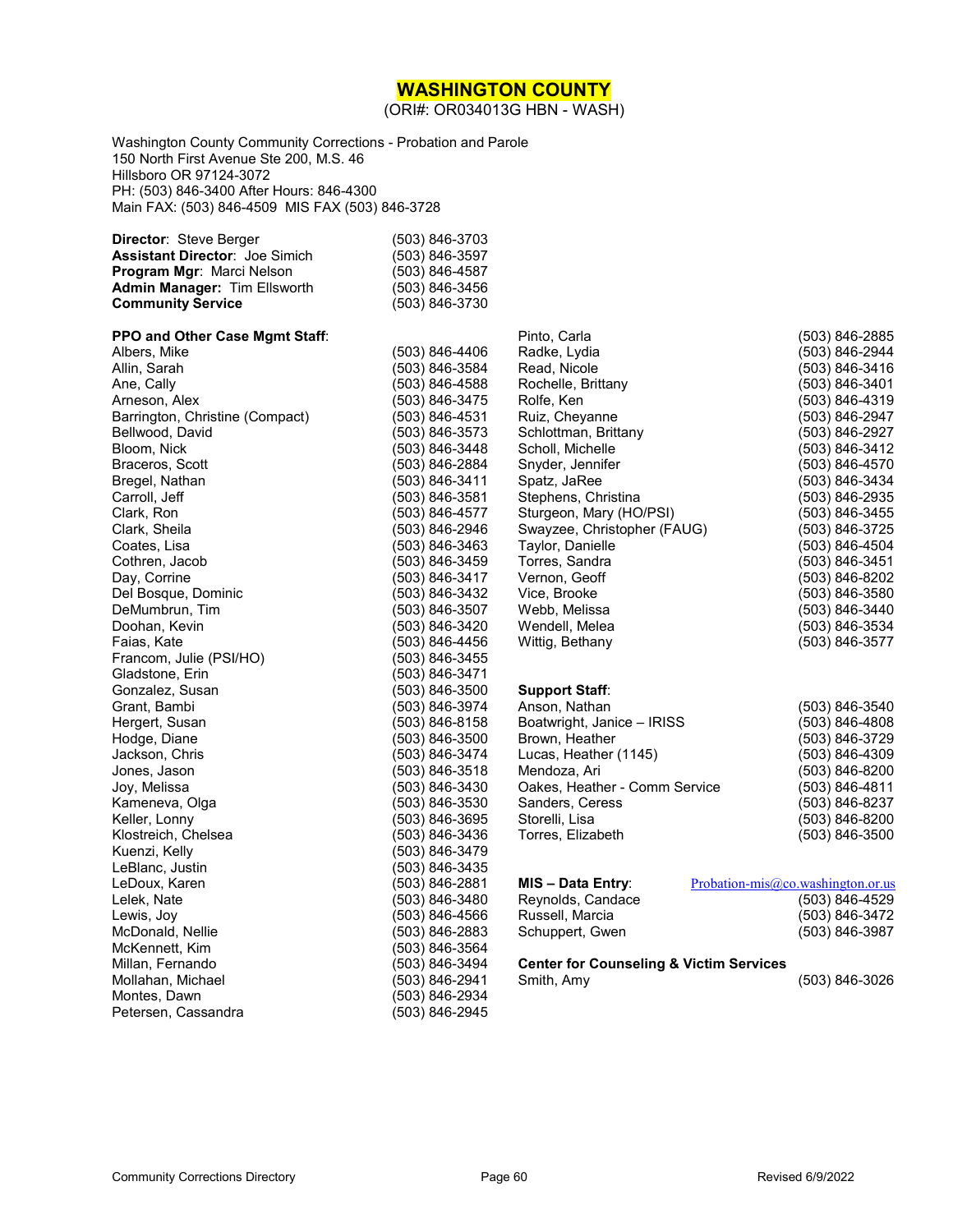Circuit Court – Correspondence with Judges Washington County Courthouse 145 NE Second Avenue Hillsboro OR 97124 PH: (503) 846-8888 FAX: (503) 846-2951

Circuit Court – PV Reports Washington County Circuit Court Criminal Department 215 SW Adams Hillsboro, OR 97123 PH: (503) 846-6085

| <b>Washington County Judges</b> | PH:            |
|---------------------------------|----------------|
| Bailey, Charles                 | (503) 846-4403 |
| Buchner, Erik                   | (503) 846-2876 |
| Butterfield, Eric               | (503) 846-8771 |
| Erwin, Andy                     | (503) 846-8009 |
| Fun, James                      | (503) 846-3615 |
| Garcia, Oscar                   | (503) 846-4840 |
| Guptill, Rebecca                | (503) 846-8308 |
| Lamarr, Kelly                   | (503) 846-6364 |
| Menchaca, Ricardo               | (503) 846-6204 |
| Pagan, Ramon                    | (503) 846-3708 |
| Proctor, Kathleen               | (503) 846-2808 |
| Rini, Michele                   | (503) 846-8067 |
| Roberts, Beth                   | (503) 846-8643 |
| Sims, Theodore                  | (503) 846-8311 |
| Thompson, Kirsten               | (503) 846-8872 |
| Wipper, Janelle                 | (503) 846-3852 |

Financial Obligations - Circuit Court Clerk Washington County Courthouse 145 NE Second Avenue Hillsboro OR 97124<br>PH: (503) 846-2291 PH: (503) 846-2291 FAX: (503) 846-2951

Probation Violations - Probation Violation Clerk Law Enforcement Center 215 SW Adams Hillsboro OR 97124 PH: (503) 846-6087

District Attorney Kevin Barton 150 North First Avenue Ste 300 Hillsboro OR 97124<br>PH: (503) 846-8671 FAX: (503) 846-3407

County Commissioners Washington County Courthouse 254 SW Adams Hillsboro OR 97124<br>PH: (503) 846-8681 FAX: (503) 846-4545 Sheriff's Department Sheriff Pat Garrett 215 SW Adams Hillsboro OR 97123<br>PH: (503) 846-2700

PH: (503) 846-2700 FAX: (503) 846-2719

County Jail Jail Commander: Caprice Massey 215 SW Adams Ave M.S. 32 Hillsboro OR 97123 PH: (503) 846-2515 FAX: (503) 846-2776

Community Corrections Center- (Work Release Center) Manager Karleigh Mollahan 260 SW Adams Street M.S. 57 Hillsboro OR 97123 PH: (503) 846-4300 FAX: (503) 846-4330

#### Beaverton Police Department Chief Ronda Groshong 4755 SW Griffith Dr

Beaverton OR 97076<br>PH: (503) 526-2260 FAX: (503) 526-2541

Forest Grove Police Department Chief Henry Reimann 2102 Pacific Avenue, PO Box 326 Forest Grove OR 97116 PH: (503) 992-3234

Hillsboro Police Department Chief Jim Coleman 250 SE 10th Hillsboro OR 97123 PH: (503) 681-6190 FAX: (503) 681-6267

Tigard Police Department Chief Kathy McAlpine 13125 SW Hall Blvd Tigard OR 97223 PH: (503) 639-6168 FAX: (503) 684-5654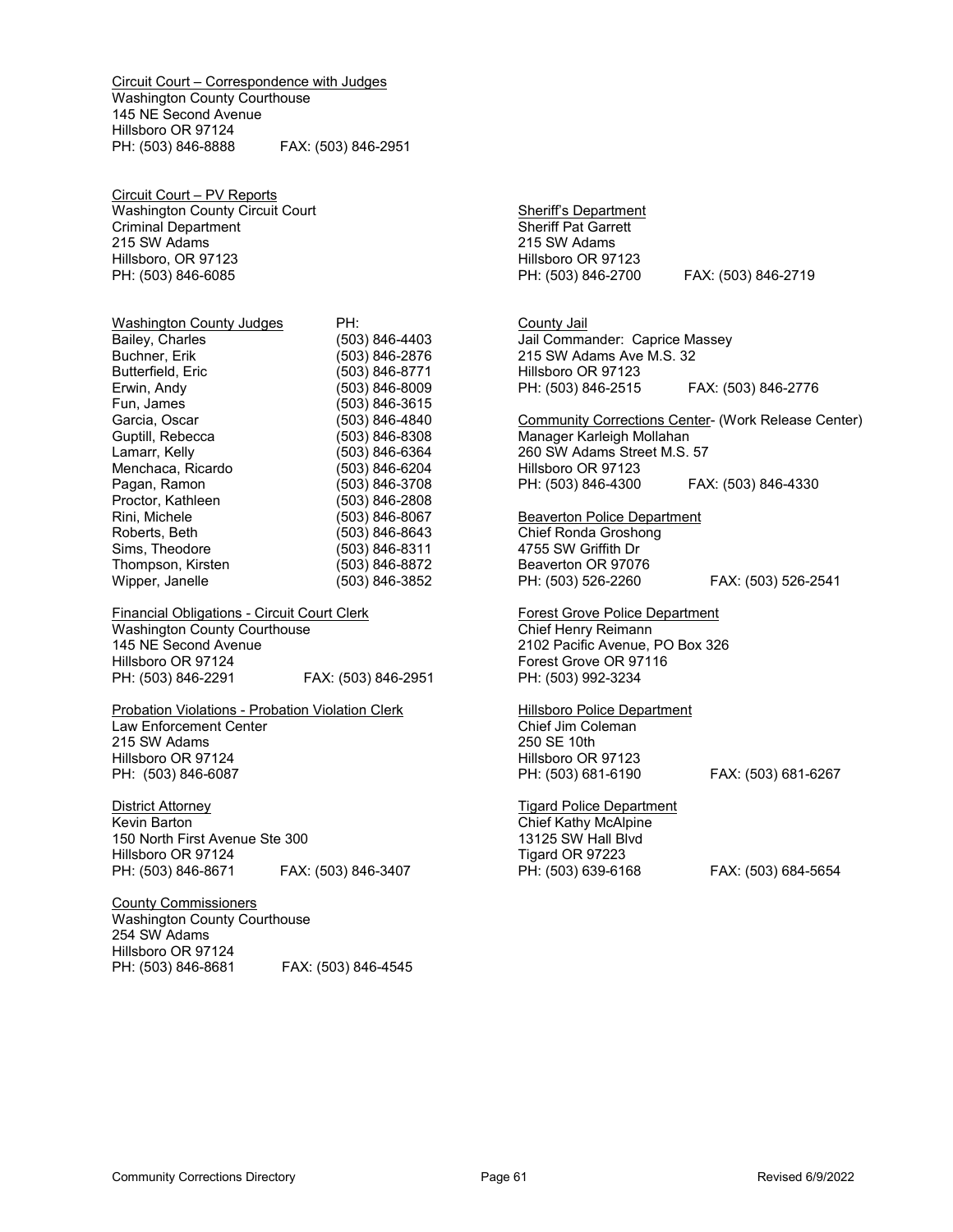### **WHEELER COUNTY**

(ORI: OR011023G)

\_\_\_\_\_\_\_\_\_\_\_\_\_\_\_\_\_\_\_\_\_\_\_\_\_\_\_\_\_\_\_\_\_\_\_\_\_\_\_\_\_\_\_\_\_\_\_\_\_\_\_\_\_\_\_\_\_\_\_\_\_\_\_\_\_\_\_\_\_\_\_\_\_\_\_\_\_\_\_\_\_\_\_\_\_\_\_\_\_\_

<span id="page-61-0"></span>Gilliam-Wheeler Community Corrections 221 S. Oregon Street, Rm 101 PO Box 685 Condon, OR 97823 PH: (541) 384-2096 FAX: (541) 384-2878

#### **Director/PO:** Potter, Tina

#### **Support Staff/CSW:** Potter, Tina

Circuit Court

7<sup>th</sup> Judicial District Wheeler County Courthouse 701 Adams St / PO Box 308 Fossil OR 97830 PH: (541) 763-2541 FAX: (541) 763-2026

Fossil Justice Court Honorable Robin Ordway Wheeler County Courthouse 701 Adams St / PO Box 173 Fossil OR 97830<br>PH: (541) 763-2047 PH: (541) 763-2047 FAX: (541) 763-2026 (Handles Spray & Fossil Matters)

Mitchell Justice Court Honorable Linda Keys 38156 Richmond Road Spray OR 97874-9812 PH: (541) 462-3933 FAX: (541) 462-3933 (Handles Mitchell Matters only)

Financial Obligations Wheeler County Circuit Court 701 Adams St / PO Box 308 Fossil OR 97830 FAX: (541) 763-2026 District Attorney Gretchen Ladd 701 Adams St / PO Box 447 Fossil OR 97830 PH: (541) 763-4207 FAX: (541) 763-2026

County Commissioners Wheeler County Courthouse 701 Adams St / PO Box 288 Fossil OR 97830 PH: (541) 763-2400 FAX: (541) 763-2026

Sheriff's Dept Sheriff Mike Smith 701 Adams Street / PO Box 345 Fossil OR 97830<br>PH: (541) 763-4101 FAX: (541) 763-2026

**Warrants** Frontier Regional 911 Dispatch 135 S. Main Street Condon, OR 97823<br>PH: (541) 384-2080 PH: (541) 384-2080 FAX: (541) 384-2081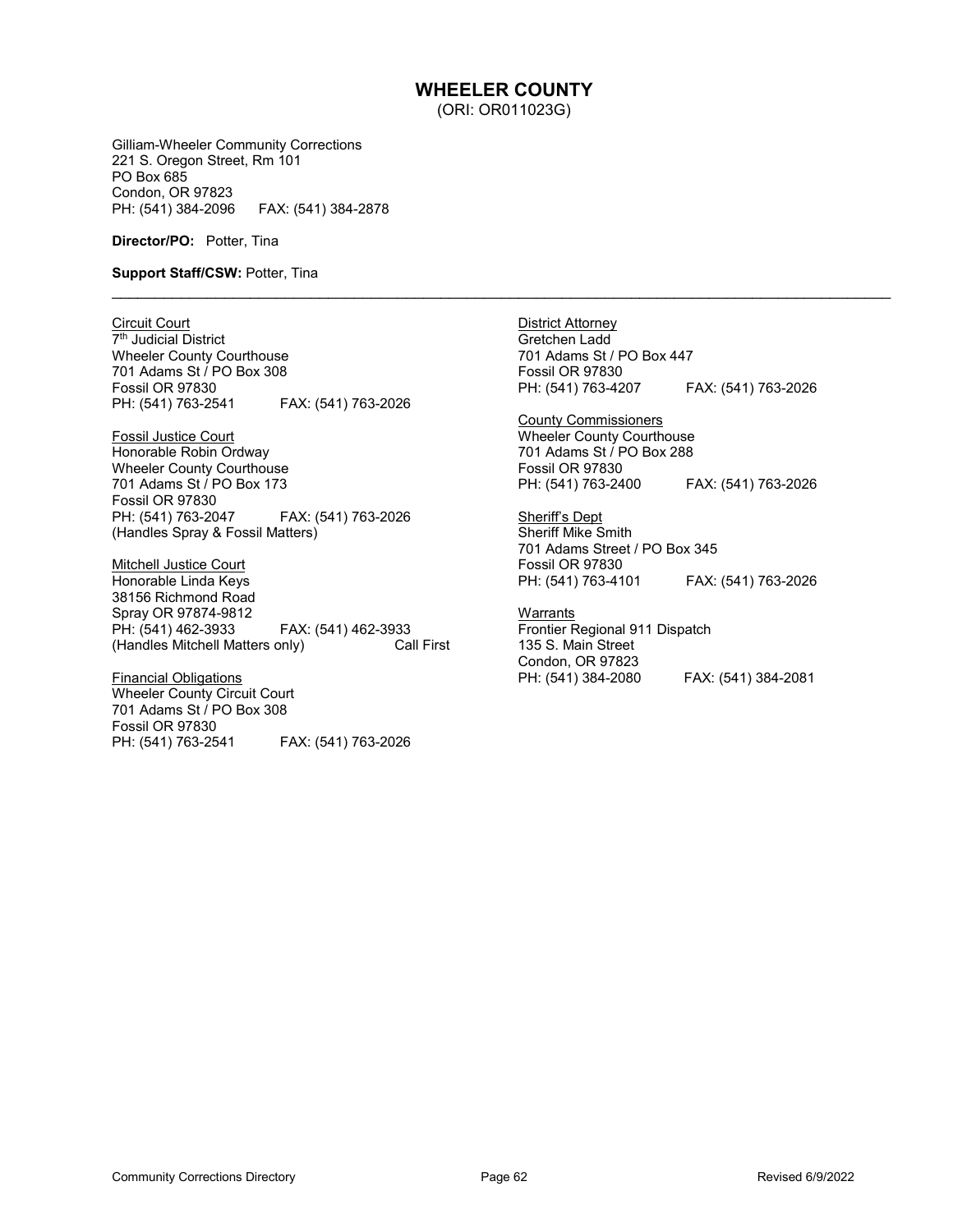<span id="page-62-0"></span>

|                                                                                                                                                                                                                          |                                                                                                                                                                | YAMHILL COUNTY<br>(ORI#: OR036015G MNN - YAMH)                                                                                       |                                                                                |                                  |
|--------------------------------------------------------------------------------------------------------------------------------------------------------------------------------------------------------------------------|----------------------------------------------------------------------------------------------------------------------------------------------------------------|--------------------------------------------------------------------------------------------------------------------------------------|--------------------------------------------------------------------------------|----------------------------------|
| Yamhill County Department of Community Justice<br>615 East Sixth Street<br>McMinnville OR 97128-4584                                                                                                                     |                                                                                                                                                                |                                                                                                                                      |                                                                                |                                  |
| <b>Director:</b> Jessica Beach<br><b>Comm Corr Manager: Larry Evenson</b><br>Comm Corr Manager: Brian Rucker                                                                                                             | (503) 474-4942<br>(503) 474-4978<br>(503) 474-4995                                                                                                             |                                                                                                                                      |                                                                                |                                  |
| Parole and Probation Officers:<br>Bannister, Peggy<br>Bartell, Crystal<br>Castenada, Pedro<br>DeForest, Jason<br>Donahoo, Angie<br>Everett, Sarah (Victim's Advocate)<br>Garcilazo, Leo<br>Gordon, Josh<br>Hamilton, Amy | (503) 474-4941<br>(503) 474-4983<br>(503) 474-4966<br>(503) 474-4957<br>(503) 474-4947<br>(503) 474-4967<br>(503) 474-4953<br>(503) 474-4956<br>(503) 474-4972 | <b>Support Staff:</b><br>Hopper, Brenda<br>Mode, Devon<br>Vondrachek, Linda<br>Wood, Vicki                                           | (503) 474-4951<br>(503) 434-4945<br>(503) 474-7513x4461/4462<br>(503) 474-4986 |                                  |
| Harmon, Katy<br>Krieg, Marcus<br>Libra, Kate , PO Aid<br>Lubinski, Chad – Probation Program Spec<br>Ramsey, Pam<br>Santos, Tiffany, PO Aid<br>Spencer, Betti<br>Stewart, Keith<br>Tabor, Michelle, PO Aid                | (503) 474-4982<br>(503) 474-4969<br>(503) 474-4952<br>(503) 474-4460<br>(503) 474-4958<br>(503) 474-4950<br>(503) 474-4979<br>(503) 474-4976<br>(503) 474-4959 | <b>Pretrial Release</b><br>Harrington, Samantha - Release Officer<br>Marcom, Bernadine, Release Officer                              |                                                                                | (503) 474-4996<br>(503) 474-4985 |
| <b>Yamhill County Courthouse</b><br>535 East 5th Street<br>McMinnville OR 97128<br>PH: (503) 434-7530<br>Yamhill County Judges                                                                                           | FAX: (503) 435-3062                                                                                                                                            | Sheriff's Department<br><b>Sheriff Tim Svenson</b><br>535 East 5th Street Rm 143<br>McMinnville OR 97128<br>PH: (503) 434-7506 X4575 |                                                                                | FAX: (503) 472-5330              |

| JJJ EdSLJIH JIHEEL<br>McMinnville OR 97128           |                     | <u>JIBIIII IIIII JVEIISUIT</u><br>535 East 5th Street Rm 143<br>McMinnville OR 97128 |                     |
|------------------------------------------------------|---------------------|--------------------------------------------------------------------------------------|---------------------|
| PH: (503) 434-7530                                   | FAX: (503) 435-3062 | PH: (503) 434-7506 X4575                                                             | FAX: (503) 472-5330 |
| <b>Yamhill County Judges</b>                         |                     |                                                                                      |                     |
| Jennifer Chapman                                     |                     | County Jail                                                                          |                     |
| John L. Collins                                      |                     | Jail Manager: Rich Geist                                                             |                     |
| Cynthia Easterday                                    |                     | 535 East 5th Street                                                                  |                     |
| Ladd Wiles                                           |                     | McMinnville OR 97128                                                                 |                     |
|                                                      |                     | PH: (503) 434-7507                                                                   | FAX: (503) 434-7534 |
| <b>Financial Obligations</b>                         |                     |                                                                                      |                     |
| <b>Trial Court Clerk</b>                             |                     | McMinnville Police Department                                                        |                     |
| 535 East 5th Street                                  |                     | <b>Chief Matt Scales</b>                                                             |                     |
| McMinnville OR 97128<br>PH: (503) 434-7530x4263/4265 | FAX: (503) 472-5805 | 130 N Baker Street<br>McMinnville OR 97128                                           |                     |
|                                                      |                     | PH: (503) 434-7319                                                                   | FAX: (503) 472-5314 |
| <b>District Attorney</b>                             |                     |                                                                                      |                     |
| <b>Brad Berry</b>                                    |                     | <b>Newberg Police Department</b>                                                     |                     |
| <b>Yamhill County Courthouse</b>                     |                     | Chief Brian Casey                                                                    |                     |
| 535 East 5th Street                                  |                     | 414 East First Street                                                                |                     |
| McMinnville OR 97128                                 |                     | Newberg OR 97132                                                                     |                     |
| PH: (503) 434-7539                                   | FAX: (503) 434-5760 | PH: (503) 538-8321                                                                   | FAX: (503) 535-5393 |
| <b>County Commissioners</b>                          |                     |                                                                                      |                     |
| Lindsay Berschauer                                   |                     |                                                                                      |                     |
| Casey Kulla                                          |                     |                                                                                      |                     |
| Mary Starrett                                        |                     |                                                                                      |                     |
| Yamhill County Courthouse                            |                     |                                                                                      |                     |
| 434 NE Evans                                         |                     |                                                                                      |                     |
| McMinnville OR 97128                                 |                     |                                                                                      |                     |
| PH: (503) 434-7501                                   | FAX: (503) 434-7553 |                                                                                      |                     |